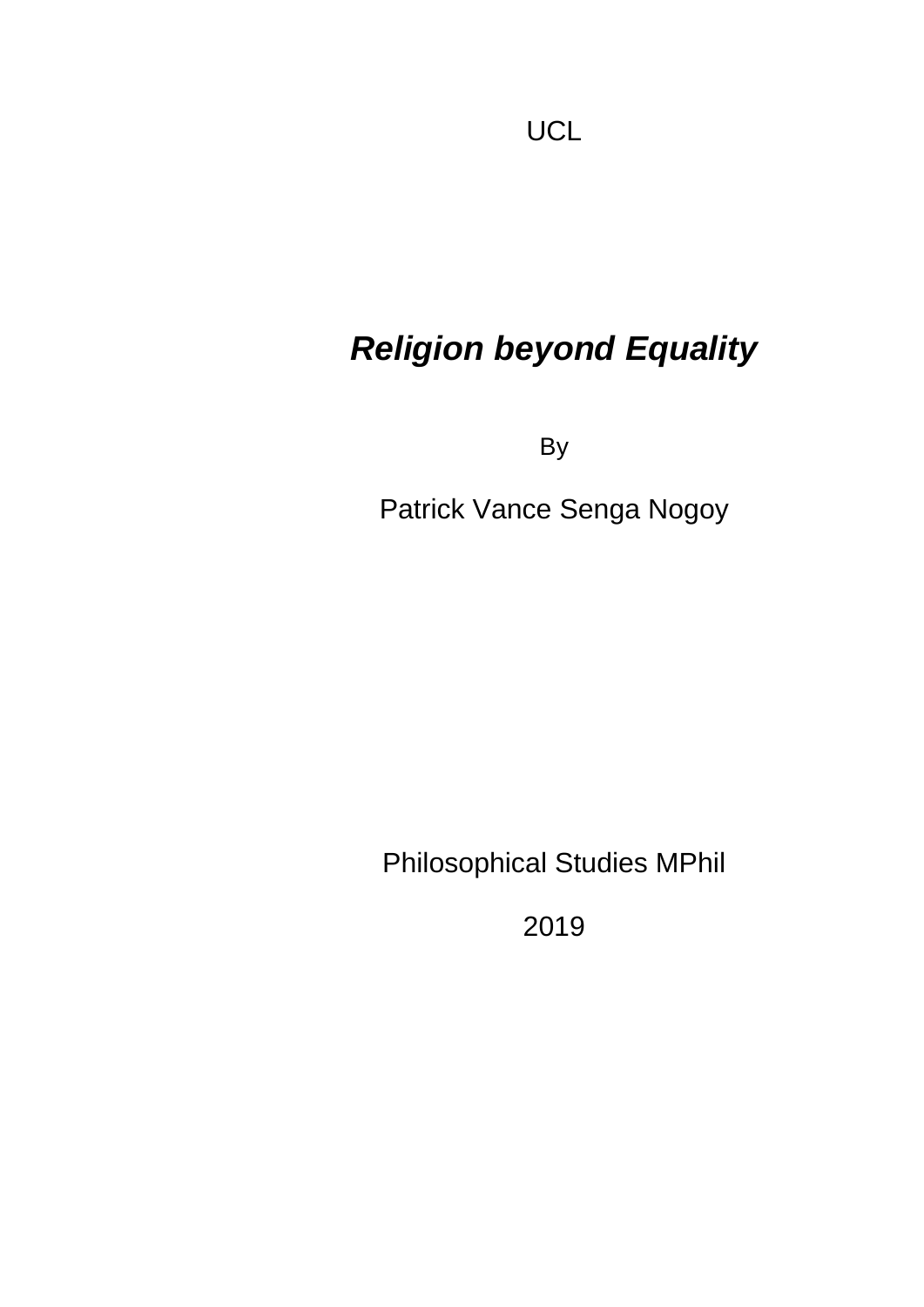#### **DECLARATION**

I, Patrick Vance Senga Nogoy, confirm that the work presented in this thesis is my own. Where information has been derived from other sources, I confirm that this has been indicated in the thesis.

Patrick Vance Senga Nogoy 28 August 2019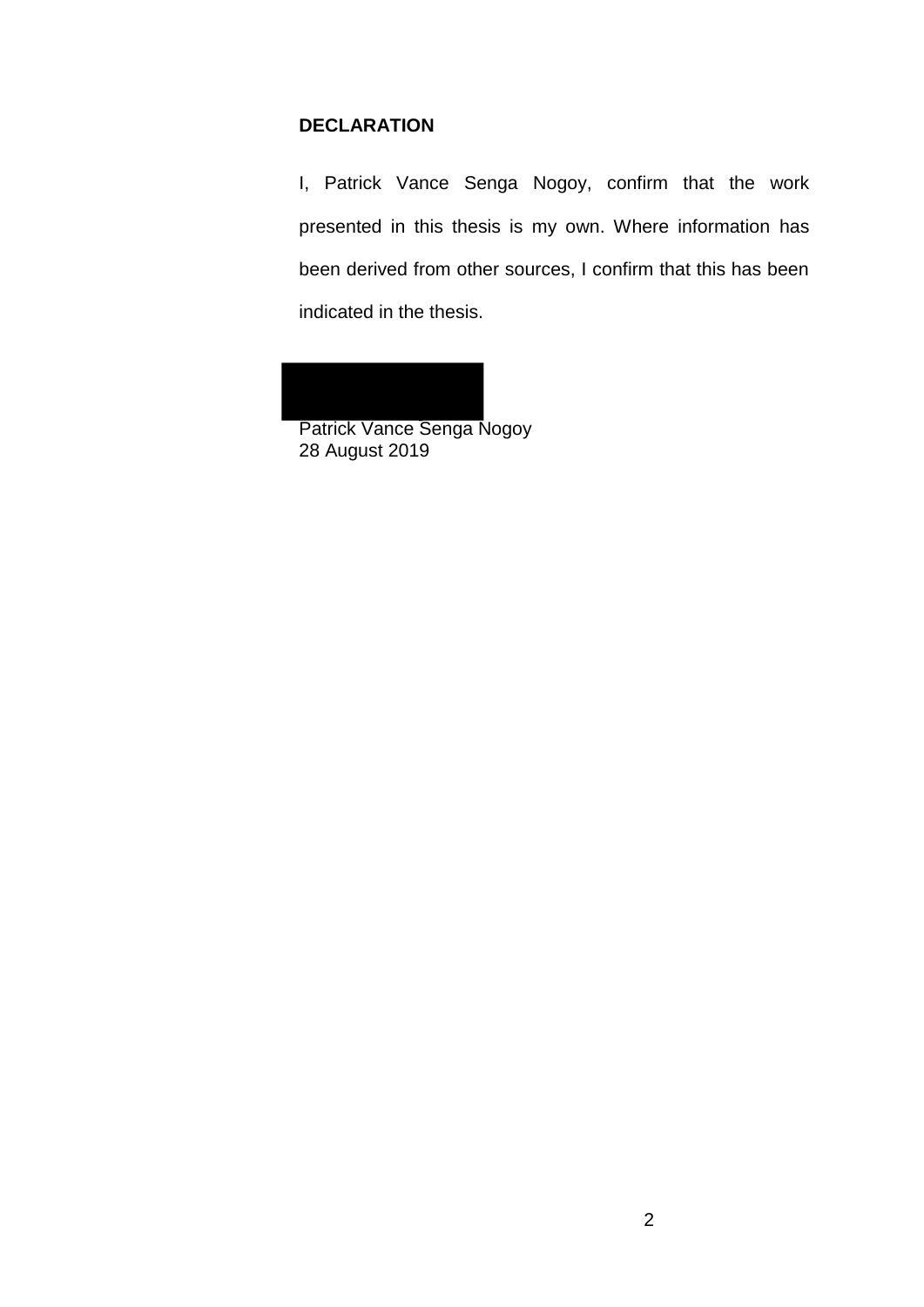#### **ABSTRACT**

Cécile Laborde proposes a liberal egalitarian view for a liberal state to adopt in its fair treatment of religious citizens. She suggests a method where state neutrality is applied restrictively and religion is "disaggregated" across standard liberal rights. Without recourse to a legal-political category religion, she responds to the problem of religious accommodation by using main elements of a particular liberal right(s) to account for the dimension of religion that an issue of justice makes salient. In reply to the problem of state neutrality, she proposes that a liberal state can be nonneutral in its treatment of religious claims as long as religion is not a marker for social division, does not impose its comprehensive ethics, and provides publicly accessible reasons. I argue that adopting Laborde's approach has conceptual and pragmatic advantages as a political strategy (*modus vivendi*) in resolving justice claims. However, its content-neutral and procedural framework partially meets the requirements of justice of religious citizens because of its egalitarian motivation. In adopting a minimal political conception of religion defined by elements of other liberal rights, the liberal state employs a narrow understanding of religion as a "collection" of beliefs and practices. This can result in religious citizens exercising partial or even distorted expressions of their religious identities. I suggest a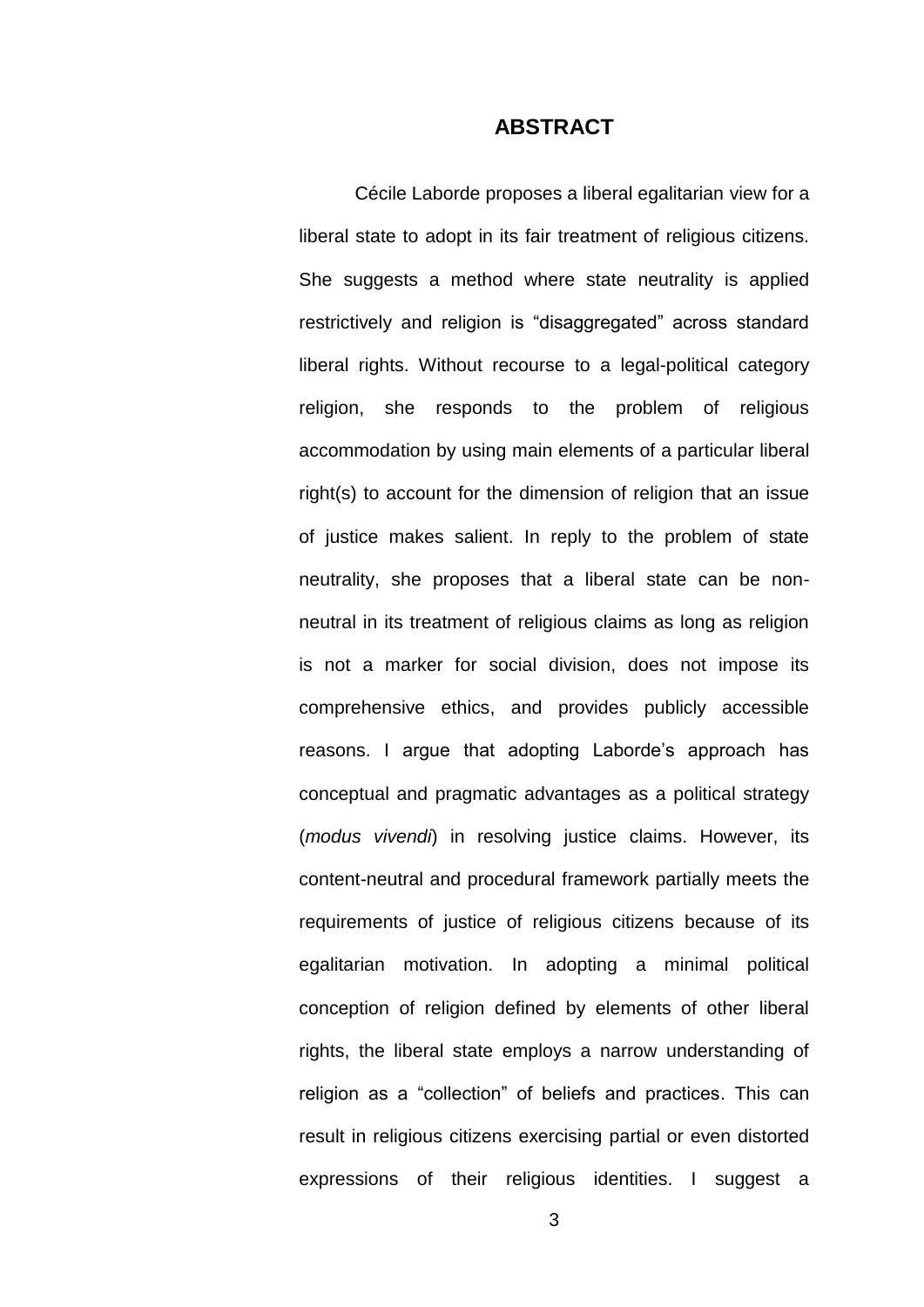conceptual refinement in Laborde's theory if it aims at attracting endorsement from religious citizens as a reasonable conception of justice. I will survey some alternative frameworks and ideas (e.g. Raz value-based approach, Riordan's capacity for truth argument) and build on their strengths. I propose vocation as a useful concept for a liberal state to employ in appropriately understanding and assessing religious commitment. My modest proposal presents a liberal understanding of religion-state relationship other than those framed in the themes of neutrality, toleration, exclusion, or limitation of practices.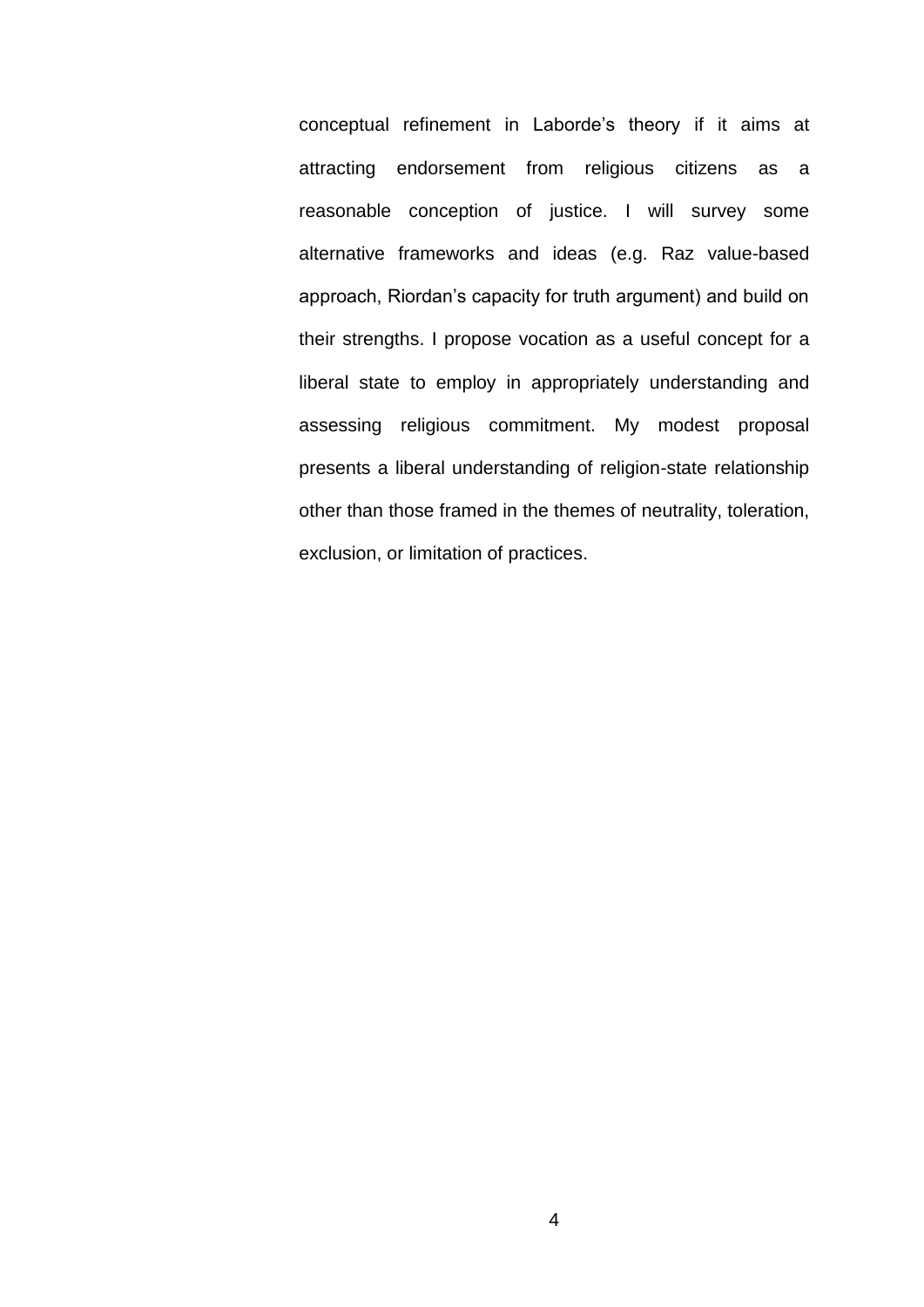#### **IMPACT STATEMENT**

This research responds to the question: "how ought a liberal state to treat its religious citizens?" Given the rise of Islam, phenomenon of migration and displacement, and the surfacing of minor religions in a democratic state, I consider this as a relevant, crucial, and "live" research question in the area of political philosophy. In 2017, Cécile Laborde published *Liberalism's Religion—*a liberal-egalitarian view that proposes to "disaggregate" religion in resolving contested issues of justice of religious citizens. By evaluating her theory, this philosophical research contributes to the growing academic literature about the questions and themes of justice pertinent to the relationship of religion and a liberal state.

In providing an alternative to Laborde's framework, this research can benefit audiences, within and outside of the academic community. It can help guide political leaders and the larger public in thinking about appropriate principles that can aid a liberal state in rendering fair treatment of its religious citizens. In particular, this enquiry provides a solid philosophical reflection for the normative interpretation of religious freedom. It also helps widen the range of contemporary debates about the Free Exercise and Non-Establishment Clauses—two U.S. constitutional provisions related to religious freedom. Through the cases it examines, this study provokes a re-thinking of the manner in which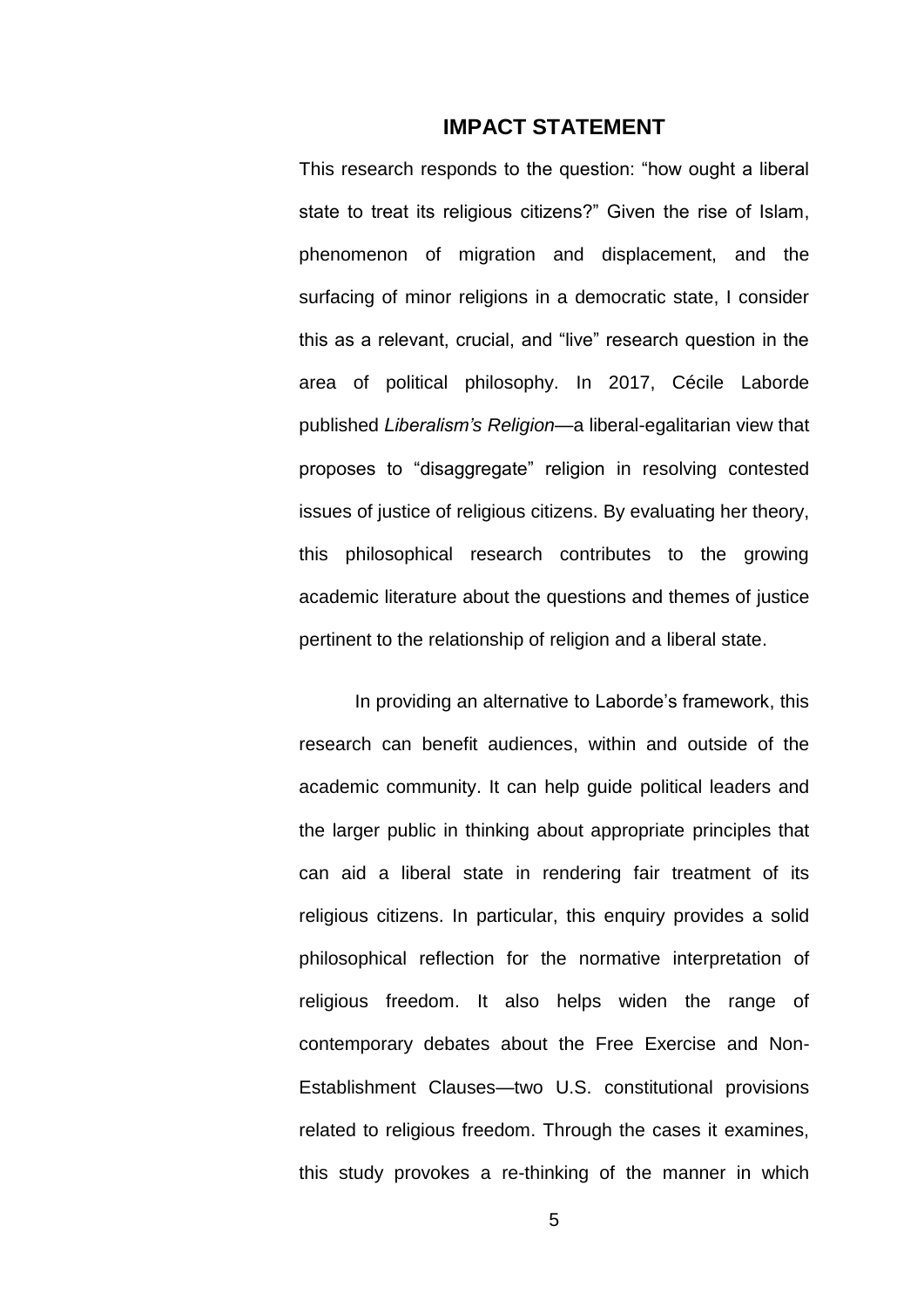religious claims have been understood and adjudicated in the scales of justice. This is highly significant and relevant because some religious claims (e.g. doctrines that render differential treatment, practices that require a degree of bodily harm) can run in conflict with anti-discrimination laws such as the Equality Act.

In engaging in the debates and discussion of neutrality, toleration, and equality, this research offers a range of conceptual tools for religious citizens and a liberal state to adopt in their various attempts to determine and exercise justice in a society that we all share.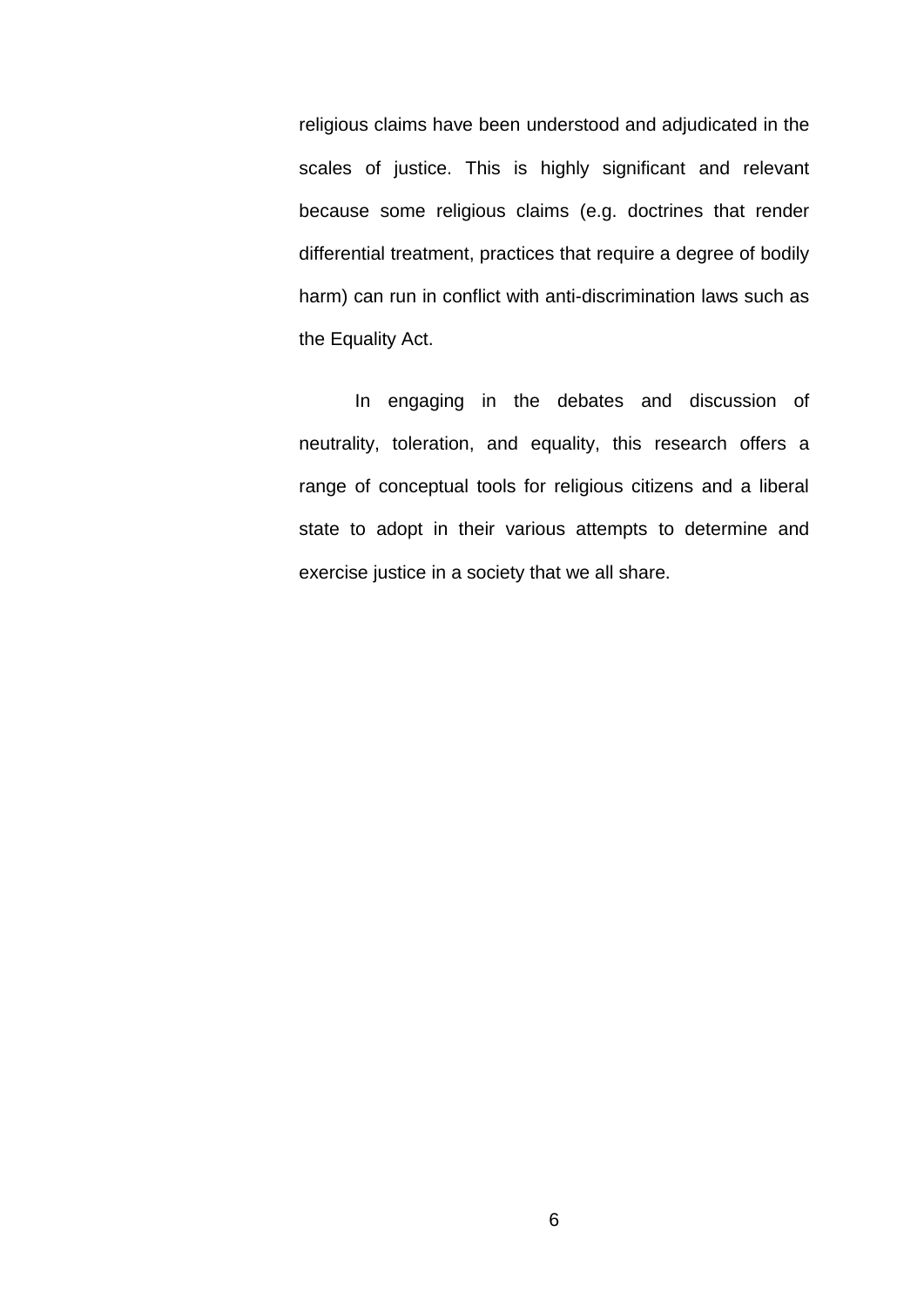### **TABLE OF CONTENTS**

| 1.2 A liberal egalitarian response to the problem of neutrality 15                                |  |
|---------------------------------------------------------------------------------------------------|--|
|                                                                                                   |  |
| Chapter 2 Religion and Disaggregation  26                                                         |  |
| 2.1 Disaggregating religion under the freedom of association  28                                  |  |
|                                                                                                   |  |
| 2.1.3 Challenges to the disaggregation approach 35                                                |  |
|                                                                                                   |  |
| 2.1.3.2 Problems related to competence interests41<br>2.2 Improving the disaggregation approach44 |  |
|                                                                                                   |  |
|                                                                                                   |  |
|                                                                                                   |  |
|                                                                                                   |  |
| 2.3 The disaggregation approach as a modus vivendi61                                              |  |
| 2.3.1 Recognising the needs of religious citizens62                                               |  |
|                                                                                                   |  |
| 2.3.3 The disaggregation approach and toleration theories68                                       |  |
|                                                                                                   |  |
|                                                                                                   |  |
| 3.1 Religious pluralism and state neutrality 81                                                   |  |
|                                                                                                   |  |
| 3.3.1 Religions as a "collection" of beliefs and practices 92                                     |  |
| 3.3.2 Problems with an egalitarian framework96                                                    |  |
| 3.3.3 The lack of a unified view of religion104                                                   |  |
|                                                                                                   |  |
|                                                                                                   |  |
| 3.4.3 Vocation as a political conception of religion 115                                          |  |
|                                                                                                   |  |
| <b>Chapter 4 Conclusion and Recommendations128</b>                                                |  |
|                                                                                                   |  |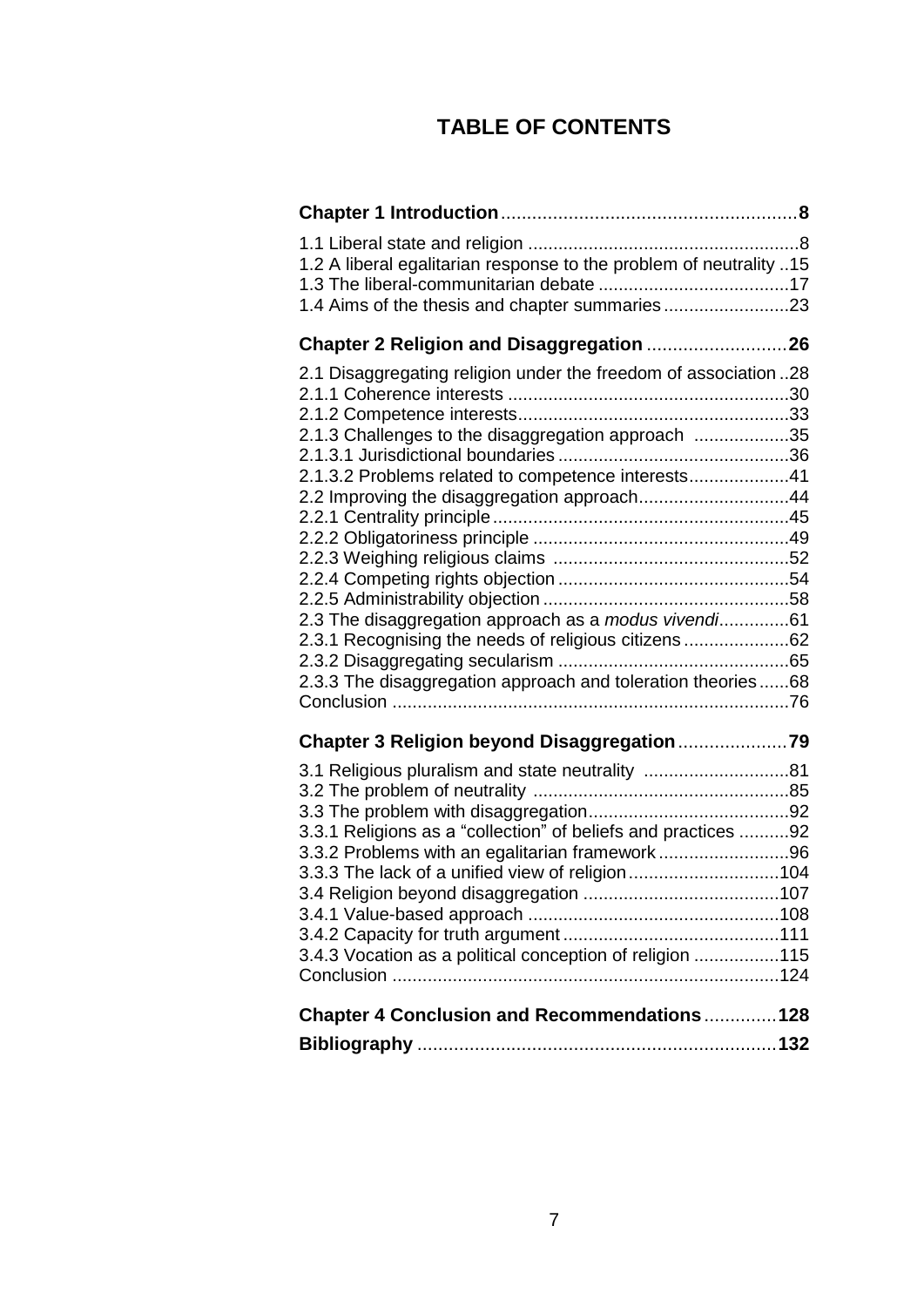### **Chapter 1 INTRODUCTION**

#### **1.1 Liberal state and religion**

*How ought a liberal state to treat its religious citizens?* In response to this question, Cécile Laborde explores two related issues of justice: the justification of religious accommodation in law and the application of state neutrality in resolving religious claims. I will first discuss the case of religious accommodation.

Most legal systems of liberal states assign special protections to religion. For example, two provisions on religion are integral to the First Amendment to the Constitution of the United States. The first prohibits the government from favouring or "establishing" a particular religion. This is the Non-Establishment Clause. The second protects the liberty of religious expression, whereby citizens are granted the right to practise their own chosen religion. This is known as the Principle of Free Exercise. These two clauses, together with other fundamental rights, are found in one sentence of the American Constitution<sup>1</sup>. Philippine jurisprudence, notably in the 1987 Constitution and in the 2018 Draft Federal

<u>.</u>

<sup>&</sup>lt;sup>1</sup>"Congress shall make no law respecting an establishment of religion, or prohibiting the free exercise thereof; or abridging the freedom of speech, or of the press; or the right of the people peaceably to assemble, and to petition the Government for a redress of grievances." Cf.http://www.uscourts.gov/about-federalcourts/educational-resources/educational-activities/firstamendment-activities, accessed 10 September 2018.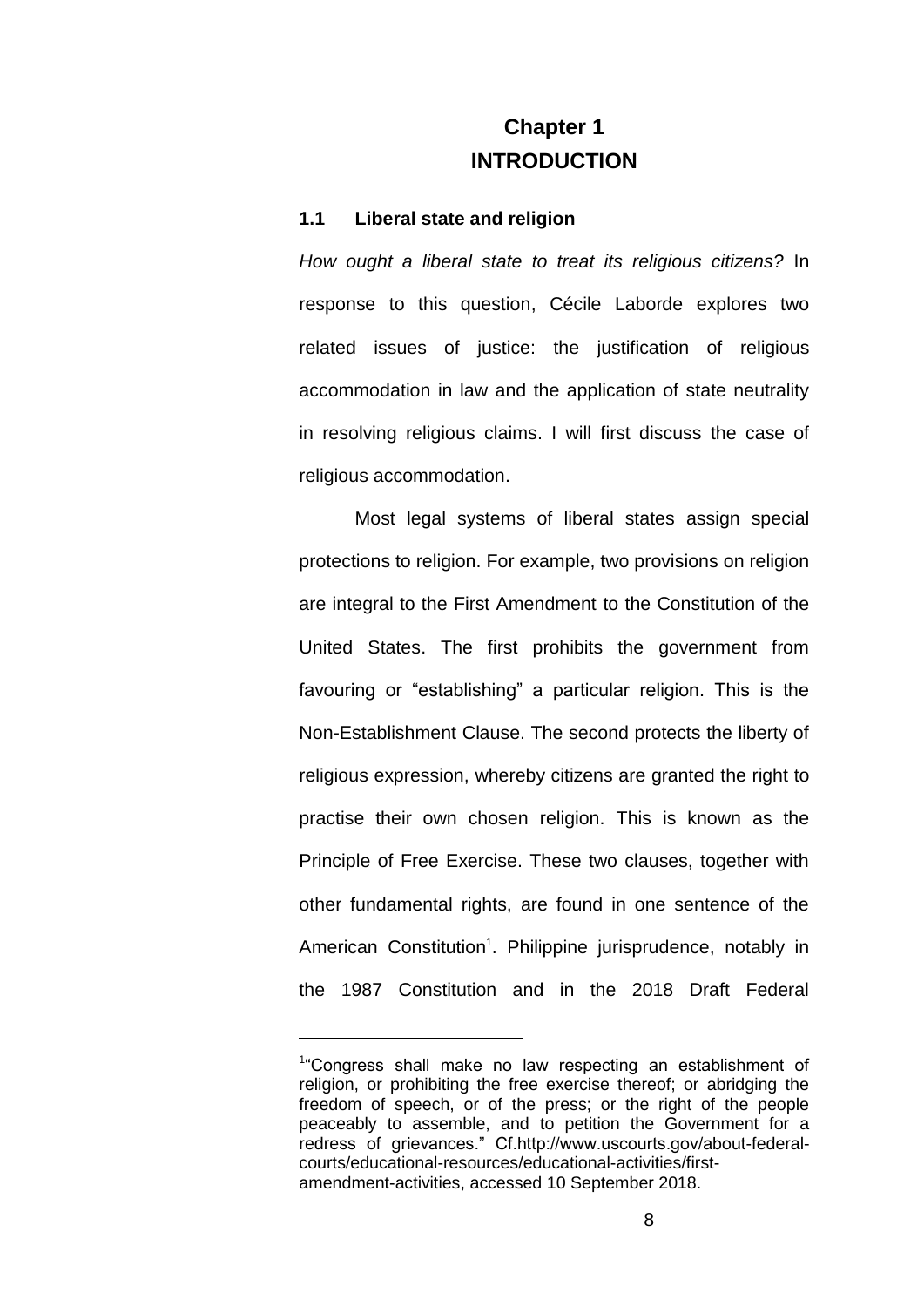Constitution, embraces two similar provisions but does so using a more nuanced phrasing that draws attention to the value of religion<sup>2</sup>. Philippine constitutional law refers to this as the doctrine of "benevolent neutrality" and relies on it in adjudicating contested matters between secular goals and interests and religious liberties and interests (Davide 2015, p. 2).

Laborde considers these special protections a serious problem. She points to the Non-Establishment and Free Exercise clauses of the U.S. First Amendment as evidence of the state treating religion as "doubly special" (2016, p. 423). Are liberal states right to assign special protections to religion, as we see in both the United States and the Philippines, and many other places? Should a liberal state remain indifferent to religion as far as it is a comprehensive "conception of the good" or a particular plan of life? With the rise of Islam and the important phenomenon of migration driving cosmopolitanism in various societies, the normative question "how ought a liberal state treat its religious citizens?" has never been more topical, relevant, or crucial to political life.

<u>.</u>

<sup>&</sup>lt;sup>2</sup>"No law shall be enacted that establishes, favours, or suppresses religion or its rejection, or that prohibits the free exercise and public expression of fundamental religious belief. The free exercise and enjoyment of religious profession and worship, without discrimination or preference, shall forever be allowed. No religious test shall be required for the exercise of civil or political rights."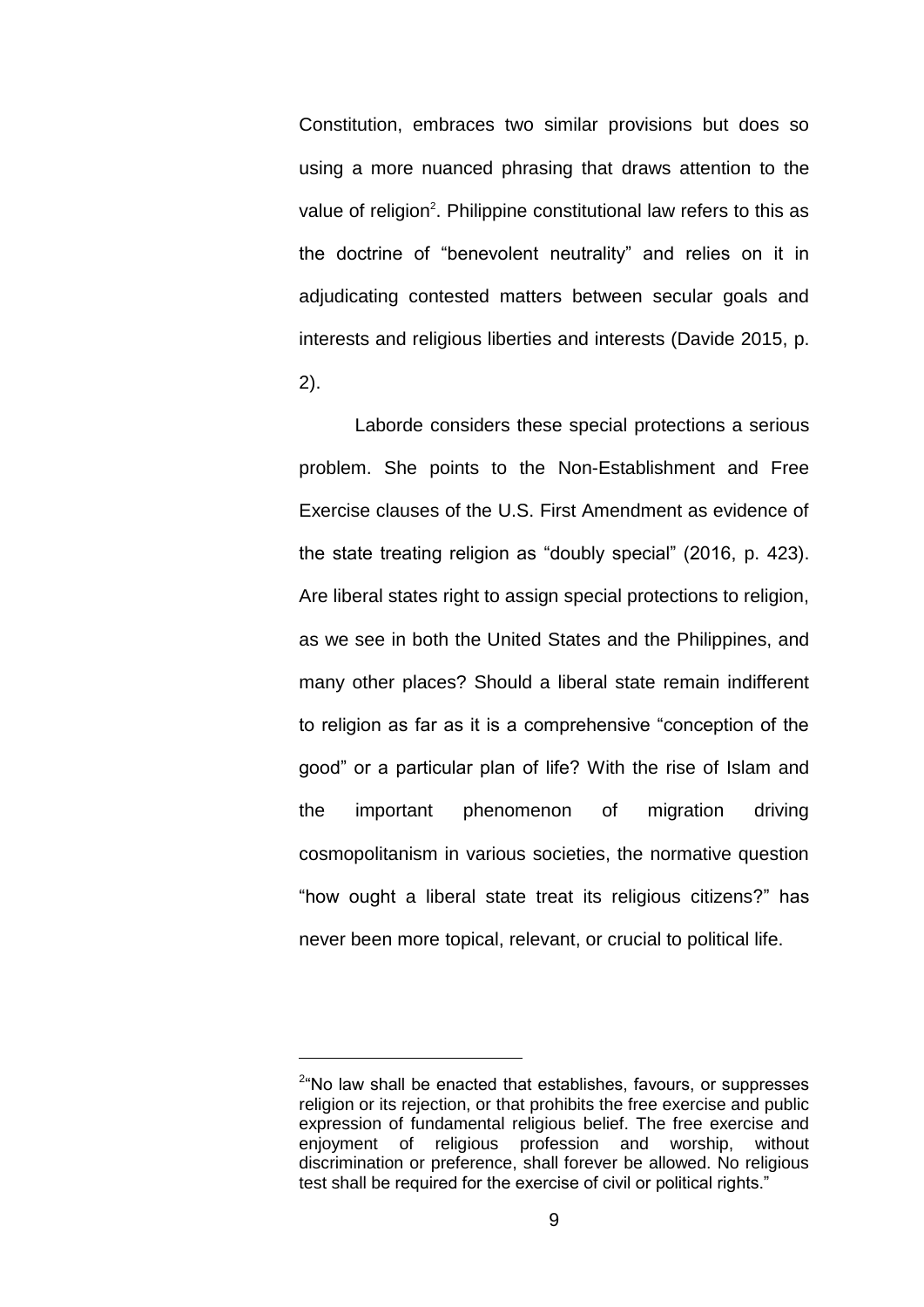"Is religion special?" Some say "No!" Proponents of the "egalitarian theory of religious freedom" (ETRF) claim that ―religion should be understood as a subset of a broader category called 'conceptions of the good' and it should not generate claims to unique, exclusive treatment" (Laborde 2016, p. 249). On this view, religious and non-religious conceptions of the good should be treated on an equal plane, and all citizens deserve equal concern and respect (Ibid.). For example, religious citizens should not be the only ones to be entitled to exemptions from general laws; non-religious citizens deserve equal consideration (Ibid.). Moreover, the liberal state should neither draw from nor promote *any* conception of the good; it should remain "neutral to the good *simpliciter*‖ (Ibid.). Laborde explains that the ETRF is a popular theory and "intuitively attractive" because (1) it analogizes freedom of religion with other freedoms, (2) it is predicated upon equality and non-discrimination (political values which everyone is reasonably expected to endorse), and (3) it does not deny protection to religion but rather, extends it so as to cover non-religious interests and beliefs (Ibid., p. 250).

On the other hand, some defend the argument that religion is indeed special and should merit certain exemptions from general laws. For example, Michael McConnell argues that "Religion cannot be reduced to a subset of any larger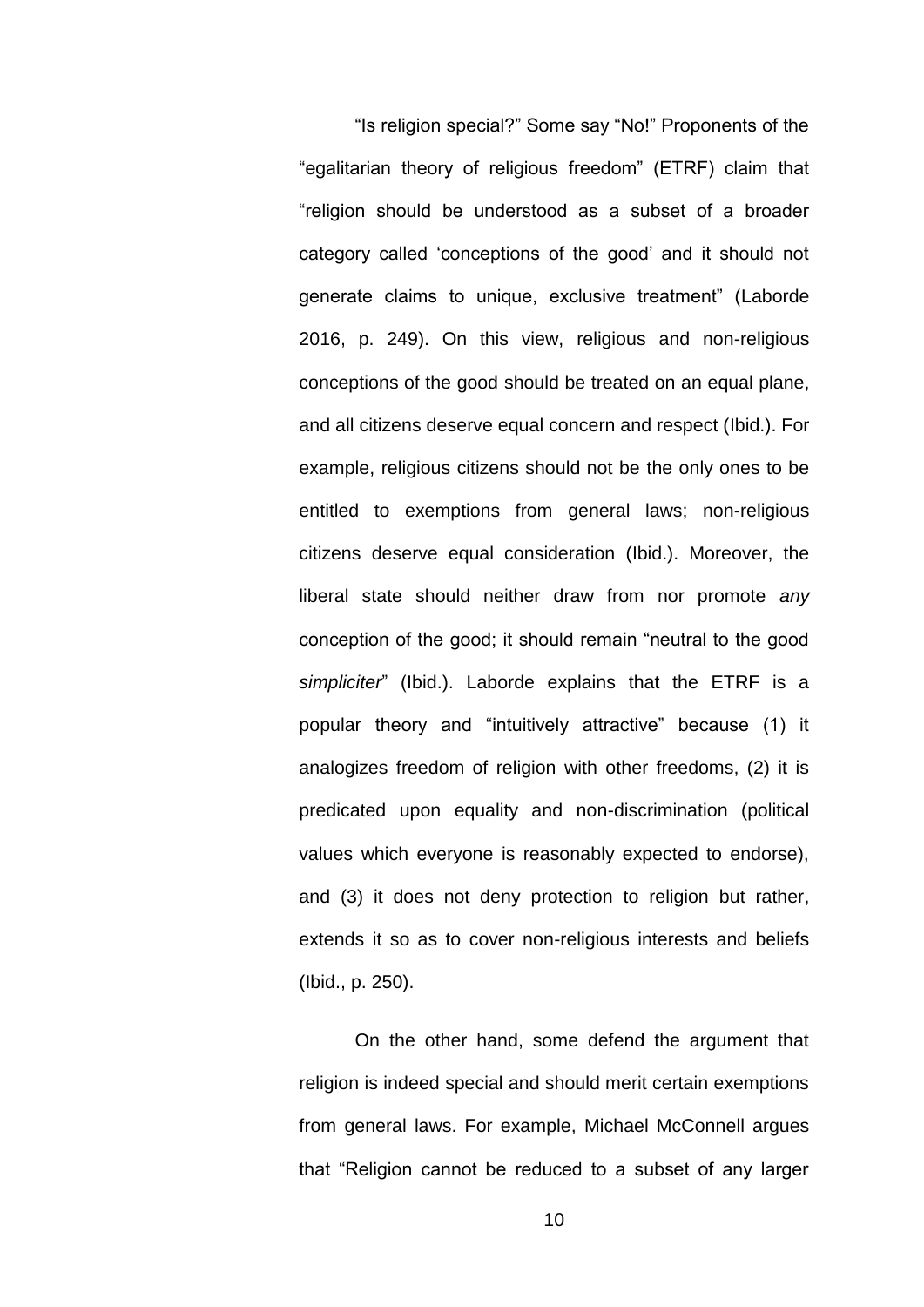category" because "it plays such a wide variety of roles in human life—institution, worldview, basis of personal identity, answer to ultimate and transcendent questions" (McConnell 2000, p. 42). Given that religion's unique complexity is akin to being *sui generis*, it should be specially protected (Ibid.).

Laborde offers an important contribution to this discussion. She observes that the proponents of ETRF prefer a substitution strategy to respond to claims of justice of religious citizens. For example, Ronald Dworkin suggests that religious freedom is "only one implication of a right to ethical independence‖ (Laborde 2015, p. 587). Laborde claims that ETRF advocates face a serious problem. If religious freedom is only a subset of a general right to ethical independence, it cannot claim any special right of exemption from the law (Ibid.). Some ETRF supporters are not ready to concede this (Ibid.). In order to account in principle for the granting of exceptions from the general law, these ETRF advocates substitute the freedom of conscience, as a "substantive theory of the specific good that is protected by the freedom of religion in accommodation cases" (Ibid., p. 588). Laborde finds this substitution strategy insufficient since it cannot account for what she calls "valuable religious practices" (e.g. wearing of the *hijab*, protection of sacred lands, etc.) whose protection does not fall, strictly speaking, under the "demands" of conscience‖ (Ibid., p. 590). Against the political religionists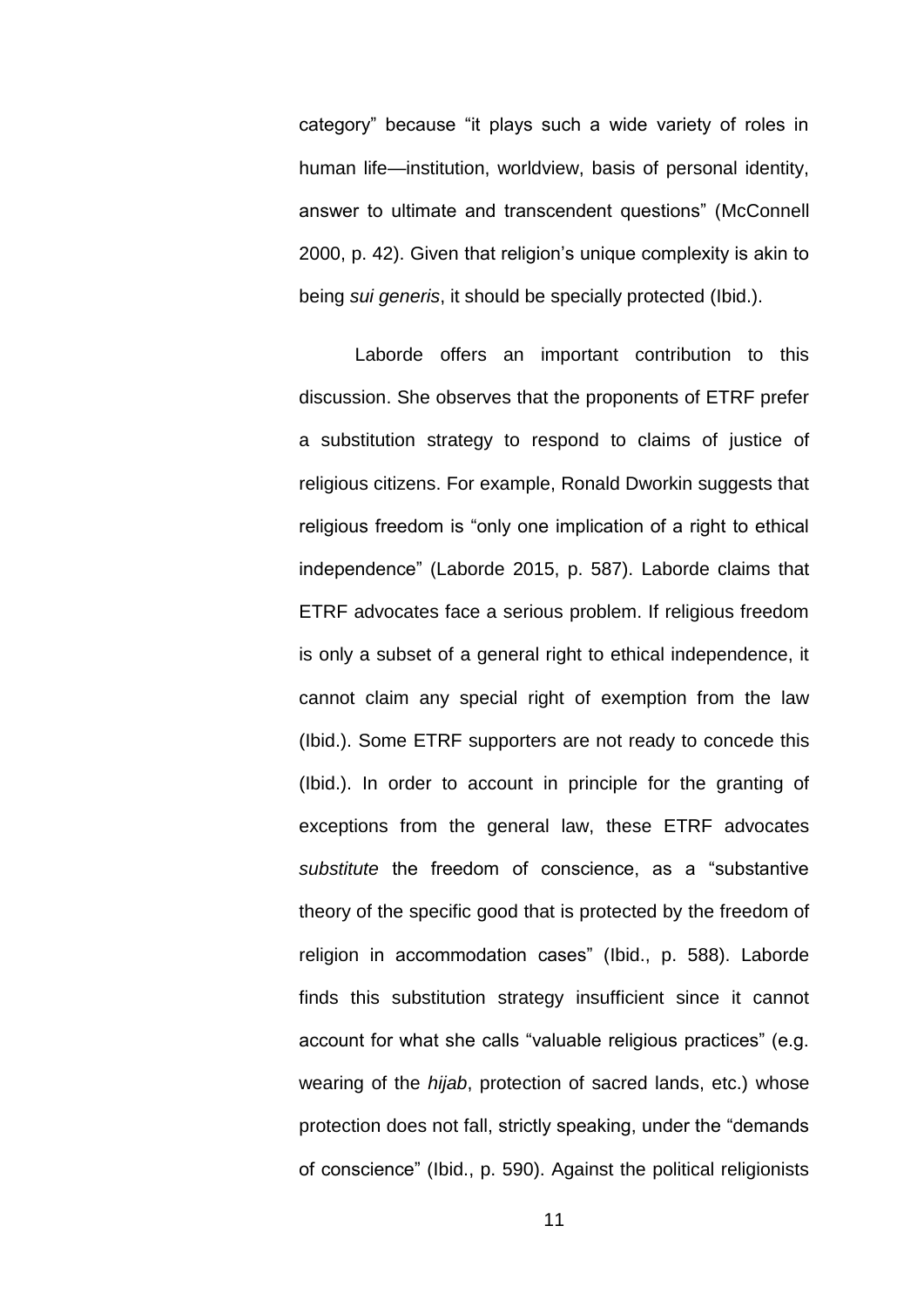(e.g. McConnell), Laborde maintains that it is a *non-sequitur* to argue for the special recognition in law of a practice or institution that is simply deemed so complex as to render it "irreducible to anything else" (Ibid., p. 595).

Alternatively, Laborde recommends that religion can be "disaggregated" into a variety of plural goods (e.g. conscience, ethical integrity, membership, cultural belonging, collective expression, etc.) (2016, p. 430). She claims that the different dimensions of religion can "adequately be protected under standard liberal rights, provided these are understood expansively, and provided religion is not reduced to an individual belief or conception of the good" (Ibid.). This indicates that religious freedom is "derivative"—it is implied by, and entails, basic liberal freedoms, and is justified on the same grounds as they are (Laborde 2015, p. 594). Laborde stresses that being derivative does not necessarily mean that religion is less protected; it only means that it is not treated under an exceptional regime (Ibid.). Her disaggregation strategy covers a wide range of religious dimensions without "providing for, and policing, a distinctive category of legalpolitical concern—'religion'" (Laborde 2016, p. 430).

Laborde's proposal aims to show the flexibility and range of a liberal theory that has not been hitherto explored by the proponents of ETRF. In using a spectrum of standard liberal rights as analogues to the different dimensions of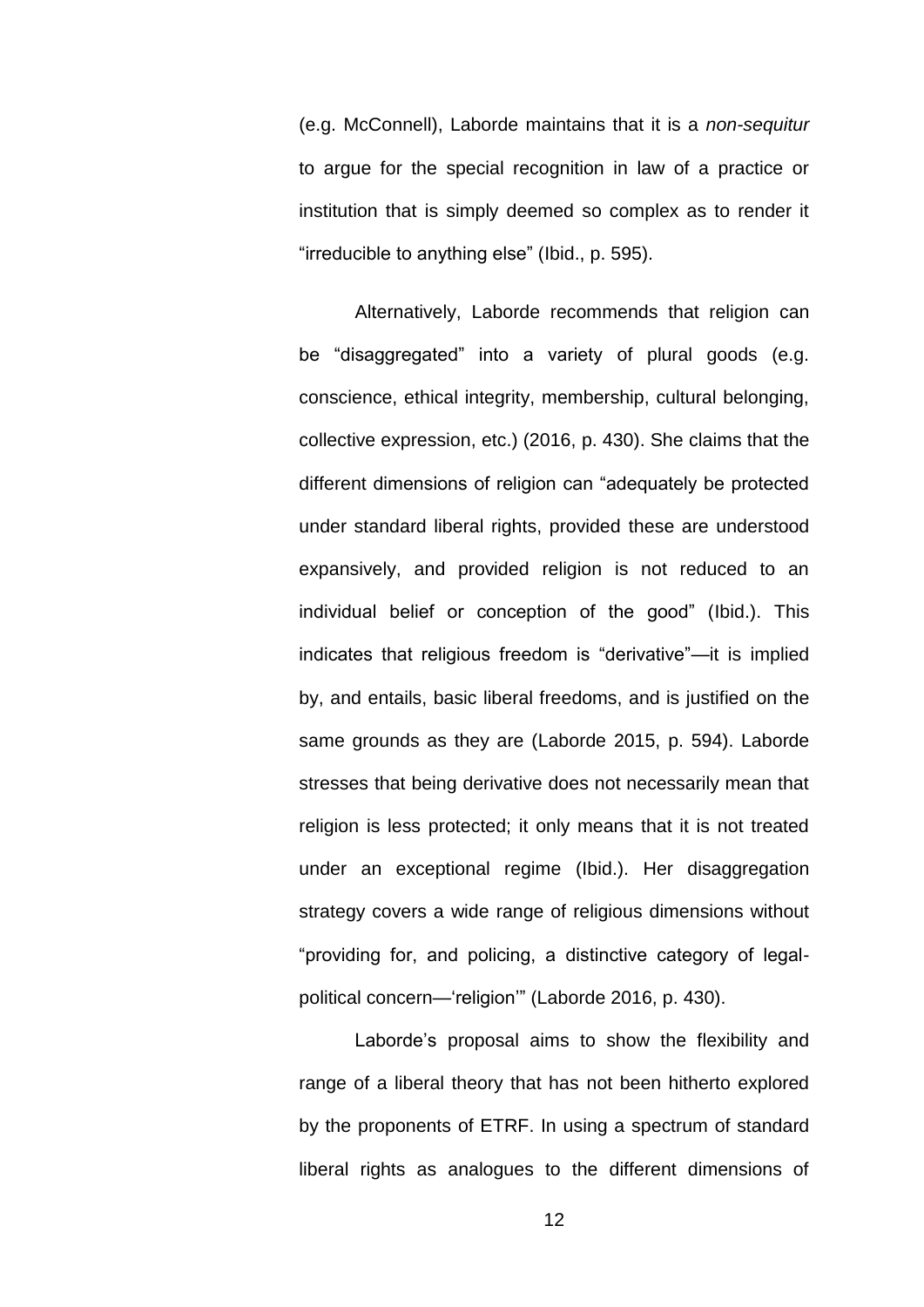religion, Laborde offers a framework to ground religious accommodation that religious citizens might reasonably endorse. Although I share her ambition to expand the political conception of religion beyond the confines of the freedom of conscience, I want to add some refinements to her disaggregation strategy. I offer these suggestions for improvement by focussing on her method of disaggregating religion under the elements of the freedom of association. I propose that Laborde's principles of centrality and deference be adjusted in order to protect the collective integrity of religious groups in cases where this value is weighed against other liberal interests. These improvements address the challenges and objections arising from the application of her approach to difficult cases like the permitting of Shari'a courts, male infant circumcision in Judaism, and the refusal of medical blood treatments by Jehovah's witnesses. These cases bring into light the need of a liberal state to acquire a substantive understanding of religion in order to appropriately appraise religious claims and reasonably ground state action (e.g. (im)permissibility or limitation of a core religious practice, resolution of unclear cases of wrongful discrimination involving religious practices that exercise differential treatment to women, children, and gender identities). Without these amendments, I maintain that Laborde's use of a content-neutral and procedural justice approach may unfairly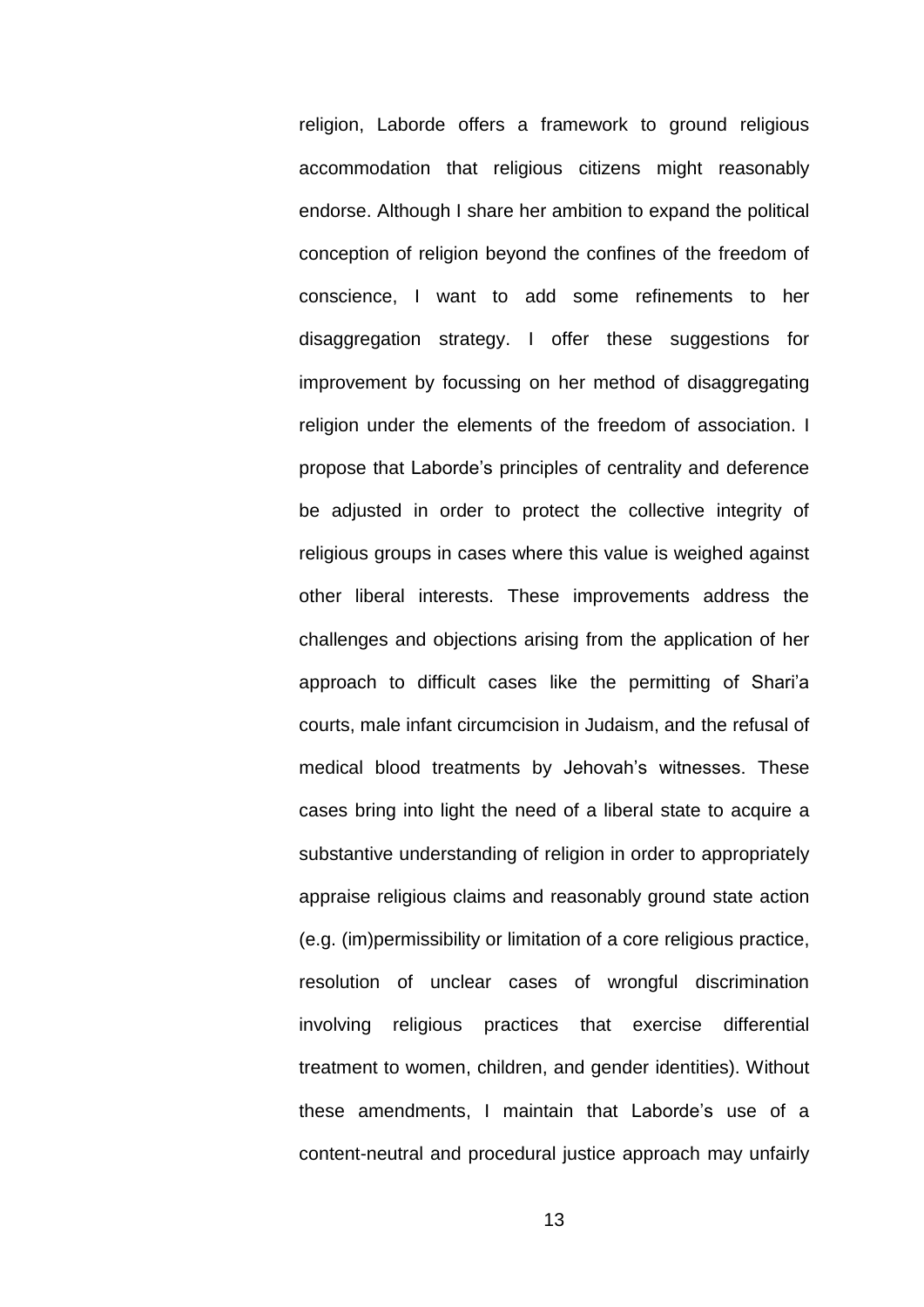demand of religious citizens that they reform, compromise, or abandon some of their core practices or beliefs in situations where the liberal state privileges other rights and interests. From this, I offer the improved disaggregation approach as a reasonable *modus vivendi* and as a political strategy for resolving a range of justice claims of religious citizens. I defend my suggestion by comparing Laborde's proposal to toleration approaches. In particular, I will show how the disaggregation approach has a non-negative evaluation of religion commitments through its content-neutral and procedural approach. This helps maintain harmony among citizens with competing conceptions of the good and ensures the legitimacy of state action in reasonable disagreements. Furthermore, Laborde's disaggregation strategy promotes the political value of respect by securing equal opportunity for all citizens, religious and non-religious, to exercise their own beliefs and practices consistent with their own conceptions of the good. However, toleration approaches highlight the fact that foundational disagreements and political conflicts arising from competing conceptions of the good run *deep*: a certain religious practice or belief can be subject to strong disapproval from non-adherent citizens. I acknowledge that the disaggregation approach may not provide an adequate response to this phenomenon because of its employment of a minimal political conception of religion normatively derived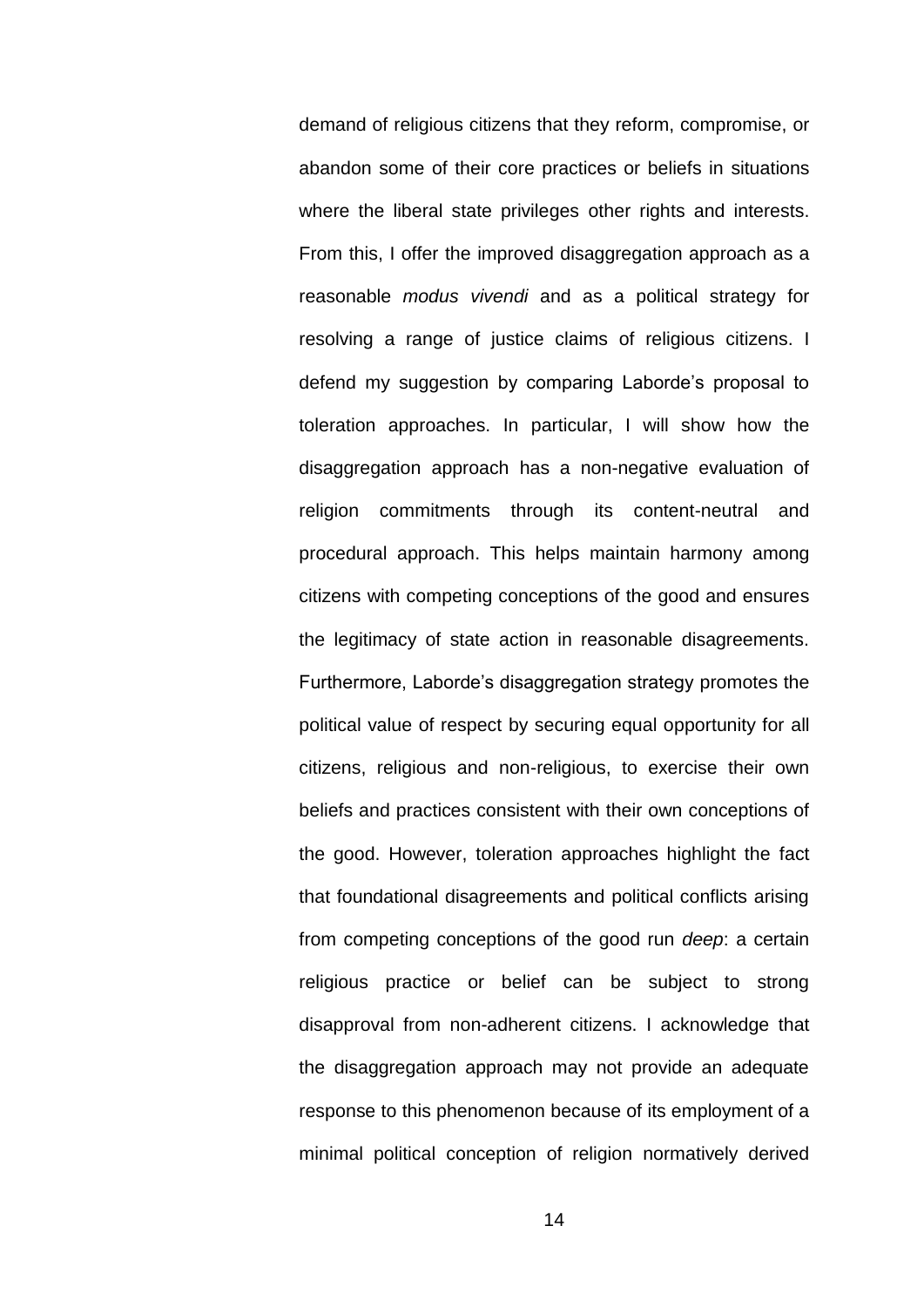from elements of other liberal rights. I advance a modest claim that outside political conflicts or situations of deep foundational disagreements, a liberal state can rely on using a disaggregation approach in its justification of religious accommodation.

Laborde's theory of disaggregating religion also examines the debates of another attendant problem of justice concerning religious claims: the application of state neutrality. This I will discuss in the next section.

## **1.2 A liberal egalitarian response to the problem of neutrality**

Laborde notices that most liberal egalitarians argue for positions that elevate the idea of state neutrality as the normative-interpretative concept of religious nonestablishment (Laborde 2017, p. 67). This means that a liberal state should remain totally independent from the different conceptions of the good by not appealing to them in its justification for its action. However, a liberal state's adoption of a neutral attitude has non-neutral effects. Consider the case of subsidising the opera. If a liberal state chooses to be neutral by not appealing to any comprehensive notion of the good, the political outcome may be the nonsubsidy of the opera. Those citizens whose conceptions of the good include the opera might need to adjust and revise their ideas (Mulhall and Swift 1992, p. 30). If applied to a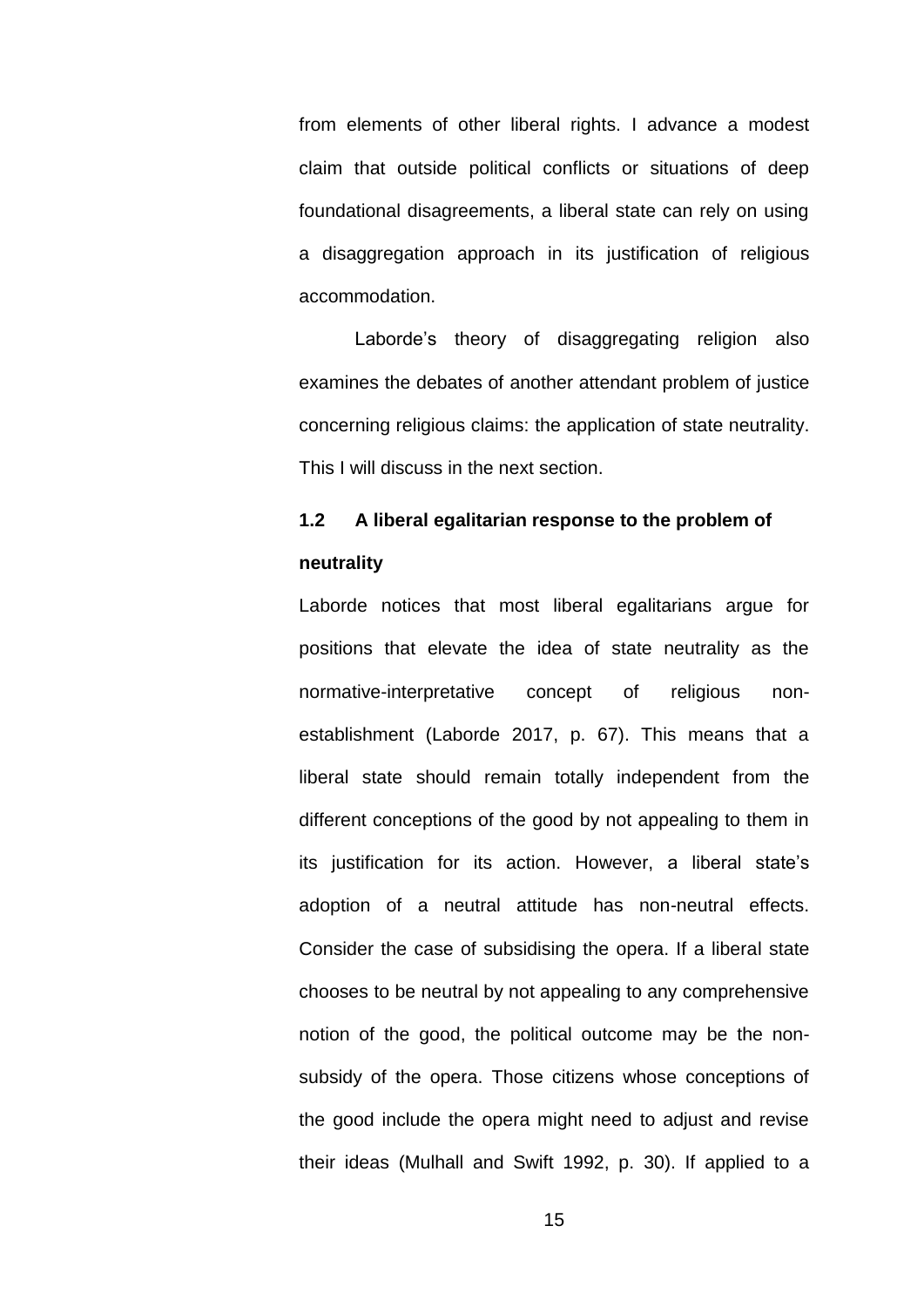religious practice, a neutral attitude of the state can result in a limited and hindered expression of religious identity.

In adopting Laborde's disaggregation strategy, a liberal state need not always be neutral (understood as strict separation) towards religion. Non-neutrality is invited by religion when it offers publicly accessible reasons, is a nondominating social identity, or does not insist on being itself a comprehensive ethics for everyone (Laborde 2017, p. 117). Laborde presents this *proviso* of restricted application of neutrality as her theory of "minimal secularism". Under minimal secularism, a liberal state can also partially appeal to a thin theory of the good in its justification of action. This thin theory of the good is composed of political values, which citizens with varying conceptions of the good can reasonably endorse. In doing so, a liberal state can render equal concern and treatment to its citizens and groups, religious and nonreligious, as "expressions of ethical and social pluralism" (Ibid., p. 2).

Laborde's critique of the problem of neutrality benefits from more precision. She does not consider the variety of practical political "attitudes" (versions) of neutrality that generate multiple political outcomes. This, in my view, leads to inconsistencies in behaviour and treatment by a liberal state of its religious citizens. Religious citizens may end up with only a partial and distorted possibility of displaying their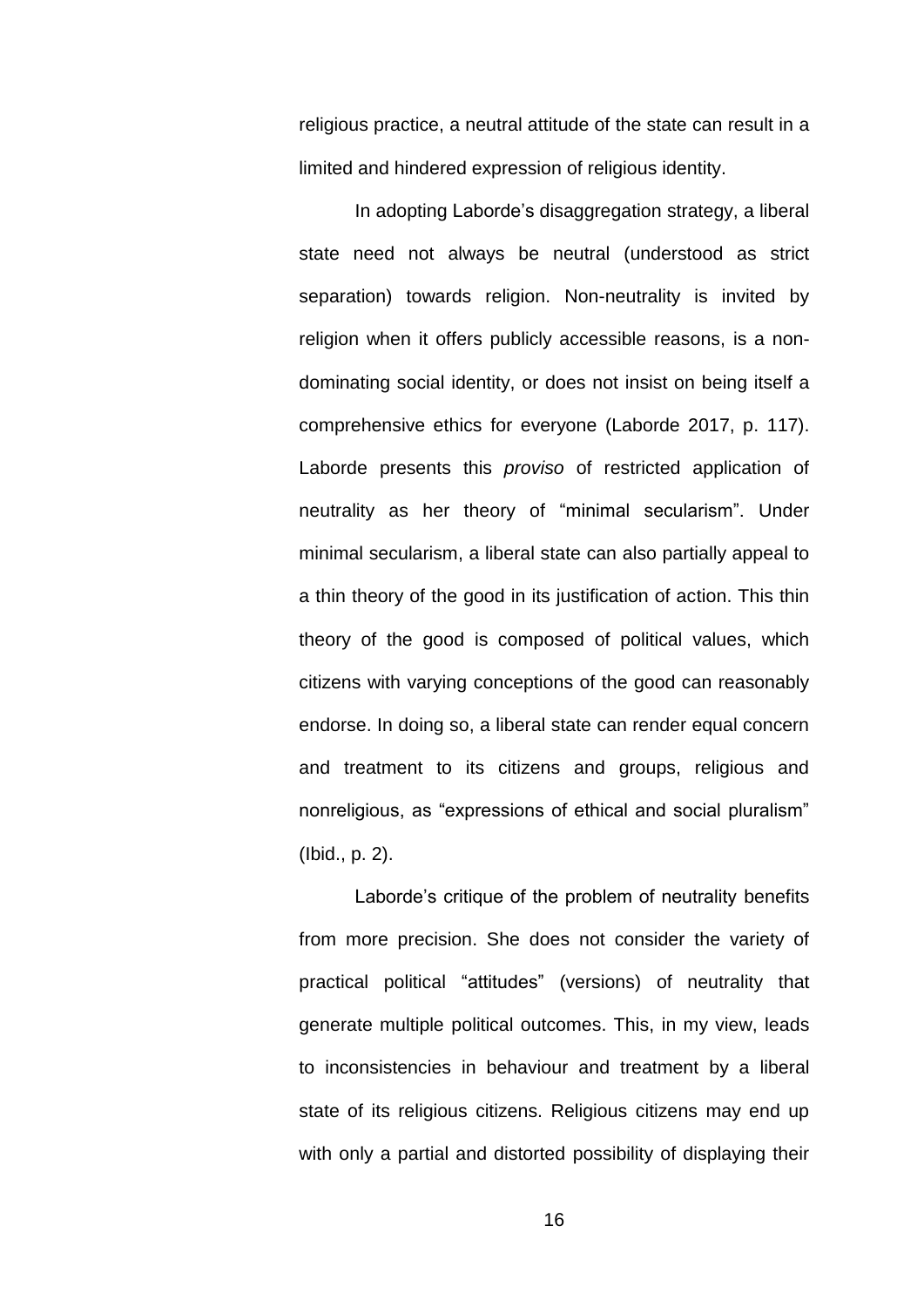religious identity. They are too dependent on the liberal state's neutral or non-neutral attitude towards their beliefs and practices.

Laborde's discussion of the theme of state neutrality is part of her larger treatment of the disagreements between liberals and communitarians. It is not possible in this dissertation to give full attention to that bigger context, influential as it is. Liberal and communitarians, it seems to me, often misunderstand each other, and not always innocently. 3 I will discuss only a few of the most relevant communitarian and liberal positions. Laborde's nuanced analysis of the problem of neutrality is undoubtedly one of her main contributions to the setting-up of a workable egalitarian framework.

#### **1.3 The liberal – communitarian debate**

<u>.</u>

Laborde's liberal egalitarian approach situates her in a wider debate between liberals and communitarians. This debate is largely shaped by Rawls's ideas on justice and the political. In broad strokes, Rawls claims that in deciding matters of basic justice, what is necessary is to eschew what he labels as

<sup>&</sup>lt;sup>3</sup>For example, despite liberal insistence on the importance of the distinction between state and society, communitarians still refuse to confront the liberal worry about the inappropriateness of the state to provide the common forum for genuinely shared deliberation and commitment liberals desire. In the same way, liberals tend to take it for granted that the diversity of culture and tolerance are organic and such, the condition under which such free culture can be sustained must be taken seriously into account."-Cf. Will Kymlicka, *Contemporary Political Philosophy: An Introduction*, p. 251.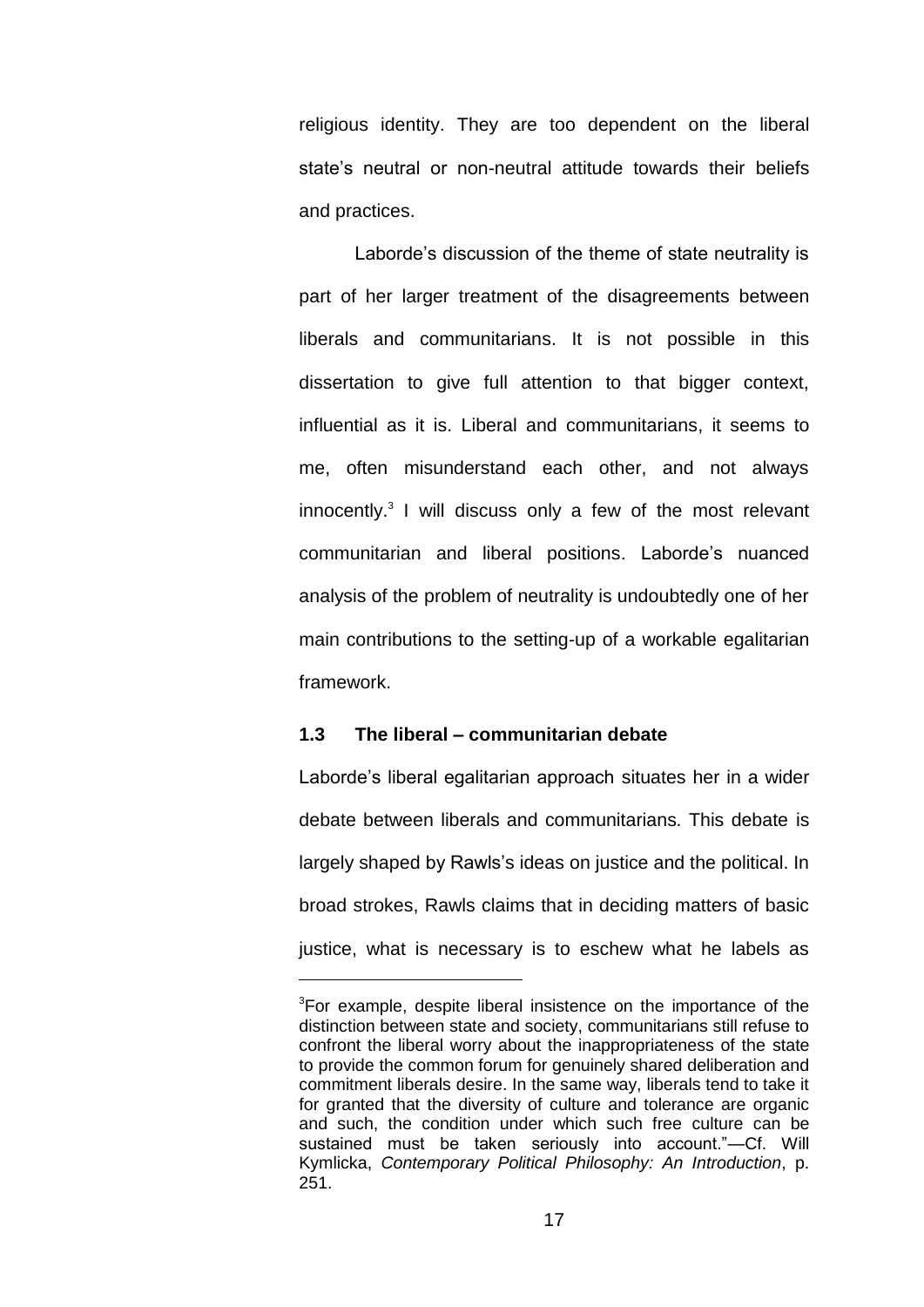―comprehensive conceptions of the good‖ (e.g. moral, religious, and philosophical) and instead, rely on a thin theory of political values and public justification (PL, xx-xxi)<sup>4</sup>. Within this framework, the concept of a person is political—persons are understood *qua* citizens (PL xliv). They determine the "fair terms of social cooperation" that would support their individual pursuit of chosen ends (Ibid.). Rawls identifies pluralism as a practical problem: in a given society, citizens can readily disagree on matters of justice because of their various moral, religious commitments, or chosen ends (PL, xx). In response to this problem, Rawls' framework demarcates what is essential to justice. He outlines political and social arrangements that citizens could agree upon despite their varying and even conflicting commitments to different conceptions of the good (Mulhall and Swift 1992, p. 29). From this brief sketch of Rawls's political liberalism, it does not clearly follow that neutrality is the only attitude or solution available to a liberal state in addressing the problem of pluralism.

A general interpretation of state neutrality is that it is an attitude of refusal or indifference, on the part of the liberal state, to making judgments about which conception of the good or plan of life is valuable or worthless (Kymlicka 2002, p. 217). A liberal state acts with conceptual restraint in order to 1

<sup>4</sup>Here and after, John Rawls's *Political Liberalism* is referred to as PL.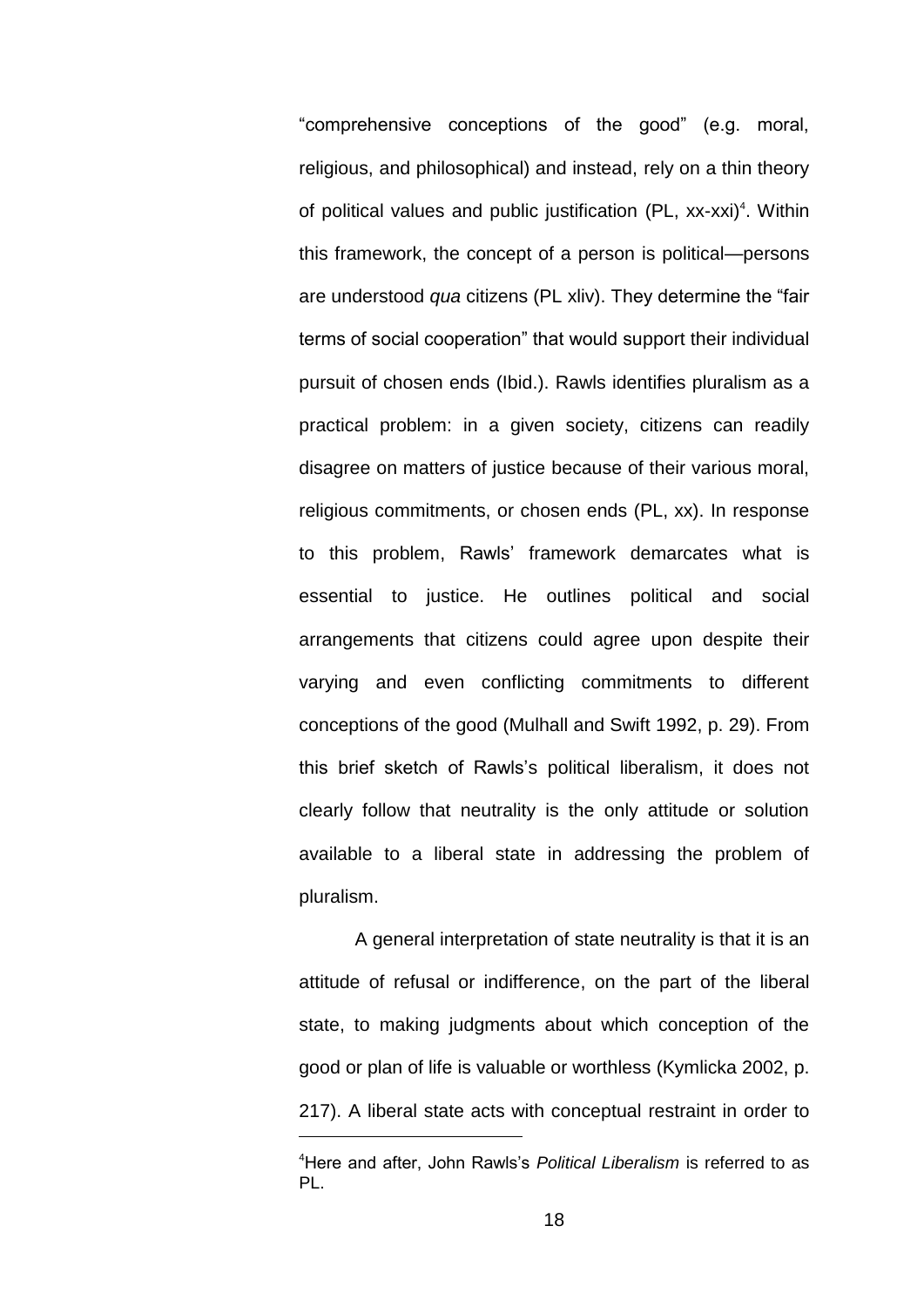refrain from influencing its citizens' judgments about which life or conception of the good to take. An important consequence of this is illustrated by the case of the distribution of resources. For example, it is possible that either the free market of ideas or the dominant preferences dictate which conception of the good can reasonably earn state permission or support (Mulhall and Swift 1992, p. 26). These forces can unfairly influence citizens to reform or abandon their conceptions of the good (Ibid.).

Against adopting total neutrality, communitarians argue that human beings are inextricably linked to cultures, religions, and language, which they have created and by which they are sustained (Mulhall and Swift, p. 162). Religion, for an example, is a living reality that significantly determines a citizen's individuality. This assumes that culture and society, resources that are essential to individual flourishing, are products of human communities (Ibid., p. 163). Hence, a liberal state cannot be totally neutral in respect of conceptions of the good because individual autonomy is, to a large extent, dependent upon the community. This is not to deny individual autonomy as a good but rather, to restrict or modify its priority and scope (Ibid., p. 164).

There is wisdom I think in the communitarian intuition that religion is a significant factor in shaping individual autonomy. As a result, religion cannot be understood simply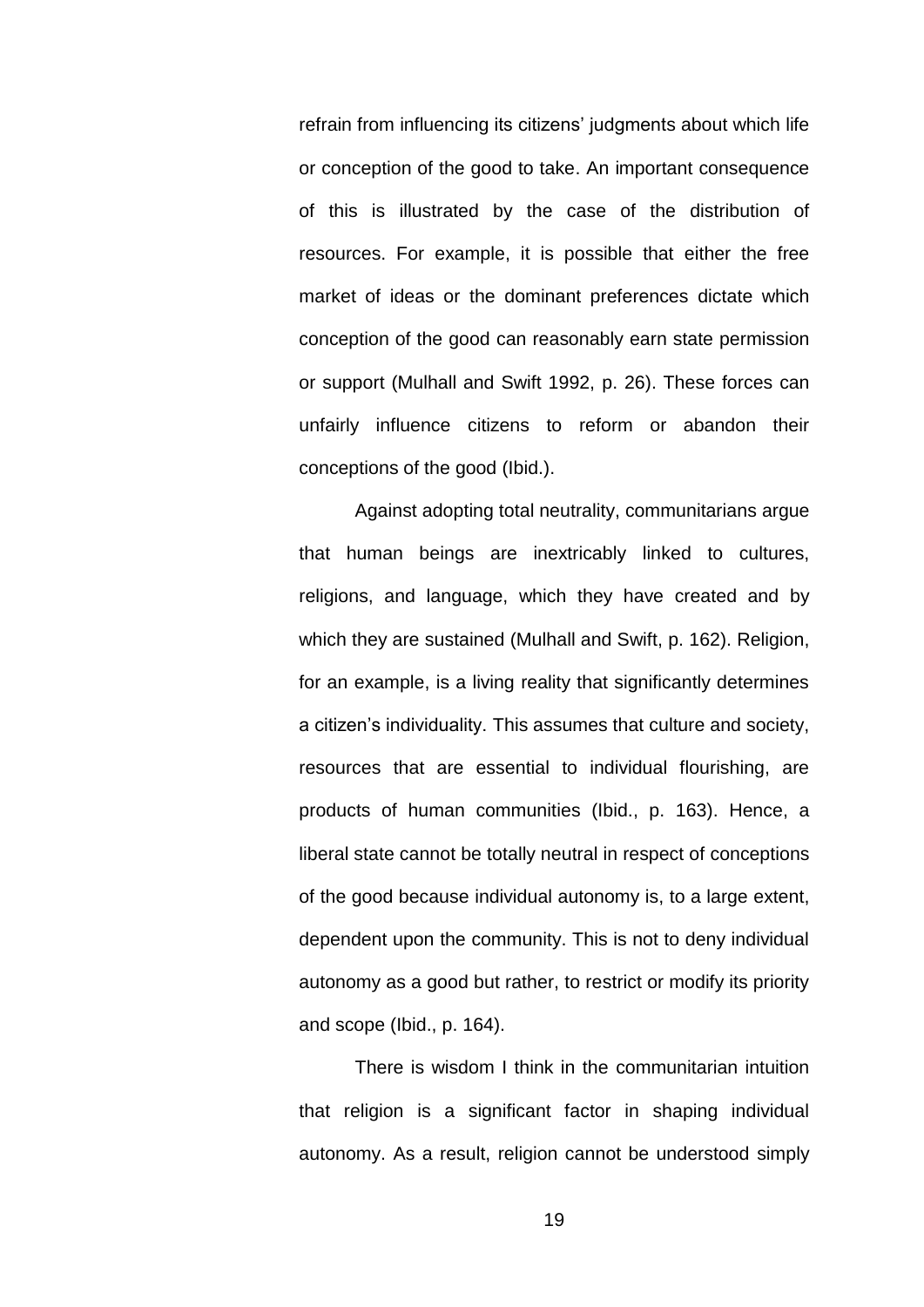as one individual choice among many others. One can be born into a religion through membership of a specific human community. The religious element remains a significant part of her identity even if she chooses to revise or abandon it. It is not unreasonable, in my view, to require a liberal state to behave towards religion in a manner respectful of its value as one of the fundamental conditions of human flourishing. Religion operates partly as a communal or shared life that shapes the identities of religious citizens and their understanding of and relation to society. Since religion is not an exclusive product of individual choice and even acts as a reality that shapes individual autonomy, it is unlike other fundamental liberal liberties and may deserve unique treatment.

Laborde's suggestion that religion can be disaggregated adds a fresh layer to this debate. Despite the practical advantages of adopting her liberal egalitarian view, I am concerned about several limitations that may well prevent it from being endorsed by religious citizens. These drawbacks are, in the first place, conceptual. To begin, Laborde's approach does not consider various attitudes of neutrality that have normative implications if applied to justice claims of religious citizens. Although this would not significantly impact a liberal state that is unconcerned with what religion is, its religious citizens may end up with a partial and even distorted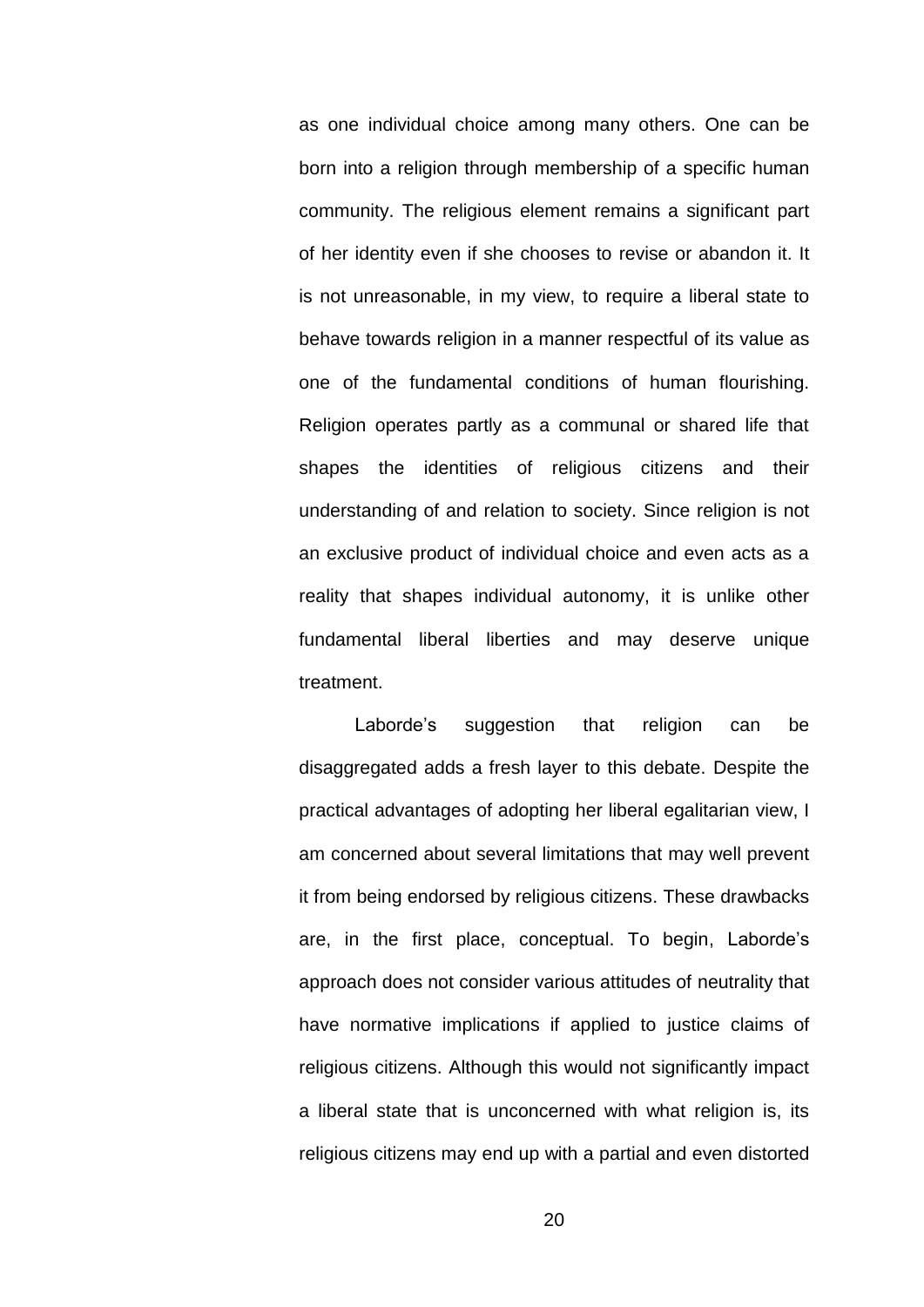expression of their identities as I have mentioned earlier. Secondly, equality is a family of concepts (e.g. equal treatment, equal respect) that employs various normative criteria. In applying these normative criteria in the cases I have selected, I argue that religious identity is highly susceptible to political mishandling that can leave religious citizens worse off. Laborde uses "respect-worthy beliefs and practices‖ as a substitute political-legal category for religion. There are some theoretical disadvantages to this. The comparative concept displaces the meaning and value of religious practices and beliefs, coherently understood as the component of religious commitment. This can easily result in unfair comparisons and assessments of religious claims. Laborde's theory overlooks the way in which religion, properly understood, is a "collection" of beliefs and practices. Lastly, by adopting a minimal conception of religion normatively interpreted by elements of other liberal rights, Laborde's political conception of religion renders the liberal state prone to misinterpreting the needs of religious citizens because each liberal right varies in aim, rationale, and normative criteria. Bereft of a unified understanding of religion, I fear that a liberal state only partially meets the requirements of justice towards religious citizens under the disaggregation approach.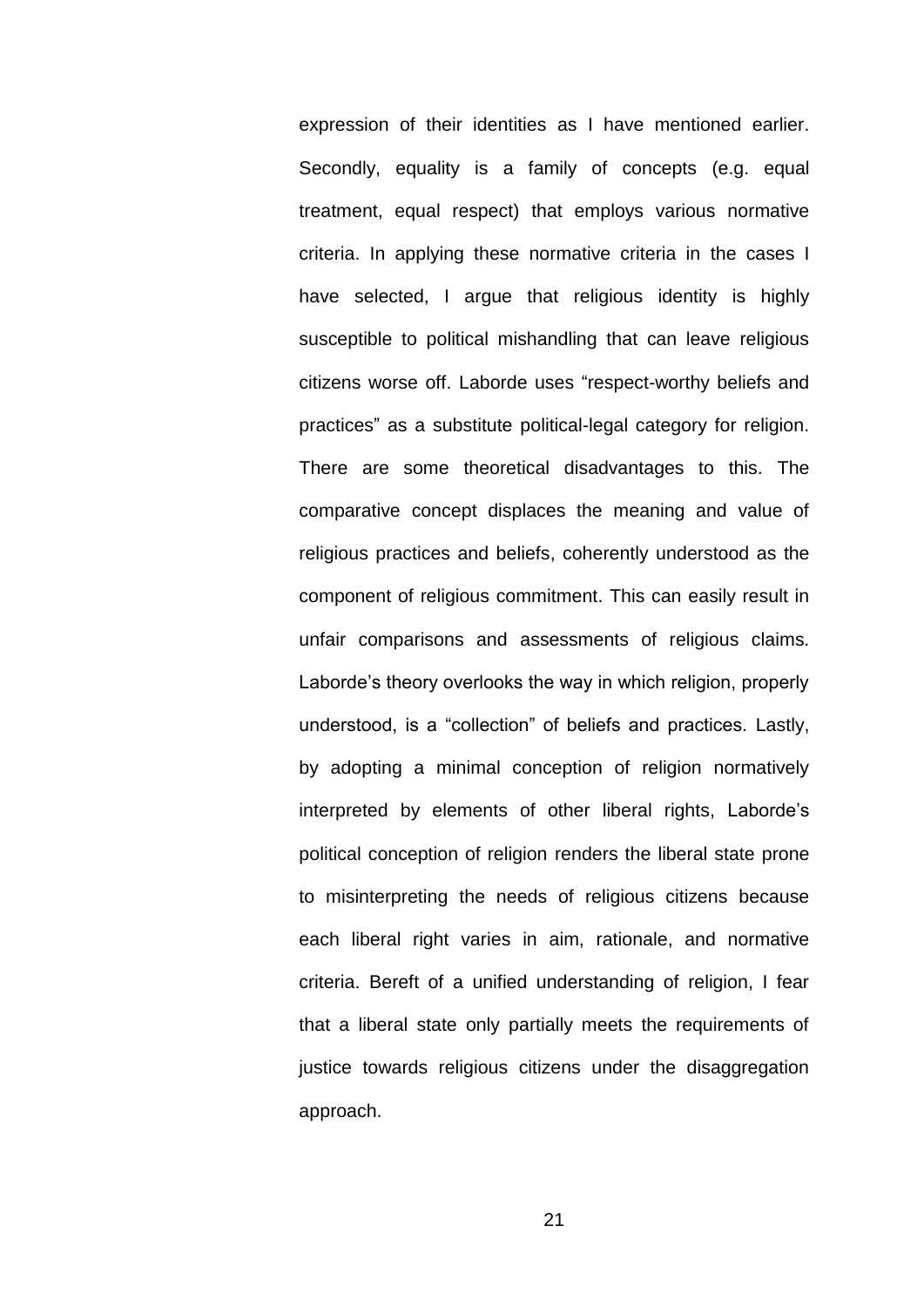Without ignoring the benefits of Laborde's liberal egalitarian view, I propose a conceptual "tweaking" so it can attract endorsement from religious citizens, acting reasonably and consistently. I suggest relying on a "thicker" political conception that understands religion as a unified, multidimensional reality and right. I offer other philosophical routes—frameworks that allow a liberal state to understand and regard religious citizens consistent with their commitment. Here, liberals should seriously consider the communitarians' emphasis on religion as one of the fundamental conditions of human flourishing. In expanding liberal theory to accommodate such a concern, the state can treat religion in a way consonant to its true value. Raz's theory proposes exactly such an accommodation. Another approach, also helpful to this analysis, is that of Patrick Riordan who argues that the ground of religious commitment is the human capacity to search for and live out a comprehensive and foundational account of reality. I propose that the liberal state understands religious commitment as a form of vocation. The religious citizen has a meaningful plan of life which is reasonably pursued. Under this conception, the liberal state adopts a partially substantive view of religion in its justification of the differential treatment it accords to religious members. In understanding religious commitment as a vocation, religion is appreciated and treated appropriately in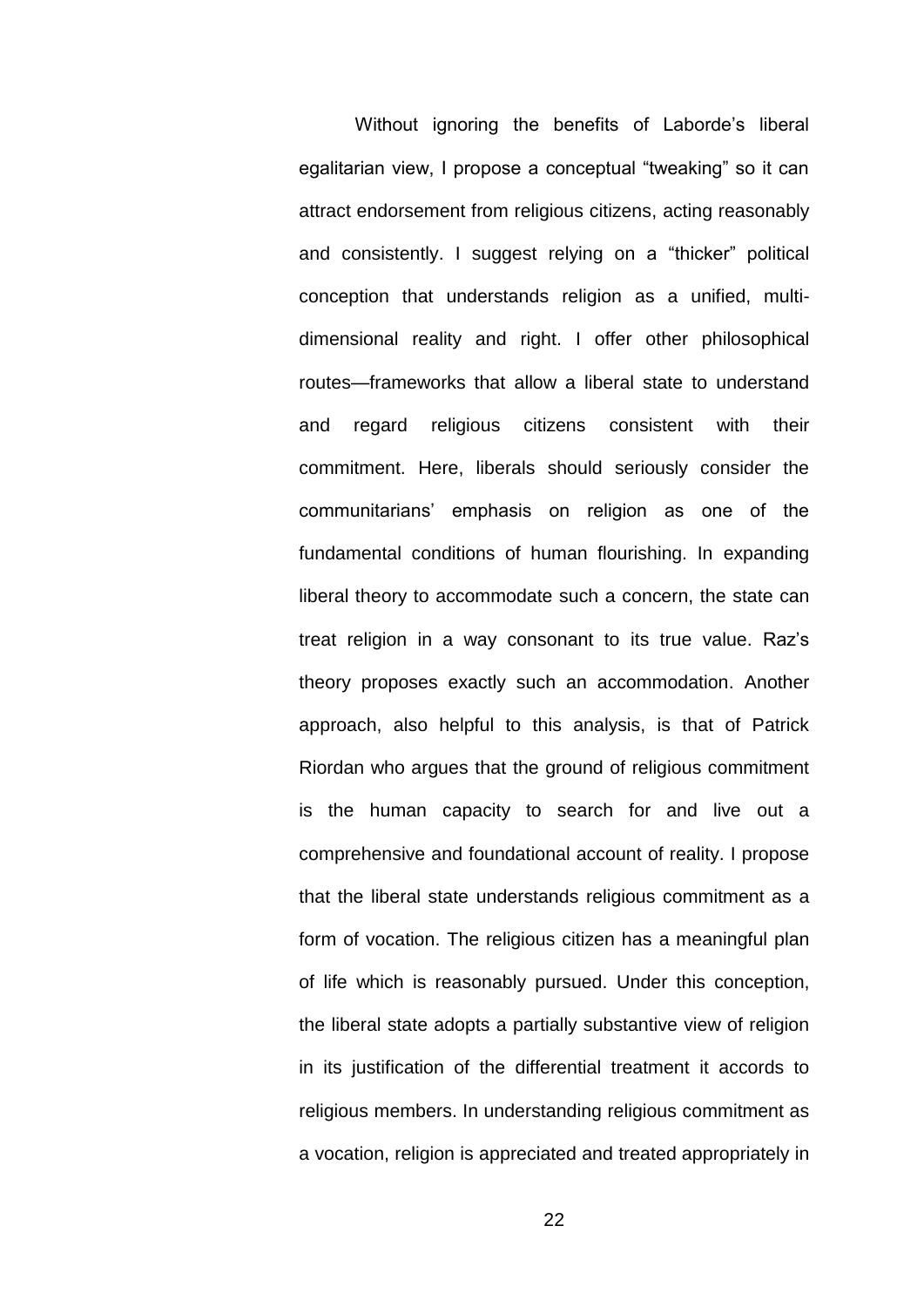its individual and collective expression. One of the chief outcomes of my suggestion is an alternative liberal understanding of a plural society as composed of citizens belonging to various cultures and religions, akin to Raz's vision of liberal multiculturalism.

#### **1.4 Aims of the thesis and chapter summaries**

The main task of this thesis is to evaluate Laborde's disaggregation strategy in light of the normative question about the relationship between state and religion: "how ought a liberal state to treat its religious citizens?" Through the appraisal of Laborde's disaggregation approach, I aim to contribute to the literature and on-going debate between the proponents of liberal theory and those who advocate other frameworks (e.g. critical religionists, communitarians) in responding to the challenges a liberal state confronts in treating its religious citizens with justice. This will be accomplished in two parts: (1) focussing on the case where religion is disaggregated under freedom of association, and (2) assessing the disaggregation strategy as a plausible alternative conception of justice.

In this first chapter, I have provided a sketch of the wider debate in which Laborde is engaged. I have demonstrated the rationality of her position and indicated some benefits of her proposal to disaggregate religion. I have taken account of the opposition of her main critics. The first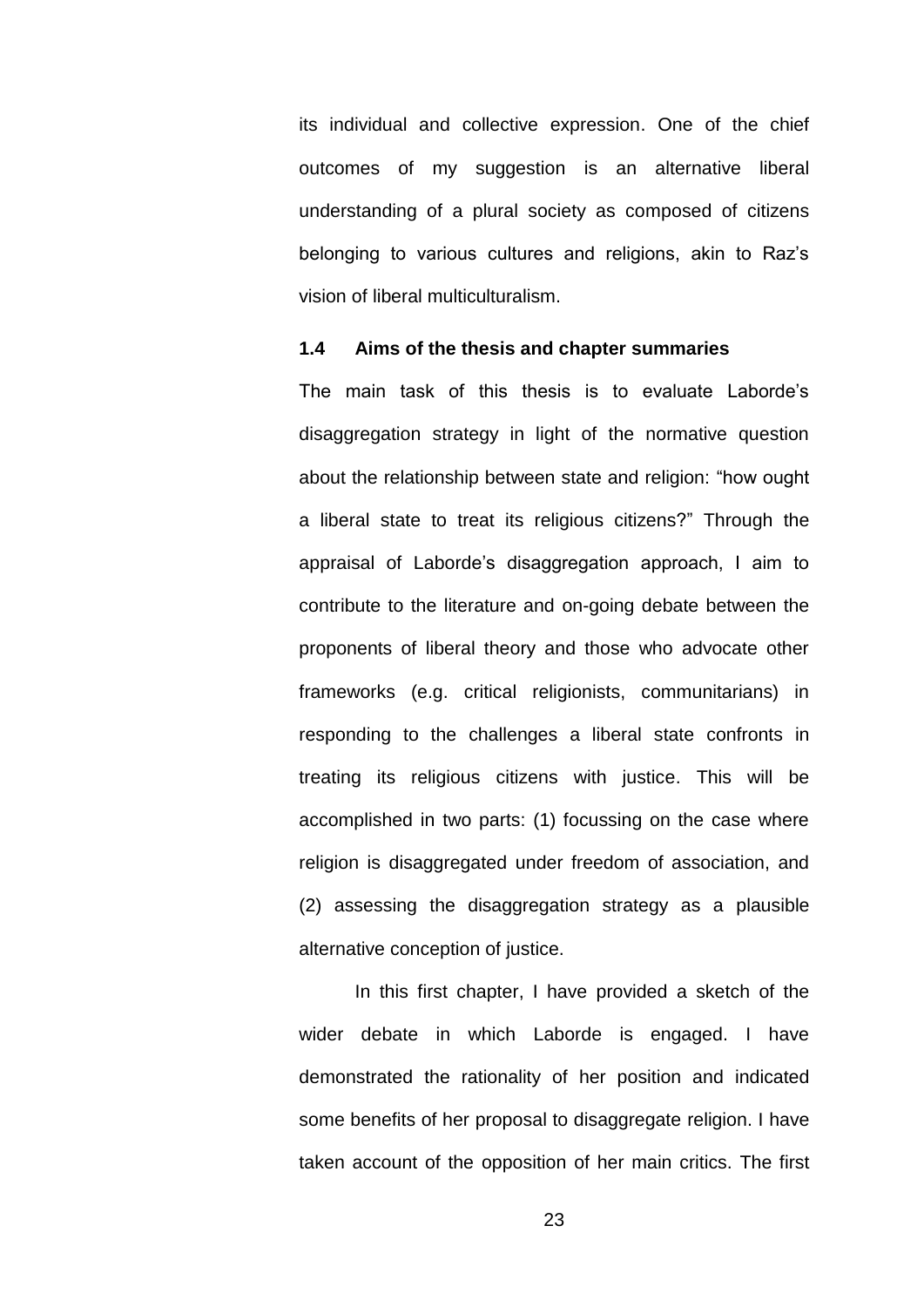chapter also includes the articulation of the research question, the outline of the scope of the dissertation, and a summary of the succeeding chapters.

The second chapter is an evaluation of the method of disaggregating religion under the freedom of association. Laborde suggests key elements of the freedom of association (e.g. coherence interests, competence interests). This chapter explores several limitations and challenges to the disaggregation approach. It also proposes nuancing of some of its key elements (e.g. the centrality principle and the principle of deference). I will argue the case that, when the proposed amendments are made, Laborde's disaggregation strategy can better withstand more difficult objections (e.g. competing rights and administrability objections). Lastly, by comparing it to some toleration approaches, I claim that Laborde's theory can be a plausible *modus vivendi* in resolving a range of religious claims that are outside the scope of political conflicts or foundational disagreements.

The third chapter is an assessment of the disaggregation strategy as Laborde's liberal egalitarian response to the problem of state neutrality. I will argue that her approach does not consider the various practical attitudes of neutrality that significantly affect a liberal state's political conception of religion. A serious unintended consequence of this is that, religious citizens can end up permitted to identify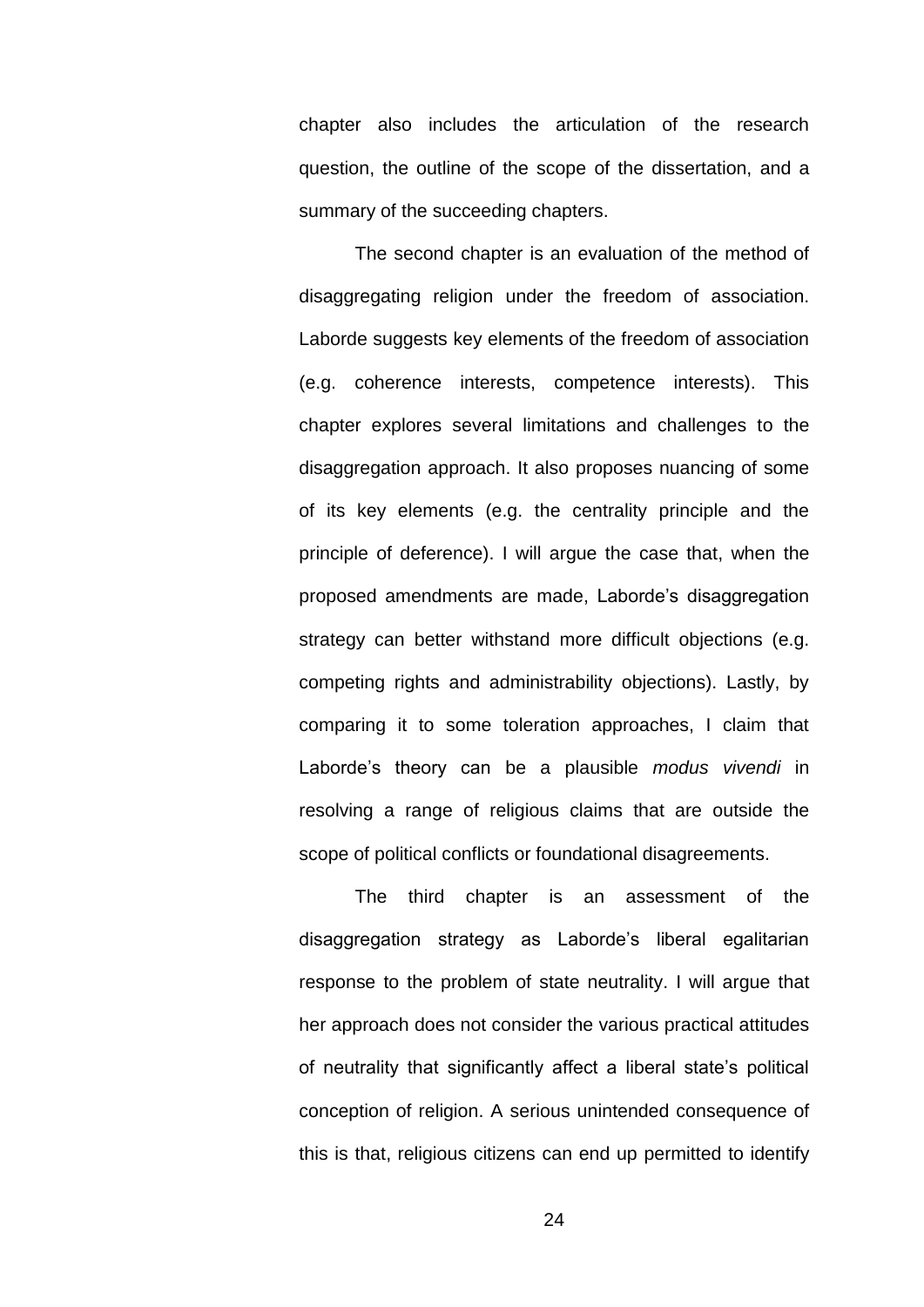themselves in partial or even distorted ways. For example, a non-neutral effect of state neutrality can demand religious citizens to bracket or revise their own conceptions of the good in ways which can be inconsistent to the integrity of their religious commitment. This inconsistency can be exacerbated, I venture to suggest, if a liberal state adopts Laborde's disaggregated view because it relies on a minimal political conception of religion that is normatively defined by elements of other liberal rights. I am concerned that some core religious practices and functions that ought to attract differential treatment in fact become *ipso facto* cases of objectionable inequalities. As an improvement on Laborde's theory, I propose alternative routes for a liberal state to take to achieve its aim of rendering fair treatment of its religious citizens (e.g. value theory, human capacity to search for truth). I suggest that the liberal state should understand religious commitment as a form of vocation—a meaningful pursuit of a plan of life. Religious practices find their value and worth, it will be argued, in helping realise a citizen's vocation.

The fourth chapter contains the conclusion of the thesis. It also suggests recommendations for further research.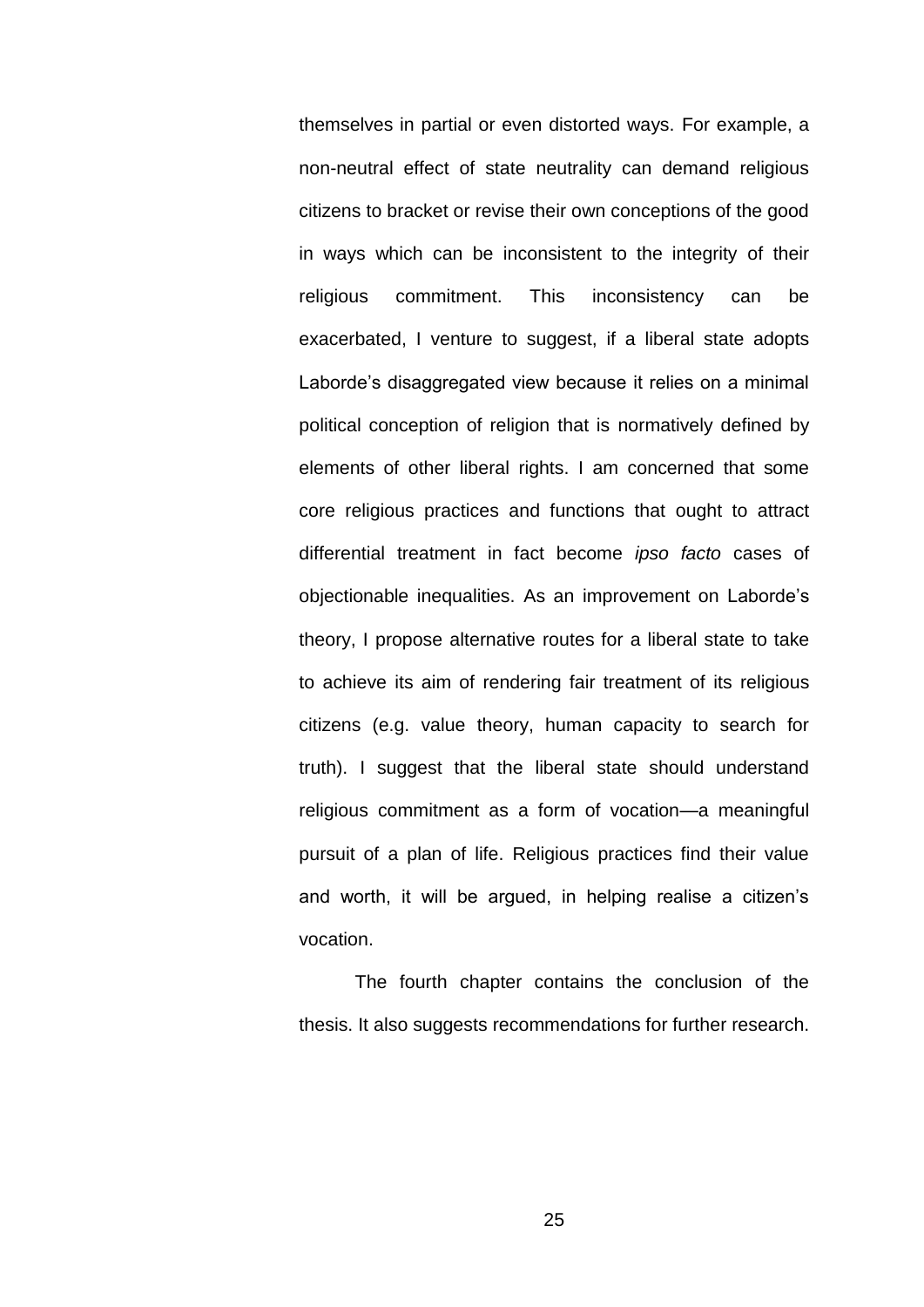### **Chapter 2 RELIGION AND DISAGGREGATION**

Cécile Laborde asserts that the dimensions of religion can "adequately be protected under standard liberal rights, provided these are (1) understood expansively, and (2) religion is not reduced to an individual belief or conception of the good‖ (2016, p. 430). As a specific application of her disaggregation strategy, she presents "a substantive theory of just exemptions from general laws, derived both from freedom of association (the collective dimension of religious freedom) and individual integrity (the individual dimension of religious freedom)" (Laborde 2017, pp. 170–71). This chapter dissects this method and appraises it in a broader range of religious claims.

The chapter is divided into three broad parts. The first part examines the disaggregation approach in the context of the freedom of association. Laborde claims that an "expansive" notion of freedom of association can ground reasons for exemptions raised by religion from general laws. This section shows (1) the process of disaggregating religion under the elements of the freedom of association in light of (2) contested cases between religion and liberal interests (e.g. employment, ministerial exception).

The next part scrutinizes and improves on Laborde's disaggregation proposal by responding to objections and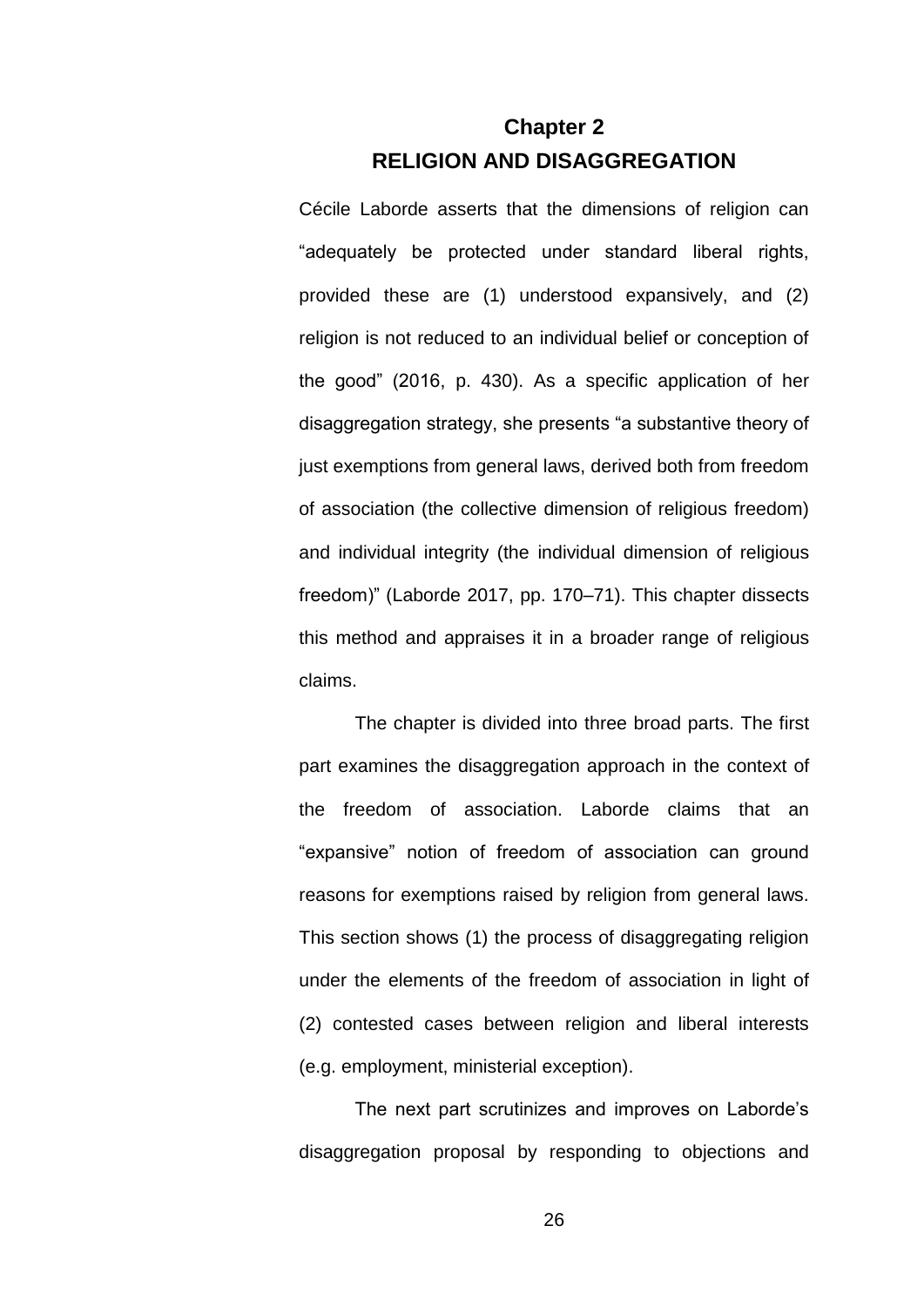challenges in light of other cases than the dress code (e.g. state regulation of Shari'a courts, refusal of blood treatments, body mutilation, etc.). Although Laborde's strategy can accommodate some religious practices (e.g. dress code), it remains insufficient and requires amendments. I will discuss the suggested enhancements on the principles of deference and centrality in Laborde's disaggregation strategy. They define the coherence and competence interests of religious groups. This protects collective integrity in cases where it is weighed against claims based on other liberal interests.

The last section of the chapter is an examination of the conceptual advantages of adopting the disaggregation approach. In part, I argue that the disaggregation strategy can reasonably accommodate the needs of religious citizens. It does so by avoiding instances of misrecognition of the needs of religious citizens and providing them equal opportunity to exercise their own beliefs and practices. This does not discount the effectiveness of tolerance theories, especially if applied to resolve situations of foundational disagreements or political conflicts. It can be the case that toleration may be the best that a liberal state can do in those instances. My modest claim shows that a liberal state need not be limited to toleration approaches. My hope is to argue convincingly for the disaggregation approach as a plausible and effective *modus vivendi* (a political strategy or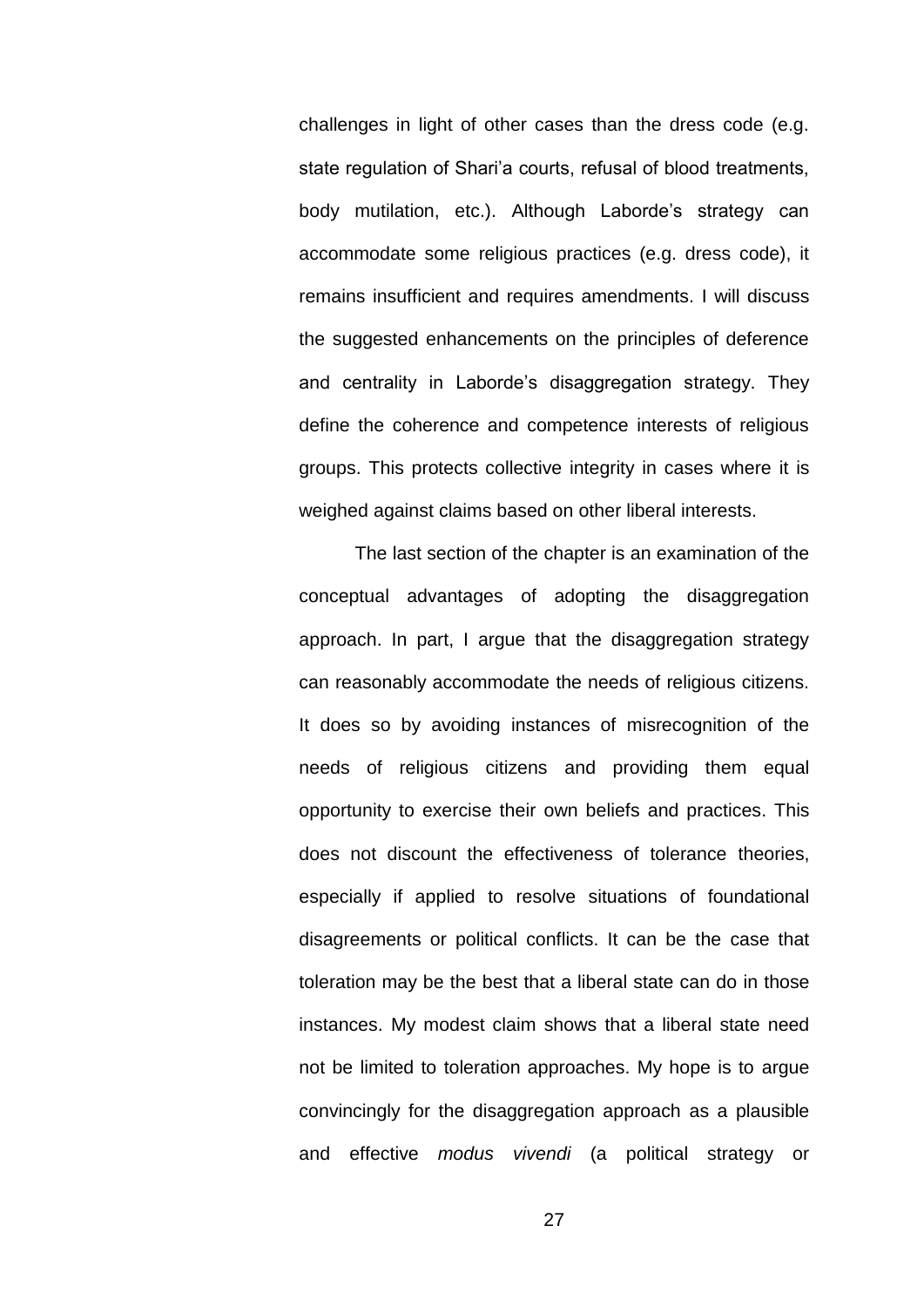compromise) that a liberal state can also adopt in its fair treatment of religious citizens.

**2.1 Disaggregating religion under freedom of association** In this section, I will explain how religion is disaggregated under elements of freedom of association. Firstly, Laborde describes two constitutive elements of a group or association, which can be applied analogously to religious groups: (1) voluntary (there is an exit mechanism that does not incur excessive cost) and (2) identificatory (members join in order to pursue a conception of the good integral to their identity) (2017, p. 174). These two elements distinguish groups that have an "interest in maintaining their own collective integrity, including by enforcing their own norms of membership and leadership and by enjoying some immunity from the reach of anti-discriminatory legislation" (Ibid.). Collective integrity is valuable insofar as it provides the structure for its members to "live by their deep commitments and beliefs", enabling them to "live with integrity" (Ibid.). As applied to religious groups, their collective integrity should be protected because of their strong identificatory relationship with individual member integrity. This can ground the bearing of rights, including rights for special exemptions from general laws.

Aside from the voluntary element, Laborde maintains that only those groups whose primary mode of association is identificatory can claim rights to exemption from the general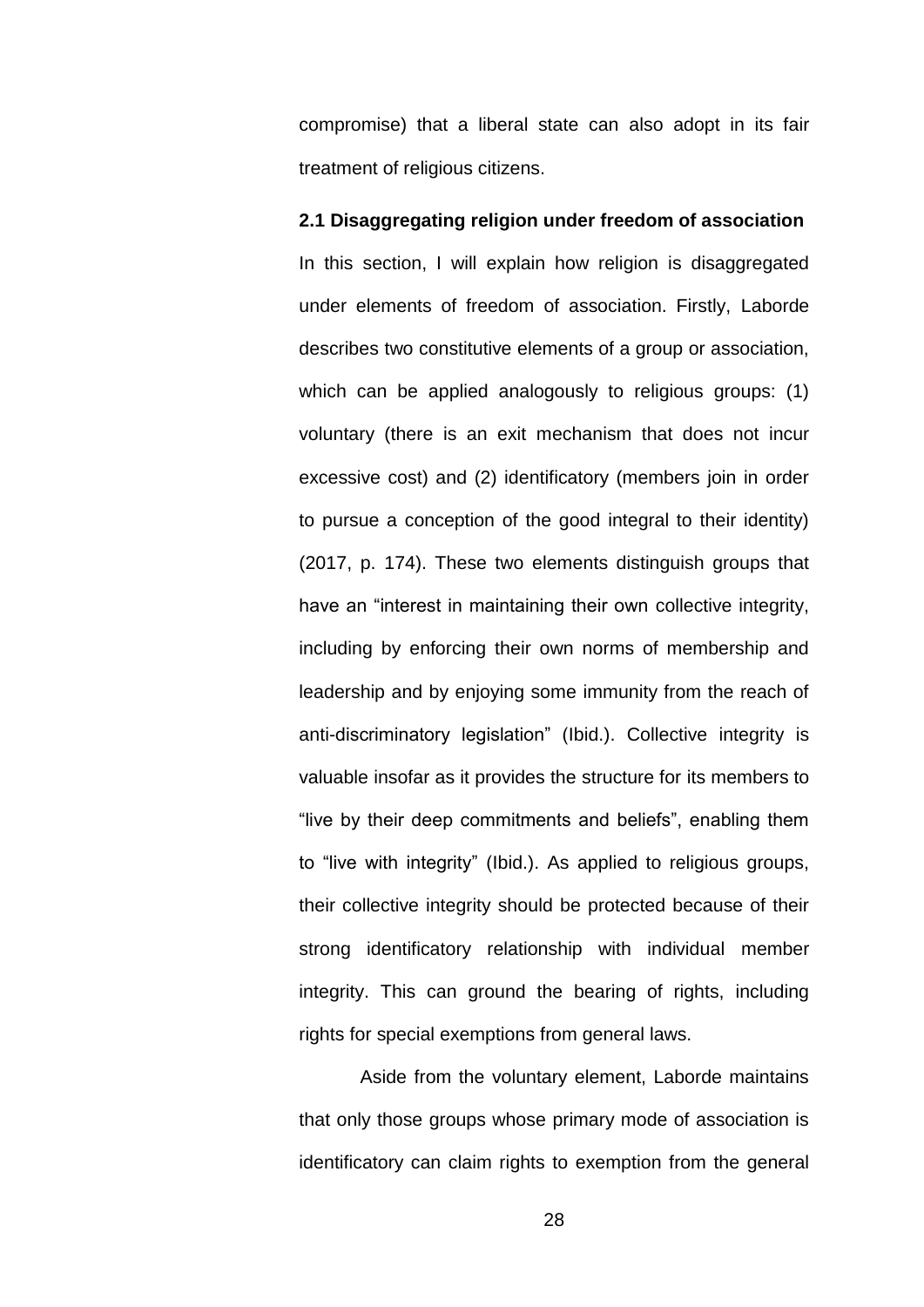law based on coherence interests (Laborde 2017, p. 182). The identificatory criterion expresses the aspect of collective integrity that allows "members to integrate core aspects of their personal beliefs and commitments with associational goals and values" (Ibid.). Laborde draws the line between those groups that enjoy rights of discretion based on their identificatory elements (e.g. the church) and organizations or corporations who enforce the religious norms of their leaders/owners onto its non-adherent employees (Ibid.). Her argument is a critique of the landmark decision of U.S. Supreme Court (*Burwell v. Hobby Lobby,* 2014), whereby the Supreme Court ruled that "a closely held business association run by a religious family (i.e. *Hobby Lobby*) could be exempt from the contraception mandate imposed under authority of the 2010 Affordable Care Act‖ (Ibid.). She claims that *Hobby*  Lobby does not pass her normative identificatory test of "tight" coherence‖ and, therefore, should not have been granted exemption from the Act. Her test evaluates the "coherence or alignment of identificatory associations among their purpose, structure, and membership." (Ibid., p. 184). The test involves three "fits": "there must be a fit between (1) the main purpose of the association and the main purpose of its members in associating, (2) the association's purpose and the public it intends to serve, and (3) the association's main purpose and the specific activity or function for which it claims an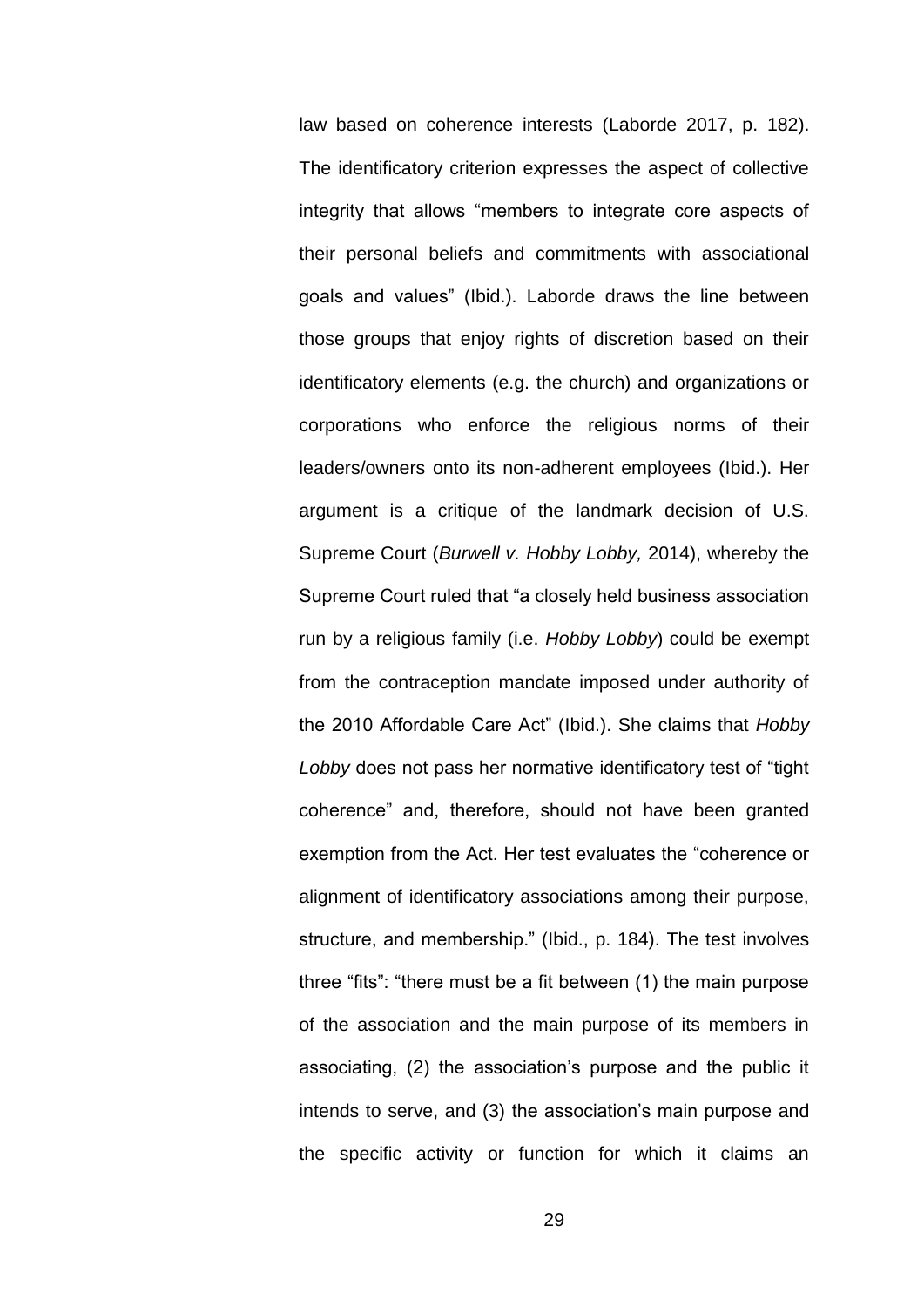exemption from non-discrimination laws" (Ibid.). Laborde argues that *Hobby Lobby* did not meet the first condition since it is "a large chain of 500 stores with 13,000 employees who cannot be assumed to share the owners' religious ethos and moral commitments" (Ibid., p. 185).

Laborde claims that "while religious groups do not have any uniquely special feature, some of their activities exhibit an array of normatively relevant features that, put together, justify special treatment" (Laborde 2017, p. 174). These activities include religious practices whose adherents can avail themselves of exemptions from the law because they meet what Laborde proposes as her normative criteria of coherence and competence interests. These are the values that collective integrity safeguards. I will discuss each concept in turn.

#### **2.1.1 Coherence Interests**

Coherence interests refer to the ability of a group to adhere to or live by their standards, purposes, commitments, roles and functions (Laborde 2017, p. 175). They form the general structure which allows members to pursue their chosen conception of the good (Ibid., p. 178). Laborde further comments that an association or group needs to attain a level of coherence in their purpose, structure, and ethos in order to possess that minimum collective integrity (Ibid.). She argues that coherent interests ground the right of a group or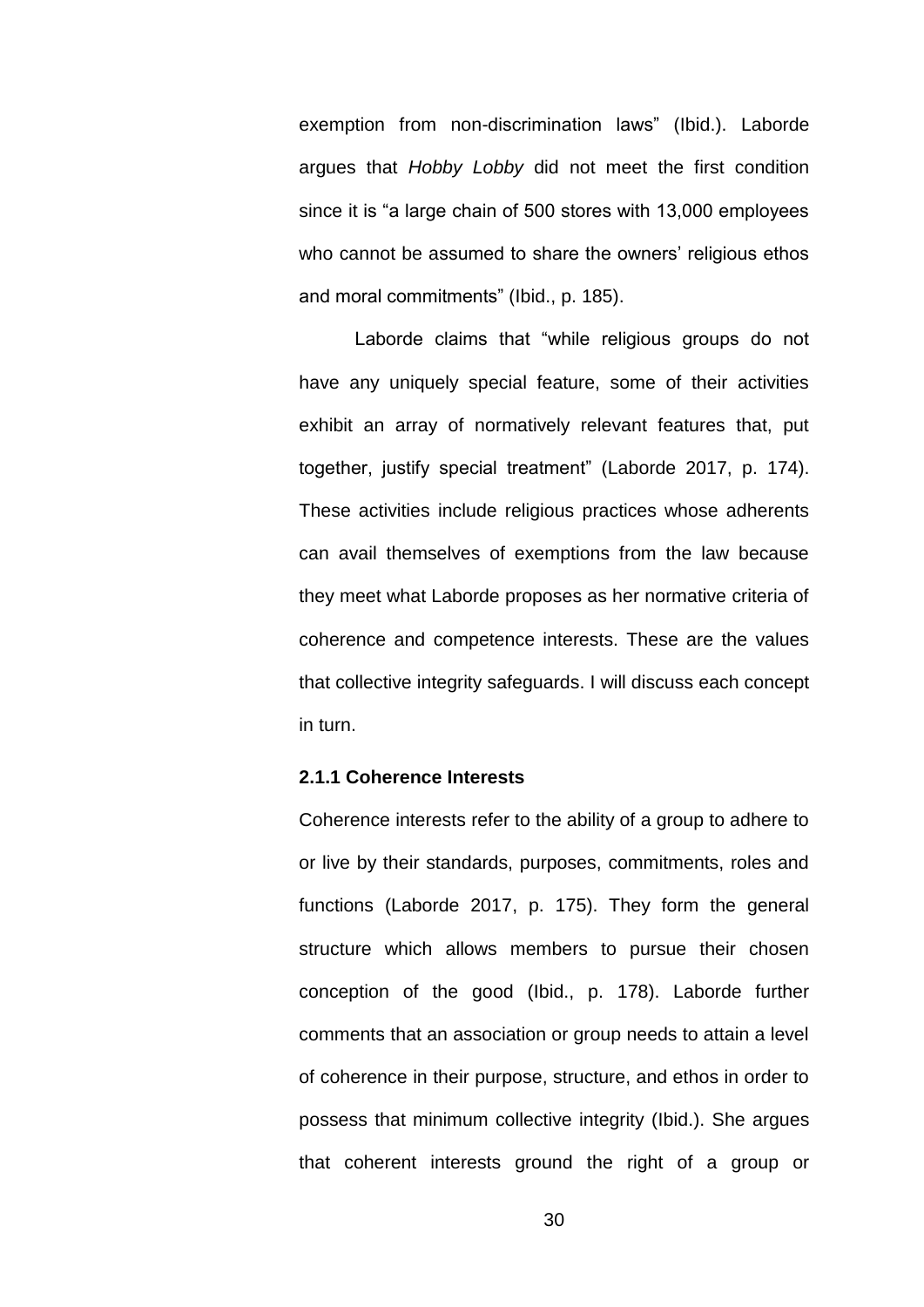association to refuse or even rescind membership in order to preserve their own general doctrines, purposes, or ethos (Ibid.). Moreover, associations have the privilege of requiring individual member adherence to their doctrines, authority and standards (Ibid.). Analogously, religious groups have the right to excommunicate heretics, refuse entry to non-believers, and refuse their members anything that their doctrines hold to be ―sinful‖, in order to preserve and promote their collective integrity (Ibid.).

The only groups or associations that can invoke rights to exemption from the general law based on coherence interests are those that are (1) formally constituted as voluntary and (2) those whose primary mode of association is identificatory (Ibid., p. 180). Laborde's conditions stem from her concern over the power that these types of exemptions grant groups, especially from anti-discrimination laws. There is a well-grounded fear that these special rights will exacerbate the vulnerability of segments within a religious group (e.g. women, children, gender identities) (Laborde 2017, p. 181). She addresses this concern by qualifying that a group that seeks "to discriminate on impermissible grounds" should be (1) formally organized as a voluntary association that (2) assures freedom of exit for its members, and (3) have "an open doctrine that justifies (to its members) the differential treatment it takes to be central to its doctrine" (Ibid.).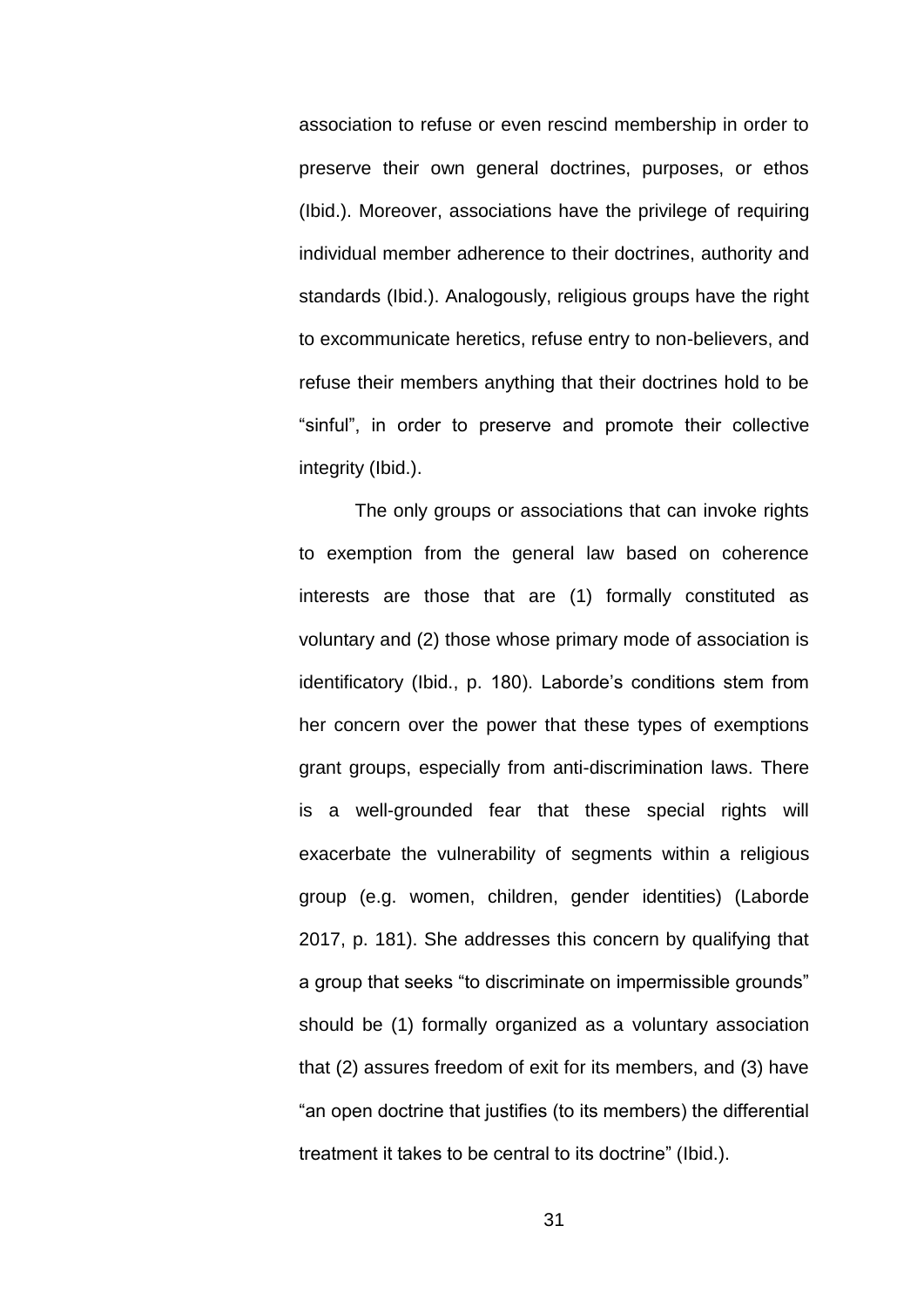Laborde further clarifies that, regarding her third condition, "coherence interests apply only to the association's core purpose and only to the activities and functions that are closely related to such purposes" (Ibid., p. 186). Her theory assumes a differentiated set composed broadly of (a) core functions, doctrines, beliefs, practices, activities and (b) peripheral functions, practices, or activities. Laborde argues that "as a practice (or function, doctrine, etc.) becomes more distant from the central doctrines, function, and practices of a group, it also becomes less relevant to associational coherence" (Ibid.). For example, she concludes that "the activities of a priest or a teacher of religion are relevantly religious, but the activities of a janitor in a gymnasium are not" (Ibid.). This prevents religious employers from invoking exemptions using "religious grounds—or on any other impermissible ground—in relation to employees not doing religious work" (Ibid.).

Laborde contends that only groups or associations that meet her criteria have a right to exemptions from the law based on coherence interests. She further comments that, given her restrictive criteria, "some religious associations will qualify, and some will not; some of the activities that associations engage in will qualify, and others will not" (Ibid., p. 187). In her disaggregation approach, it is the mode of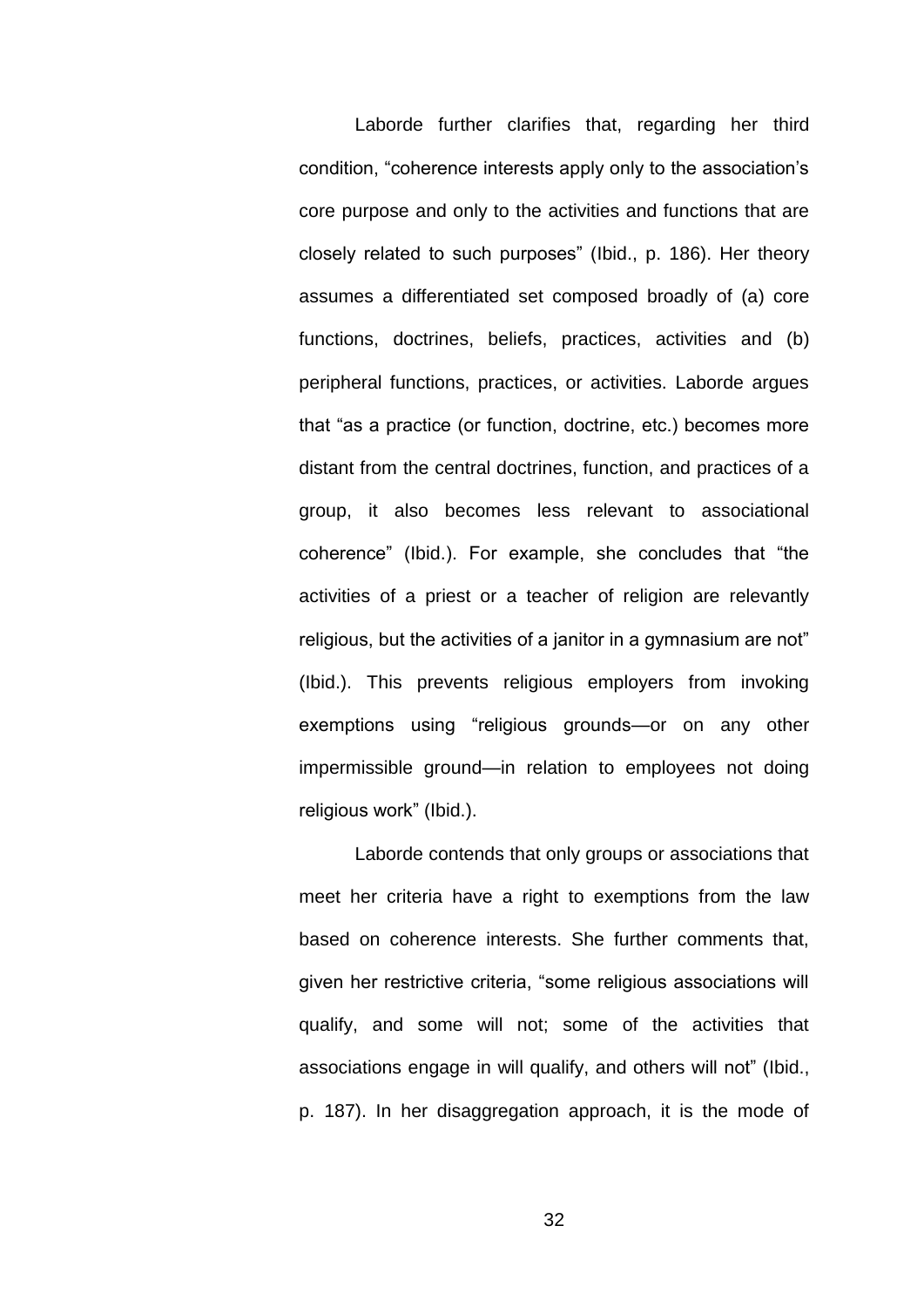association that does the normative work and not the concept of a "religious" institution (Ibid.).

#### **2.1.2 Competence Interests**

Competence interests revolve around the group or association's expertise in interpreting their standards, doctrines, purposes, practices, etc. (Laborde 2017, p. 191). Laborde qualifies a religious group's competence interests by restricting them to "theological" matters. She assigns paramount importance to defining the nature, and regulating the scope of competence interests. This means that some religious practices are inappropriate as far as public policy is concerned and some of them are "inaccessible" to public reason as a basis for state interference in the internal life of groups (Ibid.).

To illustrate, Laborde explains that "courts should not take a position on the theological rationale of religious employment decisions—in particular; they should not adjudicate disputes concerning the selection and dismissal of clergy" (Ibid., p. 192). If, in Laborde's hypothetical case, "a church dismisses Mark, a homosexual priest, because he has failed to show the requisite spiritual qualities or he has preached an inaccurate interpretation of the Gospels", the courts would be hard-pressed to determine if "circumstances and justifications are merely pretexts for heterosexist prejudice" (Ibid.). Laborde asserts that courts must "accept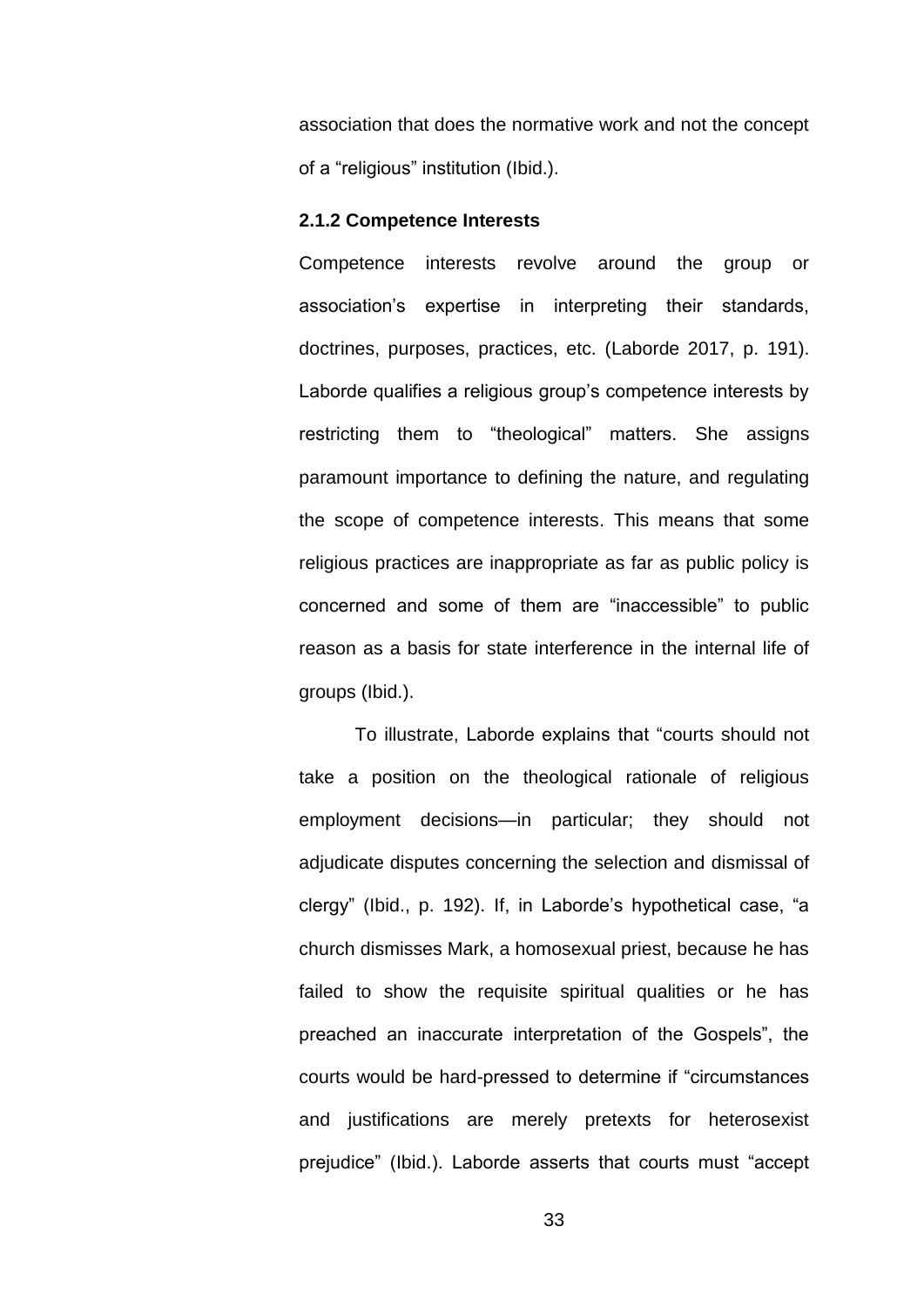the *prima facie* validity of religious justifications" since religious groups have the expertise to interpret such qualities (e.g. spirituality, accurate interpretation, etc.) (Ibid.).

Laborde suggests that public courts should defer to the competency of a group or association in interpreting their doctrines, standards, purposes, etc. (Ibid., p. 193). I shall refer to this element as the "principle of deference". Aside from this restriction, Laborde places the final jurisdictional authority in resolving contested matters in state powers (Ibid., p. 195). This does not mean, though, that the state can do anything it wishes or interfere arbitrarily with religious affairs (e.g. *ultra vires* acts). To defer on the grounds of competence interests presents a dialectic type of relationship between the exercise of the state's juridical power and religion's right of self-regulation. Laborde argues that although religious groups have strong competence interests, they cannot appeal to them to identify and define their own sphere of competence (Laborde 2017, p. 196). Religious groups, for example, cannot claim total immunity from state scrutiny in terms of settlement of disputes of the roles and duties of their members or employees (Ibid.). In conclusion, Laborde asserts that "religious groups have interests both in coherence and in competence, but they do not have a right of jurisdictional selfdefinition" (Ibid.).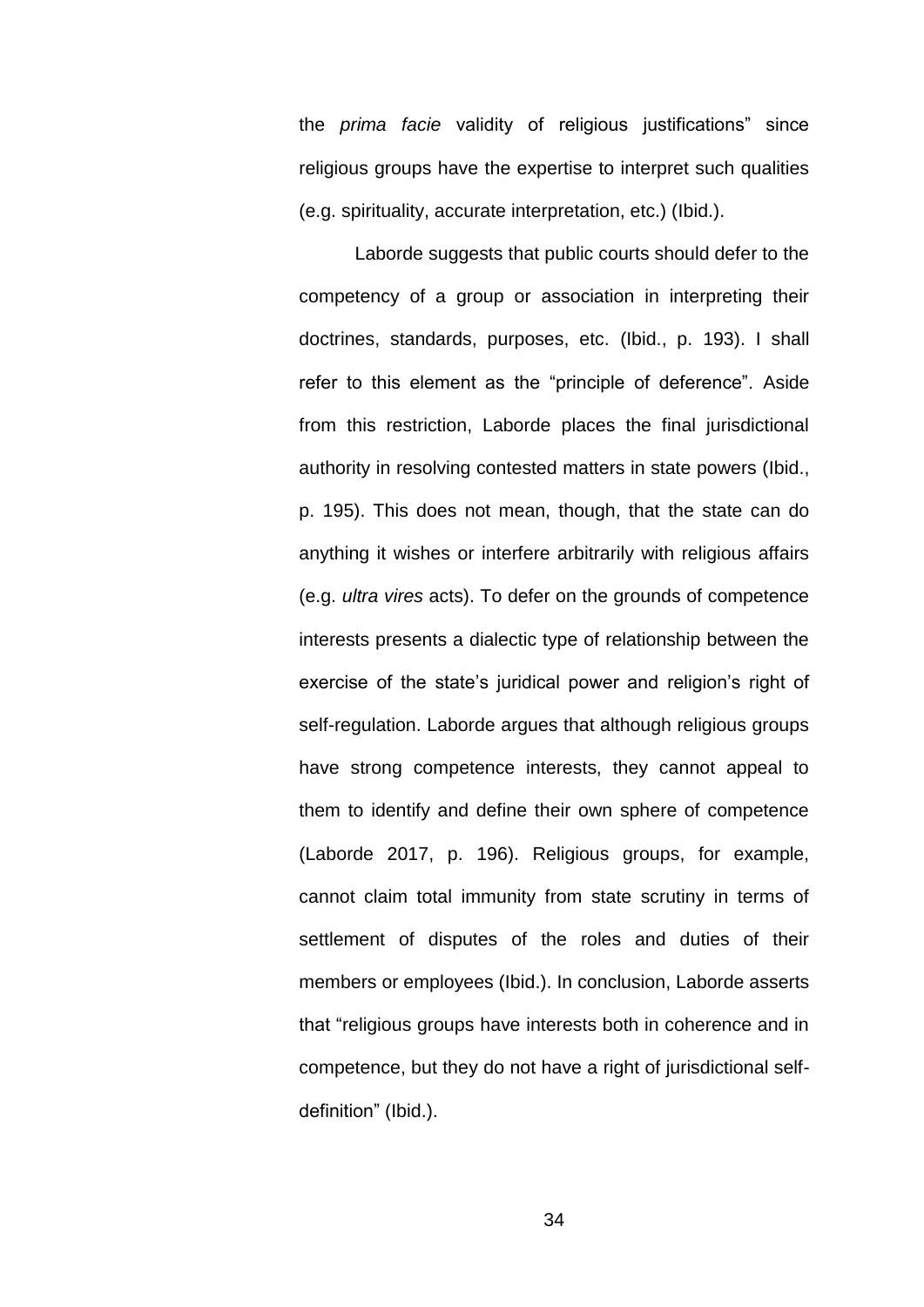This subsection completes the discussion of the method of disaggregating religion under the freedom of association. The collective integrity of religious groups is protected by tracking their coherence and competence interests. If applied to cases of exemptions from general laws (e.g. anti-discrimination), Laborde provides an alternative strategy that is both egalitarian (other associations or groups can also avail themselves of such exemptions provided they meet Laborde's specific criteria) and in the case of religion, a comprehensive protection of their interests (including tenets that call for differential treatment of its members).

#### **2.1.3 Challenges to the disaggregation approach**

I will survey some of the arguments against the disaggregation strategy as a general alternative and argue that these objections merit improvements in some of the key elements of her framework. I will appraise Laborde's strategy by the use of cases other than religious dress code or dietary laws (e.g. the state's treatment of Shari'a courts, bodily mutilation (e.g. circumcision), and refusal of blood treatments by Jehovah's witnesses, etc.). The discussion of these cases supports the need for amendments to Laborde's disaggregation strategy in order for it to emerge as a plausible alternative for a liberal state to use in resolving cases of religious accommodation.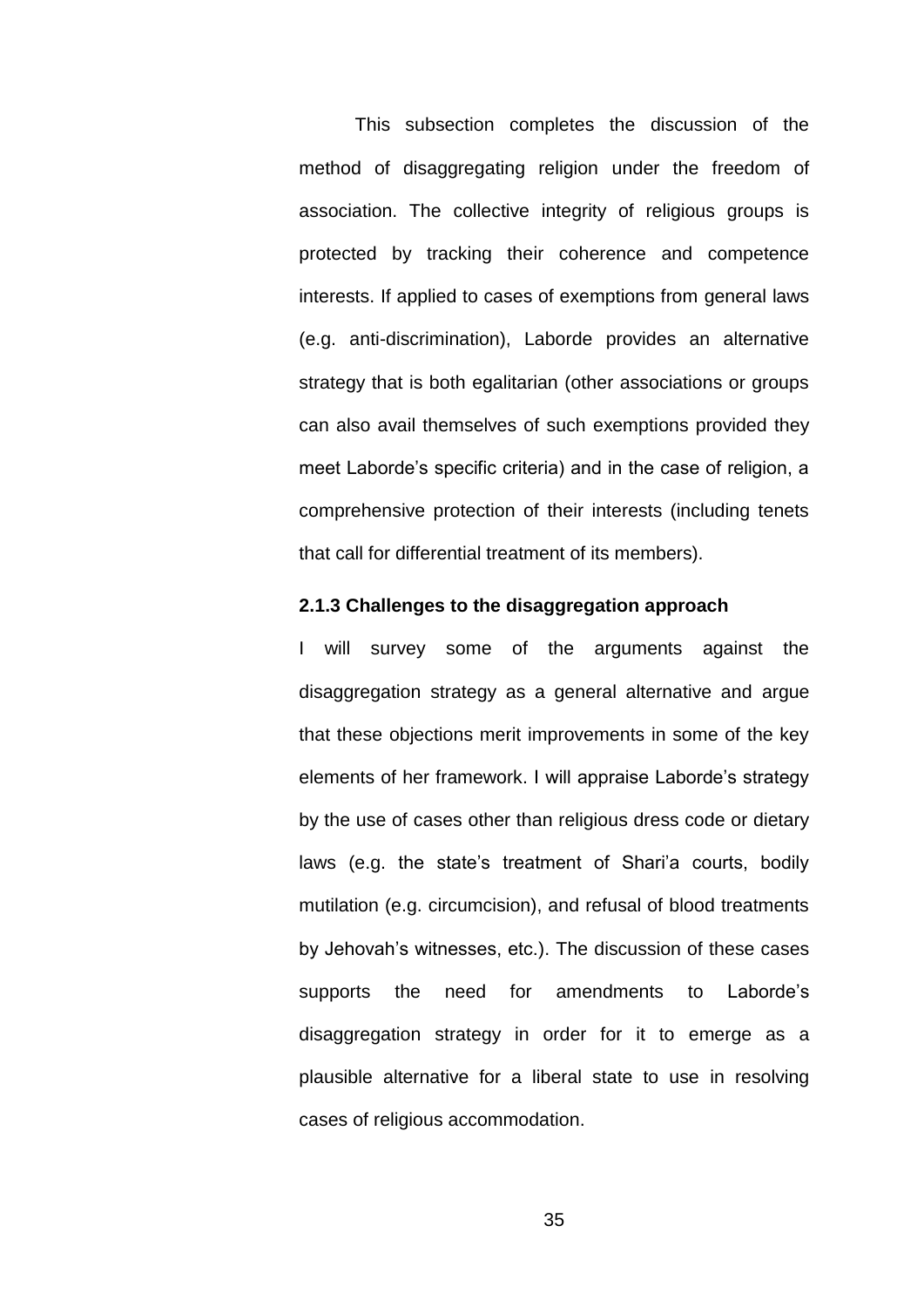#### **2.1.3.1 Jurisdictional boundaries**

Firstly, jurisdictional issues can be raised against this approach. This occurs when the application of some of the comprehensive tenets of religion that challenged as instances of wrongful discrimination in state courts. Jean Cohen explains that the overlapping jurisdictional boundaries is a "live" question as contested matters cover a wide range of the key areas in life (e.g. family law, sexuality, education) that conflicts with religious commitments (Cohen 2018, p. 15). In this debate, proponents that protect church autonomy (e.g. religious jurisdictional pluralists and theocrats) have been vigilant in addressing state interference and make state action appear as *ultra vires* when it regulates religious institutions (Ibid.). While in this discussion any state interference is *pro tanto* suspect, Laborde asserts to the contrary that, beyond gross violation of human rights, there can be reasonable disagreement about the matter of justice in state intervention (Ibid., p. 14). Cohen finds this too quick of a dismissal. She emphasises the formidable jurisdictional struggles of identifying (1) which areas of social life are justice-apt and (2) the authority to decide on this metajurisdictional question (Ibid., p. 15). This concern is exemplified in the case of the permissibility and regulation of Shari'a courts by a liberal state.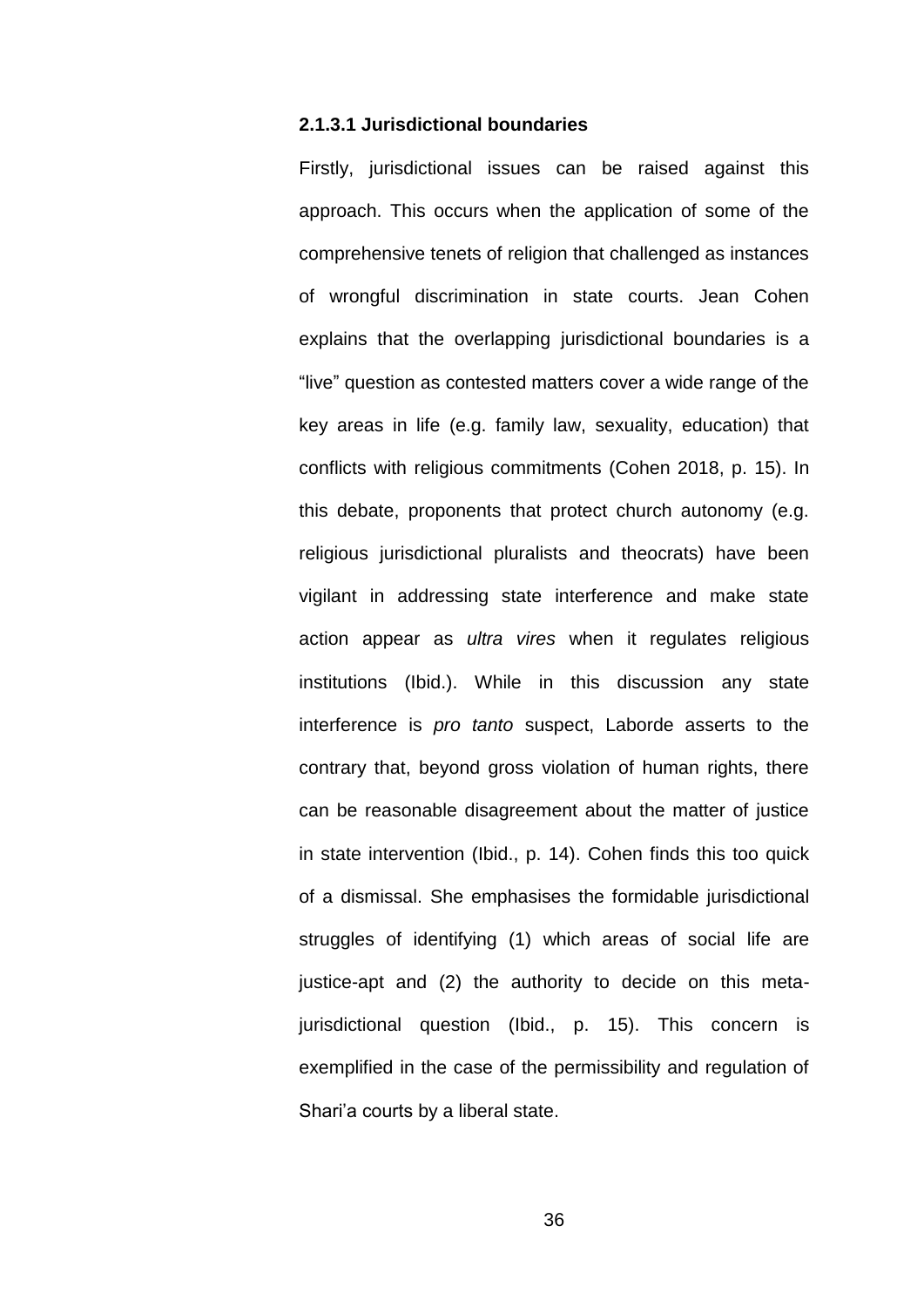Shari'a is a complex system of Islamic politics, economics, morality, and religious practices shaped by the interpretation of primary sources—the Qur'an (divine revelation vouchsafed to the Prophet) and the Sunnah (or the ways of the Prophet)—and secondary sources (interpretations by judges [*qadis*], the consensus of legal scholars [*ulama*], and legal reasoning) (Turner and Possamai 2015, p. 4). In other words, Shari'a is a comprehensive range of Islamic interpretation of justice and ethics. It is closer to common law in terms of its codified justice system and comparable to rabbinic law because of its strong advisory function in defining what is proper Islamic practice and ethics (e.g. diets, dress code, ablutions) (Ibid., p. 5). In the Philippine case of establishing an autonomous territory for Muslims, part of the agreement comprises provisions that enable the creation and regulation of Shari'a courts.<sup>5</sup> For example, these religious courts can rule on cases involving marital rights, marriage and divorce, customary dowry [*mahr*], property disputes, and guardianship and paternity suits, among others (RA 9054). Furthermore, it is stipulated that the decisions of the Shari'a High Court are final and executory except on questions of law which may brought before the

 $5$ This is known as the "Bangsamoro Organic Law" in the Philippines. Cf. Republic Act No. 9054, https://www.scribd.com/document/384454421/BOL-Final-Bicamreport#download&from\_embed.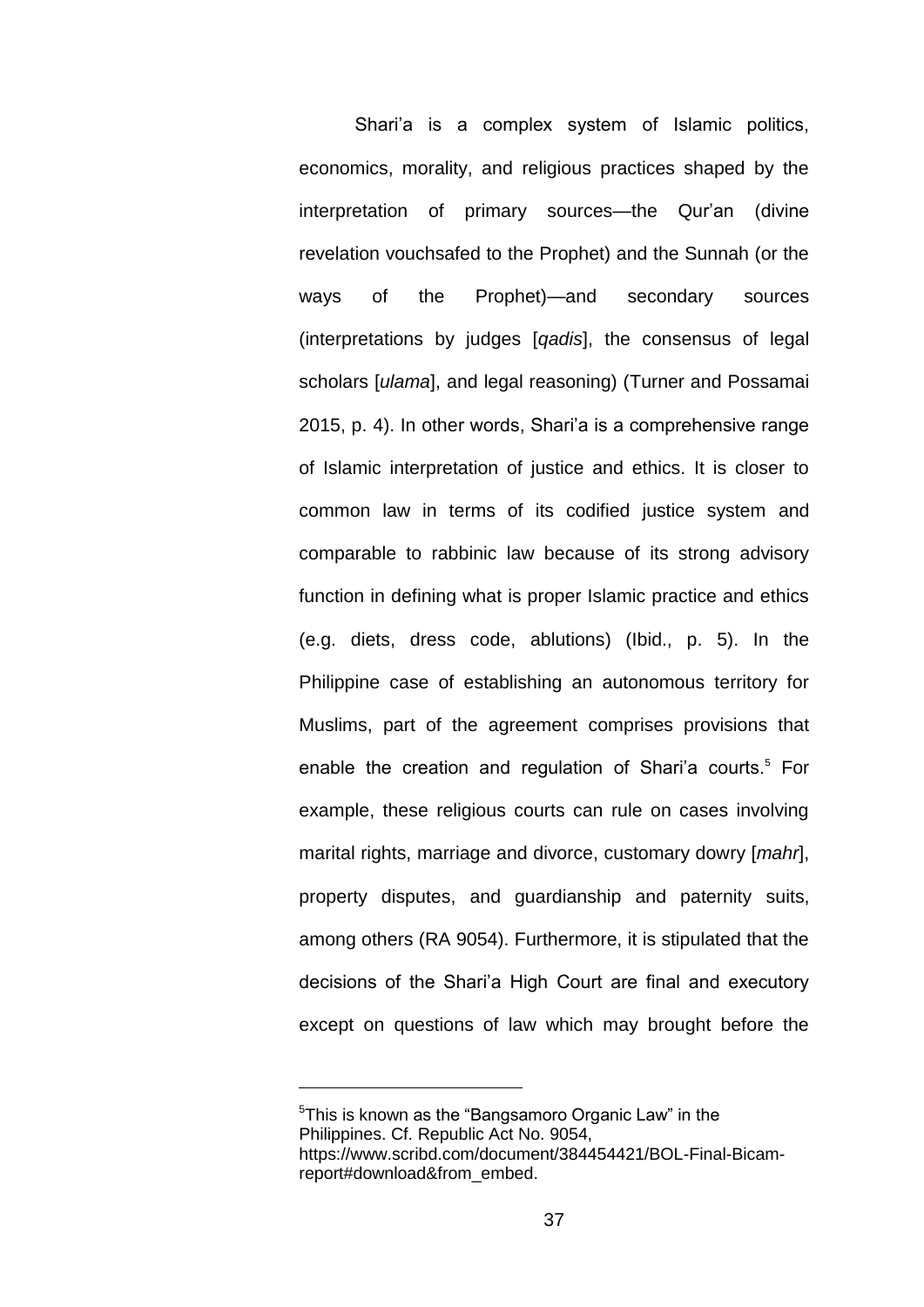Supreme Court (RA 9054). The coverage of the "questions of law" is the only part that refers to state regulation of Shari'a courts. Questions of law can either be matters of grave abuse of discretion, evidence appraisal, or procedural scrutiny. They do not include settlement of actual contested issues.

Laborde proposes the idea of coherence interests to resolve the issue of jurisdictional boundaries in cases where there is wrongful discrimination. However, her approach faces a serious concern. Her criteria of voluntary exit and open justification for religion to invoke coherence interests appear weak in addressing for example, Shari'a courts' exemption from state scrutiny. Since the aim of the Shari'a courts is to administer Islamic justice and interpret proper Islamic ethics to its members (including those non-Muslims who voluntarily submit to it), it can be argued, following Laborde's criteria, that such strictures constitute coherence interests. Furthermore, by invoking competence interests, public courts such as the Supreme Court must accept, *prima facie*, the validity of the Shari'a courts' religious justifications, given their interpretative expertise. If cases involve questionable interpretations of discriminatory treatment, Laborde's theory would appear to be insufficient when it comes to resolving the competing claims of, for example, women's rights to challenge wrongful discrimination versus the rights of religious groups to preserve their collective integrity. Her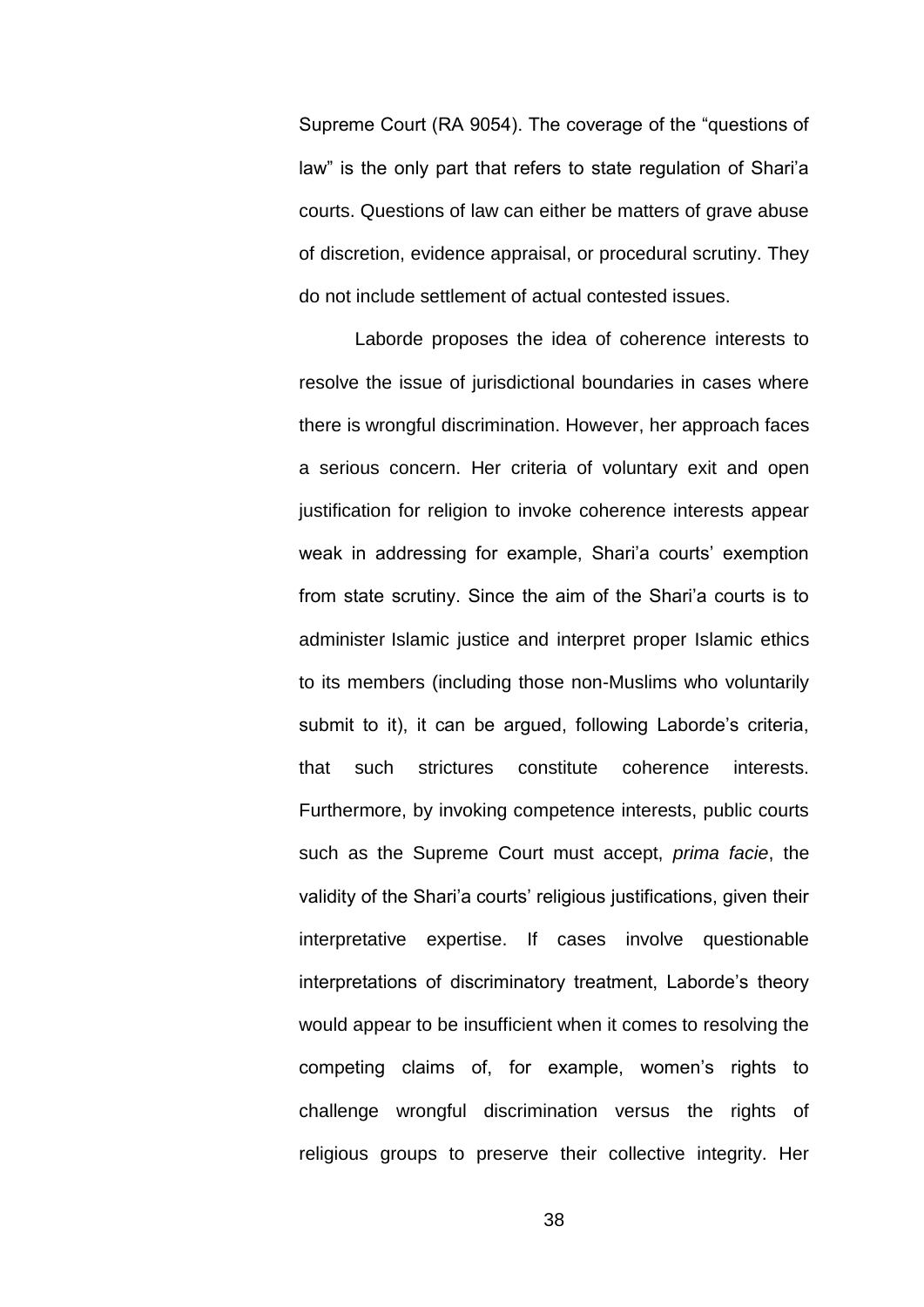theory only requires an open explanation from religious authorities about a norm or a practice that exhibits differential treatment. This seriously risks undermining her strict discrimination test. This occurs whenever religious groups invoke coherence and competence interests to justify rulings, norms, or practices of differential treatment as exemptions from anti-discrimination laws. The various marriage laws, rulings on customary dowry and sexual conduct, and the ban preventing married women from working or accessing education are some examples of relevant cases.<sup>6</sup> If, in some cases, the Shari'a courts cannot invoke exemptions from further state scrutiny apart from "questions of law", given the higher costs of wrongful discrimination, state interference in these religious matters could inflict serious damage on religious group's collective integrity and violate the nonestablishment clause.

An immediate remedy to the Shari'a concern is the availability of multiple settlement options. For example, the Bangsamoro Organic Law (BOL) in the Philippines provides litigants a choice whether to go before the Sharia court or the secular court. Furthermore, there is a stipulation that requires

<sup>1</sup> <sup>6</sup>"While the network's focus was on the Code of Muslim Personal Laws, the network also worked on reproductive rights, sexuality, and social justice in the context of Muslim customary and statutory laws, which govern not only the life but also the sexual behaviour of women." Cf. Isabelita Solamo-Antonio, "The Philippine Shari'a Courts and the Code of Muslim Personal Laws‖, *The Sociology of Shari'a: Case Studies from around the World*, DOI 10.1007/978-3- 319-09605-6, p. 85.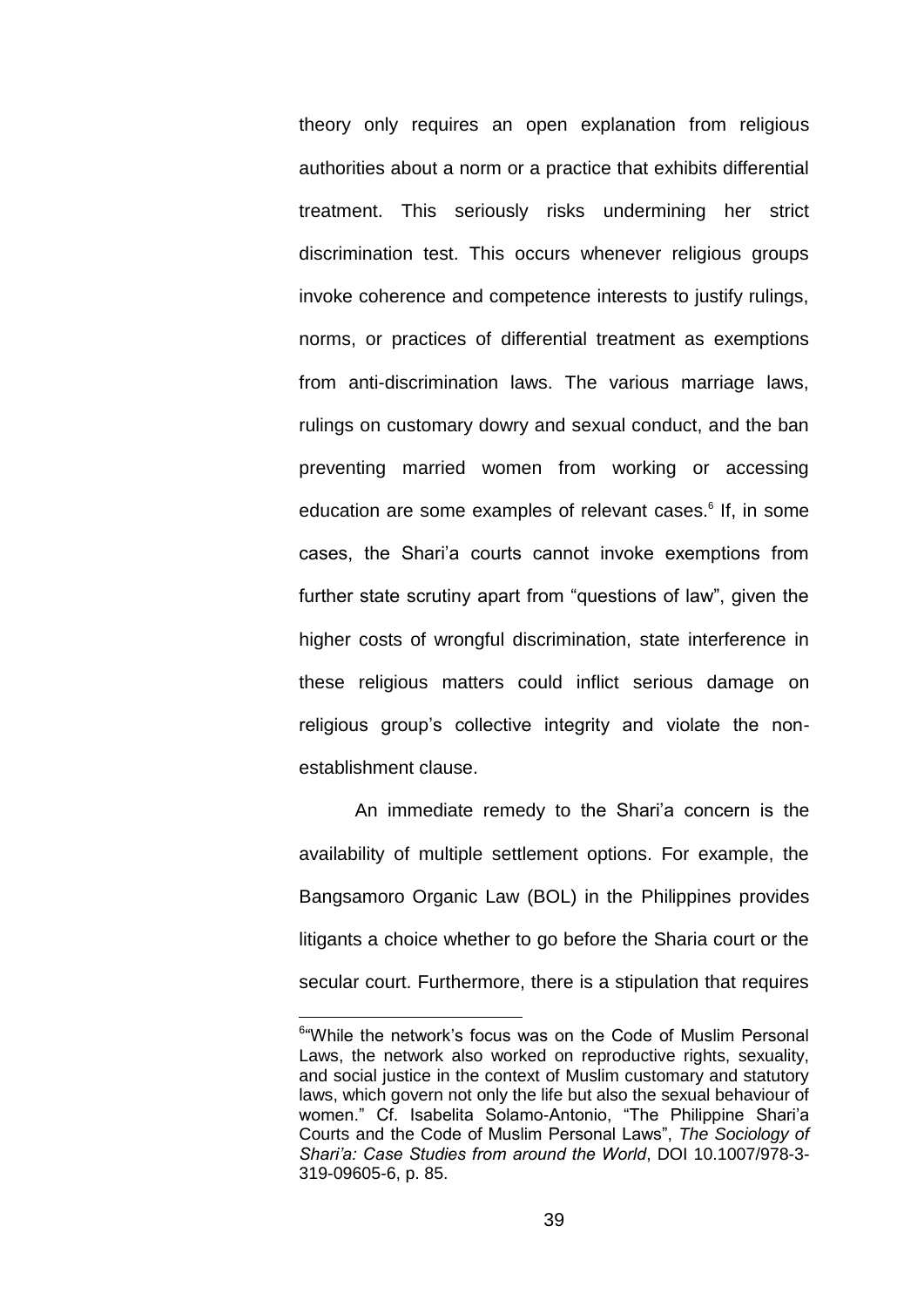that the implementation of BOL should conform to domestic and international human rights legislation.<sup>7</sup> However, one can push the jurisdictional boundary issue by emphasising that such arrangement will not be without conflicts in implementation. For example, Cohen raises the difficulty of applying coherence interests because core and peripheral doctrines can change over time (Cohen 2018, p. 17). Furthermore, the primary socialisation into religion is involuntary (Ibid.). To illustrate, gender injustice is learned at an early stage and if religiously sanctioned (i.e. core doctrines that render differential treatment), it tends to infect and spread into other domains of life (Cohen 2018, p. 17). In this instance, as Cohen asserts, religion is unlike any voluntary association (Ibid.). This raises serious doubts about the compatibility of Shari'a courts to domestic and international human rights laws and standards.

Since the disaggregation approach does not go any further than recommending the state to defer to religious interpretations and weigh them in its attempt to evaluate their claims, it needs to be ameliorated in that area. However, other problems challenge Laborde's criterion of competence interests.

 ${}^{7}Cf$ . Republic Act No. 9054,

https://www.scribd.com/document/384454421/BOL-Final-Bicamreport#download&from\_embed.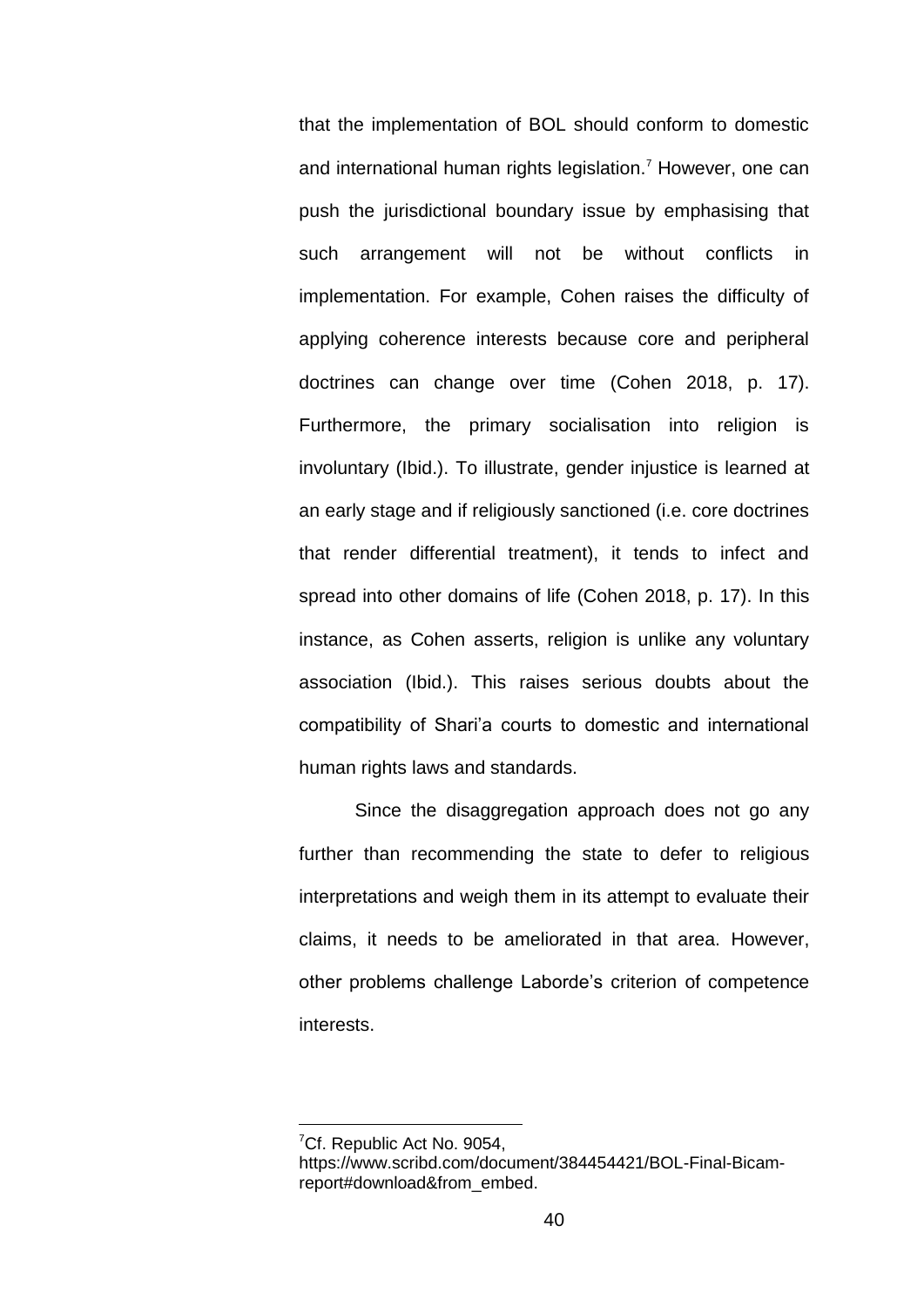#### **2.1.3.2 Problems related to competence interests**

Part of the disaggregation approach is asking a liberal state to defer to the competence interests of religion given their expertise in interpreting their own doctrines. Laborde restricts the scope of the competence interests of religions to ―theological matters‖. Upon closer examination, the practice of deference can be unclear and contentious. There is still ambiguity as to (1) which doctrines, norms and practices comprise "theological matters" and (2) which different types of theological interpretation apply. Theological interpretations vary and each kind carries a level of obligatory force. They can be broadly categorized either as matters of obedient belief or matters left to the individual decision. If the theological interpretation is a matter of immediate belief (e.g. a dogma), it carries a higher obligatory force (i.e. immediate belief) than matters left to individual decision. Usually, matters of immediate belief are in the areas of primary sources and core doctrines. Secondary sources, such as tradition or disciplinary rules, are, in large part, within the sphere of individual decision. They usually command a lesser degree of obligation.

This is crucial in adjudicating cases involving religious practices that entail bodily harm. For example, although male circumcision is typically regarded as a religious and cultural practice in Islam, there is reasonable disagreement among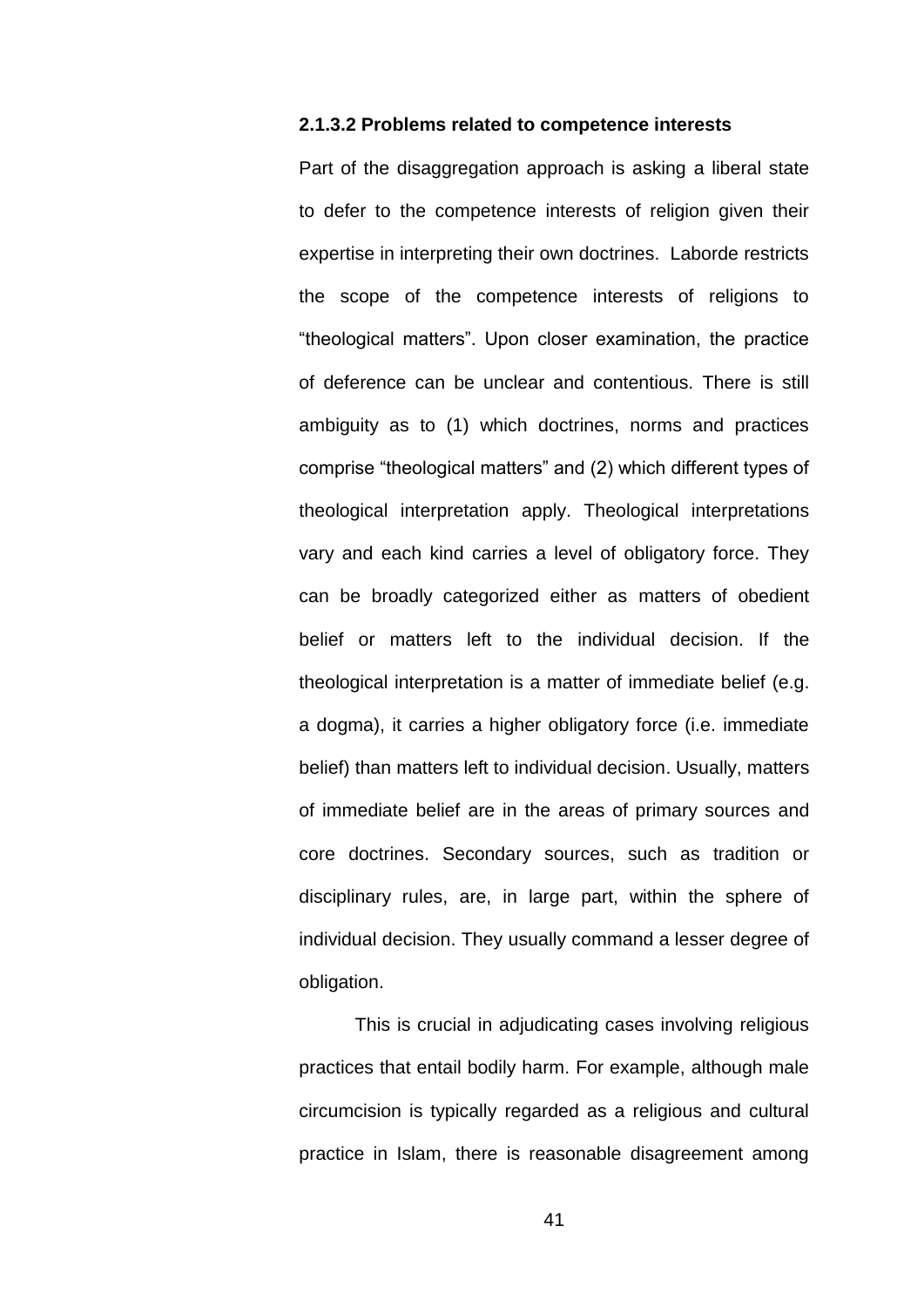scholars of the Shari'a and other sources pertaining to its theological interpretation and value as a religious practice and its concomitant obligatory force. This creates a significant room for individual decision.<sup>8</sup> The same is the case for female  $circ$  circumcision. $9$  This is unlike the rabbinic law, where male circumcision is interpreted with a consensual understanding as one of the core tenets of Judaism, both in value and form. $10$  Laborde does not consider this tier of "disputed"

<u>.</u>

 $10<sup>a</sup>$ -Jewish ritual circumcision also involves removal of the entire foreskin, and Jews too circumcise infants, traditionally on the eighth

<sup>&</sup>lt;sup>8</sup>"Among Sunni Muslim jurists, there are some differences in religious rulings on male circumcision. Jurists of the school of Imam Ahmad and al-Shafi`i consider circumcision to be compulsory. The Al-Shafie school considers it recommended, during childhood, but obligatory after puberty. Imam Abu Hanifa and Imam Malik consider circumcision to be recommended but not obligatory. This means that if done, its doer is rewarded by God, and if not done, there is no punishment or reward. The scholars agree that circumcision entails the removal of all or the majority of the foreskin that covers the glans only. It has to be done during or at the end of the childhood." Cf. Alahmad, Ghiath and Wim Dekkers, "Bodily integrity and male circumcision: an Islamic perspective" Journal of *IMA* vol. 44, 1, 44-1-7903. 20 Mar. 2012, doi:10.5915/44-1-7903.

<sup>&</sup>lt;sup>9</sup> Female Genital Mutilation in Arabic is customarily called "Kh1itanl al-Inath". Though the term *Khitan* is not correct in the female context, it is used in reference to women in order to avoid 'calling a spade a spade'; the Arabic term, which means 'cutting the external female genitalia', is *Khafd* (also Khifad) which means 'excision'. ... The anti-circumcision view is based on the fact that female circumcision is not an Islamic practice; indeed, it is rarely performed in the Arab peninsula or many other Islamic states, and in Egypt is carried out by Moslems and Christians (Copts) alike. It originated during the Pharaonic period, or migrated to Egypt via Sudan from Africa, where it is widely practised by many Moslem and non-Moslem communities. … The circumcision perspective asserts that 'female circumcision is performed in all Arab states to varying degrees'. This assertion is puzzling because there are no sources indicating that this custom exists in Lebanon, Syria or Jordan. Al-Sha'b quotes several 'ulama' (religious scholars) who use two types of justification for the practice, one functionalphysiological and the other religious.‖ Cf. Mordechai Kedar, *Islam and Female Circumcision: The Dispute over FGM in the Egyptian Press*, 404, 407–408.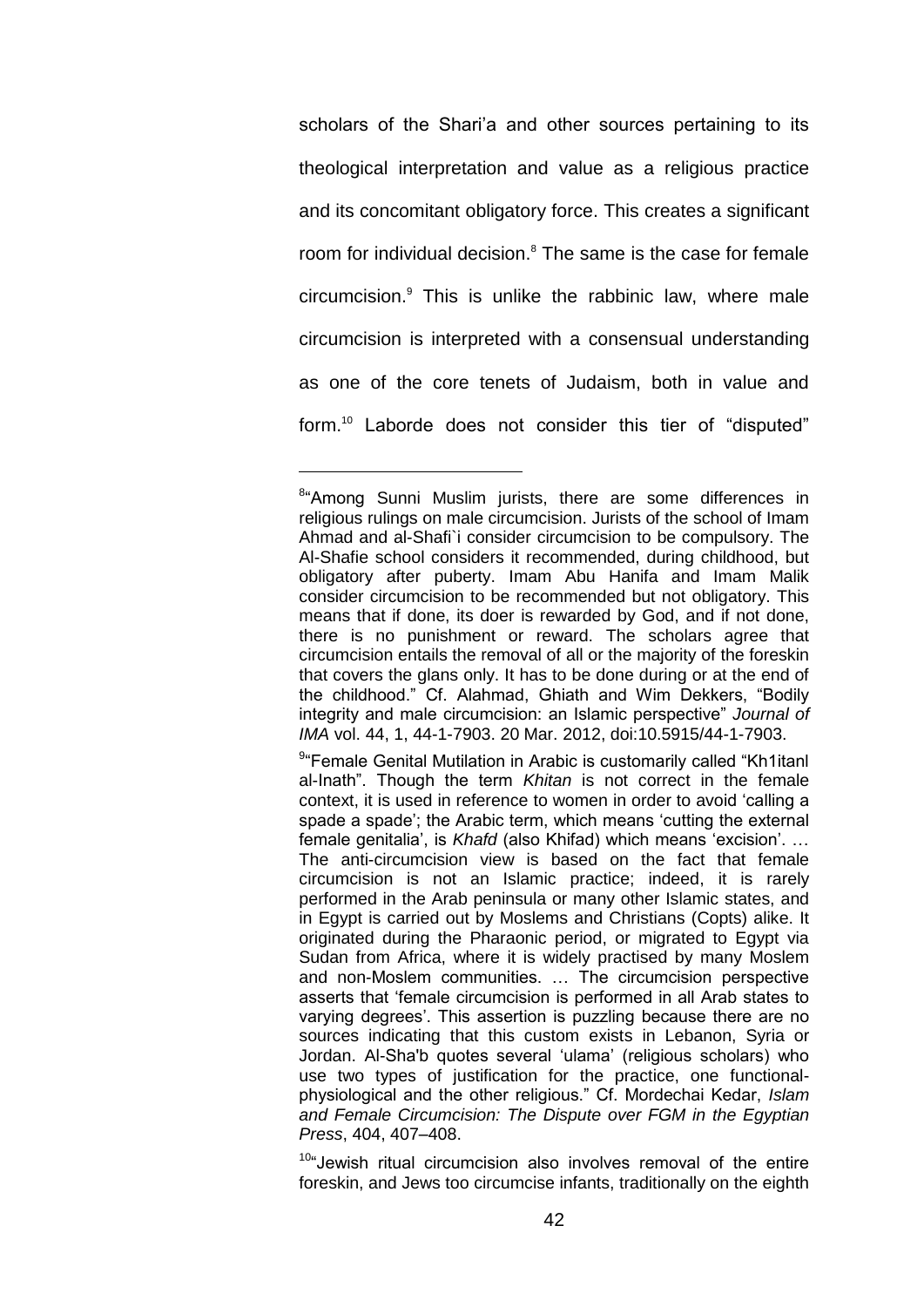theological interpretations, which expose reasonable disagreements on core matters, norms, practices, and institutions of faith. In the case of child circumcision, the state is enmeshed in a non-neutral situation in its attempt to balance the interests of the rights of parental authority (based on freedom of conscience) against the rights of the child to protection from irreversible bodily harm (based on individual consent).

Another similar case is the refusal of Jehovah's Witnesses, on religious grounds, to accept blood transfusions. Parental authority invoked upon religious grounds clashes with individual consent, especially in cases of serious medical crisis. However, upon closer examination, there are tiers within this theological interpretation as regards the kinds of procedure that are acceptable, unacceptable, or matters of individual decision.<sup>11</sup> A liberal state, whenever it

<u>.</u>

<sup>11</sup>Acceptability of blood products and transfusion-related procedures in Jehovah's witnesses: Unacceptable (whole blood, packed red cells, plasma), Acceptable (cardiopulmonary bypass, renal dialysis, acute hypervolaemic haemodilution), and Maybe

day of life. … It initiates the newborn male child into a covenant established between God and Abraham, as recorded in the seventeenth chapter of Genesis. There God tells Abraham that he will make him 'exceedingly fertile' and will deliver to him and his descendants 'all the land of Canaan', provided that he circumcise himself and promise that all his male descendants will be circumcised on the eighth day of life … male infant circumcision became a religiously mandated requirement, sanctioned by the single key text, Genesis 17… circumcision was a definitive Jewish custom, even *the* definitive Jewish custom; part of the trio including dietary regulations and Sabbath observance—but, for obvious reasons, in a class by itself.‖ Cf. Leonard B. Glick, *Marked in Your Flesh: Circumcision from Ancient Judea to Modern America*, Oxford Scholarship Online, DOI: 10.1093/019517674X.001.0001.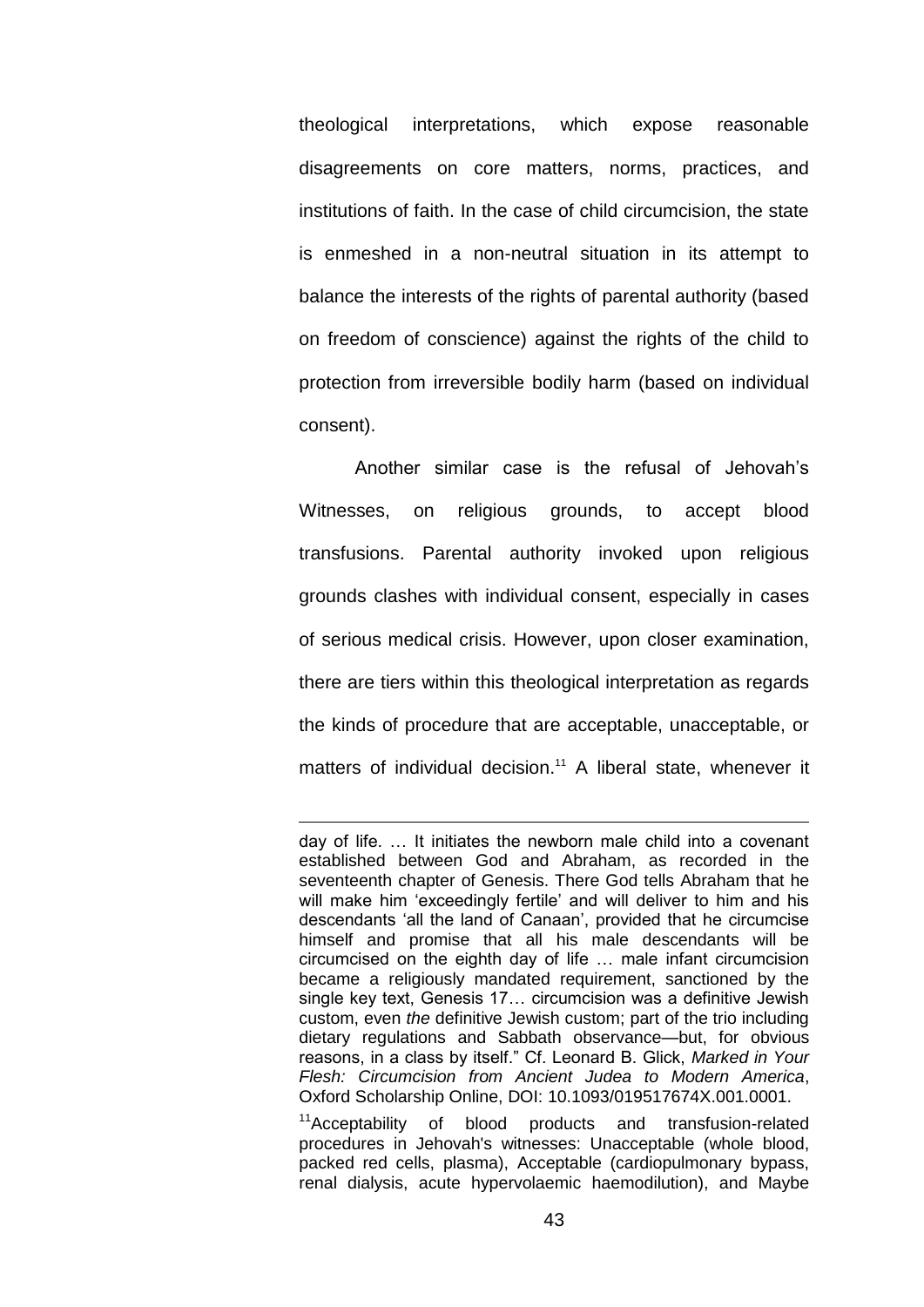defers to religion, must be further aided in its attempt to respond to this type of contested case. To defer owing to competence interests is partly a substantive matter: what kind of theological interpretation is the state accepting based on the competency interests of the religious group? A serious worry arises from this case: a liberal state flirts with the option of adopting an internal or "religious" point of view thus, it risks overstepping the limits of its competency. In resolving these matters, it is not uncommon for a liberal state to adopt an attitude of neutrality.

## **2.2 Improving the disaggregation approach**

I have noted tiers in theological interpretations that define levels of obligatoriness of a belief or practice. This can be used to assess the substance of claims for exemption of religious groups from general laws. This complements the principle of centrality, which limits the scope of collective integrity to core doctrines, functions, practices. Paul Billingham similarly argues for the role of obligatoriness and centrality in measuring the importance that determines the weight of religious claims. He asserts that a religious claim is weightier, the more obligatory and/or central the relevant practice is (Billingham 2017, p. 7). In amending Laborde's

<u>.</u>

Acceptable or "Matters of Conscience" (platelets, clotting factors, albumin, cell saver). Cf. Chand, N Kiran et al. "Management of patients who refuse blood transfusion‖ *Indian Journal of Anaesthesia* vol. 58,5 (2014): 658–64. https://www.ncbi.nlm.nih.gov/pmc/articles/PMC4260316/.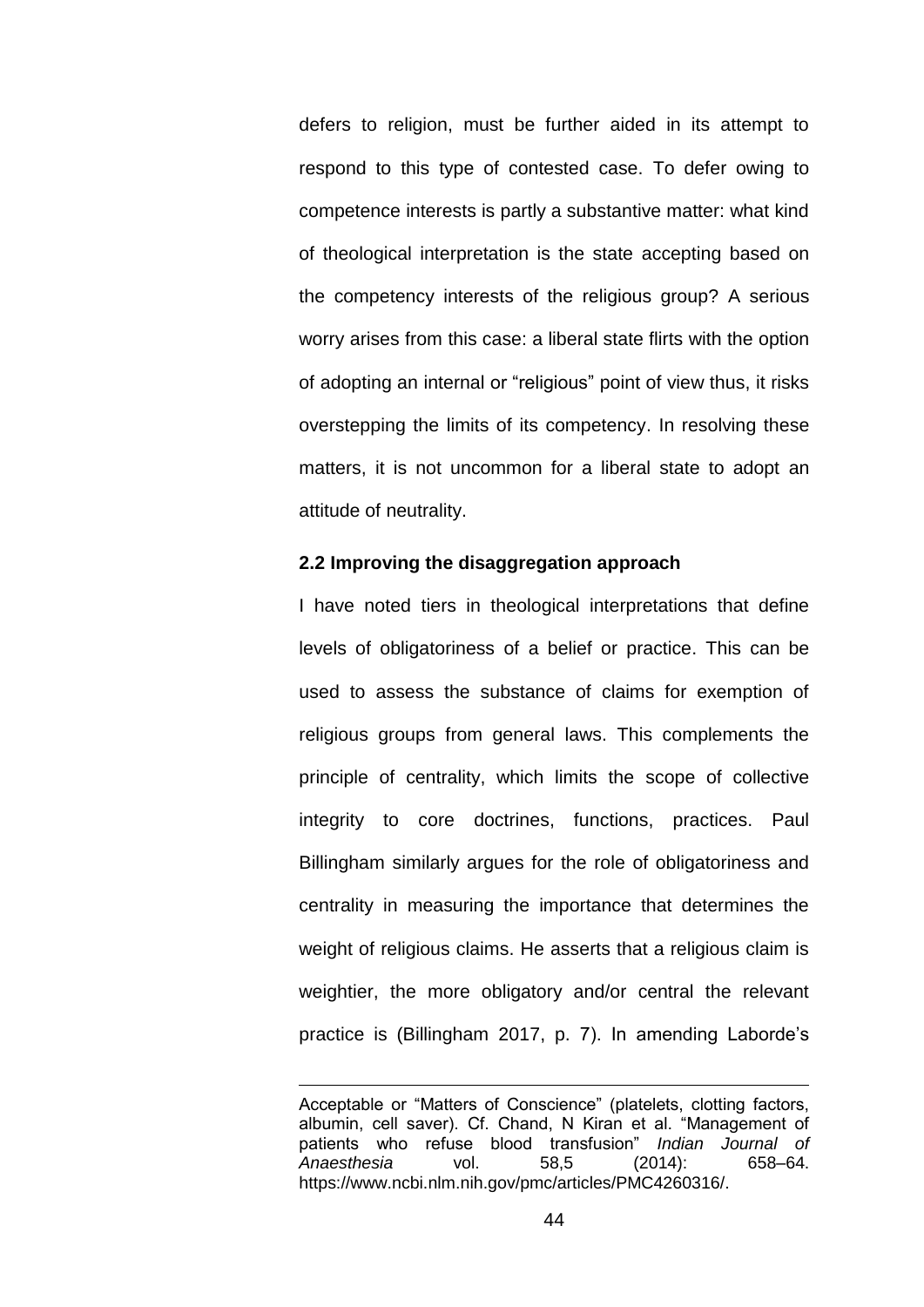disaggregation strategy under the main elements of the freedom of association, I suggest using extensively the principle of centrality in conjunction with the principle of deference. These two elements help clarify and protect the collective integrity of religious groups under the freedom of association.

#### **2.2.1 Centrality principle**

The first dimension is the principle of centrality. If the doctrine, function, or practice is part of the core tenets of the religious group, this exacts strong obligation for members to comply, even if, in some cases, they do not actually follow the practice consistently. For example, participating in regular Sunday worship mass is deemed a core practice of Catholics, even if some of its members to do not actually go to mass every Sunday. Core tenets of the religious group provide substantial weight to religious practices by locating them in the spectrum of relevance and importance to the group's collective integrity, regardless of the actual observance or level of sincerity of its members. In a similar vein, Paul Billingham cites the requirement of European Courts of Human Rights (ECtHR) for religious acts to demonstrate an intimate link to the underlying belief (Billingham 2017, p. 7). This means that "the burdened religious practice does need to be somewhat central to the individual's faith in order to ground a claim for an exemption, but it need not be mandatory" (Ibid.).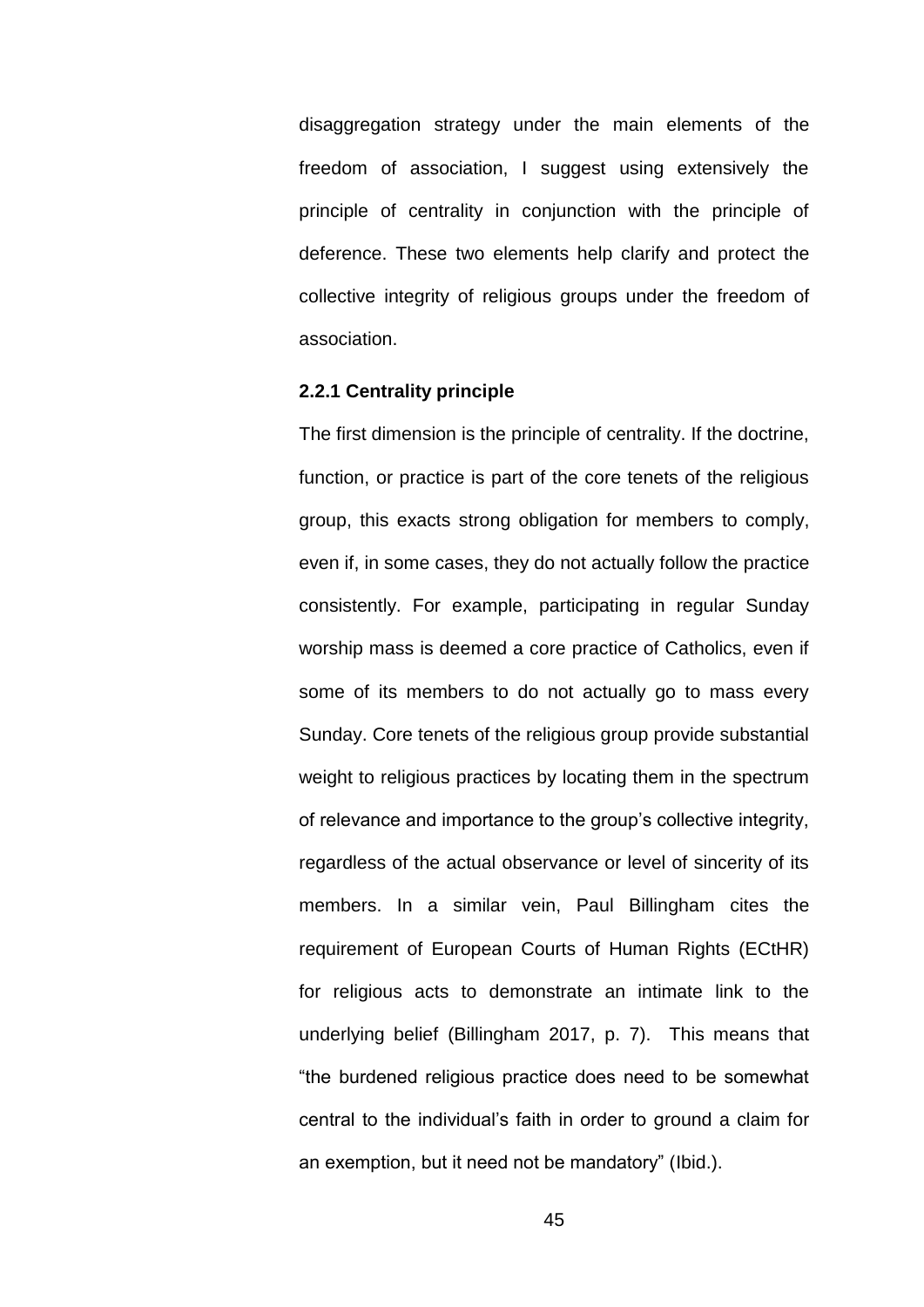The principle of centrality in the disaggregation strategy delineates the scope of coherence interests. Following Laborde's interpretation of associational coherence, "as a practice (or function, doctrine, etc.) becomes more distant from the central doctrines, function, and practices of a group, it also becomes less relevant to associational coherence" (Laborde 2017, p. 186). "Less relevant" does not mean that any religious practice that falls under such label is automatically impermissible. It only denotes its importance and value within the wider coherence interests. This is crucial in determining what constitutes ―substantial burden‖. Hence, if there is an absence of or a "weaker" countervailing interest, I arque that "peripheral" religious practices can still be allowed. "Less relevant" is indicative of the weight of a certain religious practice. In this instance, a liberal state only requires "weaker" reasons in favour of countervailing interests to outweigh the religious practice in question. There can be cases where the exemption of the religious practice is granted even if the practice is not central or mandatory because of the compelling reasons grounded on the individual interests (e.g. valuable to her ethical integrity, pursuit of conception of the good, and exercise of religion).

Furthermore, in Laborde's theory, the principle of centrality acts as a strong condition for justifying exemptions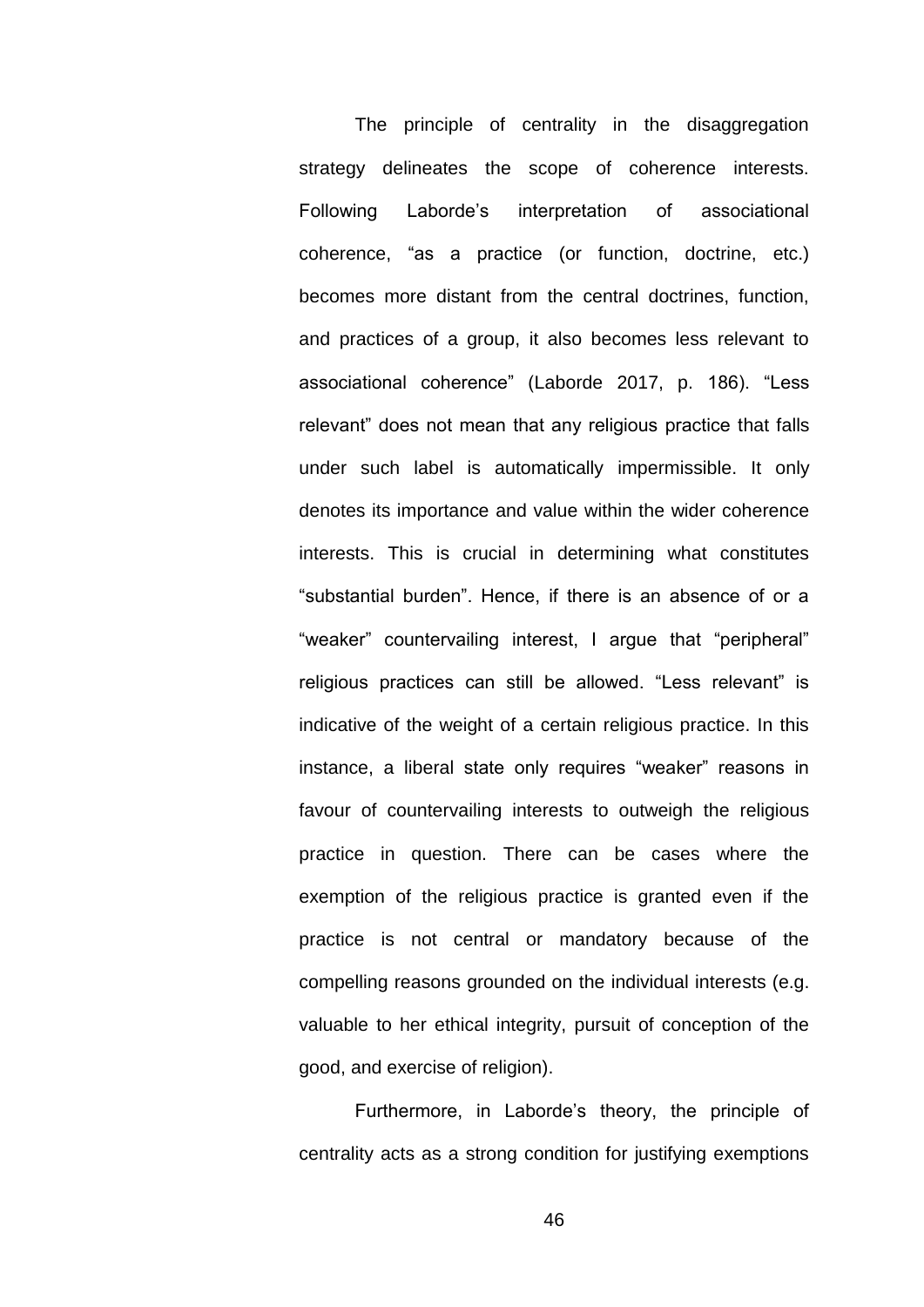for religious practices, doctrines, or functions that call for differential treatment (Laborde 2017, p. 186). This means that those practices, or functions, or doctrines that exercise differential treatment but are "distant" from the core tenets require substantial arguments for exemptions from antidiscriminatory laws, for example. On the other hand, the core tenets that render differential treatment exact stronger reasons from the state in its justification of favouring countervailing interests (e.g. women discrimination, individual claims). Take the case of the Supreme Court decision in Kerala, India that decided to "open" to women a temple dedicated to a Hindu god with a centuries old tradition that bans the entry of women of menstrual age due to their impurities.<sup>12</sup> The central orthodox teaching of the religious group was found to be an instance of wrongful discrimination (Krzysztof 2018, p. 2). The Supreme Court upheld the right of women to choose and enter places of worship. There has

 $12$ "The Sabarimala temple, an immensely popular pilgrimage place, is located in the hills of Kerala in southern India and devoted to a Hindu god, Ayyappa (Ayyappan). Until recently, the temple was open only to men… Ayyappa is usually considered a celibate god (though in some places, not Sabarimala, he is depicted with wives). For the traditionally minded temple authorities, visits of women of menstruating age could act as potential distractions on the deity's path of purity. "Menstruating age" is considered in this context as 10 to 50 years old. These limitations, however, are already a thing of the past, as on September 28 the Supreme Court of India ruled that the shrine should open its doors to all female pilgrims, no matter their age." Cf. Iwanek Krzysztof, "India's Sabarimala Temple and the Issue of Women's Entry", The Diplomat (Oct 3, 2018), https://search.proquest.com/docview/2115739743?accountid=1451 1.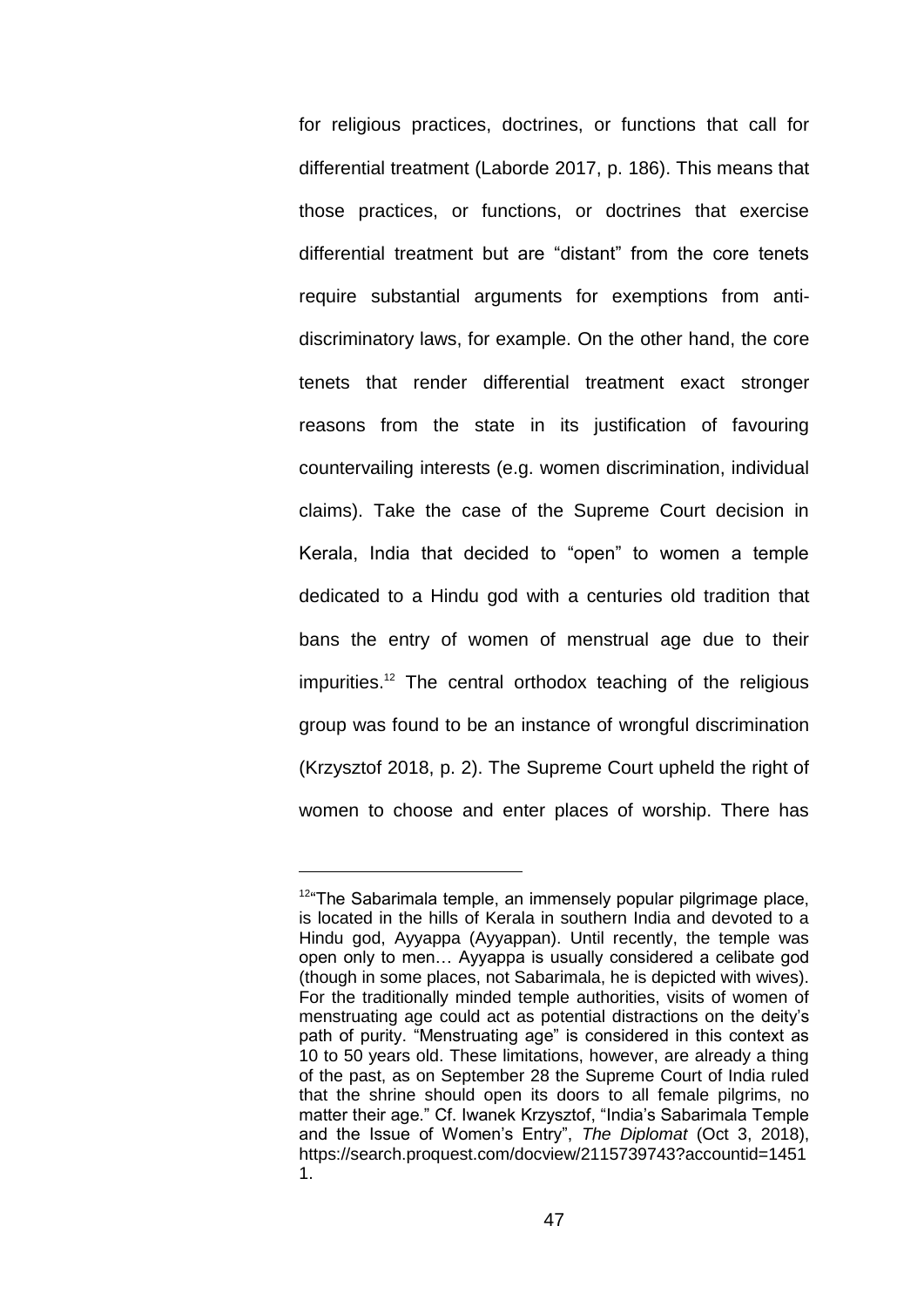been serious political backlash and group conflict since the decision was released and this has forced the Supreme Court to review its decision. $13$ 

In employing the centrality principle, a liberal state exercises a reasonably justified weighing approach to resolve conflicting interests. This is accomplished by considering the orthodox teaching that allows differential treatment as part of the core tenets of the Hindu cult group. This constitutes the group's coherence interests. Since they exercise competence interests over core tenets, the state accepts, *prima facie*, their interpretations of a core doctrine that exercises differential treatment. A liberal state has interests to protect both the collective integrity of the group and women's rights against wrongful discrimination. If it decides to favour women's interests, the Supreme Court could have established in a more convincing manner that (a) such core doctrine or

<sup>&</sup>lt;u>.</u>  $13$ "India has been seized by an increasingly divisive national debate over the issue. Many, including the local communist politicians who govern Kerala state, said the rule was outdated and discriminatory and should have been scrapped. But others, such as women and politicians from both Indian Prime Minister Narendra Modi's Hindu nationalist Bharatiya Janata Party as well as the main opposition Indian National Congress, said the court should not intervene in what they view as a matter of faith and tradition. 'We knew that the communists do not respect Indian history, culture and spirituality. But nobody imagined they would have such hatred,' Modi said during a recent political rally in the state. The debate is set to return to the Supreme Court on Tuesday when it considers petitions calling for a review of its September ruling." Cf. Nikhil Kumar and Manveena Suri, "Defying protests, 51 women entered India's Sabarimala temple in January", CNN (January 18, 2019), https://edition.cnn.com/2019/01/18/asia/india-temple-entryintl/index.html.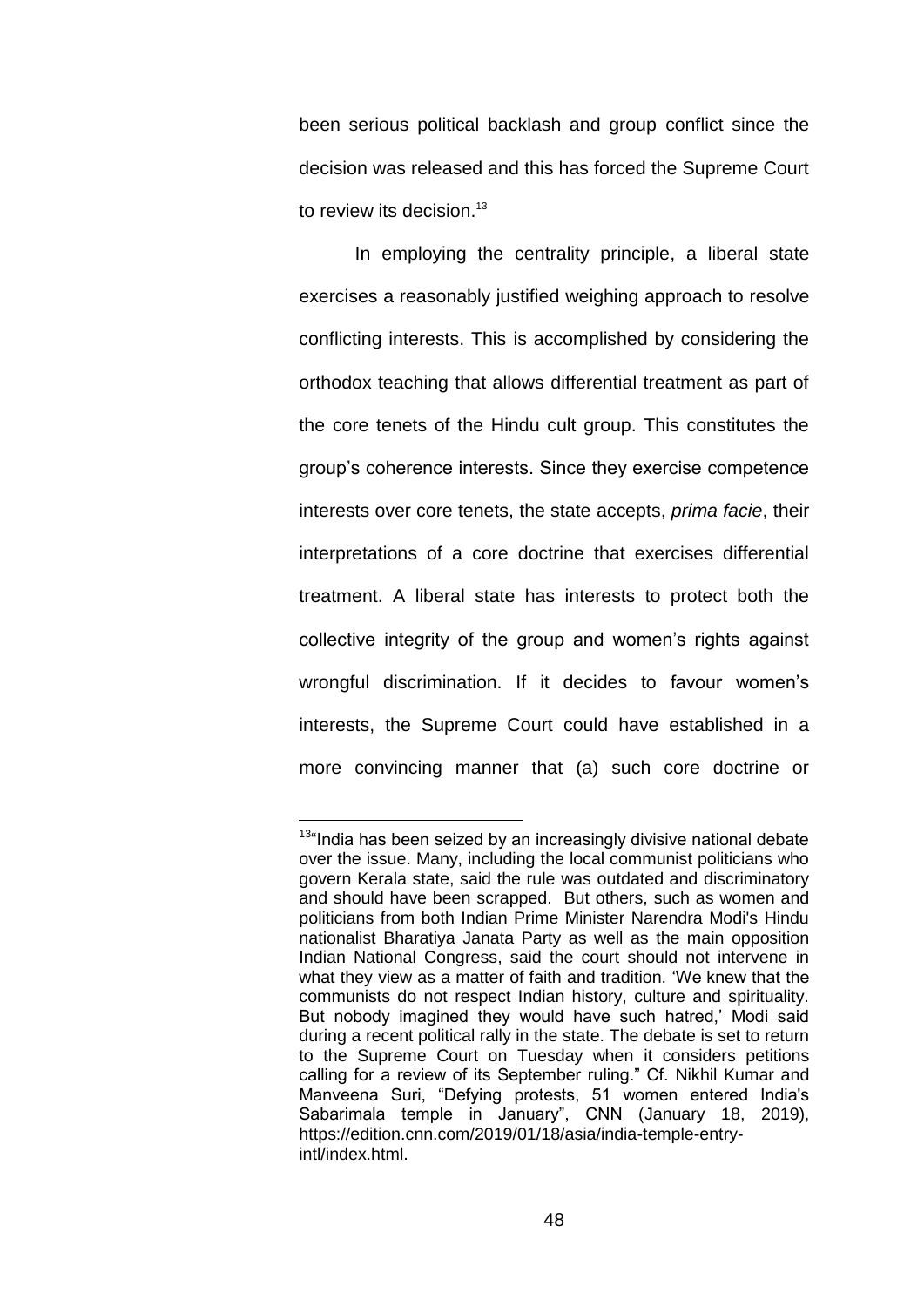practice constitutes wrongful discrimination and (b) this type of wrongful discrimination is compelling enough to outweigh the collective integrity of the Hindi cult group. In using the centrality principle, the state can exercise a consistent and non-adhoc weighing approach in determining the collective interests of religious groups whenever it is weighed against countervailing interests.

## **2.2.2 Obligatoriness principle**

The second dimension is obligatoriness. There are different levels of obligatoriness among religious doctrines and practices that can assist the state in its adjudication of contested cases of basic justice. There are core doctrines and practices that are matters of utmost obedience. If not strictly held and expressed in practice, it can endanger the collective identity of the community and the individual integrity of its members. For example, in Christianity, all Christians attest that Jesus Christ is the Son of God. It is to be accepted as dogma and demands immediate belief. This does not preclude multiple interpretations and some level of dispute within the community. Some central doctrines command a high degree of obedience but there is a plurality of options about its form and execution. A liberal state with a general awareness of varying levels of obligatoriness of a religious belief or practice can determine an appropriate approximation of the substantial burden a general law can impose on the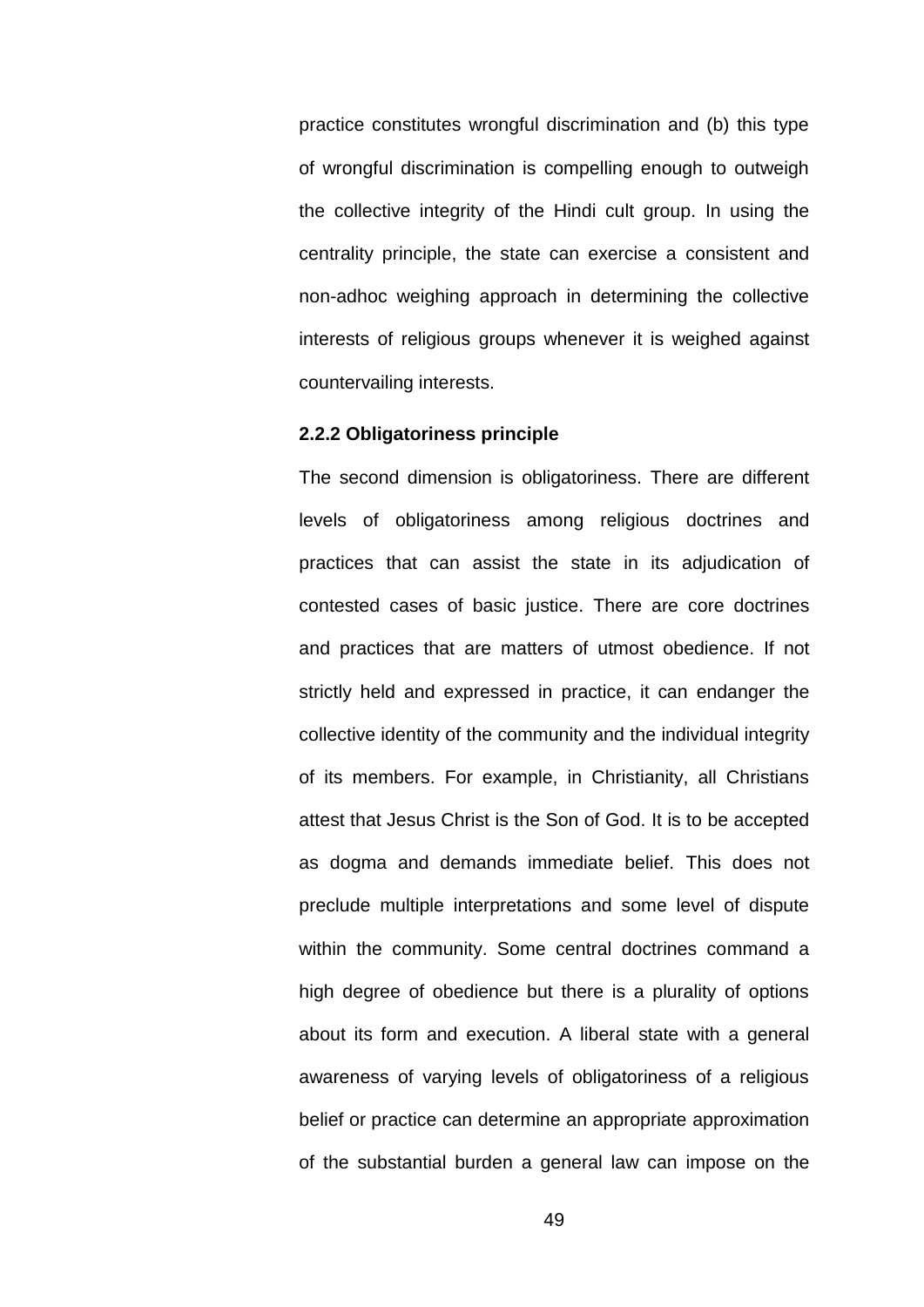collective and individual member integrity of its religious citizens. This aids the state in justifying the (non)permissibility of such practice or doctrine in relation to countervailing interests. An example of such case is the religious practice of male circumcision.

Male circumcision is considered part of the core tenets of Islam and Judaism. However, prescriptions of the proper form to be followed in Islam (e.g. supposed age that a male should undergo circumcision) are not matters of strict obedience. Different schools of thought in Islam are divided about the age at which circumcision should be performed but they all agree that (1) it should be performed before the end of puberty and (2) on the amount of foreskin that should be removed. In this case, obligatoriness to the central doctrine would not be seriously compromised if the state decides to protect the individual's interest of bodily integrity by having boys circumcised at the age of consent. However, this concession is not possible with Judaism since the prescriptive form of infant male circumcision is a matter of strict obedience and directly shapes Jewish identity. In this case, a liberal state must recognize the substantial burden a circumcision ban or even a law that only allows male circumcision at the age of consent. The state must provide compelling reasons if it chooses to privilege the individual's interest on bodily integrity over the collective integrity of a religious group. The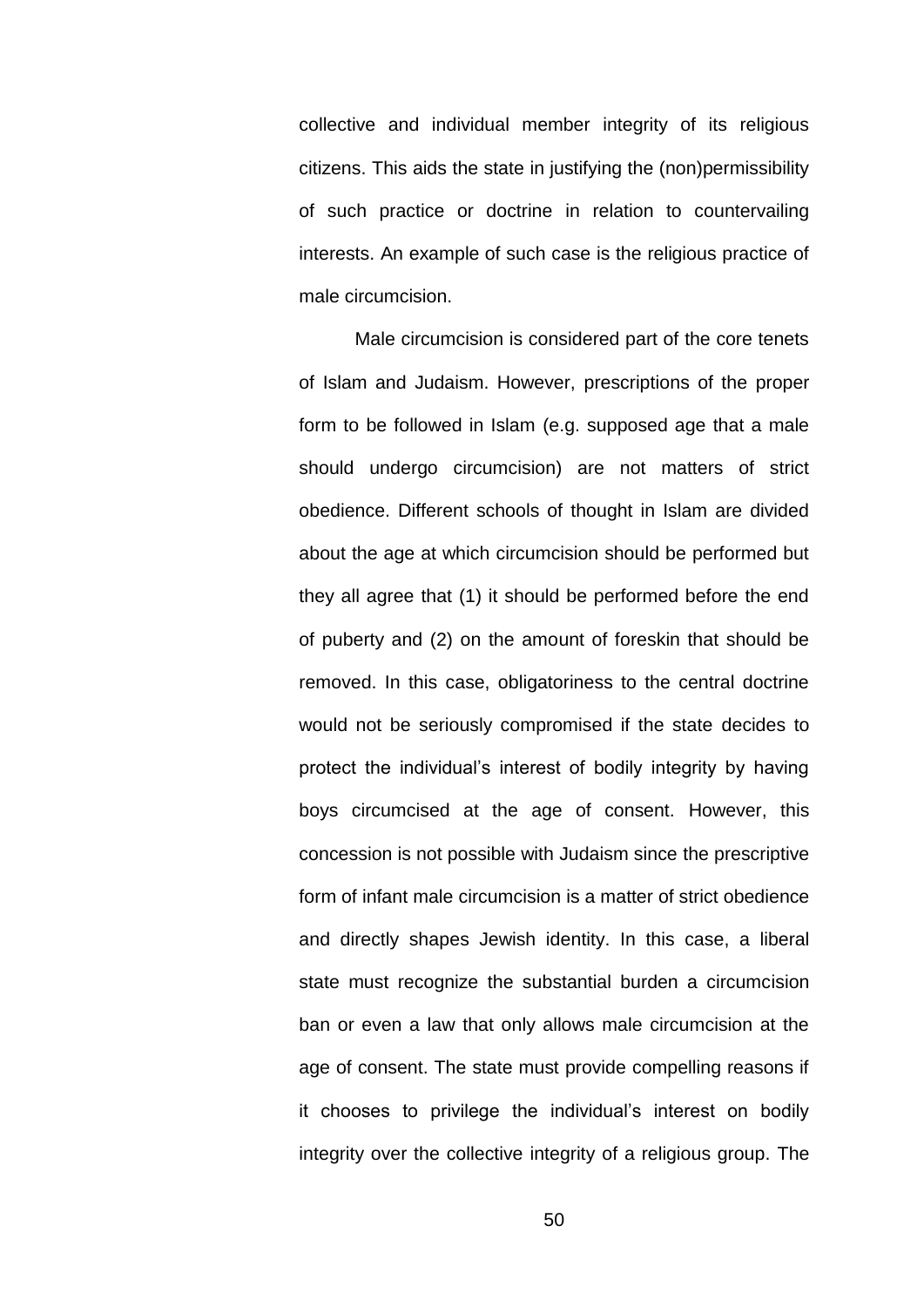authority of parents and guardians over their children can be liable to unfair restrictions if a liberal state is not sensitive to core religious practices that either exhibit *prima facie* harm or accord differential treatment to vulnerable segments (e.g. women, children, gender identities) within a religious group.

This same dilemma is encountered in the case of Jehovah's Witnesses' refusal of blood treatments. However, the key difference between the Jehovah's Witnesses case and the male infant circumcision in Judaism is that the former has tiers of interpretations that give much credence to individual decision in the type of blood treatment involved (see footnote 11). Thus, even if it is a core doctrine to refuse blood treatment given religious reasons, there are available medical procedures that require blood treatment that do not violate the parent's freedom of conscience and authority and, at the same time, save their children. By being sensitive to these levels of obligatoriness related to each religious belief and practice, a liberal state adopts a partially "internal" view that enables it to exercise differential treatment that is fair to the interests of religious citizens and public health, for example.

The crucial advantage of Laborde's framework is twofold: (1) its ability to mirror to religious groups the harmful effects of some of their core doctrines and practices to their vulnerable members (e.g. women, children, and gender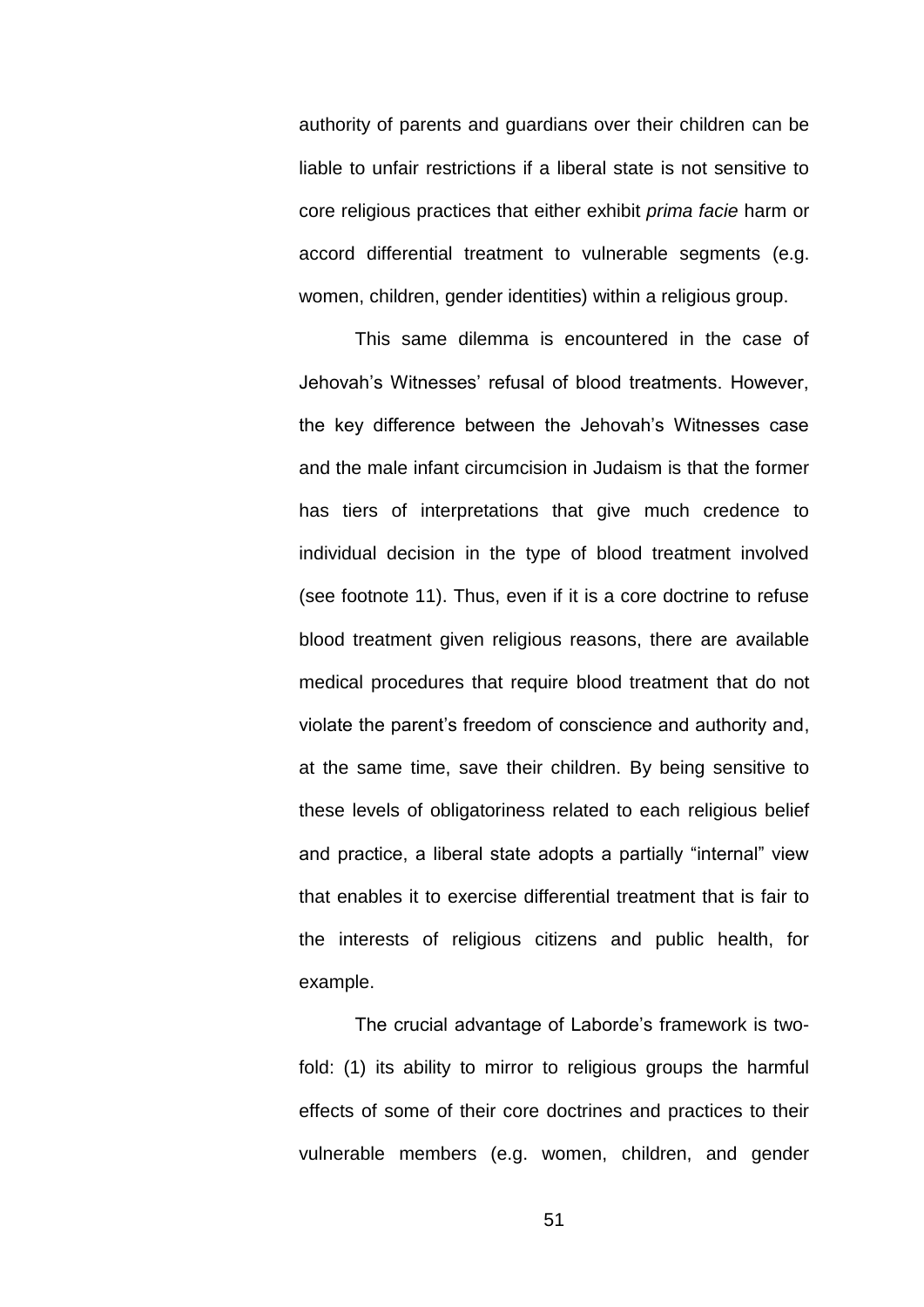identities) and (2) to inform the state of the substantial harm to the collective integrity of religious groups. Substantial harm, in my amendments to Laborde's disaggregation strategy under freedom of association, is determined by the emphasis on the principle of centrality and specifying within the principle of deference, the degrees of obligatoriness vis-àvis core doctrines, functions, and practices.

## **2.2.3 Weighing religious claims**

The group's coherent and competence interests are key determinants of religious claims. They supplement the liberal state's assessment of individual claims that advance permissibility or restriction of a religious practice. This accommodates Billingham's concern about the importance of the claimant's assertion in determining the value of the religious practice in her ethical life. Billingham emphasises that,

―What matters is what the claimant believes about the practice (whether it is religiously obligatory, recommended, or merely desirable), how central it is to her religious and moral identity, and the place that it has within her lifestyle and actions. It is therefore up to the claimant to demonstrate the importance of the practice to her. She should explain her beliefs about it, and the reasons that she holds those beliefs, and show that she puts those beliefs into practice in how she lives" (2017, p. 10)

Without considering the coherence and competence interests of the religious group, a liberal state may be in danger of allowing a wider range of religious practices based solely on individual sincerity. This can tip the balance towards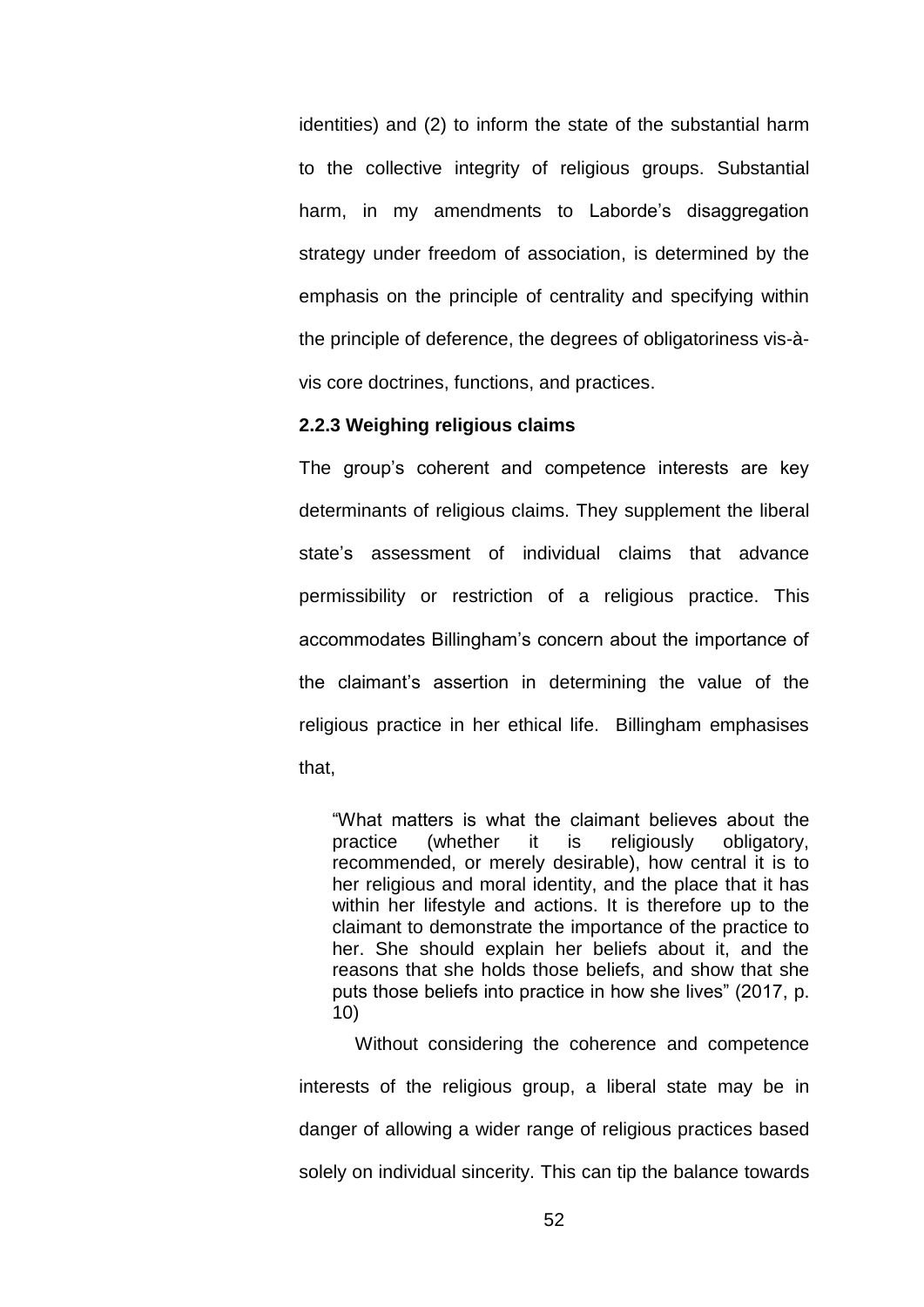an overtly religious political society. The improved disaggregation approach does not create such an effect since the principles of centrality and obligatoriness act as reasonable "filters" (together with the criterion of individual sincerity) for the state to use in examining justice claims. Against the objection that the state will be drawn into "excessive entanglements" with religion, I argue that, in determining the weight of religious claims, a liberal state should be supported with a framework that will properly equip it in rendering an appropriate assessment of religious claims. This is accomplished by locating the religious practice within the coherence and competence interests of religious groups.

One can argue against the aspect of obligatoriness in instances of multiple or even conflicting interpretations about the value and meaning of a core religious practice. I agree with Billingham that it is not in the position or the role of the courts to resolve disagreements on interpretations of standard doctrines of religious group (Billingham 2017, p. 11). However, this does not mean the state should completely adopt a hands-off approach and simply defer to religious interpretations. In measuring the importance of religious claims, the courts must be able to appreciate the different levels of interpretations and obligatoriness in a variety of religious doctrines and practices. In doing so, as I have argued, a good measure of internal point of view is necessary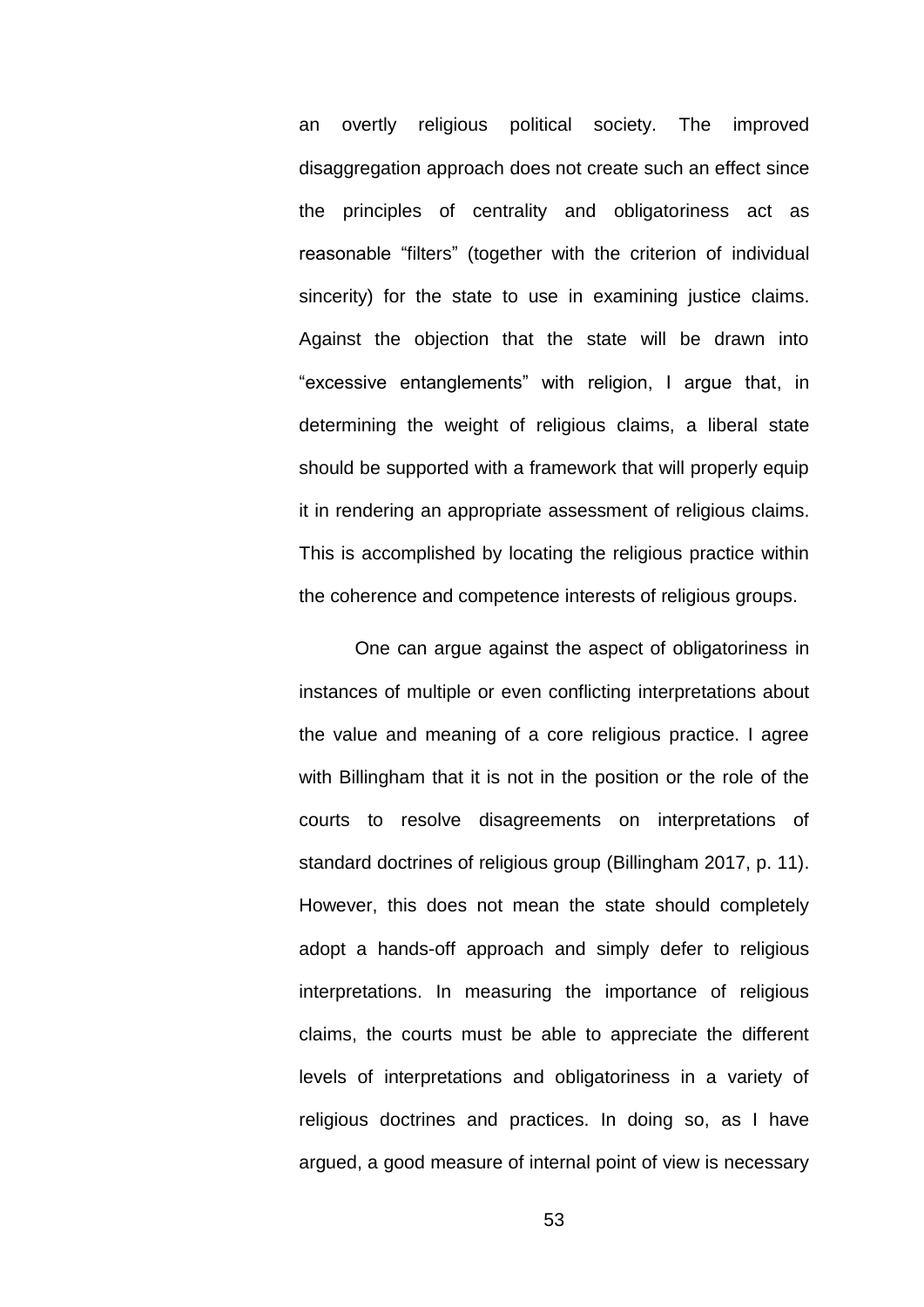in order to make a fair assessment of religious claims. This does not entail that the outcomes of judgment are grounded on "religious" reasons. Part of the public justifiability of state action includes inputs from different sources in order to make a fair assessment. For example, in the case of varying interpretations on the supposed age of circumcision for Muslim boys, a liberal state and its religious citizens can agree on a law delaying circumcision to the age of consent in order to also protect the individual freedom from irreversible bodily harm. In the case of male infant circumcision for Judaism adherents, the state can grant an exemption (if there is a law against circumcision) based on coherence interests or religion disaggregated under the rights of cultural minorities. Billingham expresses similarly, that "courts will be drawn into some theological adjudication and interpretation. This is unavoidable. It is better to accept this and to allow it to a limited extent than to deprive courts of a major way of assessing the place of the claimant's practice and the sincerity of their claim" (Billingham 2017, p. 11).

In the next subsections, I defend the improved disaggregation strategy against stronger objections: the competing rights argument and the administrability problem.

## **2.2.4 Competing rights objection**

A serious challenge against the use of the disaggregation approach is the competing rights objection. Since different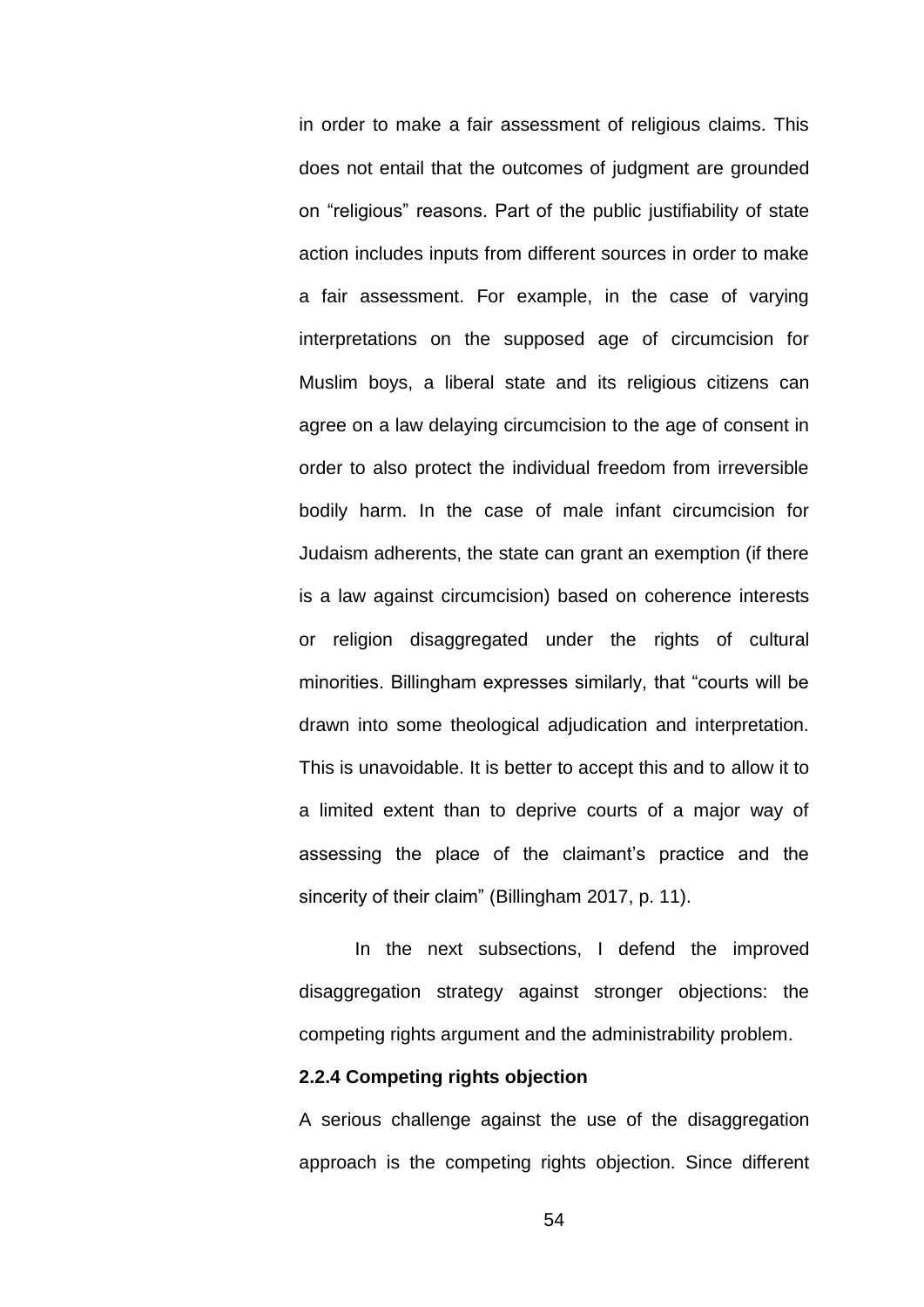liberal rights account for the different dimensions of religion under the disaggregated approach, Enzo Rossi notes that instances of religious freedom are more likely to conflict (Rossi 2017, p. 63). He gives an example of a typical case: some religious groups effectively discourage their members from joining associations that contradict their religious principles. In this case, religion as a totalizing institution is likely to conflict with religion as association (Ibid.).

Rossi does not discuss his example extensively and thus, it is unclear how it supports his argument against the disaggregation approach. If I provide the lack by following his intuition, problems relating to Laborde's disaggregation approach may likely occur in instances where religious collective integrity clash with other standard liberal rights. Since the scope of religious tenets is comprehensive, in cases of conflict, religious groups can simply invoke coherence and competence interests to ground their claims. For example, women's rights to protection from wrongful discrimination can run contrary to Shari'a councils' decisions on dowry, marriage, etc. In a wider perspective, the objection argues that the disaggregation approach cannot resolve cases of competing rights. As seen in the cases of Shari'a, male infant circumcision in Judaism, and Jehovah's Witness' refusal of blood treatment, exemptions based on religious grounds translated into rights of collective integrity and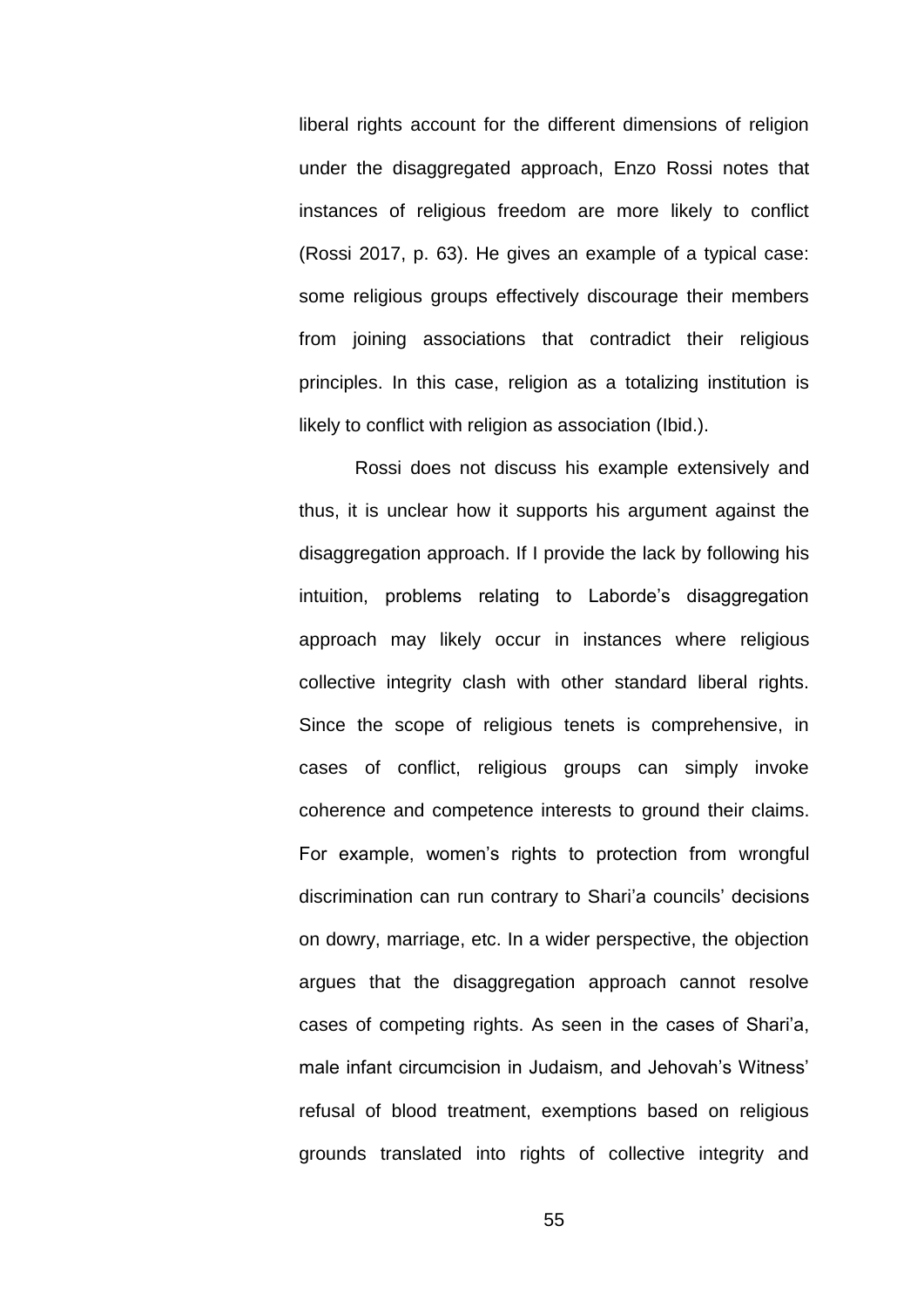parental authority must be weighed against individual rights of bodily integrity and non-discrimination.

I accept that there will be hard cases in which political outcomes would sometimes demand a compromise or worse, a giving up of a set of rights in favour of another on reasonable grounds. If applied to those types of cases, the advantage of using the disaggregation approach is its ability to provide fair and reasonable basis for weighing claims. It guides a liberal state in having a consistent and coherent use of proportionality in adjudicating religious claims.

In cases where competing rights are difficult to adjudicate, there are undeniably grey areas. Take for example, the case of freedom of association being weighed against individual rights. Decisions on those cases do not only impact religious groups but secular associations as well, in terms of the state privileging other rights and in doing so, limits and shapes the collective interests of a group. Christopher McCrudden likewise maintains that human rights involve varying degrees of proportionality that require public reasoning, and "those who argue for particular human rights, such as freedom of religion, or who argue for the limits on other rights in the name of freedom of religion, are also required to articulate such public reasons" (McCrudden 2011, p. 37). Although the disaggregation approach may deliver contested political outcomes (i.e. grey areas) or imperfect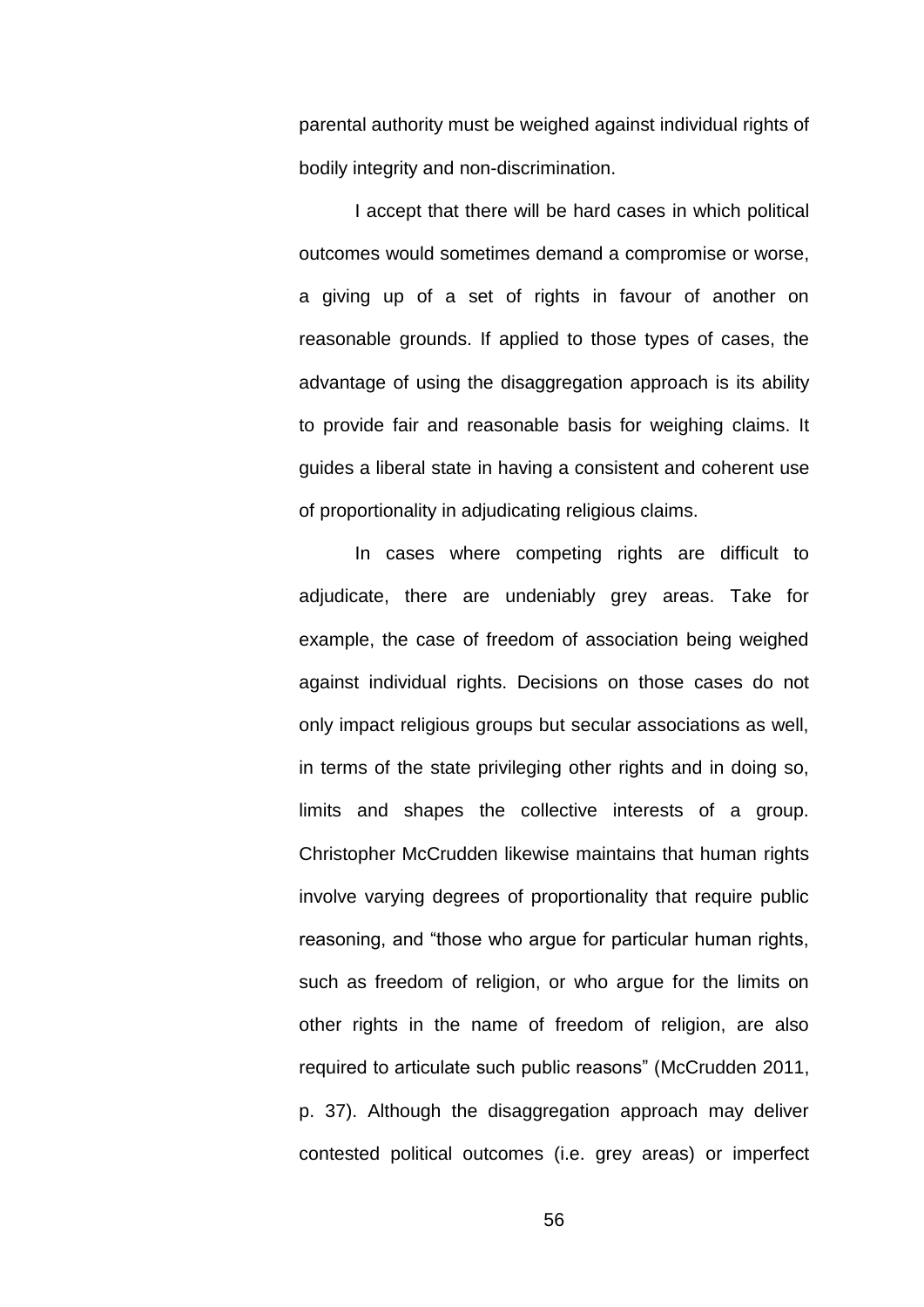arrangements, its main elements ensure procedural equality that can secure legitimacy of state action.

Moreover, having a legal-political category "religion" can exacerbate the problem of competing rights because (1) religion will be treated in a special way and (2) a liberal state is liable to render decisions that either favour or restrict religious groups in an inconsistent and sometimes, excessive manner, and (3) it can wrongfully discriminate minor religions. The insistence of using "religion" as a legal-political category generates warranted fear and suspicion on the state's exercise of its juridical authority in defining what religion is. In this case, the state can overstep its competency and erect itself as chief regulator and "definitor" of religions.

In using the disaggregation approach, a liberal state avoids objectionable instances of paternalism by not having to define religion, whilst being sensitive to the different dimensions of religion that a particular issue makes salient. The innovation of Laborde's proposal lies in the equal treatment she gives to religions within its category (e.g. major and minor religions) and as it compares with other groups that have similar normative interests of collective integrity (e.g. Alcoholics Anonymous, Boy Scouts, etc.). Since their normative interests will still be weighed by the state within reasonable conceptions of justice, it does not necessarily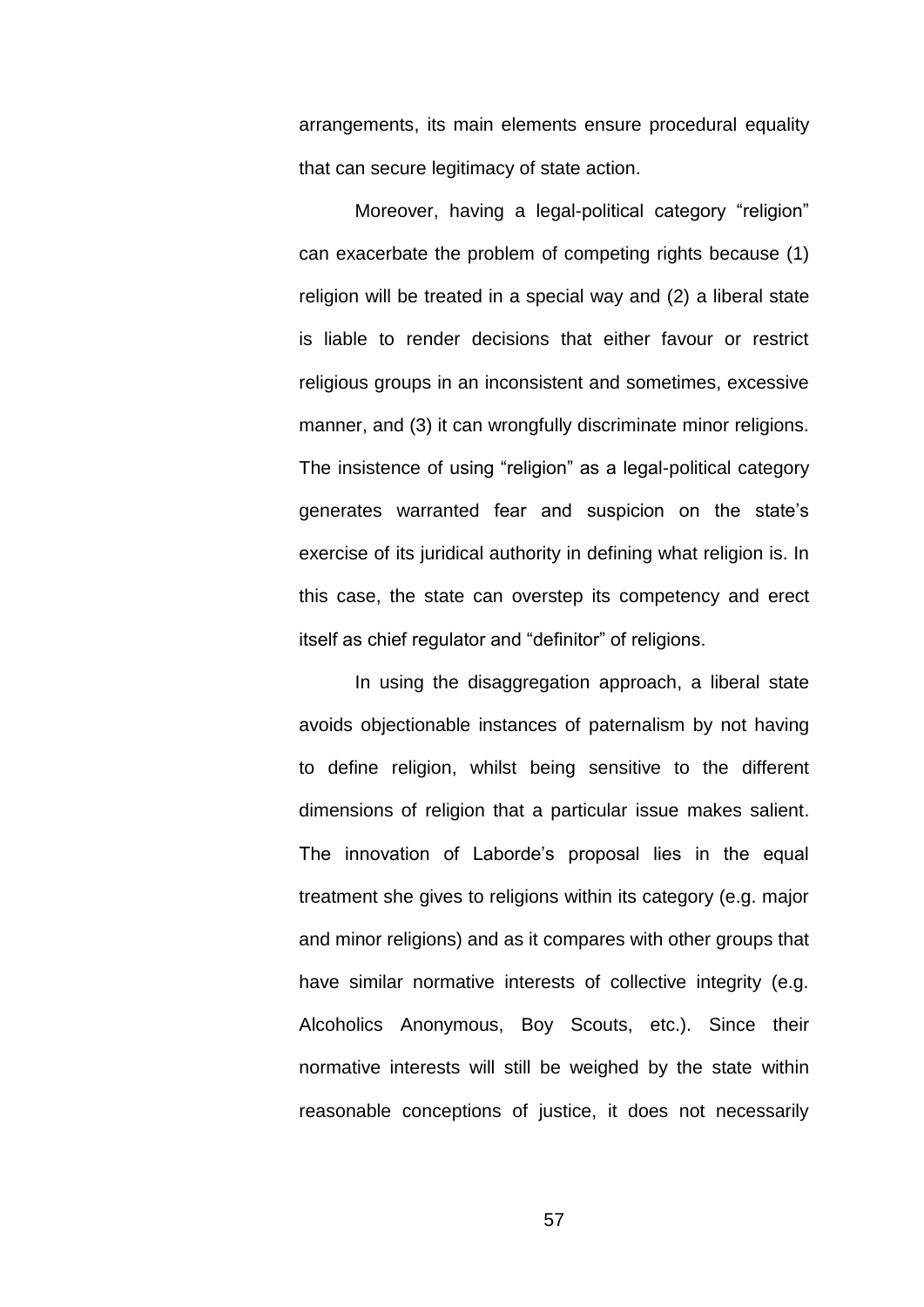follow that any and all particular religious practices would be permissible (e.g. infant sacrifice or female genital mutilation).

## **2.2.5 Administrability objection**

Another challenge to the improved disaggregation approach is its implementation. Billingham claims that theories of religious accommodation should have the capacity to be applied consistently in a wide range of cases (2017, p. 20). He asserts that a major drawback for a theory is its failure to pass the administrability test (Ibid.). This occurs whenever (1) the weighing approach calls for "complicated judgments across several dimensions", or  $(2)$  that "there is always going to be vagueness and uncertainty in determining how 'central' a religious practice is, or how the weight of a religious claim measures up against the weight of the countervailing interests" (Ibid.). One might further claim that the rule of law is undermined since different judges could assess similar cases and arrive at reasonably different conclusions, thus cases would be dealt with in inconsistent ways (Ibid.).

The disaggregation approach can pass the administrability test. Firstly, its content-neutral elements (e.g. coherence and competence interests) are not complicated to use in approximating substantial burden to religious citizens. The principles of centrality and deference assist the state in its assessment of an individual's claim for exemption for a particular religious practice by indicating its degree of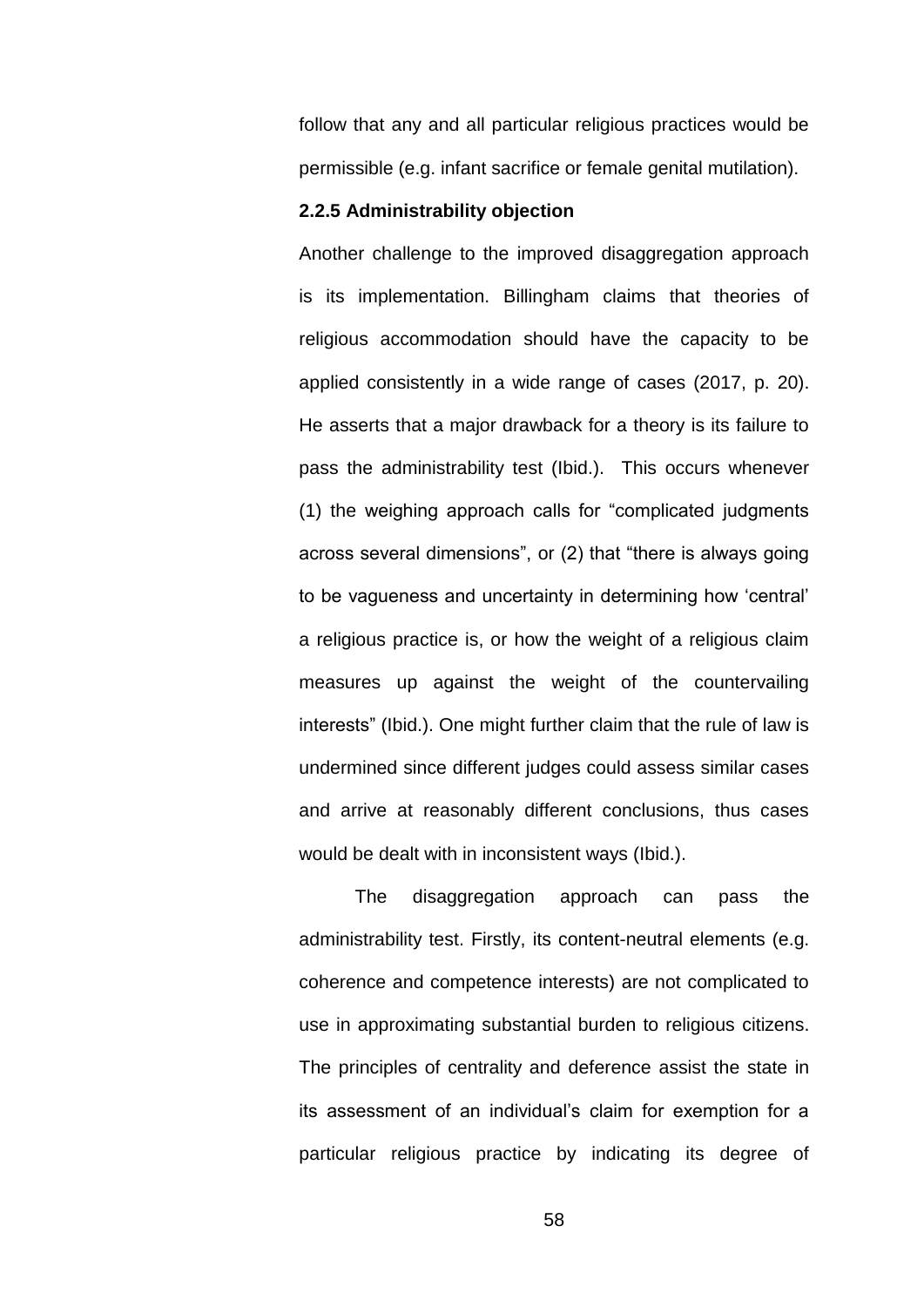relevance vis-à-vis the coherence interests of the group. They specify the necessary factors and sufficient conditions that are involved in measuring collective integrity. This reduces ambiguity especially in contested religious claims. This set of criteria is also available to other groups and other individual commitments of such nature (e.g. integrity-protecting commitments). The disaggregation approach provides a liberal state with a reasonable non-adhoc criteria and a political conception of religion that prevents it from overstepping the limits of its competency.

Secondly, contested matters of basic justice are serious challenges for proper discernment and fair determination of a liberal state's use of its coercive power. Although it cannot eliminate grey areas, the disaggregation approach reduces their scope. This is accomplished by (1) using elements and principles that can also be readily applied to other groups, and (2) eliminating the burden of misinterpreting what religion is. The disaggregation strategy enables a liberal state to exercise a wider "margin of appreciation" in cases where competing rights appear to be "equal" in force and reasons. In these types of cases, there will be reasonable disagreements. Billingham argues that "only way to reduce the scope for reasonable disagreement would be to say that exemptions should only ever be granted in a very specific set of cases, such as when the religious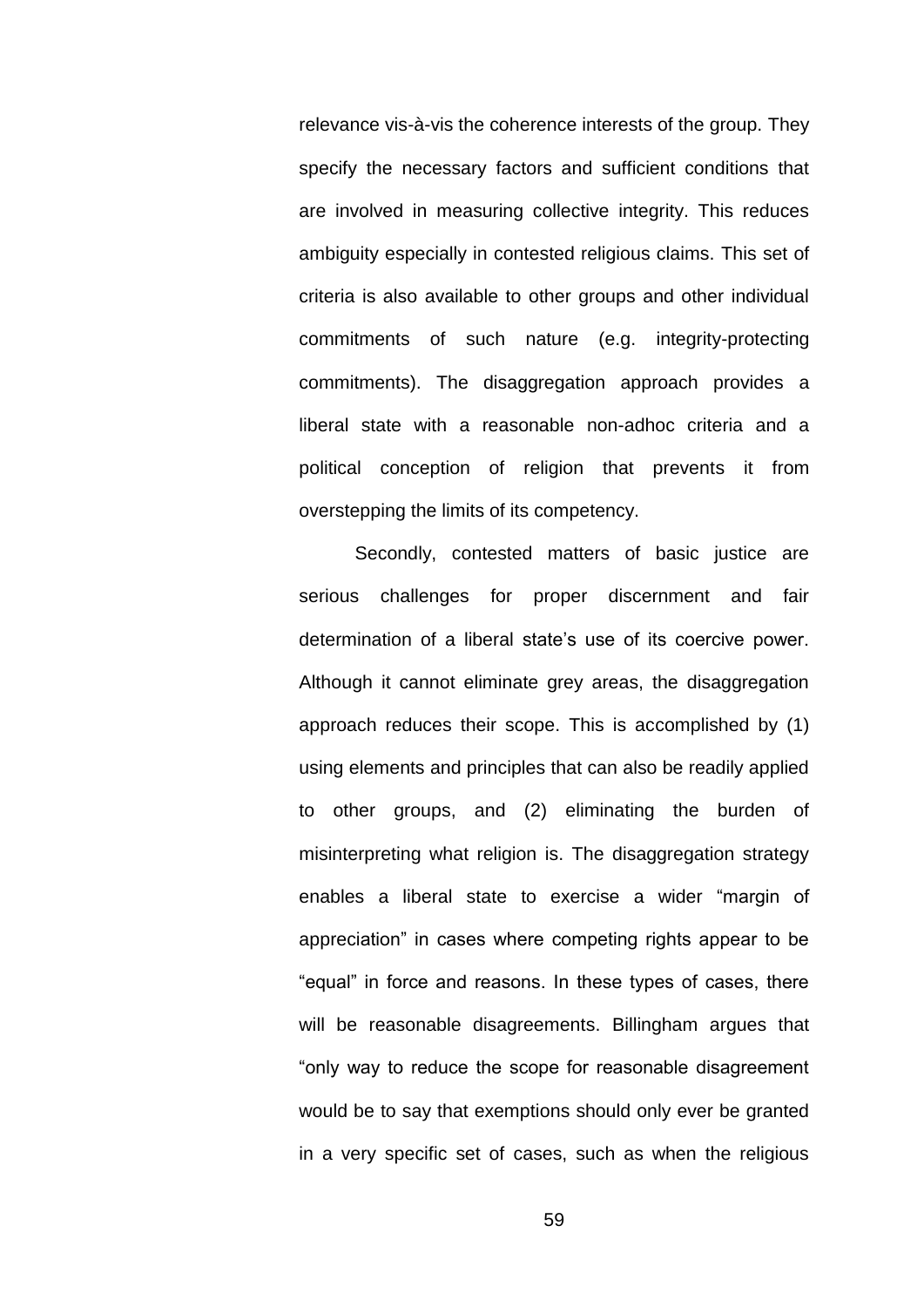claim is based on a strictly obligatory practice that is directly prohibited by law‖ (Billingham 2017, p. 22). Such a limited response does not grant the state the capacity to adjudicate religious claims fairly. The disaggregation approach provides the state with a practical and reliable strategy in resolving a wider range of religious claims.

Lastly, I argue that it is the complexity of the cases that generates instances of "inconsistent" adjudication of religious claims. Take for example, the Shari'a courts' jurisdiction on theological and moral matters that involves differential treatment. Moral matters pertaining to divorce in marriages and dowry can be unclear cases for wrongful discrimination of women. Through the disaggregation approach, a liberal state is made aware that it has compelling interests to protect both sets of rights—the religious group's collective integrity and individual freedom. But political and social factors can only permit a range of imperfect arrangements that might favour a set of rights over the other. This "complication" caused by weighing competing interests and rights can be mitigated in a disaggregation strategy fairly assesses claims using coherence and competence interests and principles of centrality and obligatoriness. It enables the state to discern deeply the course of action it will take and the resulting substantial burden to religious citizens.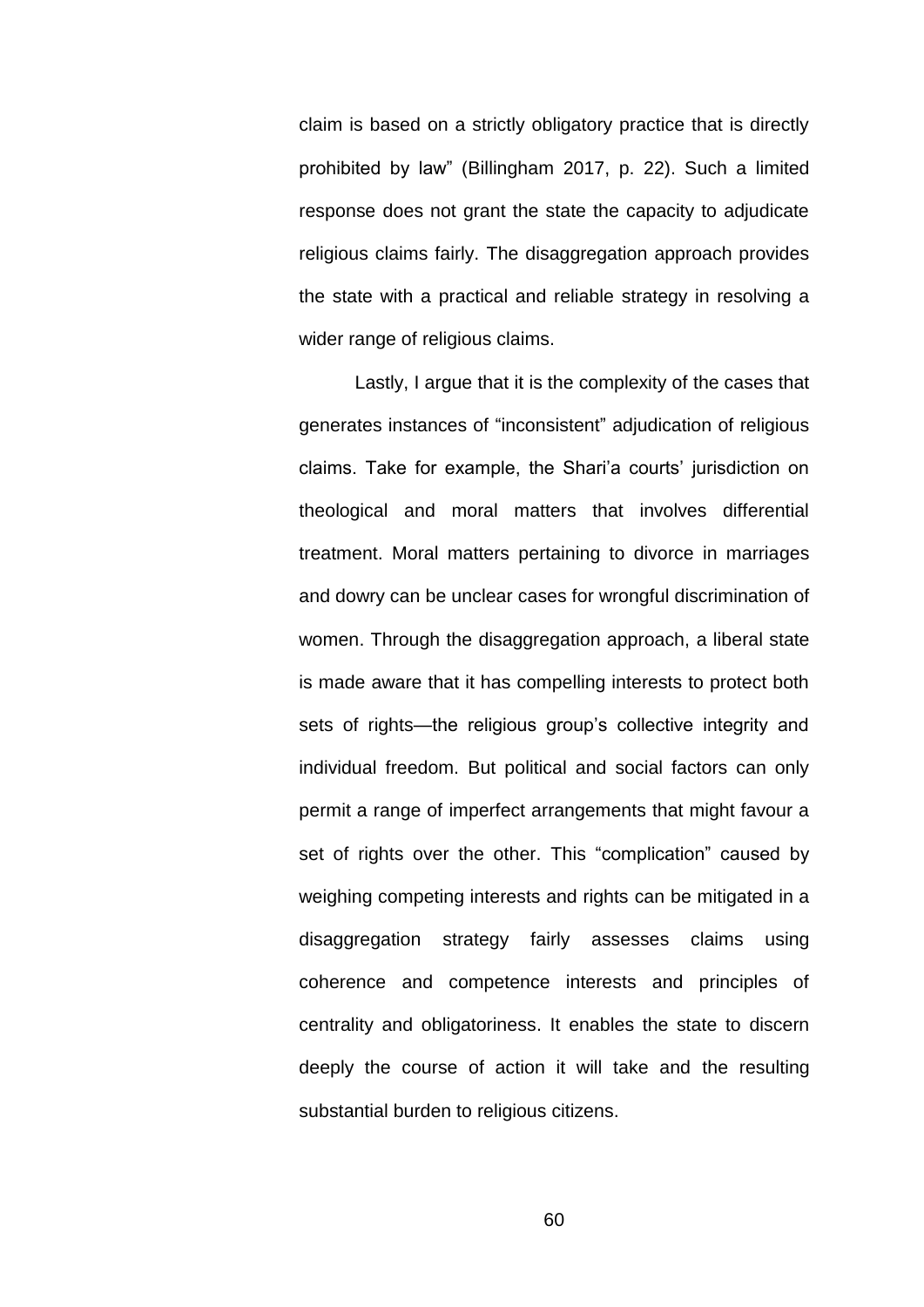I have defended that the disaggregation strategy with its amendments can be a plausible alternative for a liberal state to use in in cases of religious accommodation. In the last section, I will evaluate the disaggregation approach as a conceptual framework against toleration approaches.

**2.3 The disaggregation approach as a** *modus vivendi*

Evidently, Laborde presents a version of liberal egalitarianism that is more sensitive to the social and other benefits of religion. This is her proposal of treating religious citizens with fairness in the context of justifying religious accommodations in law. In this last section, I extend the assessment of Laborde's meta-legal approach against toleration theories. Toleration theories are also examples of *modus vivendi* and political strategies that respond to highly contextual issues of justice. I do not purport to discuss all toleration theories in detail but only those pertinent to my claim. My claim is that, outside the scope of intractable political conflicts and deep reasonable disagreements, the disaggregation approach can be a plausible alternative.

By this assertion, I do not intend to ignore the political value of tolerance. I only advance the thought that the liberal state is not confined to adopting toleration approaches in resolving religious claims. Nor is tolerance the lone political value that needs protection. The state can also secure the political value of respect through equal opportunity. The use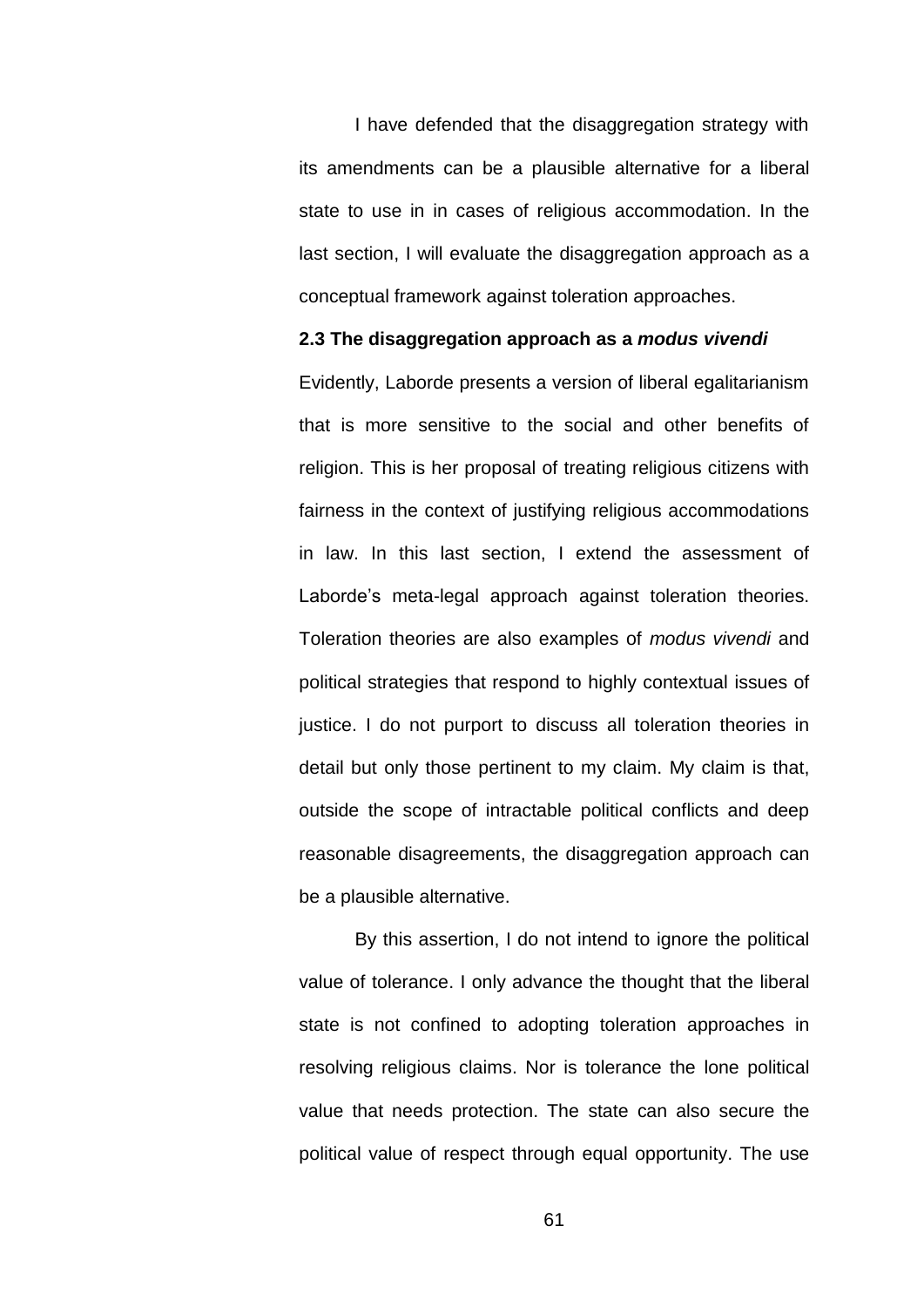of Laborde's disaggregation approach assists a liberal state in safeguarding and nurturing such value.

I begin by examining Laborde's account of the needs of religious citizens.

## **2.3.1 Recognizing the needs of religious citizens**

In arguing against Charles Taylor and Jocelyn Maclure's concept of collapsing religion into a category of ―conscientious duties‖ (Laborde 2017, p. 66), Laborde puts forward an expansive notion of what religious is, and from it, derives some essential needs of religious citizens that Taylor and Maclure's theory fails to capture:

―For many Catholics and Muslims (but also other Christians, Jews, Hindus, and Buddhist) the religious experience is fundamentally about exhibiting the virtues of the good believer, living in community with others, and shaping one's daily life in accordance with the rituals of the faith. These rituals are meaning-giving and connected to believers' sense of their moral integrity. Yet they are not strictly speaking duties of conscience, and therefore do not meet the criteria that Taylor and Maclure ultimately settle for. The good religious life is a life of constant, difficult, ritual affirmation of the faith against the corrupting influences of the secular world. It is not always—not often—one in which one single obligation (say, wearing the hijab, going to Mass) is so stringent as to promise eternal damnation if it is not fulfilled. Taylor and Maclure, then, reinterpret acts of habitual, collective religious devotion into Protestant duties of conscience.‖ (Laborde 2017, pp. 66-67)

Laborde offers a dense list of needs which requires

unpacking. She identifies three fundamental necessities of a religious citizen: (1) the desire to exhibit the virtues of a good believer and (2) shape one's daily life governed by the rules and rituals of faith (3) in communion with fellow believers. The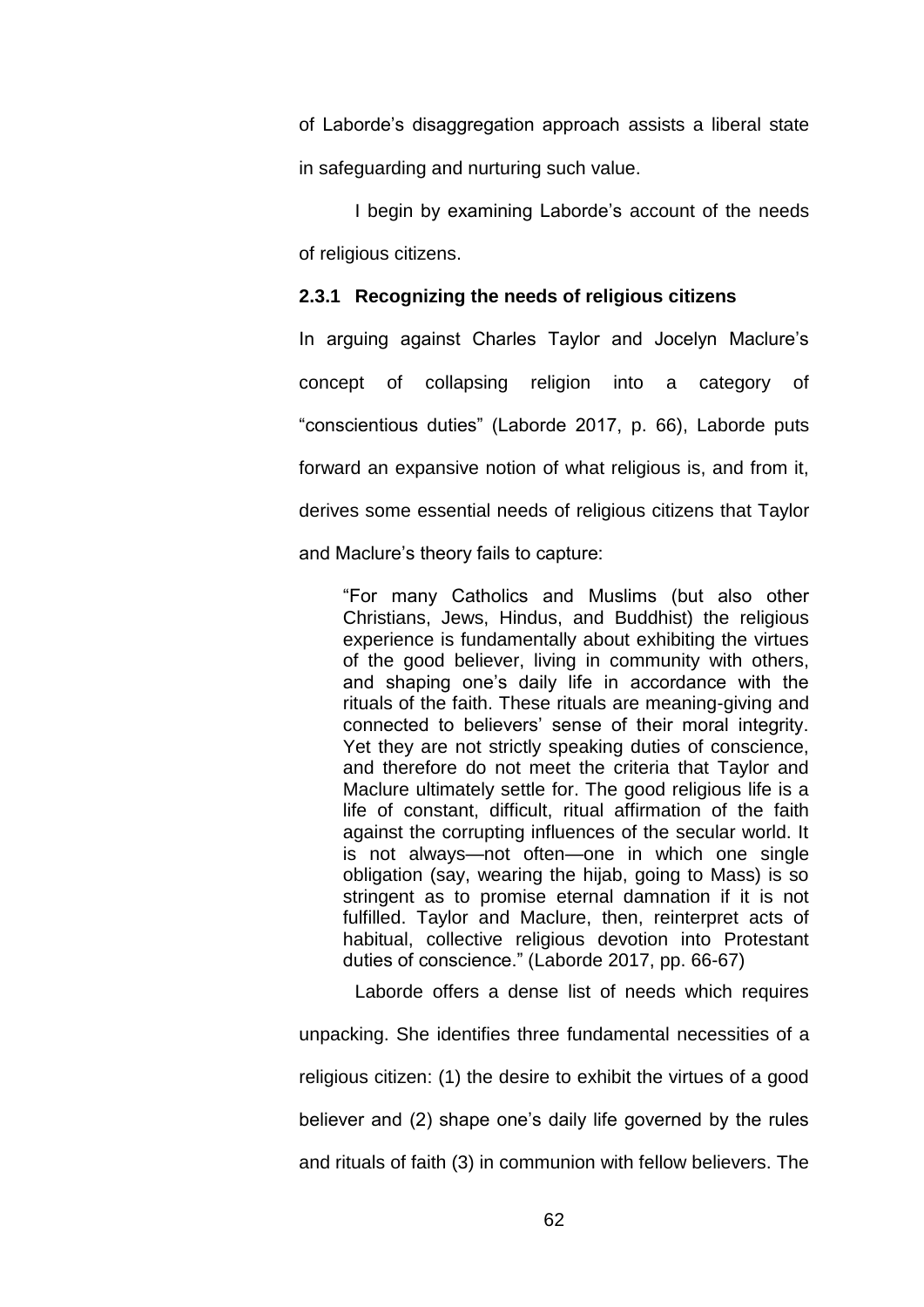first two elements describe the individual dimension of religion while the third emphasises its communal or social dimension. Within the individual dimension, the daily manifestation and living out of one's faith happens in words (e.g. speech, thoughts) and deeds (e.g. religious practices, selfdetermination). The force that unites these individual and collective dimensions of religion is the particular faith experience. This provides epistemic content to rituals and beliefs, determines the normativity of what a good believer is and her relationship with the world, and is the substance that forms a distinct collective integrity. There is an inextricable link between individual and communal dimensions, and it can be argued that the relationship is not hierarchical but rather, complementary.

A faith motivated citizen who also adopts liberal values would agree to Laborde's list, since from them, one can reasonably address her basic needs: (1) free and equal expression of her chosen identity as a religious in whatever situation she confronts (e.g. public debate, employment, education, etc.), (2) protection and promotion her chosen community that continually shapes her identity and defines her self-narrative, and (3) recognition that her rules and rituals of faith are integral to her personhood and manner of relating to wider society (e.g. political participation). These basic needs go beyond the scope of conscientious duties or ethical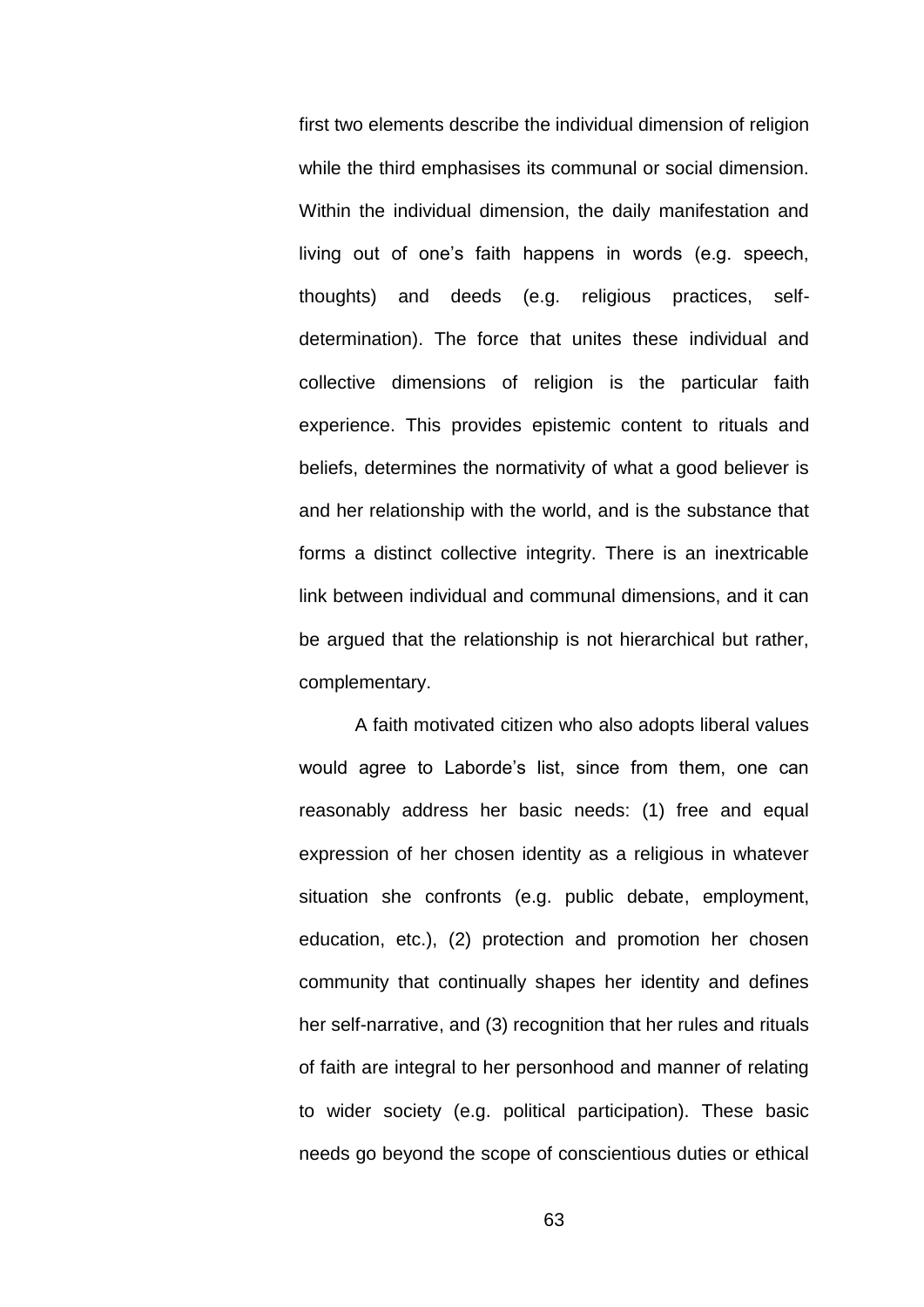independence since religion is not merely an individual affair. As Laborde asserts, not all religious practices share the same level of demand of conscience and, without the freedom to perform those, the development of individual and collective religious identities would be impeded. The problem with the ETRF proponents is the exclusive use of freedom of conscience either as a substitute or proxy good for religion. This conceptual move assumes that all religious practices have the same level of obligatoriness. Even if the freedom of conscience can be expanded to include a category of ―conscientious duties‖, there should be proper recognition of the value of different religious practices in the shaping of individual and collective integrity. As Laborde points out, an individual obligation (e.g. wearing Hijab or going to Sunday mass) does not exhaust the reality of religious commitment. In contested cases of basic justice such as Shari'a courts, male infant circumcision, religious arbitration, several dimensions of religion become salient and go beyond an expanded notion of freedom of conscience.

The disaggregation strategy allows a liberal state to capture the needs of religious citizens comprehensively. The extensive use of an array of available liberal rights and interpreting them in an "expansive notion" track individual and collective needs of religious citizens. This equips a liberal state with a flexible understanding of the spectrum of religious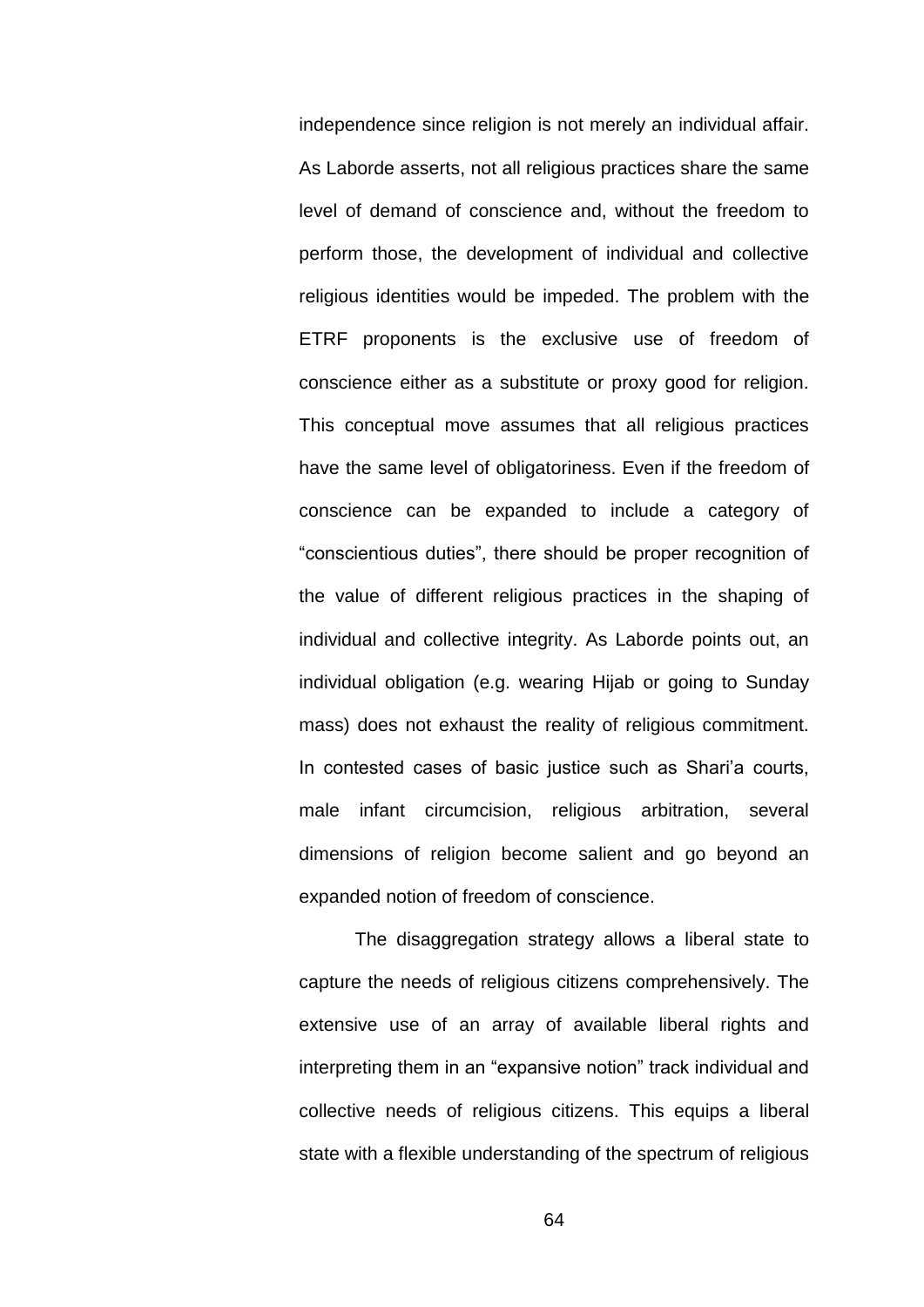practices that shape individual and collective integrity. As demonstrated in the case of disaggregating religion under the elements of the freedom of association, the categories of core and peripheral practices act as conditions in determining the weight of coherence and competence interests. This comprehensive protection secures parity for religious citizens since it recognizes and explicates what constitutes substantial burden as determined by their particular life commitments.

Disaggregating secularism is another advantage of Laborde's framework in response to the needs of religious citizens. This takes her strategy to another level since Laborde asserts that neutrality can be restricted and secularism can be applied minimally (2017, p. 116). She further claims that under the interpretive and normative standards of her liberal egalitarian doctrine, "there is more variation in legitimate state-religion relationships than liberal egalitarians have recognized" (Ibid.). I will discuss her argument in greater detail. If she is right, then there are more convincing reasons for religious citizens to endorse her framework.

#### **2.3.2 Disaggregating secularism**

Laborde focuses her enquiry on the capacity of liberal democratic principles to be transcultural (or even transreligious) that only carries a minimal secular core (Laborde 2017, p. 116). This results in a form of liberal democracy that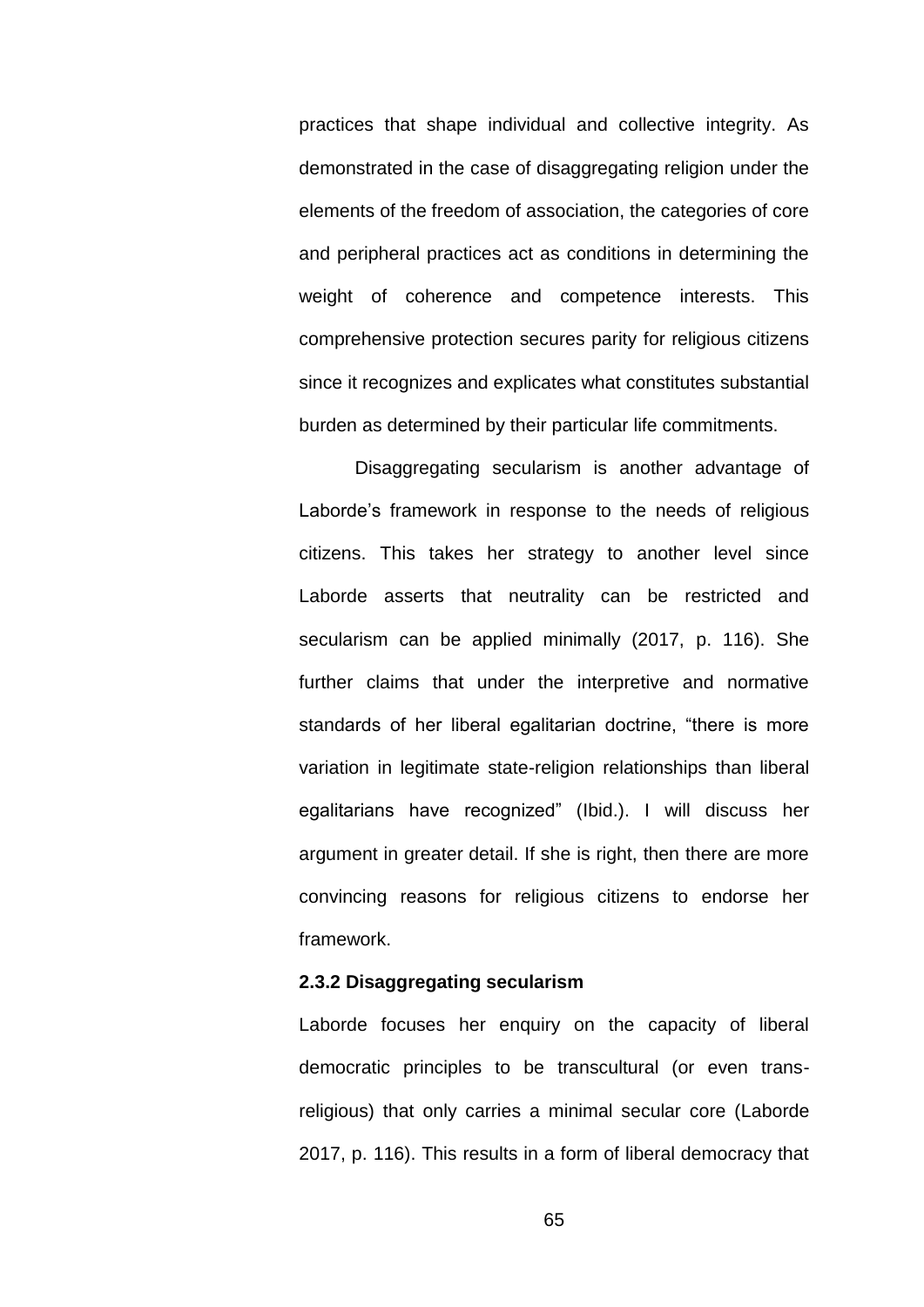$(1)$  "does not require a strict wall of separation",  $(2)$  "allows a greater variety of state-religion arrangements than liberals have realized", and demonstrates that (3) "symbolic recognition of religion, conservative laws in matters of bioethics, religious accommodations from general laws, and religious references in public debate are not incompatible with minimal secularism and liberal legitimacy" (Ibid., p. 117). She claims that a "liberal state need not be separate from religion when religion is not inaccessible, divisive, or comprehensive" (Ibid., p. 150).

From it, she deduces three principles of minimal secularism: (1) "when a reason is not generally accessible, it should not be appealed to by state officials to justify state coercion, (2) when a social identity is a marker of vulnerability and domination, it should not be symbolically endorsed and promoted by the state, and (3) when a practice relates to comprehensive ethics, it should not be coercively enforced on individuals" (Ibid.). Beyond these conditions, the state is permitted to endorse religion or relate to it in a non-neutral manner. As an example, Laborde presents a fictional state called "Divinitia" that meets the requirements of minimal secularism<sup>14</sup>. Laborde defends that Divinitia is a reasonable

 $14$ "Divinitia is a form of state that: (1) symbolically recognizes one religion, but not in a way that infringes on the equal citizenship of non-adherents, (2) some laws are religiously inspired, but justification for them is accessible and the laws do not infringe on the personal liberty of non-adherents, (3) there is wide range of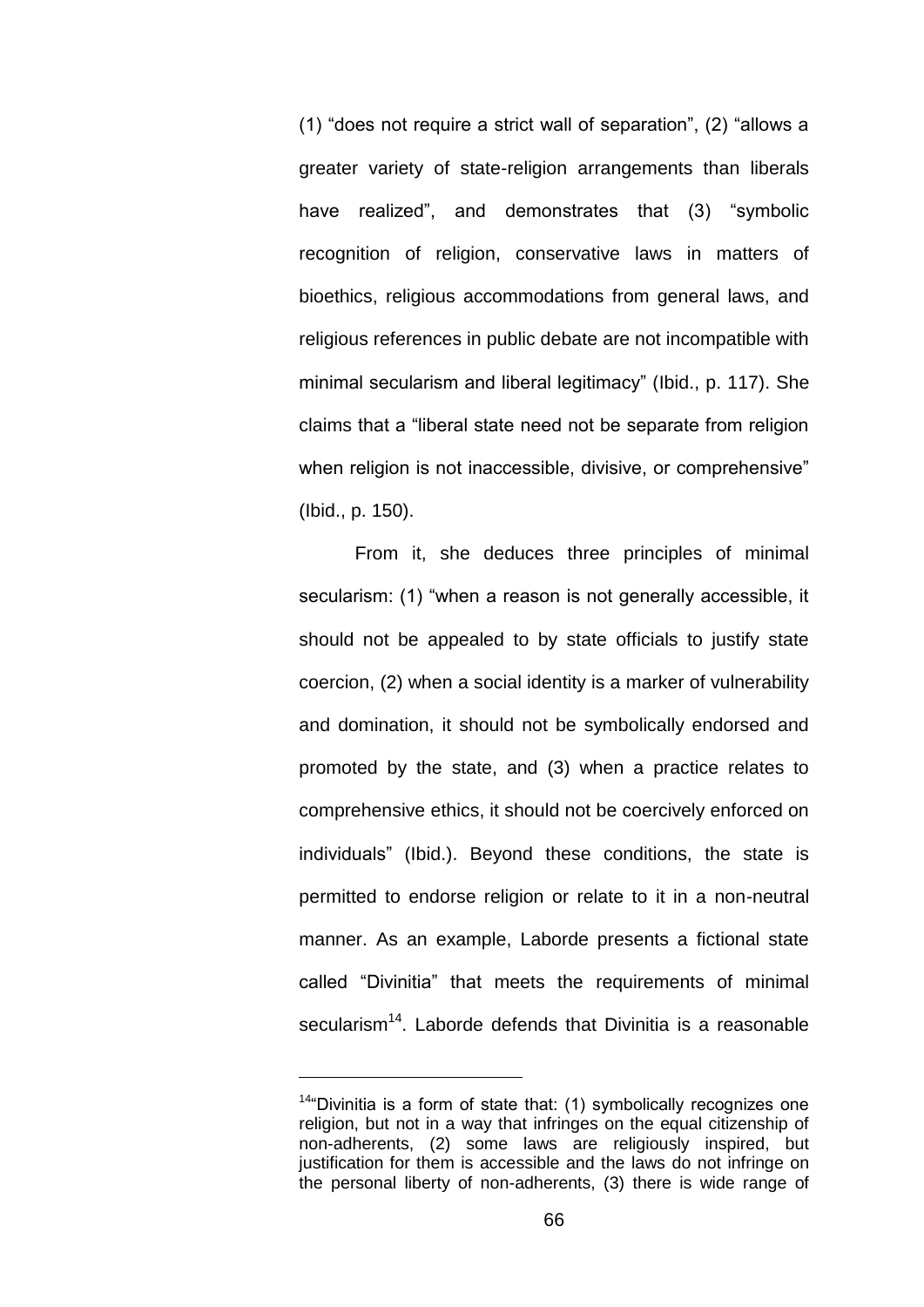liberal state because "it broadly honours and respects citizens as free and equal" by way of public accessibility of reasons for state action, respect of personal liberty, and guarantee of equal citizenship (Laborde 2017, p. 152).

A religious citizen who is also committed to liberal values can find Laborde's theory of disaggregating secularism plausible. Religion, as I have argued, is not merely a conception of a good or a set of behaviours and beliefs. It is fundamentally committed to a particular way of living shaped by its shared faith experience. Divinitia, as a reasonable conception of a just liberal state, accommodates a civic identity that is heavily shaped by a particular commitment without being unfair to non-adherents. But even in a secular context, religious citizens will be more accepted and welcomed as equal political stakeholders in Laborde's approach. If anti-discriminatory laws limit religious group rights to self-jurisdiction or schools are secular for example, there is more flexibility in supporting religious accommodation (i.e. exemptions in general laws) following Laborde's proposal of minimal secularism and disaggregation of religion.

provision for both secular and religious education within the school system, (4) religious groups enjoy extended rights of collective autonomy in the name of freedom of association, and (5) there are numerous exemptions and accommodations for religiously motivated behaviour, both individual and collective." Cf. Laborde, *Liberalism's Religion*, pp.151-152.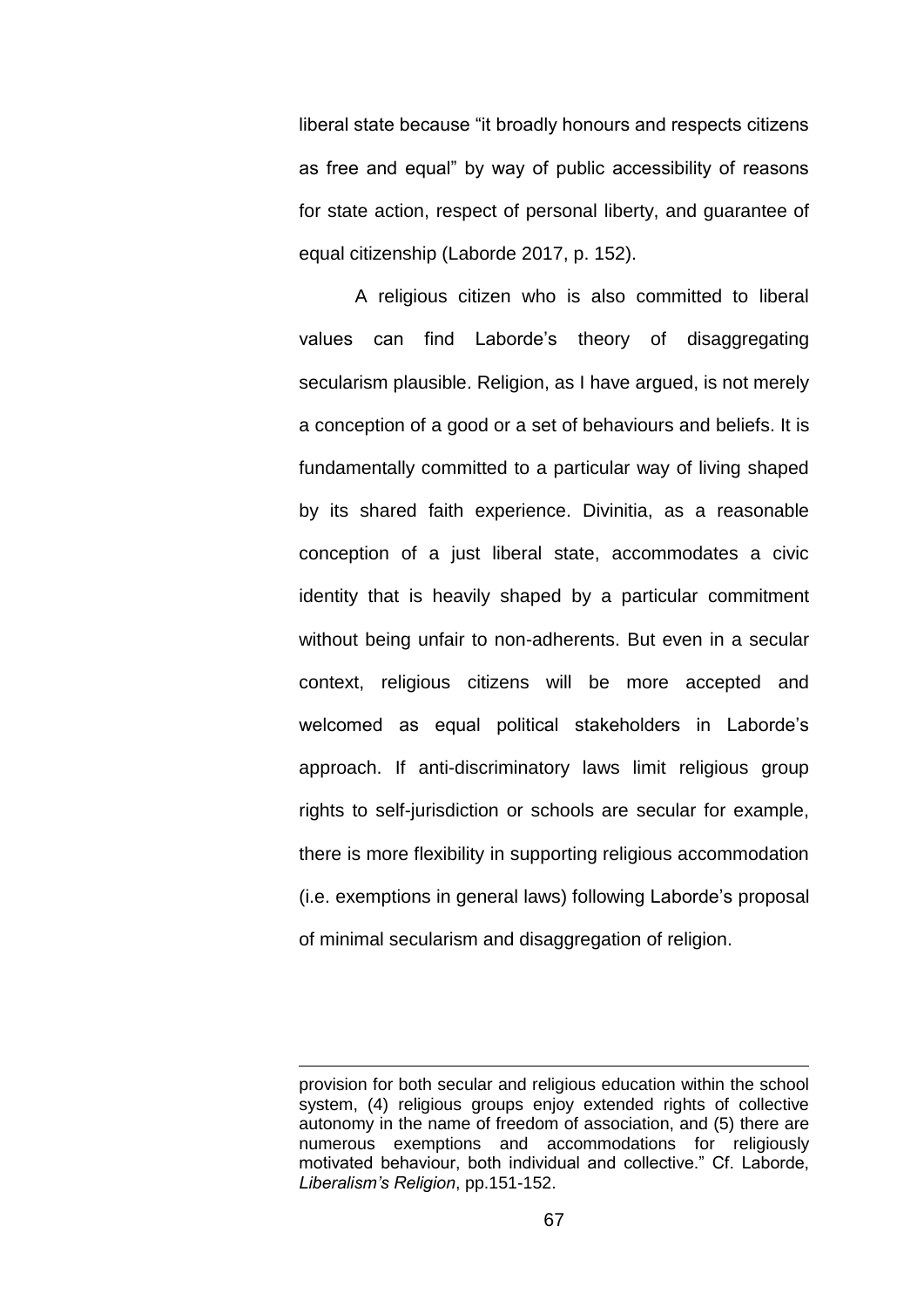Laborde's innovative liberal-egalitarian framework has conceptual advantages against some toleration theories. To this I turn in the next subsection.

# **2.3.3 The disaggregation approach and toleration theories**

The disaggregation strategy enables a liberal state to treat religious citizens with equal respect compared to adopting toleration theories. By way of illustration, Brian Leiter presents a framework in support of the argument against the special treatment of religion in law. He asserts that (1) religion is not morally and epistemically distinctive compared to secular conscience in a way that merits special treatment, and (2) there should be no exemptions for religious or secular conscience, unless those exemptions do not shift risks to others (Leiter 2013, p. 4). Although there are similarities with the disaggregation approach in terms of aims (e.g. no special treatment, limited exemptions), Leiter's principled toleration raises suspicion and harbours a negative attitude towards religion. He explains that principled toleration occurs when (a) one dominant group with (b) the means to end or change (c) disapproving beliefs or practices held by a disfavoured group, nevertheless (d) permits those belief or practices because of (e) moral or epistemic reasons to allow the disfavoured group to keep on believing and doing what it does (Ibid., p. 13). From this explanation, one can be presented with a negative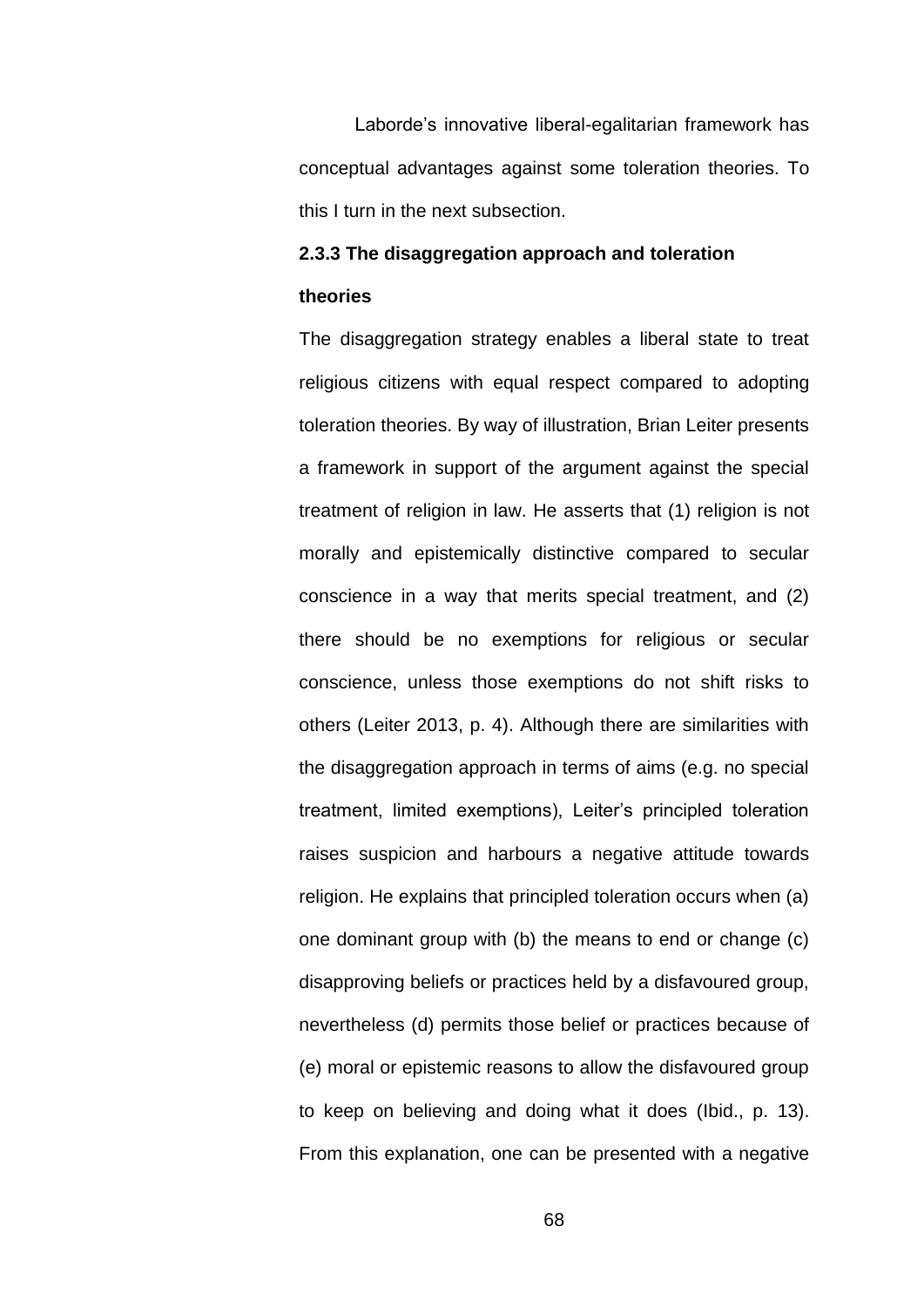view of religion as being marked with disapproval from the majority, or incompatible with the dominant standard.

Furthermore, the epistemic and moral starting point of toleration is more sensitive to the interests of difference and dominance. There is already an implicit assumption of a "dominant group" that has the means to end or change a practice or belief of disfavoured or minor group. This dominant group can set the baseline that limits or excludes certain practices in the name of co-existence. Another disadvantage of adopting Leiter's proposal is the fact that it lumps religion into the category of conscience. It, therefore, suffers from a restricted or partial view of religion. In contrast, by using the full range of standard liberal rights, the disaggregation approach comprehensively protects the different dimensions of religion. By not committing to religion as a legal-political concept, it unburdens religious citizens from suffering suspicion, negative attitude, or the anxiety of being marked as a problem for legitimacy.

The disaggregation approach avoids the problems of Leiter's theory because it primarily tracks instances of objectionable inequalities between citizens, religious or nonreligious alike. In addition, by disaggregating secularism, Laborde's proposal eschews favouring any comprehensive secular or liberal doctrine as a preferred way of life. Granting exemptions, for example, is a means to address significant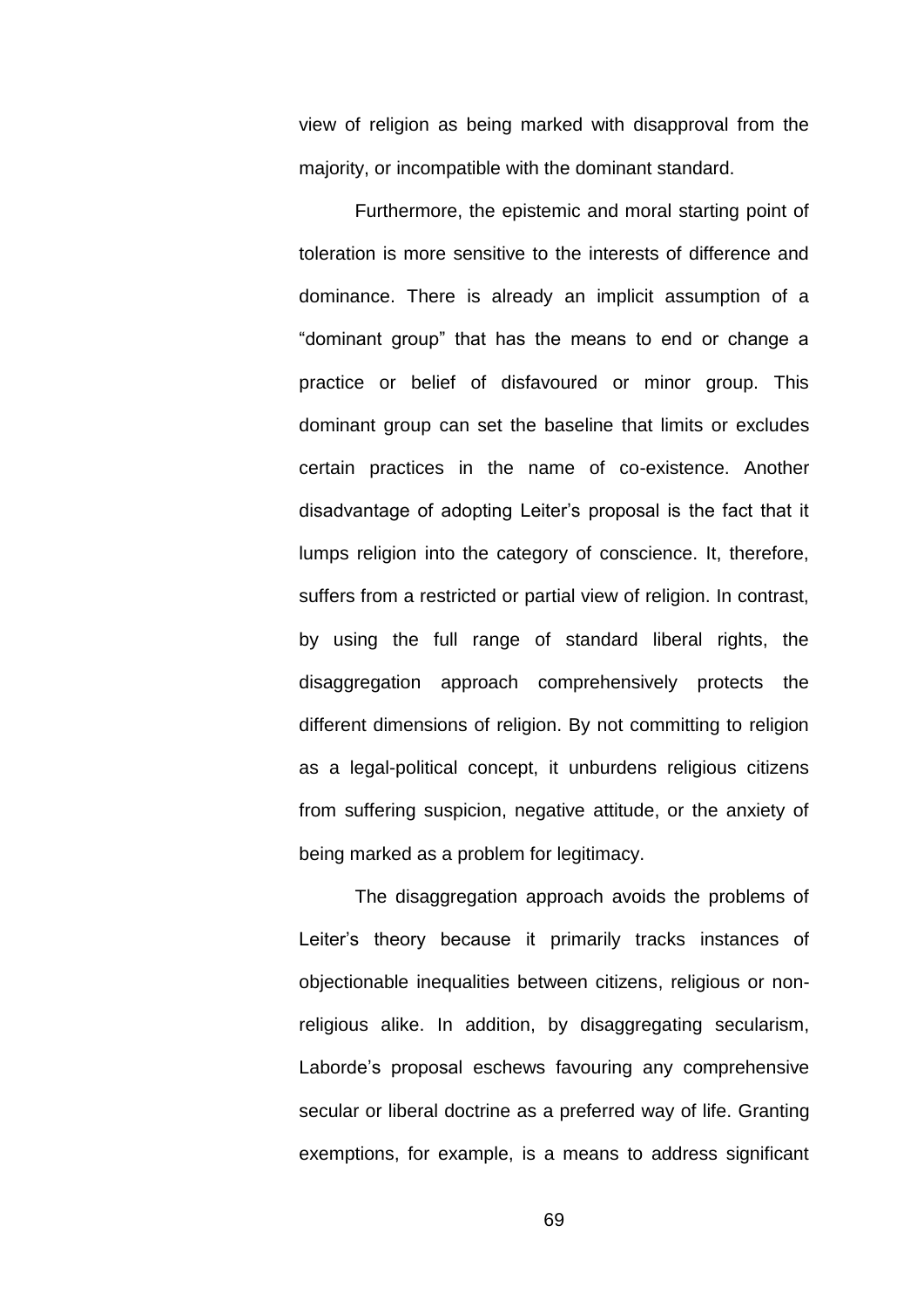burdens citizens suffer from a general law because of their religious identities and commitments. Since it uses the array of liberal rights, the disaggregation approach accommodates the different dimensions of religion, not exclusively understanding and assessing religious practices and beliefs under one particular right or dimension.

However, in cases of foundational disagreements, toleration theories seem to perform better because they recognise and work within situations of real and deep conflicts—competing and sometimes, antagonistic values and conceptions of the good that determine differing conceptions of justice (Horton 2011, p. 298). They work with realistic assumptions, where it is highly demanding that citizens positively regard each other's views, recognise them as equally valid as their own, or reform them in order to be more ―inclusive‖ (Ibid., p. 299). As an example, Horton describes a case of mutual antagonism between a secular homosexual who sincerely believes that homosexuals are entitled to social rights (e.g. marriage, adoption of children) and a Christian fundamentalist who holds that the practice of homosexuality is unnatural and sinful (Ibid., p. 301). To ask each other to be tolerant, Horton argues, only demands that they exercise self-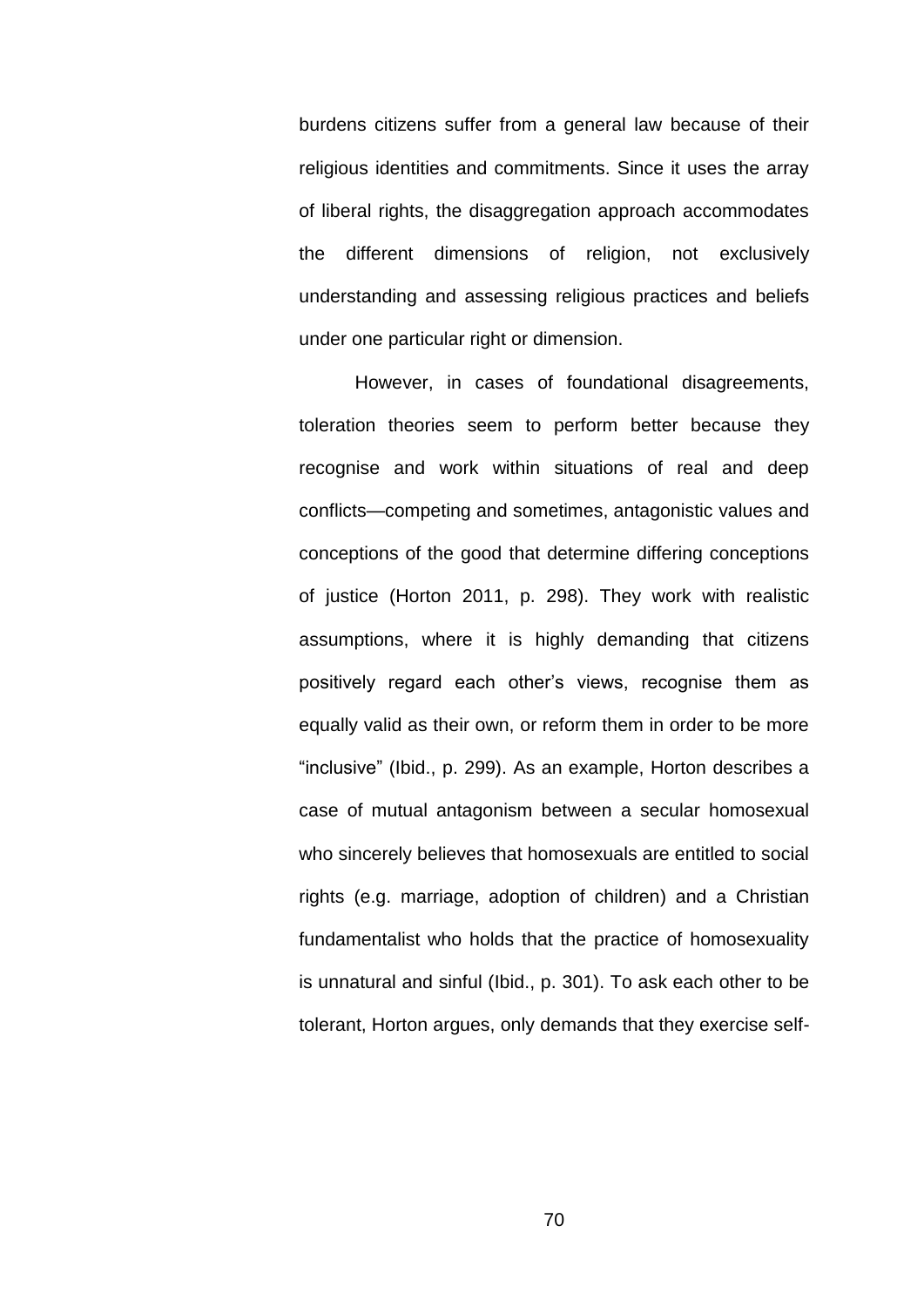restraint<sup>15</sup> in acting on these attitudes, and to do more than this is to infringe on the integrity of their held beliefs (Ibid.).

In toleration frameworks, a liberal state is significantly aware of the depth and intractability of disagreements in contested matters of justice: they not only involve a "clash of reasons" but also "conflicts of deep sentiments" rooted in each citizen's particular worldview. Tolerance demands not only epistemological restraint but more so, individual restraint for the sake of maintaining political stability. Some citizens demand the suppression of a religious practice they find ―intolerable‖. For example, some citizens and political leaders can be apprehensive of the compatibility of seemingly illiberal religious laws (e.g. Shari'a) to liberal values. The only acceptable political arrangement(s) a liberal state may be able to offer to resolve those cases are those generated by the use of toleration approaches.

In reply, Laborde relies on a procedural and contentneutral framework of justice that eschews the use of "religion" as a normative-interpretive category. In doing so, it avoids the

 $15$  Toleration in this sense is a deliberate exercise of self-restraint, a willed refusal to interfere coercively with what is regarded as the objectionable behaviour of others… It can, perhaps, be represented as a cross between Michael Walzer's ‗resigned acceptance of difference for the sake of peace' and 'a principled recognition that 'others' have rights even if they exercise these rights in unattractive ways', but falling some way short of being ‗passive relaxed, benignly indifferent to difference', let alone positively embracing differences (Walzer 1997, p. 10)". Cf. John Horton, "Why the traditional conception of toleration still matters", p. 290.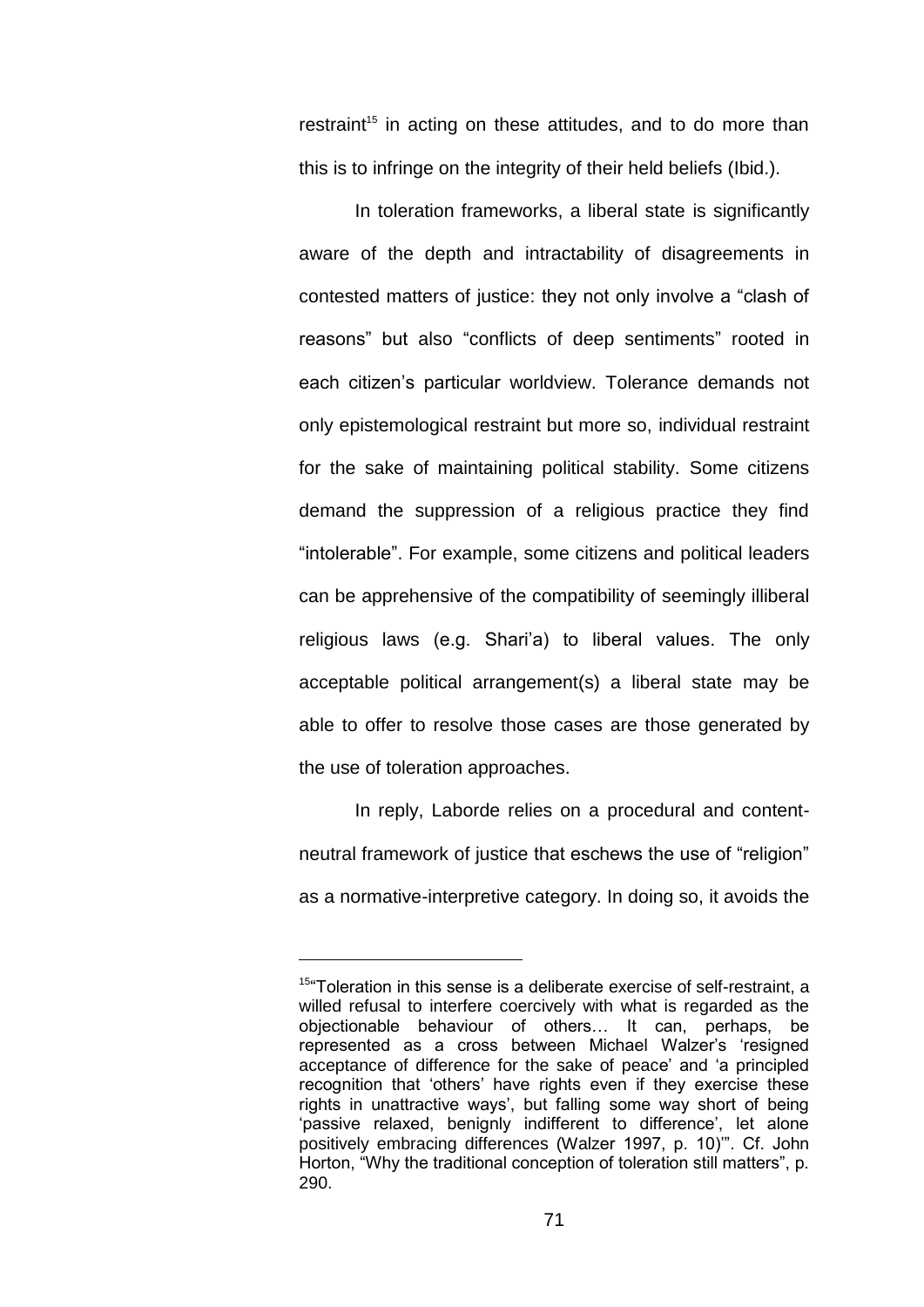political and historical "baggage" attached to the concept of religion that makes it a divisive category. Moreover, Laborde is also aware of the epistemic obstacles in identifying the fact of the matter about what justice requires in a set of circumstances (Laborde 2017, p. 157). Through her use of an array of liberal rights, the common language of rights can be a plausible alternative in responding to cases of deep reasonable disagreements or even mutual antagonism. Laborde's sensitivity to the interests of equality and nondiscrimination is expressed in her proposal of trying to guarantee equal civic status among citizens who harbour different conceptions of the good. Since one recognises the other's civic status as a political stakeholder, the effects of antagonism arising from competing beliefs can be mitigated. This is one of the chief results of using a procedural justice approach (i.e. equal weighing of interests, public justification). Within the disaggregation strategy, "a state can support religious activities and practices, not because it endorses and affirms the good that they pursue, but in the name of the public values of religious freedom or equality between citizens‖ (Laborde 2017, p. 72). This does not advise a liberal state to abandon the use of toleration approaches. Laborde's theory encourages us to see all citizens as having a similar stake (in principle) in a range of different rights claims. Her approach conceives of religious and non-religious people as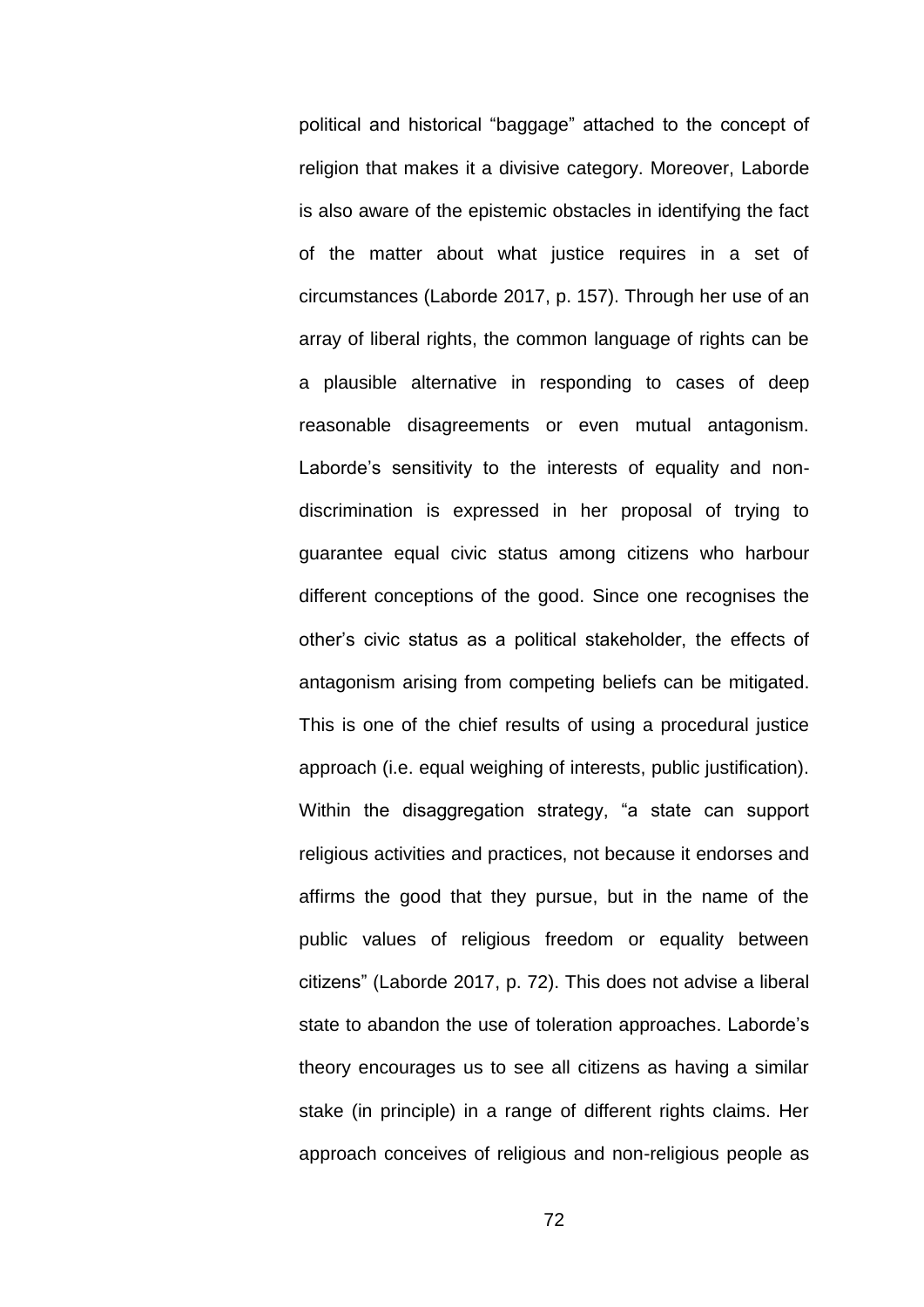being citizens of the same category, with the same kind of interests, to be protected via the same suite of rights.

Proponents of toleration theories may argue that Laborde's framework of procedural justice underestimates the reality of foundational disagreements. Cases like Shari'a laws differential treatment of women and religious practices that involve serious degrees of harm (e.g. bodily integrity, refusal of blood treatment) challenge normative interpretations of political values. Those who advocate for equal respect or equal treatment, for example, face a serious problem in setting a threshold that meets the standards of equality (Newey 2013, p. 82). It demands further clarification about the aim of equal respect: Is it a right to *treatment as equal* or right to *equal treatment*? (Ibid.). If the standards fall under the latter category, equal treatment becomes too demanding especially in cases of political conflict since everyone cannot be treated in the same way (Ibid.). If it is the former, then the justified treatment does not necessarily result in religious citizens receiving equal treatment (Ibid.). This is counterproductive to liberal egalitarians since equality is not fully achieved.

A plausible reply to Newey's objection would be an understanding of respect as an acknowledgment of the worth and dignity of citizens as persons that have ends (Nussbaum 2011, p. 18). This view is political and not metaphysical. It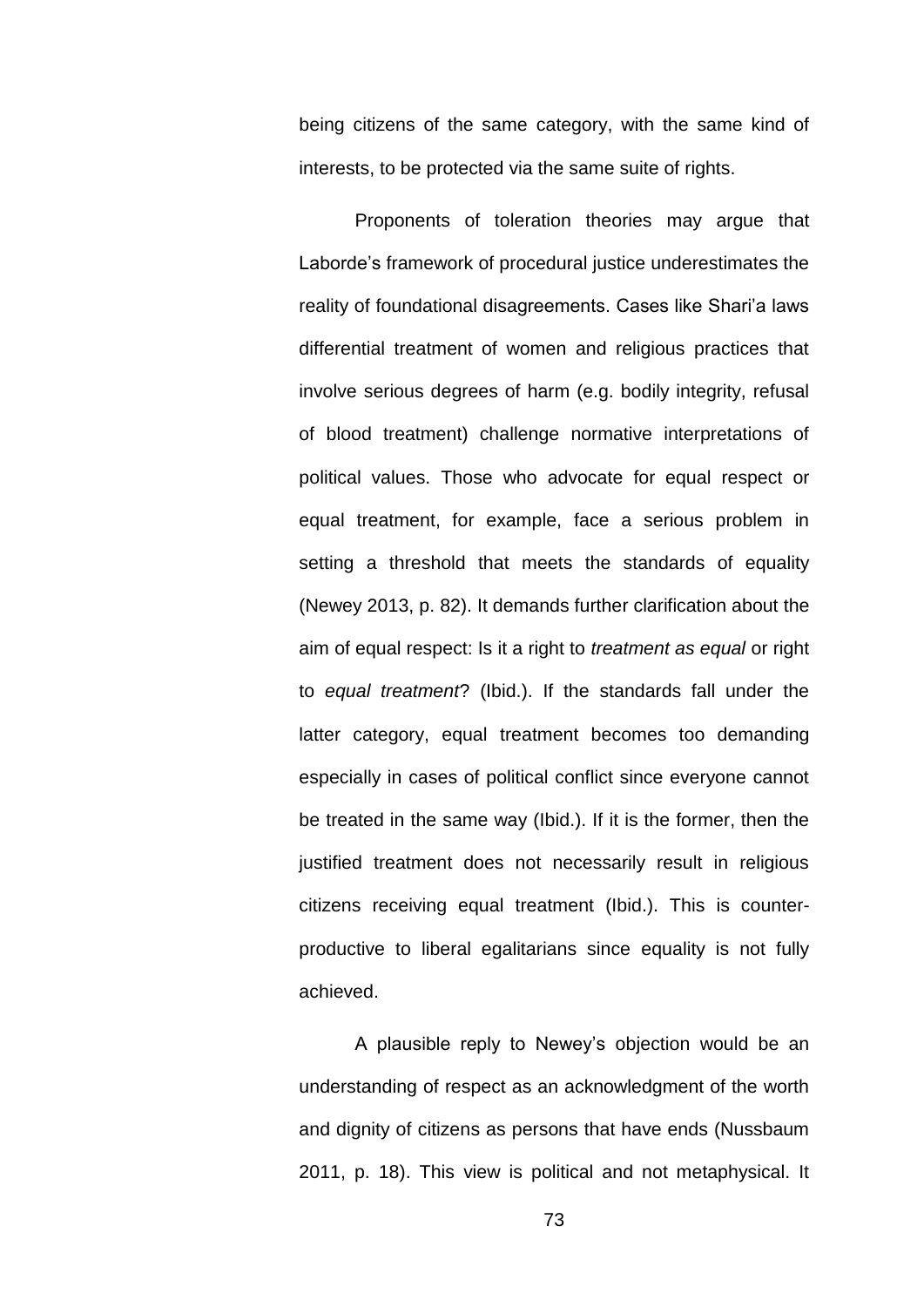provides sufficient room, in principle, for citizens to treat each other with respect or equal concern despite them maintaining competing or antagonistic conceptions of the good (Ibid.). This should not be too demanding since the disaggregation approach offers equal opportunity for citizens to practice their own chosen beliefs. By using elements of different liberal rights, religious practices that are important to the development and maintenance of individual member and collective identities are weighed reasonably against other interests and rights.

Newey and other proponents of toleration theories can still raise the depth of political conflicts that makes it almost impossible to draw the line between political respect and religious/metaphysical. The nature of political conflicts and foundational disagreements involve strong attitudes of disapproval together with the exercise of perfectionist judgments grounded on a particular worldview or chosen way of life. It is worth revisiting Horton's case between a Christian fundamentalist and a secular homosexual to demonstrate how foundational disagreements involve mutual antagonism or even hostility among various ways of life or worldviews. They cannot easily be resolved easily by using procedural justice approaches or justification through public reason because of the epistemic differences or obstacles arising from competing worldviews. In addition, they also incite a range of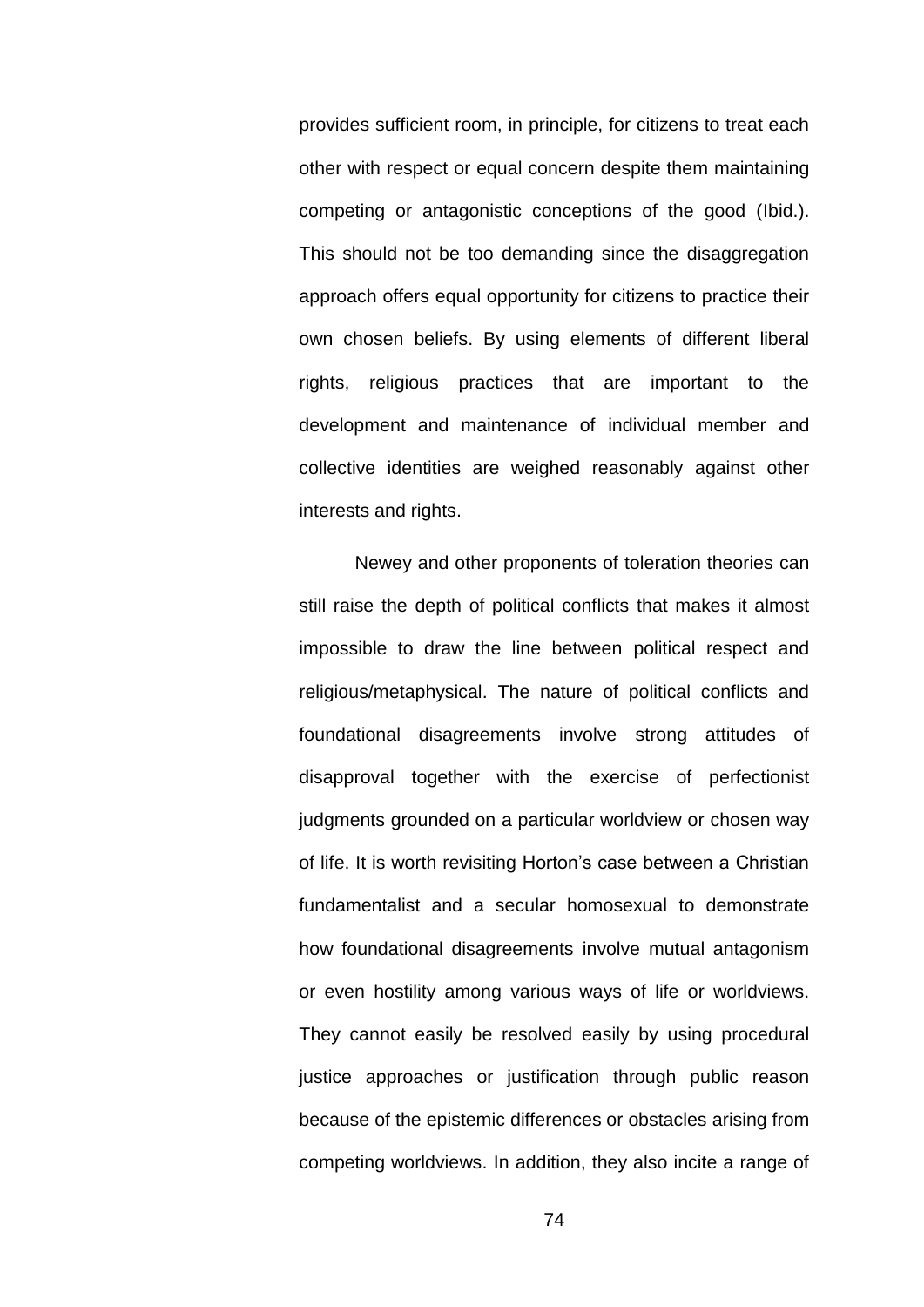extreme attitudes (e.g. contempt, condemnation, pity, etc.) given the strong convictions citizens hold in contested matters of justice. I admit that principled toleration (Leiter) or toleration as the idea of self-restraint (Horton) may provide a more acceptable political outcome in these particular instances. Toleration approaches acknowledges the serious and sometimes, insurmountable political divide on a contested matter of justice exposed in foundational disagreements. This, in my perspective, is due to the "thicker" identities of citizens, identities shaped by religion and culture that mark their particular response and relation to society. In generating imperfect but acceptable political outcomes in foundational disagreements, a liberal state may need to rely on a framework that provides with it with a substantial and unified understanding of religious commitment.

This limitation does not discount the plausibility of Laborde's approach as an alternative in resolving a range of justice claims of religious citizens. Notwithstanding the practical political advantages of toleration frameworks, a liberal state can also secure the political value of respect by ensuring equal opportunity as determined by Laborde's theory. This broadens the range of political strategies a liberal state can use in resolving religious claims.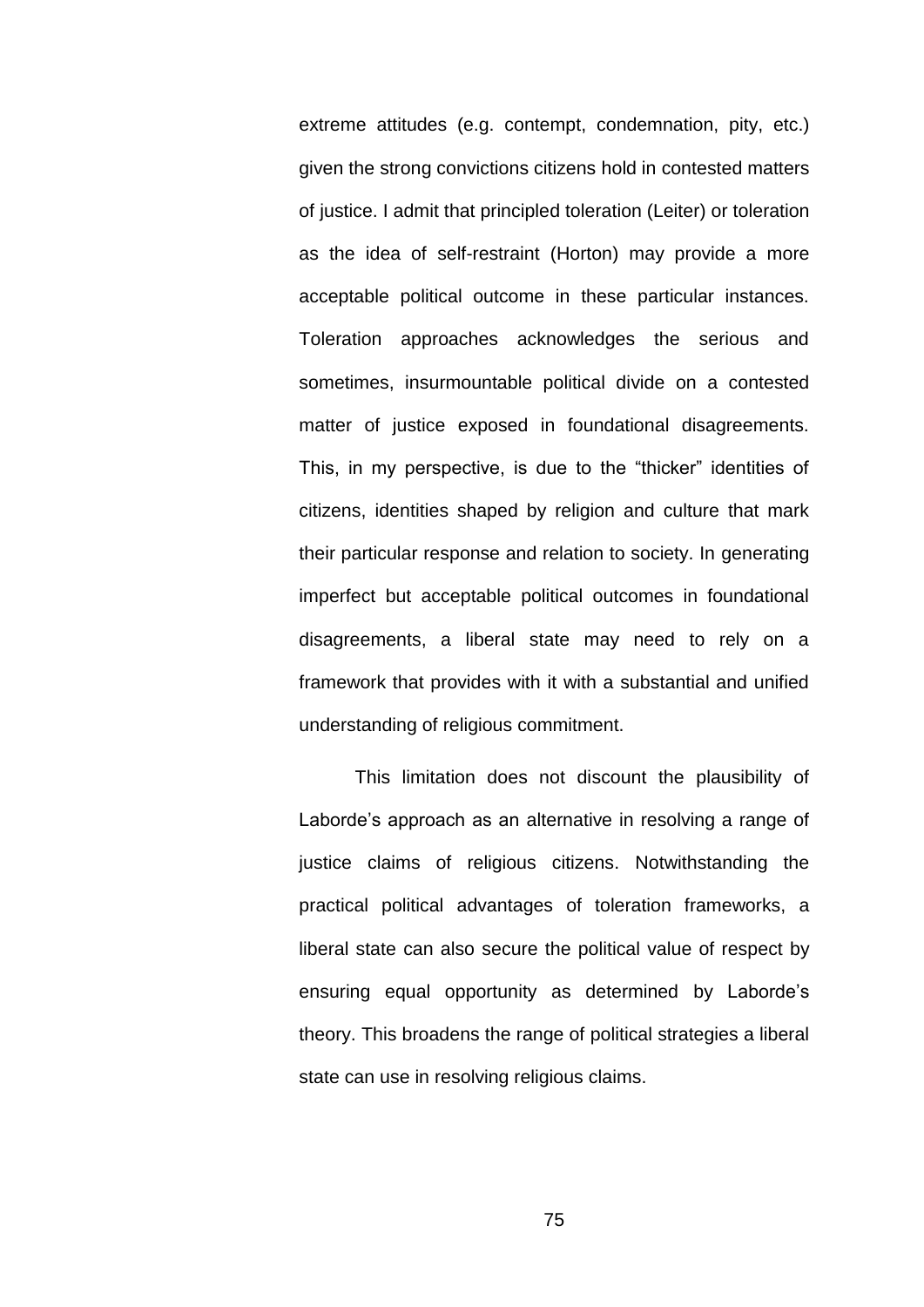## **Conclusion**

Laborde justifies religious accommodation in law through a disaggregation approach. This means that freedom of religion is a derivative of other standard liberal rights. The corollaries of her approach are (1) the avoidance of admitting a contentious, substantive, legal-political category, religion, and (2) not reducing religion to "conscientious obligations" by subsuming its different normative interests under other standard liberal rights. She puts forward a strategy within which the state, despite being the final juridical authority, is able to treat religion with a concern equal to that accorded to all who come under its jurisdiction. Laborde cites this as an example in her outline of disaggregating religion with freedom of association. Aspects of the freedom of association (voluntary and identificatory elements, coherence and competence interests) become the normative drivers for religious groups' rights to exemption. But, as per Laborde, this is not exclusive to religion, since the same elements cover the rights of other groups as well. Laborde aims to present how, under the rule of law, "religion is special but not uniquely so" (Laborde 2017, p. 25).

However, the attractiveness of her proposal is confronted by serious limitations and challenges that may, I venture, call for some refinement and further explanation. Cases such as the Shari'a Courts, infant circumcision and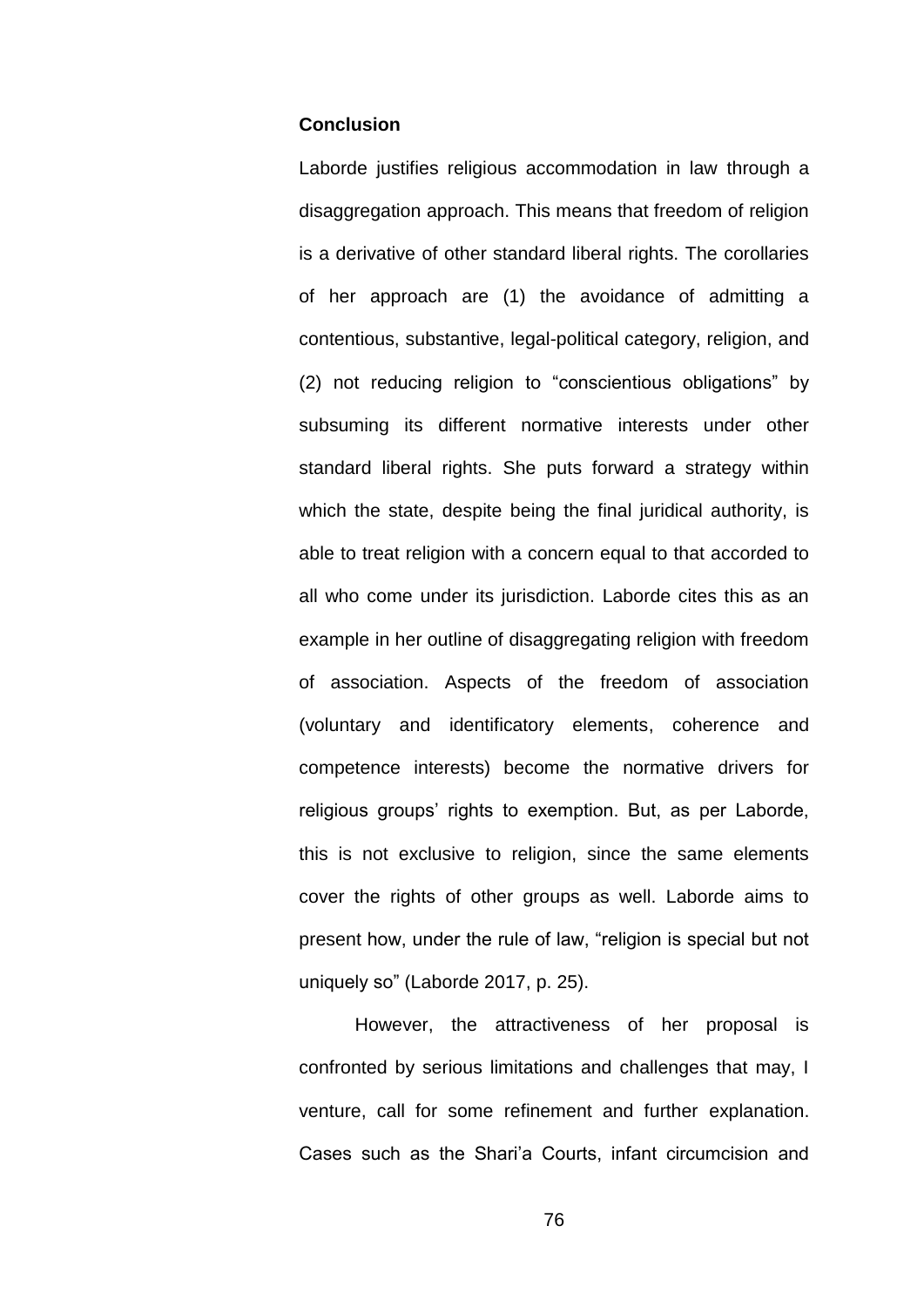refusal of blood transfusions challenge the feasibility of the disaggregation approach in the area of competing liberal rights (e.g. bodily integrity, freedom from harm). Competing rights (e.g. parental authority vs. bodily integrity) can be difficult to adjudicate since these cases put the state in a challenging position as to which type of interests it will privilege: collective interests, individual interests, both, or none. Laborde's differential exception argument is also susceptible to debate, since some religious practices and their interpretations (e.g. Shari'a court cases) can be cases of wrongful discrimination that invite state jurisdictional scrutiny. Furthermore, Laborde's principle of deference must be further supplemented given the variance in the theological interpretations that determine the obligatory force of a particular religious practice. These principal elements, namely the deference and centrality principles, are adjusted to accommodate the hard cases presented above. I argue that with these amendments, the applicability of the disaggregation approach can be broadened to accommodate cases beyond benign religious practices.

The disaggregation approach operates partly as a conceptual framework that can accommodate the needs of religious citizens. Religious citizens have a particular way of living animated by a shared faith experience. This faith commitment regulates the life of a religious group and its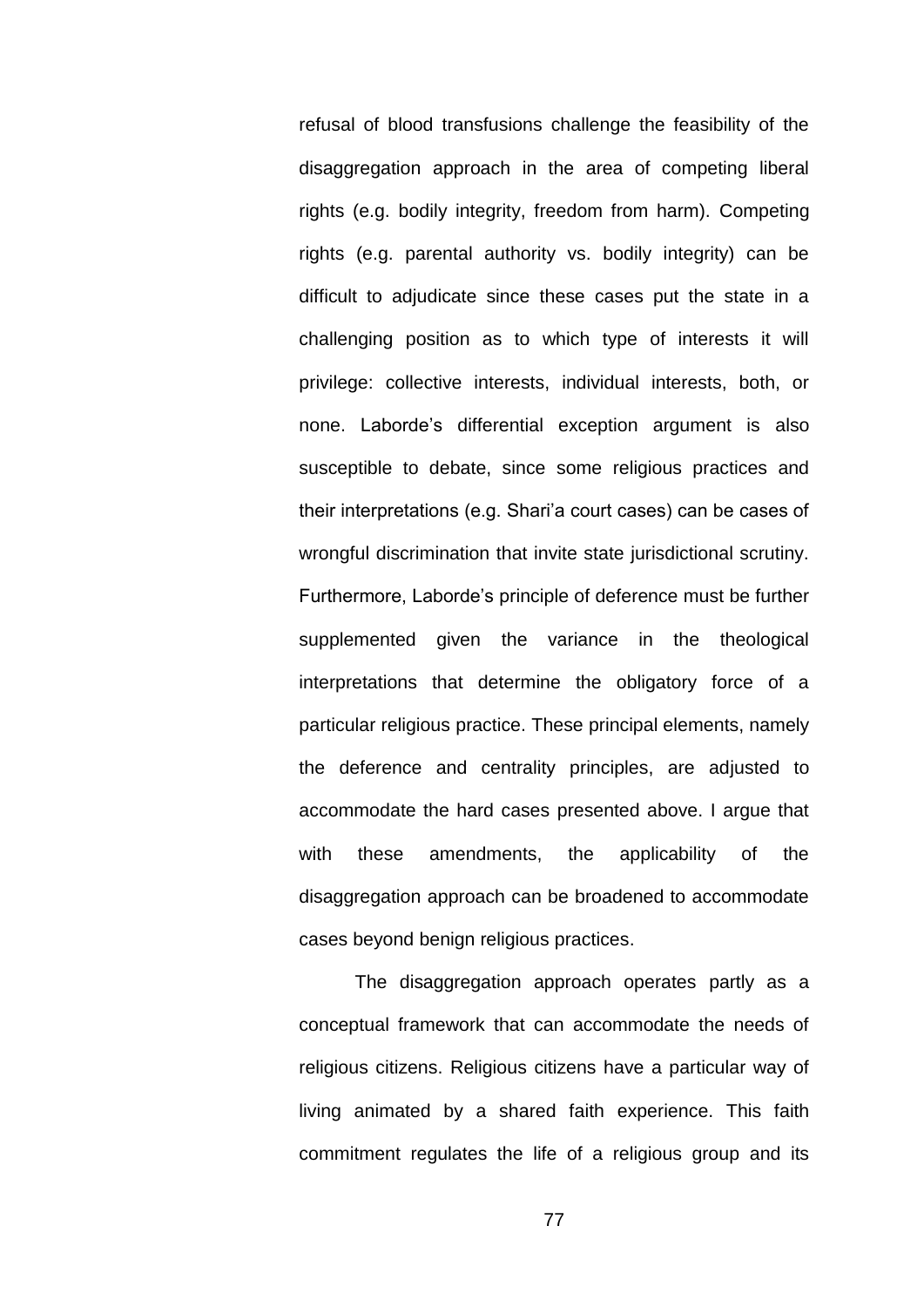individual members. The particularity of religious commitment should not be seen as divisive or exclusionary. This is accomplished by disaggregating both religion and secularism in order to cultivate an equal level of political stakeholdership.

However, in cases of deep foundational disagreements or political conflicts where a religious practice is exposed to strong attitudes of disapproval, it can be the case that toleration is a more effective approach. A liberal state should be aware of the depth of plurality as expressed in foundational disagreements and political conflicts between its citizens. These are concrete instances where the line between the political and metaphysical respect is unclear or impossible to draw. Toleration is an important political value to realise because it can generate acceptable political outcomes in those cases. But, as argued, it need not be the prevailing norm. The disaggregation approach, with its elements of content-neutral weighing of interests, public justification, and procedural fairness, is a plausible and effective alternative for a liberal state. As a key outcome, a liberal state can cultivate the political value of respect by making sure its citizens have equal opportunity to exteriorise beliefs and practices based on their particular worldviews and ways of life.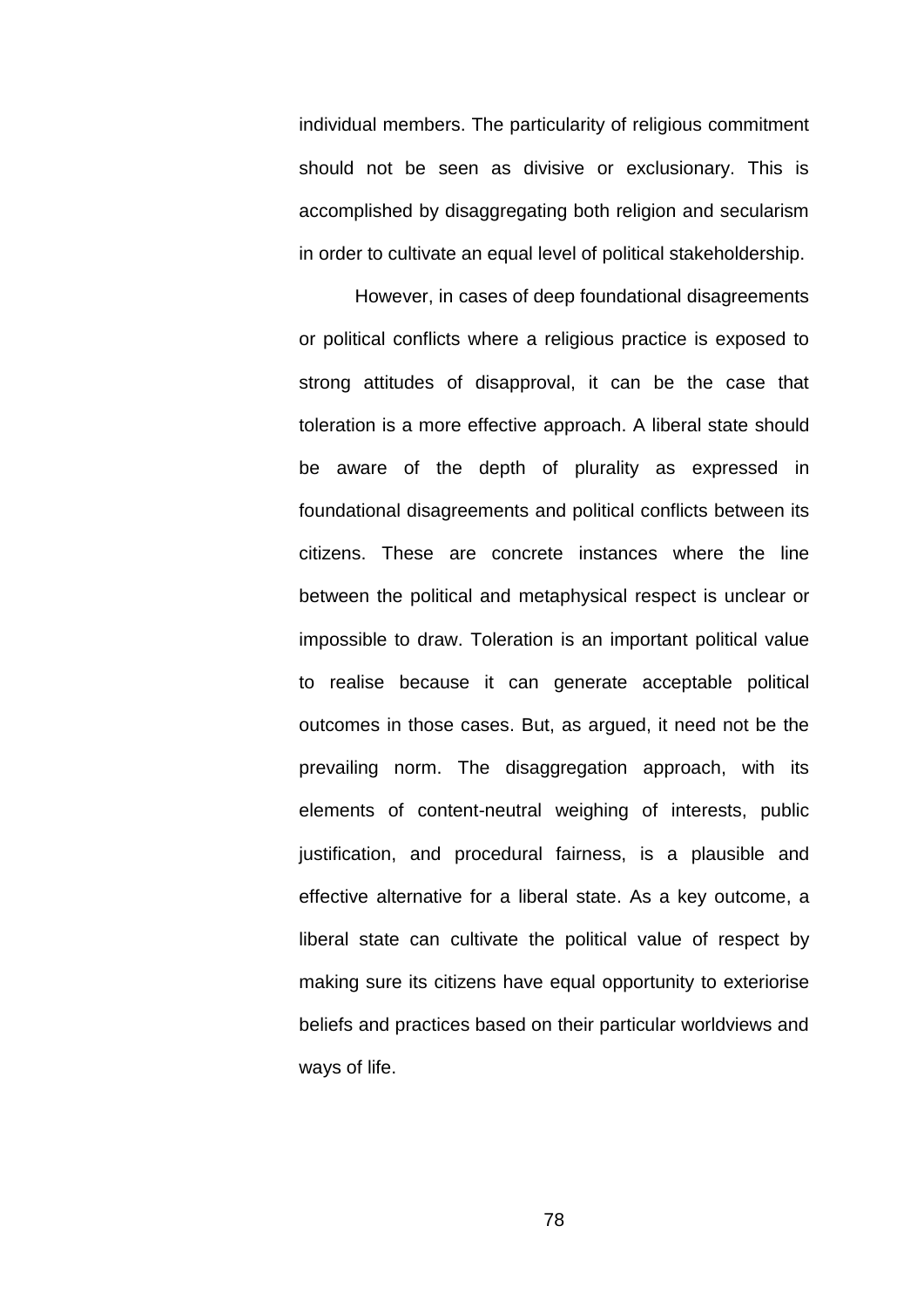# **Chapter 3 RELIGION BEYOND DISAGGREGATION**

In the last chapter I examined and improved on the disaggregation approach. I also compared Laborde's method to toleration theories as an alternative *modus vivendi* (or political strategy) in grounding religious accommodation. Some conceptual limitations in Laborde's proposal came to light. However, these limitations do not rule out her framework as a feasible option in resolving a range of justice claims of religious citizens. In this chapter, I extend the assessment of Laborde's theory in her response to the problem of neutrality. She considers state neutrality to be part of the requirements of justice of religious citizens.

Briefly, neutrality demands that a state refrain from appealing to any comprehensive conception of the good in its justification for action (Kymlicka 2002, p. 217). This enables the state to achieve impartiality and exhibit equal concern to all its citizens with varying worldviews and ways of life. This is not without cost to religious citizens because the neutral attitude of a liberal state can have non-neutral effects in action. For example, it can unfairly demand from religious citizens to reform or abandon some core religious practices. Laborde maintains that a liberal state need not be neutral to religion (or to the good in general) (Laborde 2017, p. 70). She uses the concept of disaggregation to construct a reasonable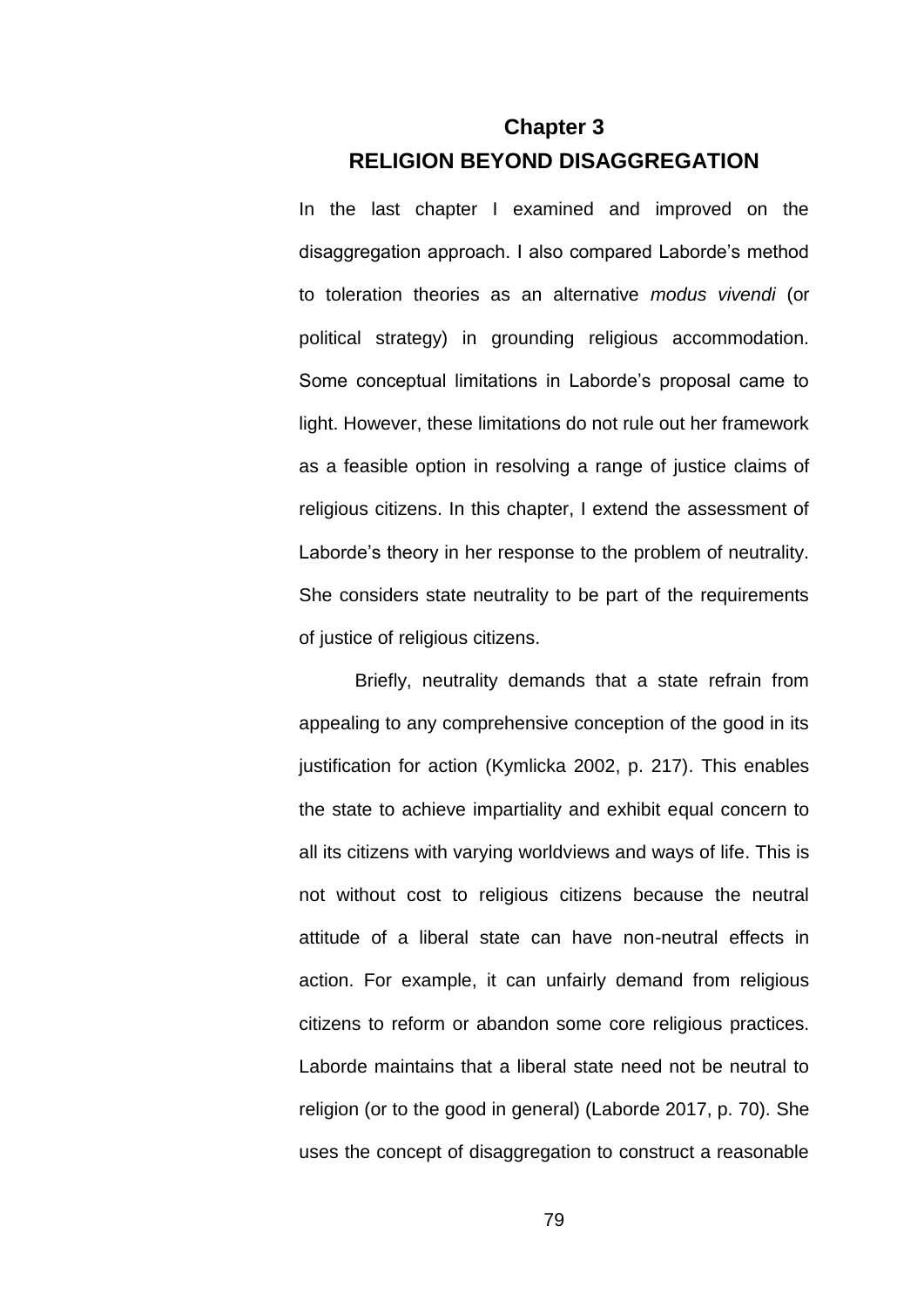framework of justice that offers various state-religion configurations that are non-neutral to religion.

A closer examination of her theory reveals conceptual limitations mainly due to its egalitarian framework. Concretely, since religion is disaggregated across a range of liberal rights, there is an absence of a referent that undergirds the original value and meaning of beliefs and practices as a coherent whole. Furthermore, the adoption of an "external" point of view of religion, in my view, limits a liberal state's perspective of religion as a general category of beliefs and practices normatively defined by the criteria of equality. Against Laborde's framework, I propose that a liberal state needs a unified political conception of religion if it envisions treating its religious citizens fairly. This can be supported by frameworks other than those predicated upon equality and nondiscrimination.

My first step is an enquiry into the value of religious pluralism and its relationship with the application of state neutrality. I offer a critique of Laborde's response to the problem of applying state neutrality as a default means for a liberal state in treating religious claims. From this critique, I draw out possible limitations of adopting a disaggregation strategy as a reasonable conception of justice. These serious limitations are (1) the tendency to reduce religion to a "collection" of practices and beliefs; (2) equality is a "family" of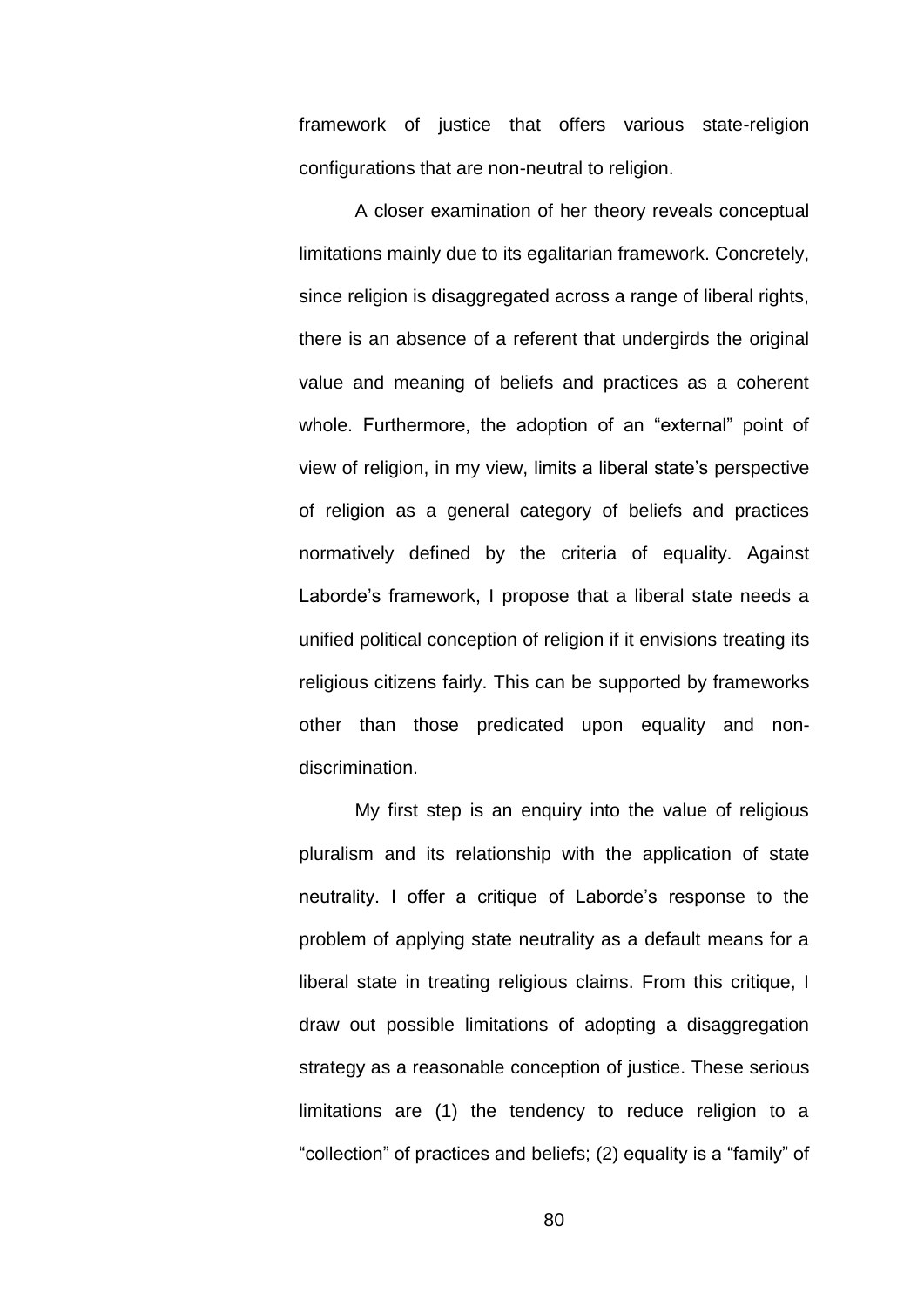concepts, each having its own normative criteria that can lead to partial and distorted views of religion; and (3) its lack of a unified political conception of religion leaves religious claims susceptible to unfair comparisons and assessments. Without ignoring the benefits of Laborde's theory, I will explore some potential alternatives (e.g. value-based approach and capacity for truth argument) and build on their strengths. I present the idea of vocation as a useful concept for a liberal state to use in adjudicating religious claims. This concept provides a liberal state a "thicker" political conception of religion that understands it as a unified, multi-dimensional reality and right. In my suggestion, a liberal state may exercise differential treatment to its religious citizens. This does not necessarily imply "special treatment". Nor is it a qualified case of objectionable inequality.

## **3.1 Religious pluralism and state neutrality**

I begin this subsection by examining the value of religious pluralism as a central democratic principle. Zachary Calo asserts that the principle of pluralism seems to be the main driver in the ECtHR's interpretation of religious freedom and jurisprudence (2011, p. 261). Citing the court's majority opinion in *Kokkinakis v. Greece*, Calo describes ECtHR's intuitions in its protection and promotion of religious pluralism:

"As enshrined in Article 9, freedom of thought, conscience and religion is one of the foundations of a 'democratic society' within the meaning of the Convention. It is, in its religious dimension, one of the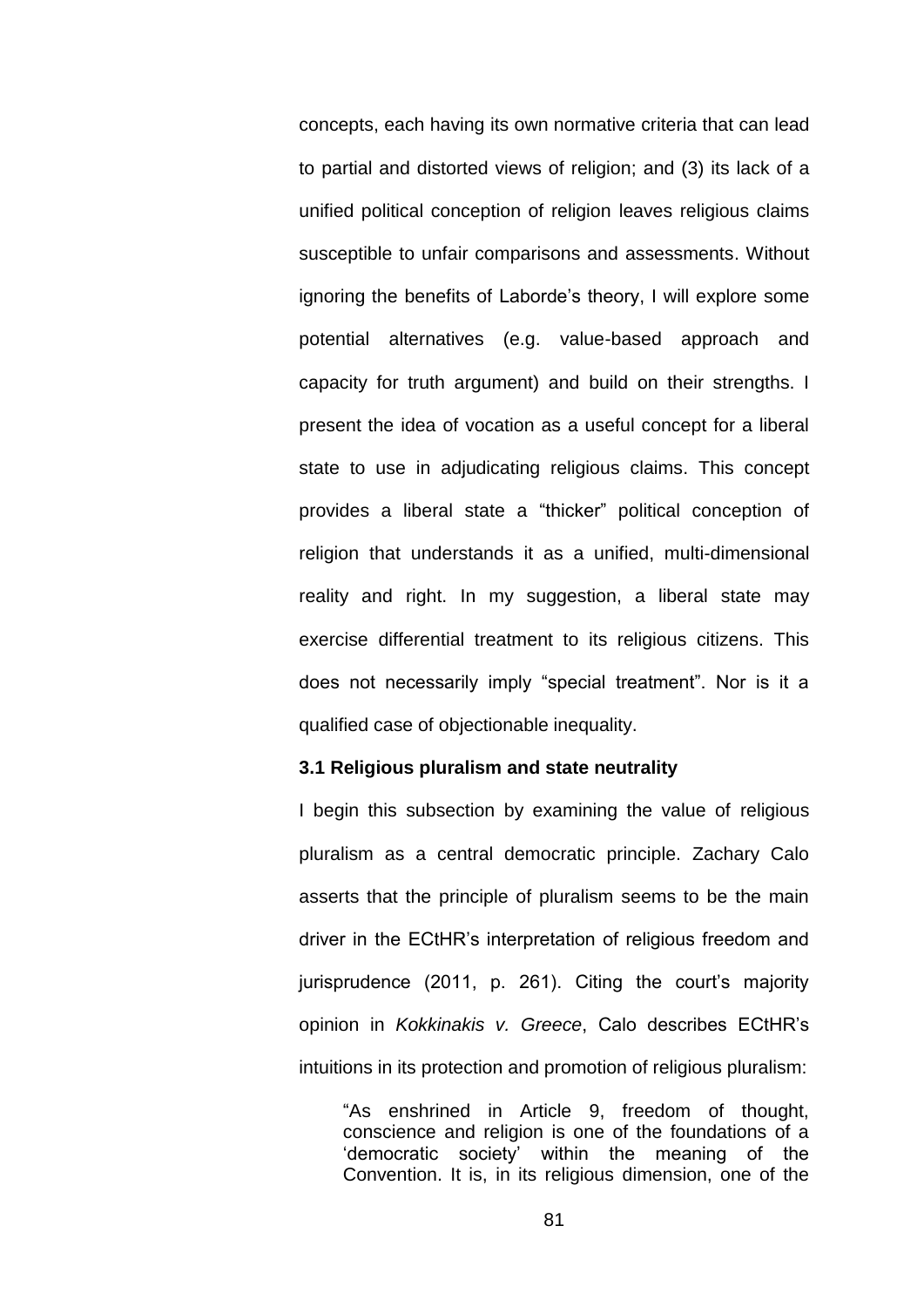most vital elements that go to make up the identity of believers and their conception of life, but it is also a precious asset for atheists, agnostics, sceptics and the unconcerned. The pluralism indissociable from a democratic society, which has been dearly won over the centuries, depends on it<sup> $n$ 16</sup> (Calo 2011, p. 262).

From this interpretation, Calo argues that the ECtHR considers pluralism "not only a (a) good in itself but (b) nourishes the health of democratic life more widely" (2011, p. 263). He considers Robin Lovin's theory of normative religious pluralism as having similar aims: "religious diversity is held to be a positive force in social life, giving moral and spiritual depth to civic discourse, enriching personal and family life, and even making the diverse religious communities themselves better representative of their faiths and traditions" (Ibid., p. 263). Calo emphasises that religious freedom stands in service of a pluralism that the ECtHR deems essential in sustaining the moral life of European democracy (Ibid.). He asserts that the discernible pattern of ECtHR decisions regarding religious claims show that religious pluralism is not one democratic value among many—it is  $\degree$ (a) the cornerstone of a human rights regime and (b) the norm by which other norms are assessed" (Ibid.).

This should be a form of assurance to religious citizens. Their particular life commitments are deemed nonthreatening and are credible sources that contribute to the

<sup>&</sup>lt;sup>16</sup>Kokkinakis v. Greece, App. No. 14307/88, 260 Eur. Ct. H.R., § 31. Cf. Zachary Calo, "Pluralism, Secularism, and the European Court of Human Rights", p. 262.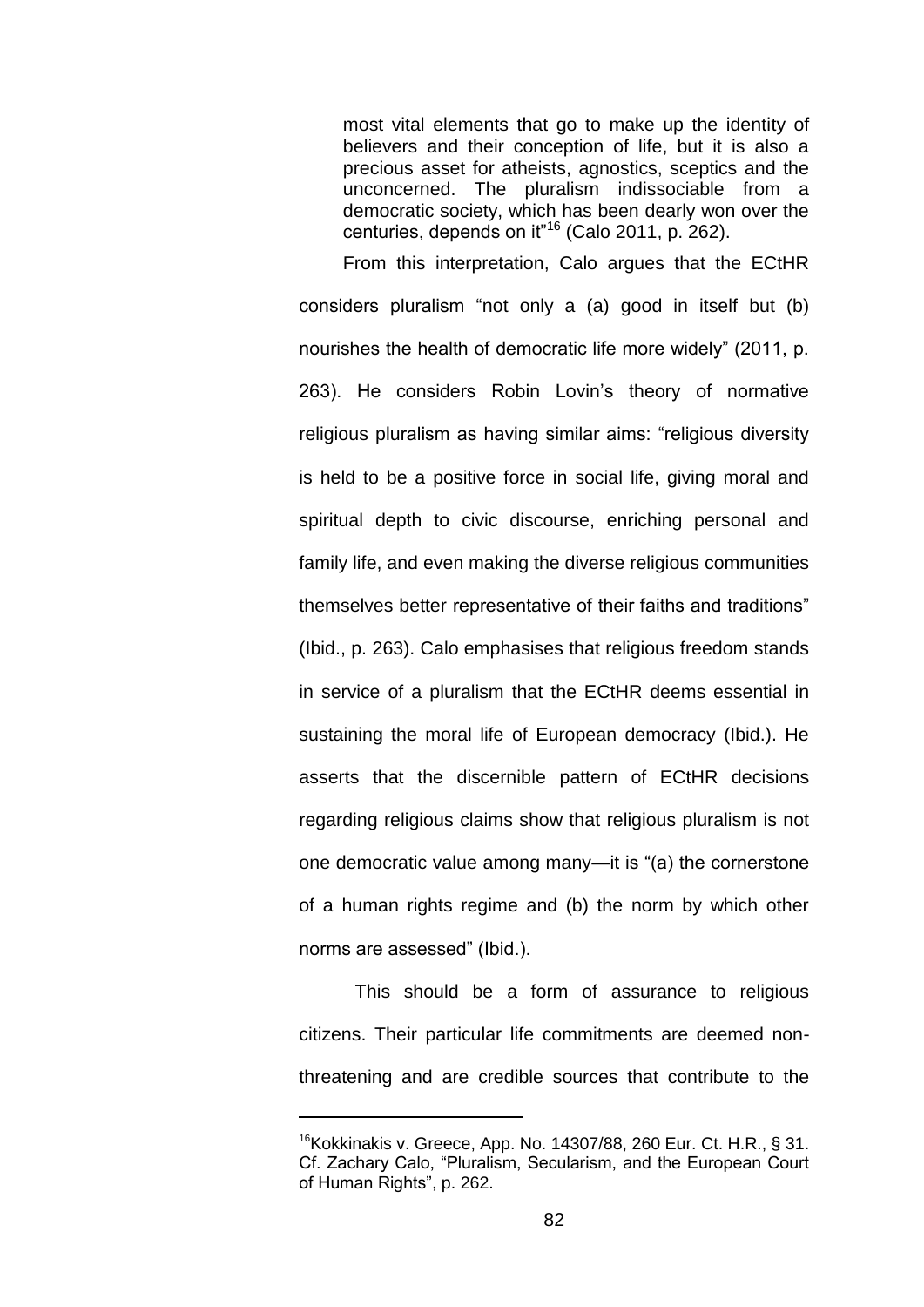robustness of a democratic and plural society. However, the resolutions of contested issues of justice reveal the wide gap between the aim of promoting religious pluralism and the actual pattern of decisions and political outcomes. Calo observes from the pattern of ECtHR decisions that whenever religion is perceived as a threat to maintaining Europe's secular identity, state neutrality is applied (2011, p. 264).

In resolving contested claims of justice, a liberal state can opt to be "neutral" between conceptions of the good. This mostly occurs at two levels: justification for state action and outcomes of state action (Mulhall and Swift 1992, p. 31). It can be the case that the effects of a particular liberal state action may not be neutral, but its justification for such action is (Ibid.). Put differently, when a liberal state refrains from judging which conceptions of the good are valuable or worthless for example, it has non-neutral effects in privileging certain ways of life (Ibid., p. 30). Consider the case of subsidising opera. If the state is not permitted to subsidise the opera because it is a very expensive art form and available only to a certain segment of society, then those citizens who include opera as part of their conception of the good can be forced to revise their ideas (Ibid.).

If applied in the case of a religious claim, a liberal state that decides to be neutral determines the permissibility of a religious practice, or even that it might be encouraged. This is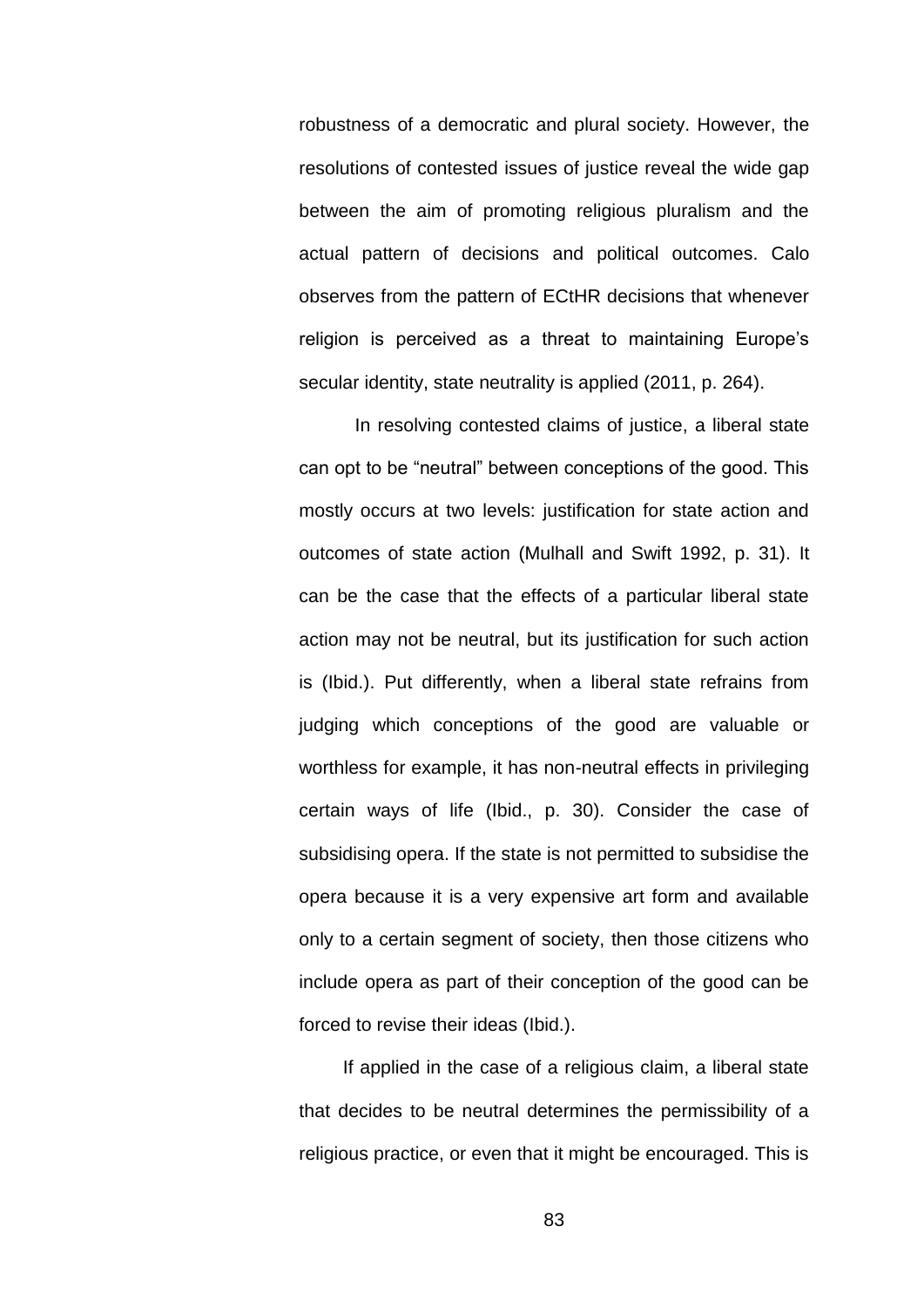not without cost to religious citizens. The application of neutrality defines a liberal state's fair treatment of its religious citizens. If applied to the ECtHR's ambition to promote and protect religious pluralism as a democratic value, state neutrality as an expression of justice draws the limit to the good—it can draw the limit too "narrowly" (to borrow a Rawlsian phrase<sup>17</sup>). This does not discount, however, the practical value of state neutrality. In some cases, state neutrality might deliver the most favourable political outcome based on best information and evidence. However, outside such instances, a liberal state need not be neutral to religion.

In a similar vein, Laborde vigorously responds to the impact of applying state neutrality to religious claims. She notices that most liberal egalitarians hold that the U.S. nonestablishment clause should be interpreted as state neutrality about the good in general (Laborde 2017, p. 69). She expresses serious doubts about this proposal. She claims that a liberal state need not be neutral to religion or to the good in general but only towards "a restricted subset of religion or the good" (Ibid.). I will assess Laborde's explication of the problem of neutrality and from it, point out some conceptual deficiencies of her theory.

<sup>17</sup>John Rawls, *Political Liberalism* (PL) V, p. 174.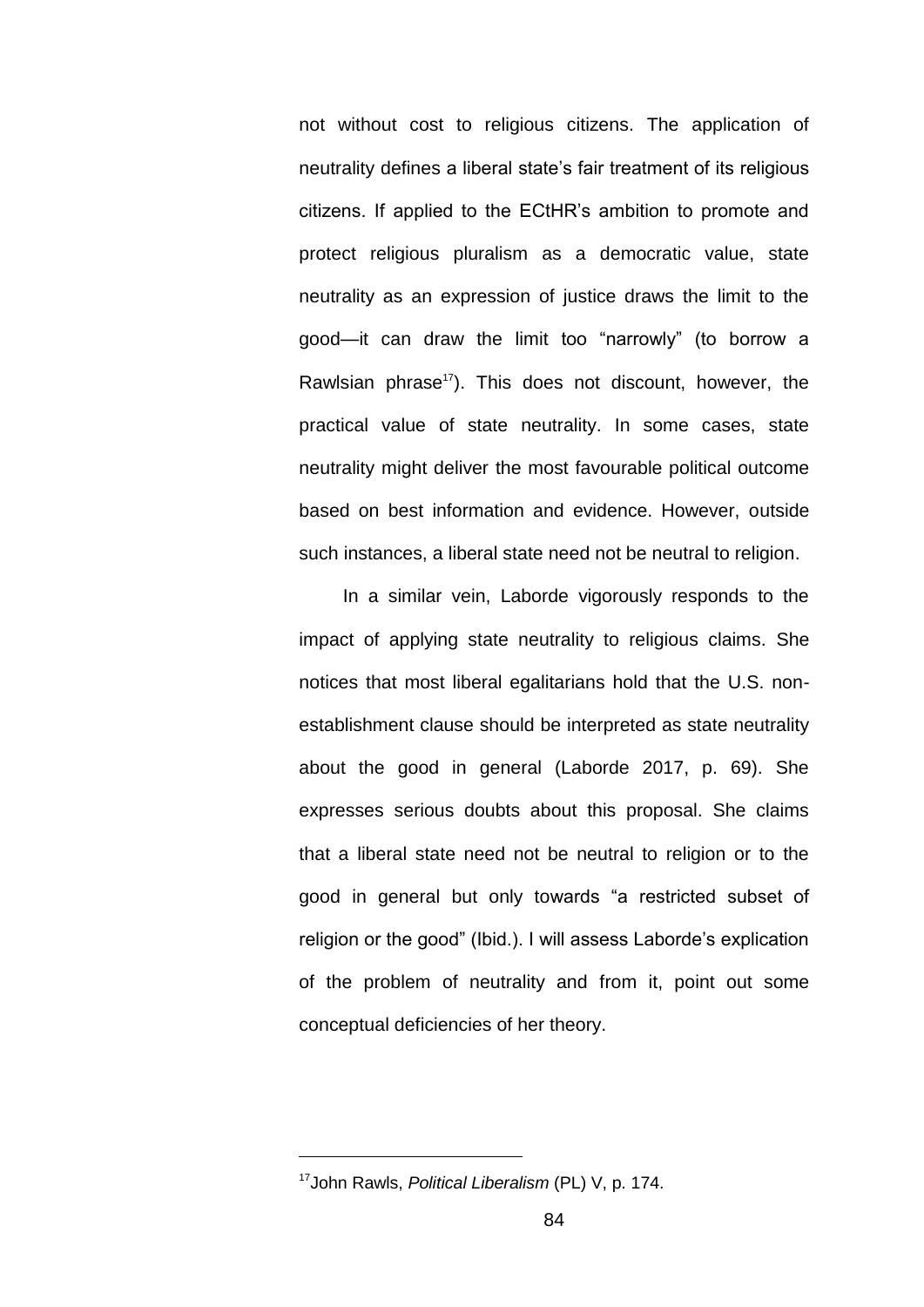## **3.2 The problem of neutrality**

1

The problem of neutrality arises from the various motivations behind its use as justification for state action. Laborde dissects this problem through an incisive assessment of three prominent liberal egalitarian views. They propose state neutrality as the normative-interpretative concept of religious non-establishment.<sup>18</sup> By unearthing key motivations behind

This point is further emphasised in her discussion of another liberal egalitarian position. This view prohibits state endorsement of any religion for the reason that such act is a symbolic expression that favours particular religious perspectives and undermines others. Laborde construes that this symbolic expression is sustained by social meaning which makes concrete displays of endorsement objectively disparaging. Religion carries sociological and cultural features and it is by nature, comprehensive. This can exacerbate the vulnerability of religious citizens to wrongful discrimination, exclusion, or neglect by a majority of non-adherents. In reply,

<sup>&</sup>lt;sup>18</sup> The first view claims that state neutrality restrains a liberal state in interfering with a citizen's right to make judgments about the ethical dimensions of their lives. A liberal state fails in showing equal concern to all citizens, when justification for state action endorses or favours one conception of the good life over others. As an example, a ban on same sex marriage is predicated upon impermissible ethical judgments about others' way of life. Laborde points out that this argument privileges ethical independence as a substantive liberal value that is protected and promoted by state neutrality. Here, state neutrality is justified only on what Laborde categorises as a restricted set of conceptions (in this case, ethical conception) and does not extend to all conceptions of the good. Laborde concludes that a liberal state may reasonably appeal to notions of the good provided that, in doing so, it does not infringe on the ethical dimension of its citizens' life. There are other kinds of goods (e.g. culture, arts, and environment) that are outside the scope of personal ethics, which the justification of a liberal's state action can be non-neutral. If applied to religion, there are dimensions of religion that do not fall, strictly speaking, under the domain of personal ethics. Furthermore, religion can act as an impersonal good like culture, arts, or the environment and be deserving of state support on the grounds of its capacity to contribute to the richness of cultural structure (e.g. cultural heritage). With her engagement with Dworkin's position, Laborde defines the problem of neutrality as a problem of *scope*—the application of neutrality need not be broad, a total independence from all conceptions of the good.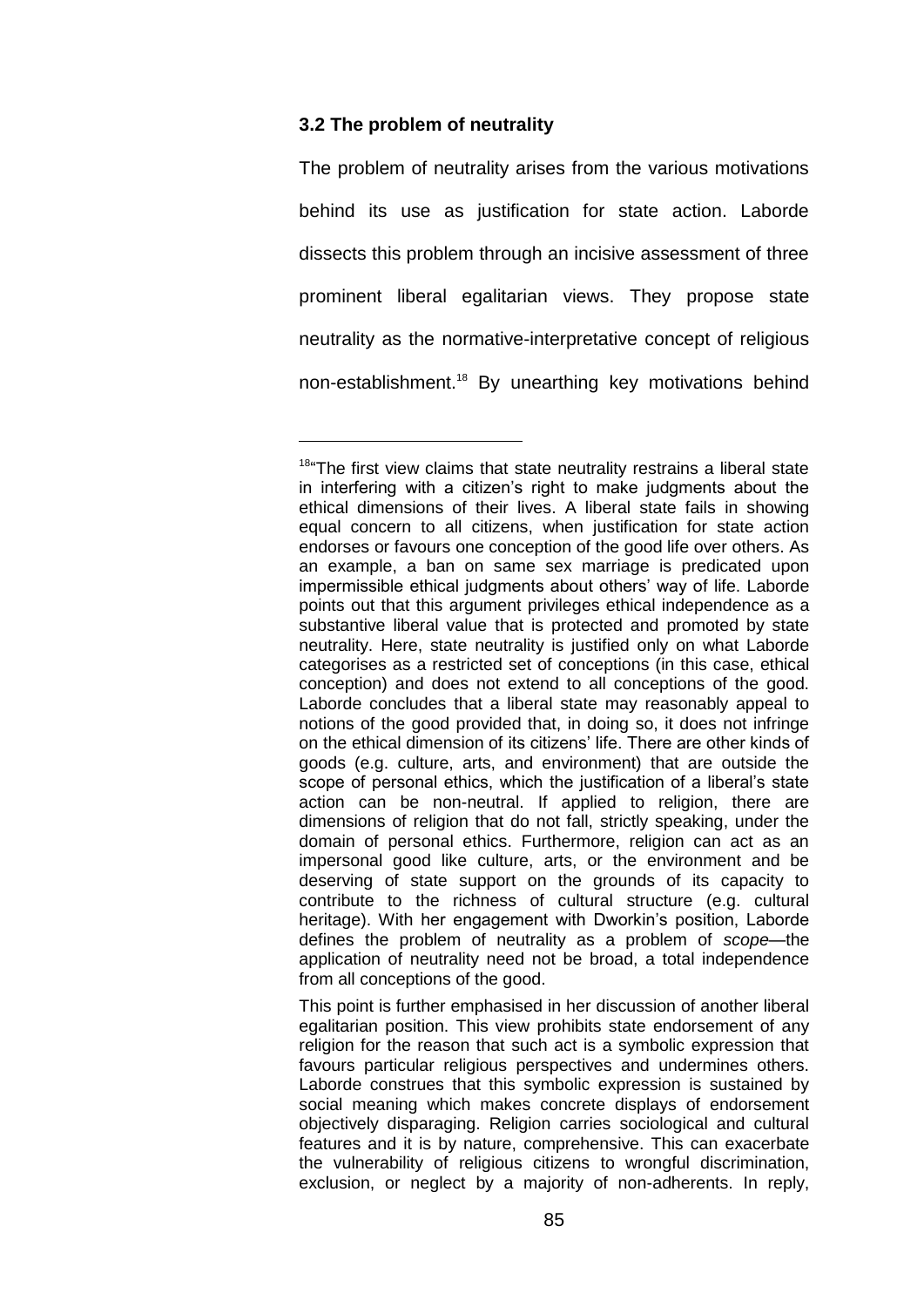state neutrality, she concludes that strict neutrality, understood as total independence (separation) from any conception of the good, need not be broadly applied. In addition, Laborde makes one complex proviso: a liberal state can be non-neutral to religion in its justification of state action as long as religion does not act as a comprehensive personal ethics, a social identity which is a significant marker for vulnerability or domination, or provides inaccessible reasons (Laborde 2017, p. 70). Furthermore, the resolution of some cases of foundational disagreements does not preclude a liberal state from partially appealing to some general ideas of the good in its justification of action. A partial appeal enables some general ideas of the good to act as reasonable and shareable premises that do not exclude religious views or comprehensive conceptions of the good from the sphere of public reason.<sup>19</sup>

<u>.</u>

Laborde states that religion is not uniquely special in this case. Cases of racial segregation also harbour such problems since identities are significant markers of social division. Thus, a liberal state can be non-neutral in its treatment of religious citizens when religion does not behave as a divisive social identity." Cf. Cecile Laborde, *Liberalism's Religion*, pp. 70-86.

<sup>&</sup>lt;sup>19</sup> "The last liberal egalitarian position presents foundational disagreements as reasons for framing the non-establishment clause in the concept of state neutrality. In assuming the fact of reasonable pluralism—divergent and sometimes, competing conceptions of the good—as a permanent and structural feature of modern society, a liberal should remain neutral because the disagreement about the good is deep and intractable foundational. It is foundational in a sense that (1) in large part, conceptions of the good contain perfectionist judgment about what constitutes human flourishing and therefore (2) does not provide any premise that all citizens can reasonably share. Laborde contends that foundational disagreement about the good need not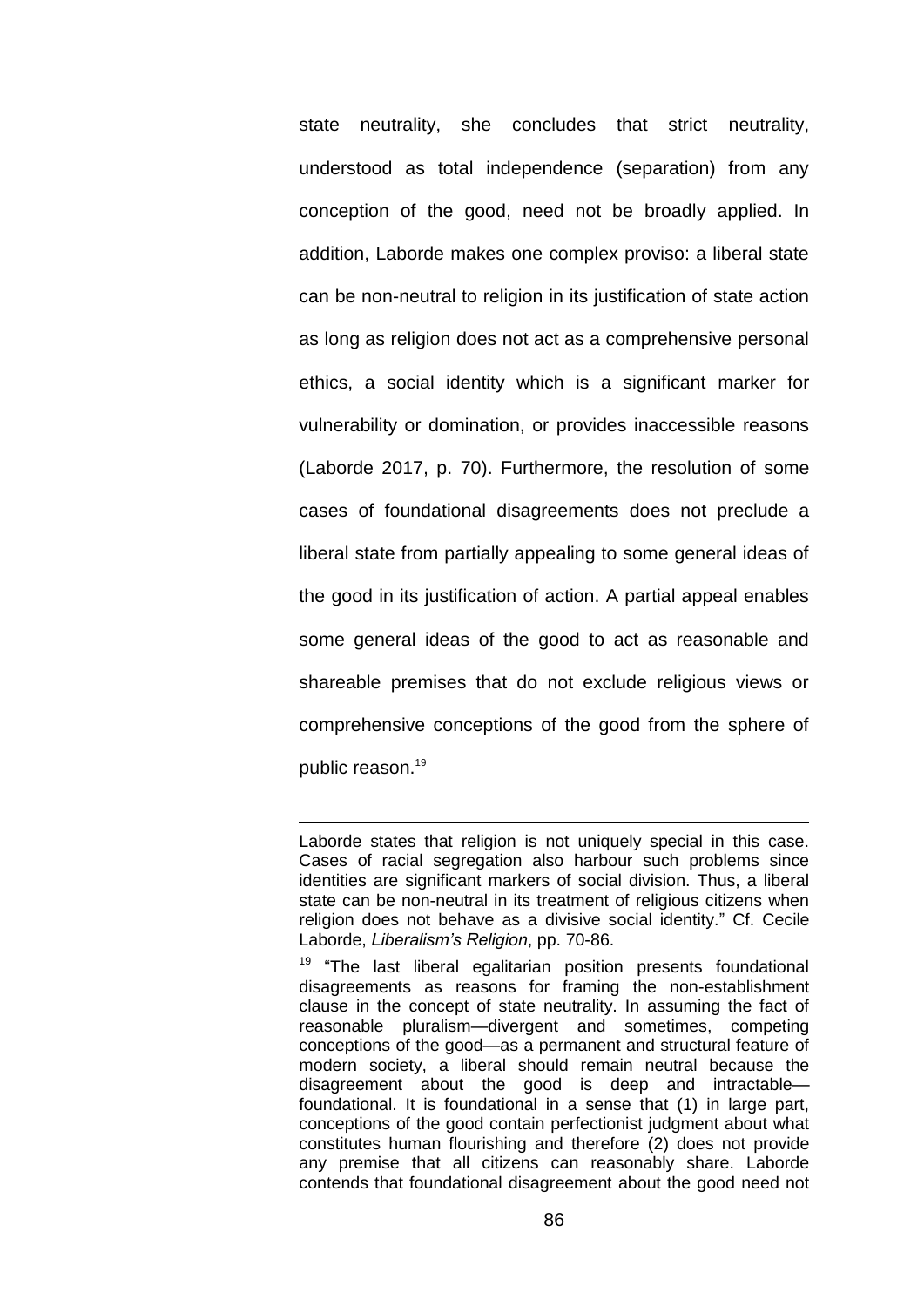I offer two comments. Firstly, in a practical (i.e. policymaking) level, the application of neutrality, whether broad or restricted, does not only suffer from the problem of motivation. The concept of neutrality is also expressed in multiple attitudes that generate serious misunderstanding at different levels (Leigh 2013, p. 38).<sup>20</sup> These attitudes have their own normative criteria that shape a liberal state's view of religion. It can be the case that a liberal state ends up with partial and even, distorted views of religion in its inconsistent display of several "attitudes" of neutrality. If a liberal state opts to be neutral in the issue of permitting infant male circumcision for adherents of Judaism, its practical expression of neutrality can deliver a mixture of messages. For example, a neutral state can allow such practice under

<u>.</u>

rule out a partial appeal to ideas of the good. Laborde defends her argument by (1) enumerating cases where a shared and partial idea about the good does not violate liberal neutrality (e.g. badness of addiction), (2) stating that reasonable disagreement also occur, at an almost similar level, in the domain of justice and (3) noting that even the boundaries of the domain of justice are inconclusive such that a liberal state often needs to rely on contested ideas about the good in order to draw the line between the right and the good. Therefore, a liberal state can be non-neutral by appealing to partial ideas of the good in resolving religious claims." Cf. Ibid., pp. 92-104.

 $20$  Neutrality as normatively expressed can mean (a) "the equidistance of the state from all religions so they are treated evenhandedly and none is favoured", (b) equality of treatment of religions by state, (c) "equal respect" as the permissibility of varying treatment by the state of religions in situations either where fundamental rights are not engaged or where differences in treatment can be justified, and (d) objectivity, the treatment of religions as subjective belief systems so that, at best, the state is indifferent towards them or, at worst, they are seen as equally irrelevant or misguided. Cf. Ian Leigh, "The European Court of Human Rights and Religious Neutrality", p. 39.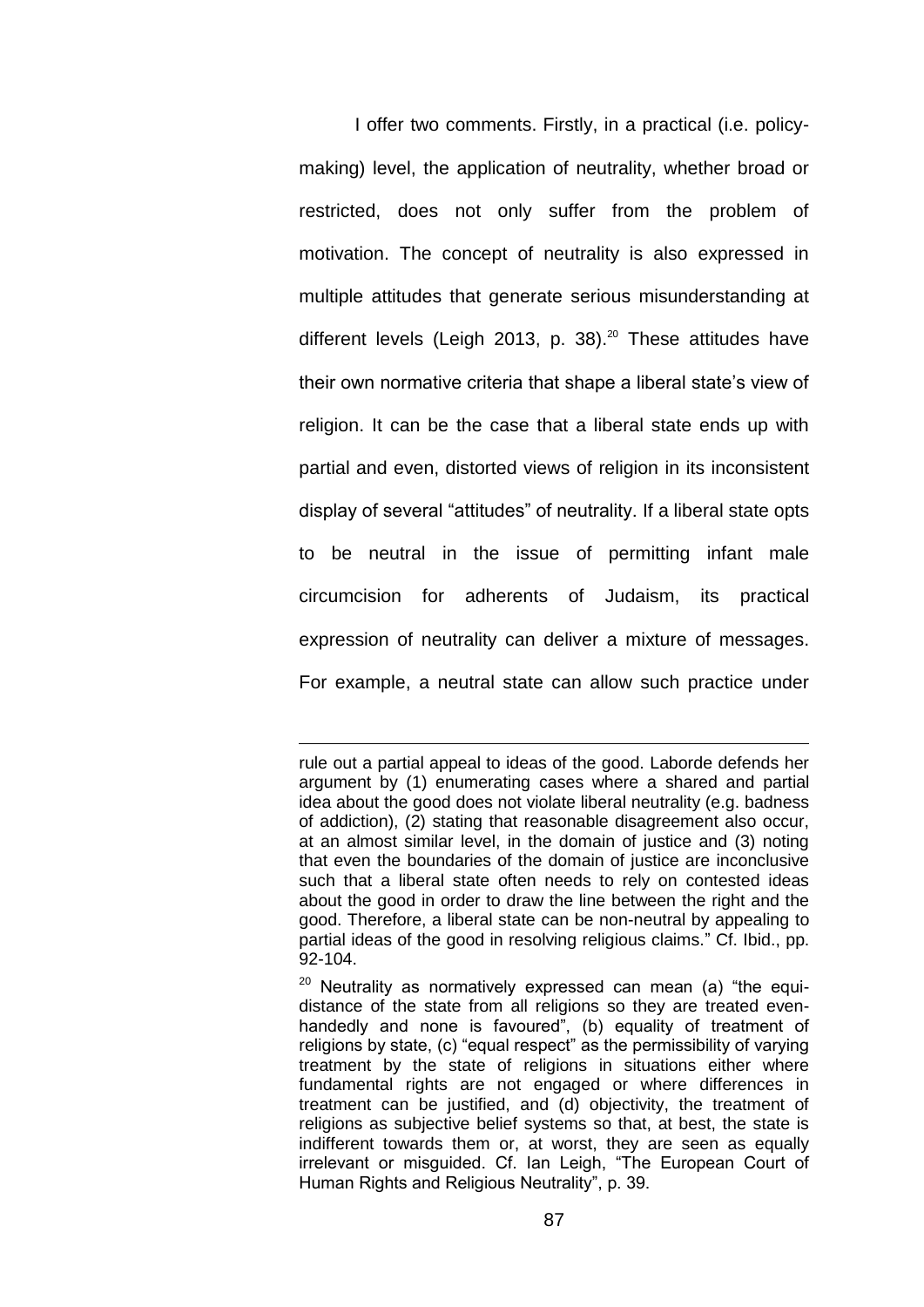the attitude of "indifference". This is in contrast with a neutral state that endeavours to promote equality of treatment or equal respect to Jewish citizens given its specific political context. Religion, once exteriorised in belief and practice, is shaped significantly by the different attitudes of neutrality that a liberal state chooses in its resolution of contested claims of justice. The display of religious identity can be limited and inconsistent as a result. This also affects the configurations of religious pluralism that ECtHR allows in pursuit of its vision. Julie Ringelheim affirms the same observation. She cites Leyla Sahin v. Turkey (2005) where the ECtHR "uncritically praises the principle of secularism (understood as strict separation)", declaring it (1) "consistent with the values underpinning the Convention and (2) necessary to protect the democratic system in Turkey (Ringelheim 2011, pp. 302-303). This, according to Ringelheim, has far-reaching implications: "by virtue of this principle, the state may prohibit any religious manifestation for the sole reason of it being public. The state's neutrality is seen as being jeopardised as soon as a person exteriorises his or her religious convictions in public, regardless of whether he or she is a state agent" (Ibid., p. 303). This can lead to counter-intuitive versions of religious pluralism that stifles religious freedom and promotes a negative attitude towards religion. It further confirms Calo's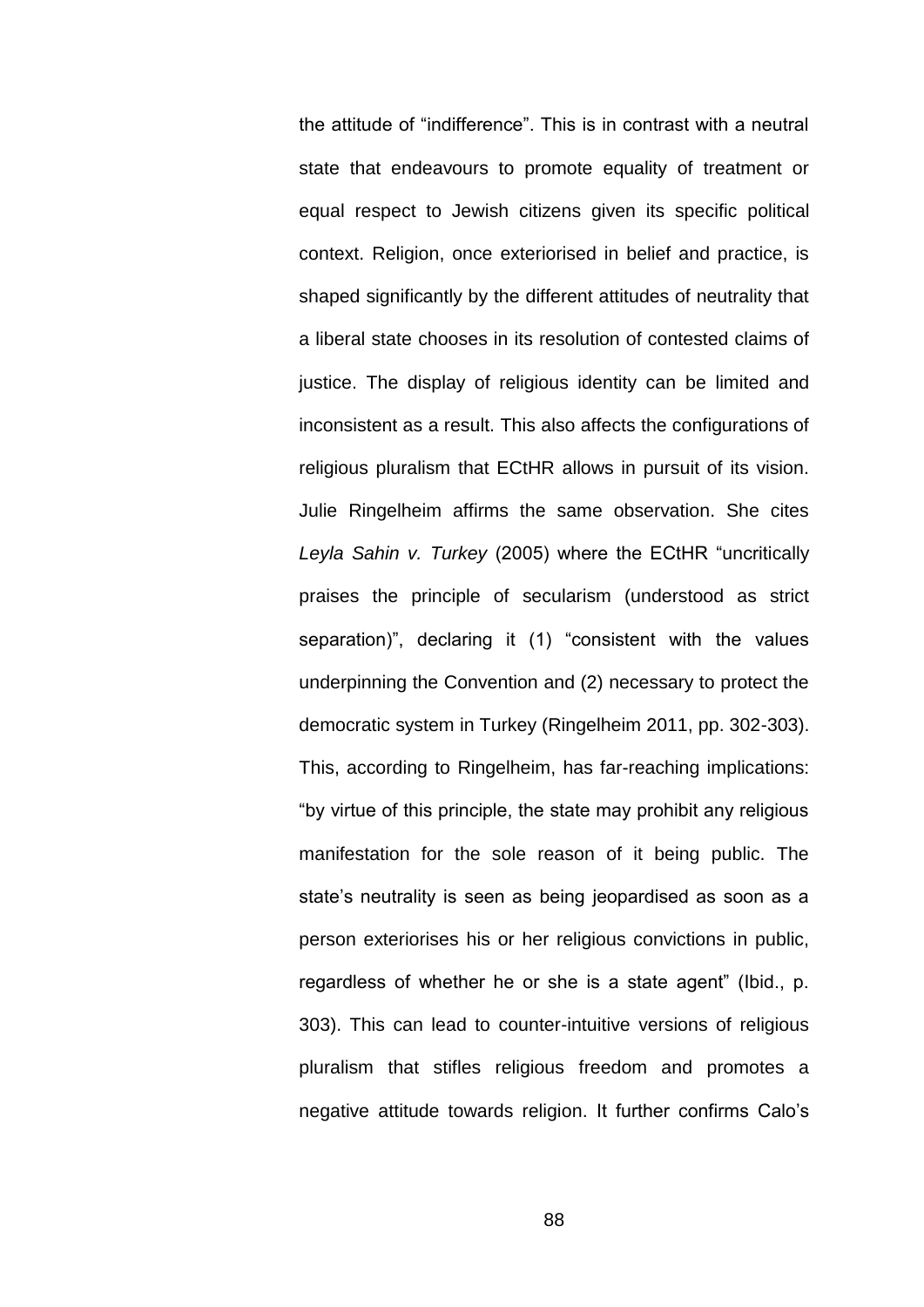earlier observation that state neutrality can be used as a pretext in protecting Europe's secular identity.

This may not be a problem for a liberal state that opts for a disaggregation approach. By eschewing the use of the category "religion", it is indifferent to what religion is. However, in having a "disaggregated" conception of religion, its religious citizens may find it difficult to exteriorise their beliefs and practices as a coherent identity. There can be instances of disjunctive or split personality type of living out religious commitments in the public sphere depending on the kind of neutral attitude a liberal state displays. In reply, one may argue that the private/public and identity (civic/religious) divide is unavoidable in the political sphere. One can advance the case for the disaggregation approach by its capacity to allow a liberal state to be non-neutral to religion. This can mitigate the effects of the divide that religious citizens struggle with given their worldview and way of life. As a response, I maintain that, since reasonable disagreements can run deep and the fact that there are various attitudes of neutrality, the scope of the application of neutrality is hard to determine. In contested religious claims, it can be helpful to draw the line such that Laborde's proviso offers only a narrow range of situations where a liberal state can treat its religious citizens in a non-neutral manner.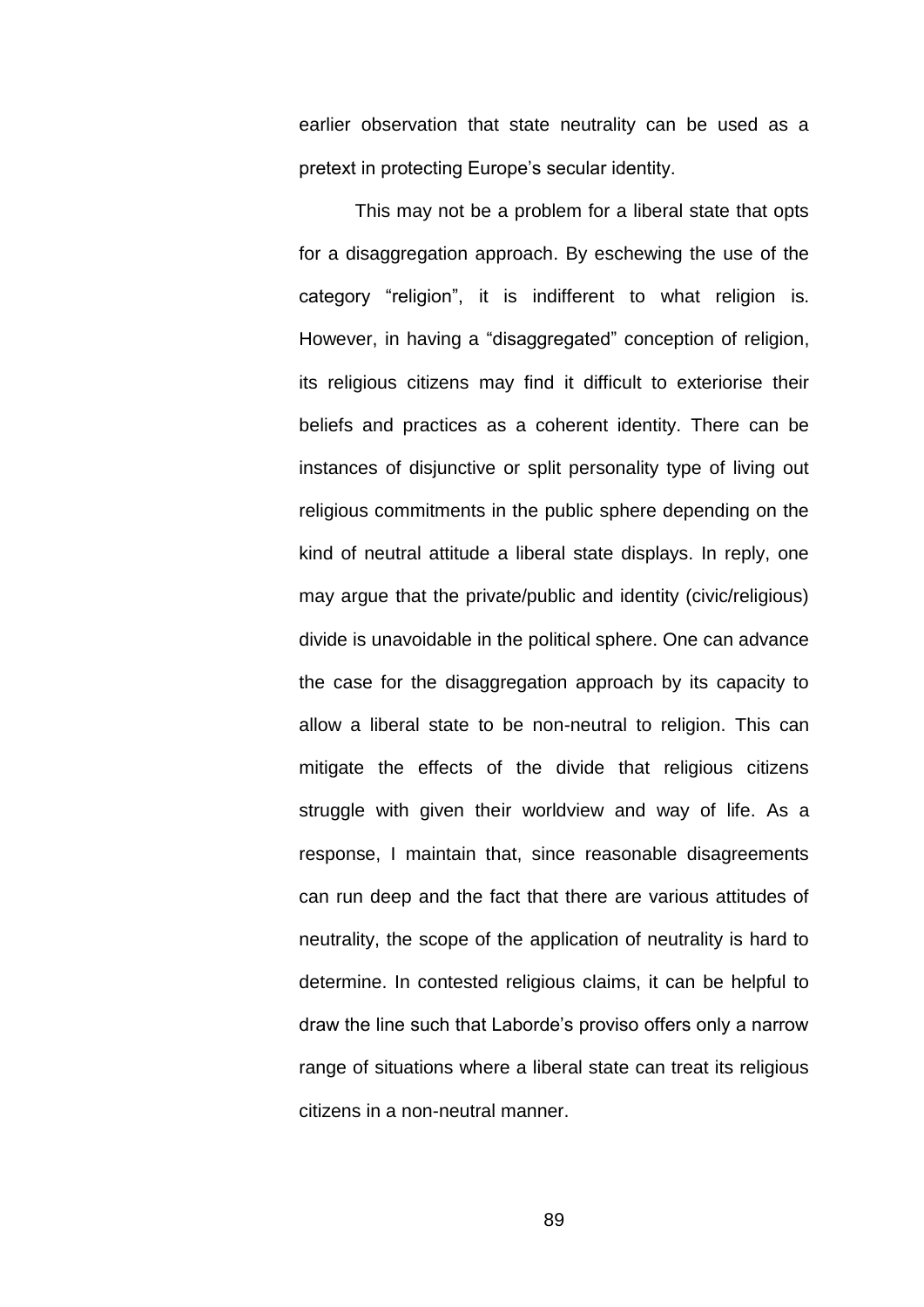My objection is not blind to the importance of political compromise since religious citizens share public life and common resources with non-adherents, some of whom have illiberal conceptions of religion. Furthermore, the present historical, social, and political conditions may only be ripe for a particular political compromise that secures a level of peaceful co-existence in a given society. I want to highlight that each practical definition of neutrality has its normative implication on religion that a liberal state needs to track if it wants treat its religious citizens in a consistent manner. Laborde may need to clarify further the normative implications of the various attitudes of neutrality.

Secondly, in Ian Leigh's list of the many practical attitudes of neutrality, it is noticeable that neutrality is defined by a "family" of concepts of equality (e.g. equi-distant, equal treatment, and equal respect). This gives the impression that neutrality and equality are conceptually the same. In arguing against adopting neutrality as the normative interpretive concept of religious non-establishment clause, Laborde presents how equality as a normative concept can be used to justify the adoption of a non-neutral attitude to religion. Her *proviso* (minimal secularism) is a plausible argument for a liberal state's non-neutral treatment of religious citizens. Although I agree with the practical political benefits of her proposal, I still find the need to examine the theoretical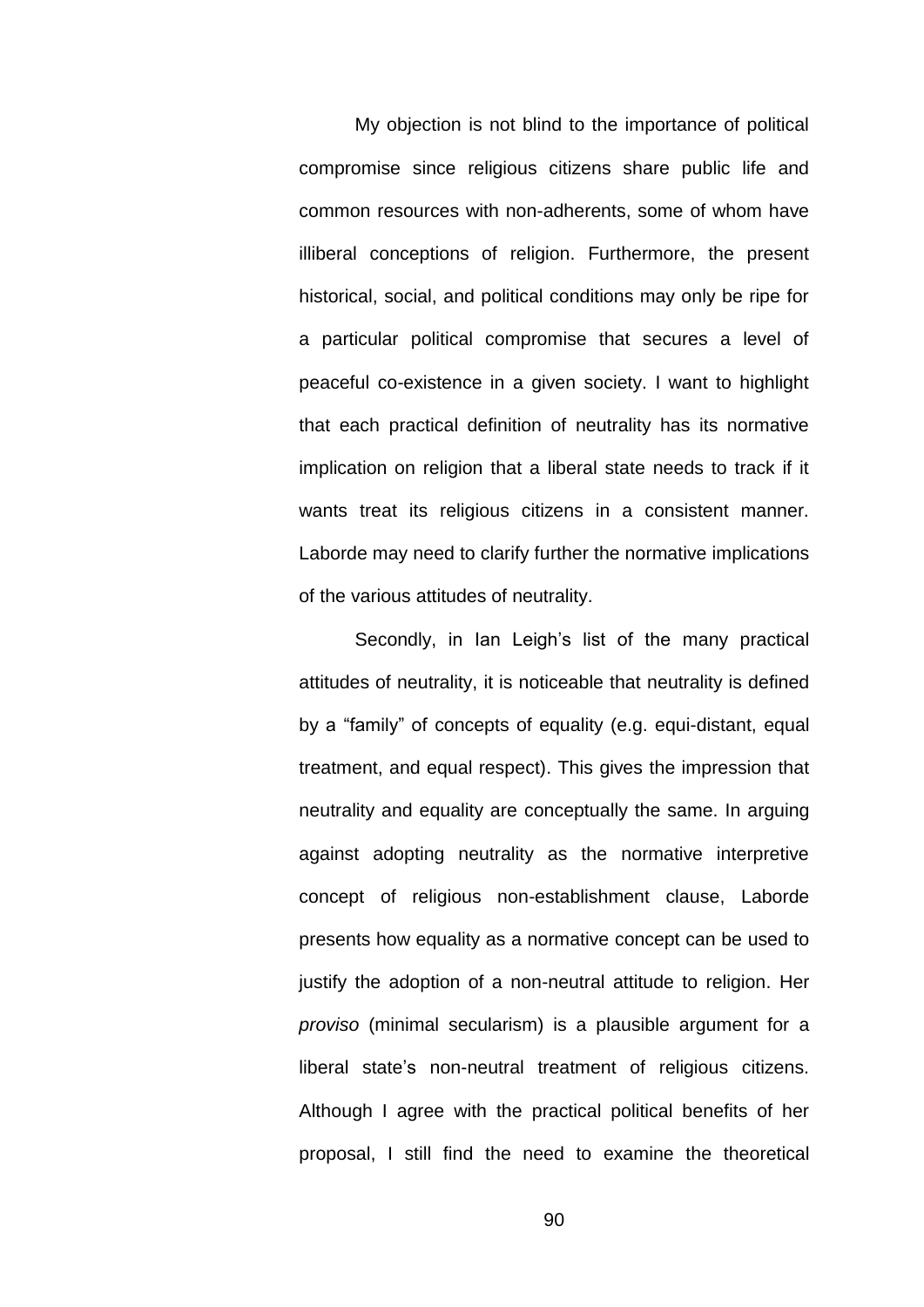limitations of adopting equality as a primary motivation in determining the application of (non)neutrality to contested cases of justice. My concern stems from the fact that equality carries multiple meanings, each with its own normative implications. Take the case of equal treatment and equal respect. The normative standards of equal treatment do not often result in equality of respect since respect seems to conceptually demand a rather robust appreciation of religion from a liberal state. If applied in case of the disaggregation approach, Laborde's strict discrimination test may ensure equal treatment of women in cases of wrongful discrimination in dowry or marriage disputes in Islam. However, equal respect can further require that Shari'a related doctrines that render differential treatment on women be subject to state scrutiny and possible interference. Without recourse to the value and importance of these Shari'a doctrines to Islamic view of women, a liberal state may end up with a narrow and unfair assessment of Shari'a doctrines and rules as cases of wrongful discrimination. I claim that the interests of equality and non-domination are not sensitive enough to the value of a religious belief or practice grounded on a unified view of religion. In adopting Laborde's disaggregation approach, the liberal state relies on a "minimal" political conception of religion animated by egalitarian principles that determine the application of (non)neutrality. I argue that the state can also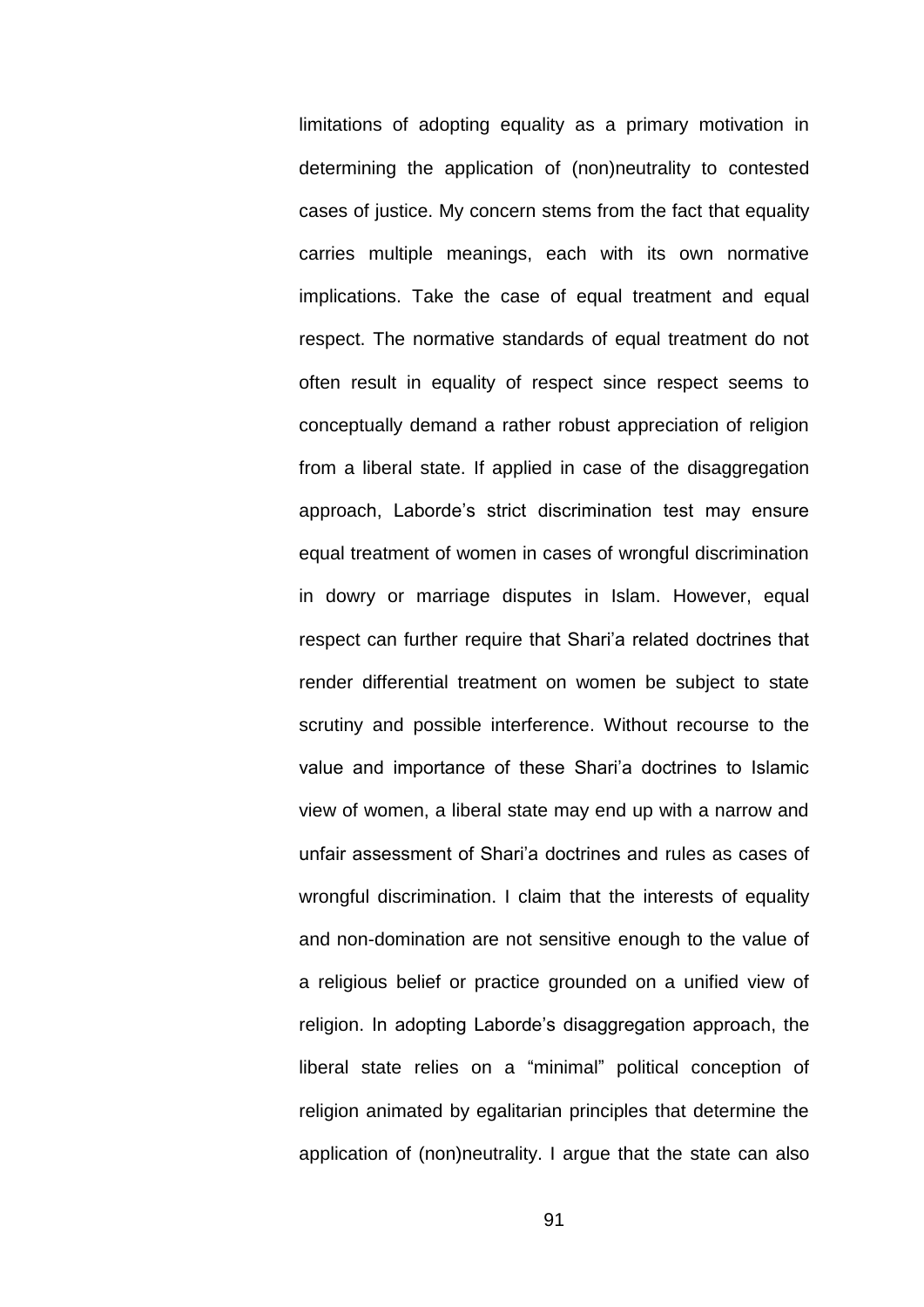rely on other concepts such as a value theory that presents a unified view of religion that can incorporate the normative benefits of Laborde's framework.

## **3.3 The problem with disaggregation**

I expound my critique by discussing conceptual limitations in Laborde's theory that I have indicated in my comments in the previous section. In adopting Laborde's political conception of religion, I fear that the liberal state is prone to: (1) reduce religion into a "collection" of practices and belief, (2) execute unfair comparisons and assessments that are largely driven by egalitarian standards, and (3) misinterpret the needs of religious citizens given its lack of a unified view of religion. I will discuss each one in turn.

# **3.3.1 Religion as a "collection" of practices and beliefs**

By disaggregating religion, Laborde shifts the rationale of religious practices from a religious standpoint to a general category of respect-worthy beliefs and practices. She argues that, by doing so, a liberal state avoids misinterpreting religion because it substitutes an array of liberal rights for a normative interpretation of the different dimensions of religion pertinent to an issue of justice. The main concern with such a manoeuvre is that religious beliefs and practices lose their meaning and value. They also acquire new ones under the category of "respect-worthy" beliefs and practices, which a liberal state is considered competent in administering via a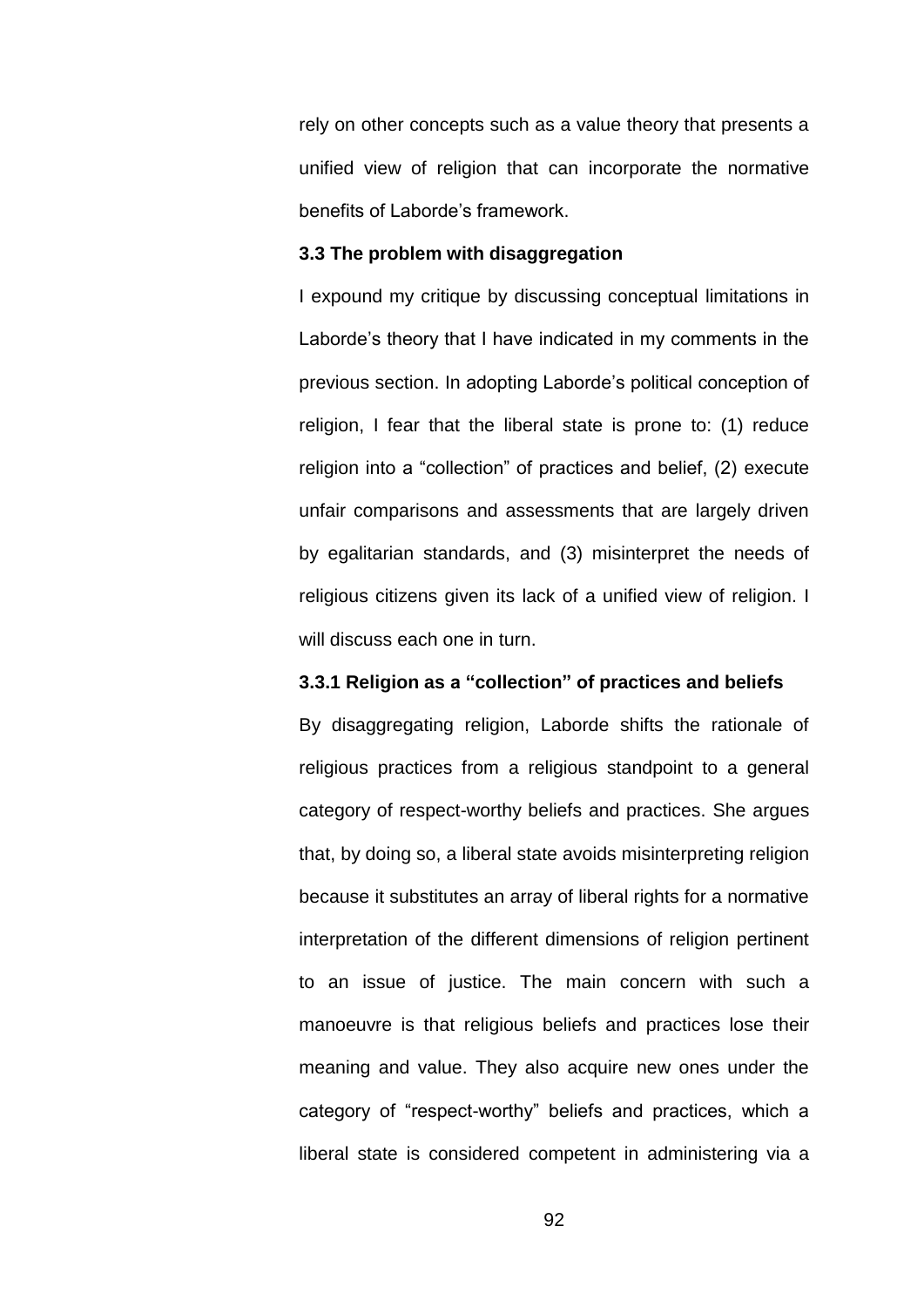disaggregation approach. One may ask, "What makes a belief or practice respect-worthy such that religious practises are fairly compared to non-religious beliefs or practices?" A fair evaluation of respect-worthiness invites a calibration into degrees that is determined by several factors. It puts a liberal state, almost unavoidably, in the position of misinterpreting and even marginalising minor religions. Its competence can also be questioned in its attempt to sift "respect-worthy" beliefs and practices from non-"respect-worthy" ones. This influences the normative interpretation of the substantial burden of a religious citizen such that it misinterprets her needs. It also diminishes the merit of differential treatment accorded to religious citizens. A supposed fair treatment would be consistent with their religious commitment. This is exemplified if we apply Laborde's framework to the case of some of the general provisions of charity laws.

In U.K. charity laws, there is a provision for tax-related exemptions if an activity or practice is considered for "the advancement of religion". The state employs a two-fold evaluation in granting tax exemptions. Firstly, the purpose or activity should fall under the category or the *Pemsel* set stipulated in charity law. The purpose "for advancement of religion" is one of the four oldest general categories of the *Pemsel* set (Harding 2014, p. 11). In recent years, the *Pemsel* set was expanded to include other purposes that the state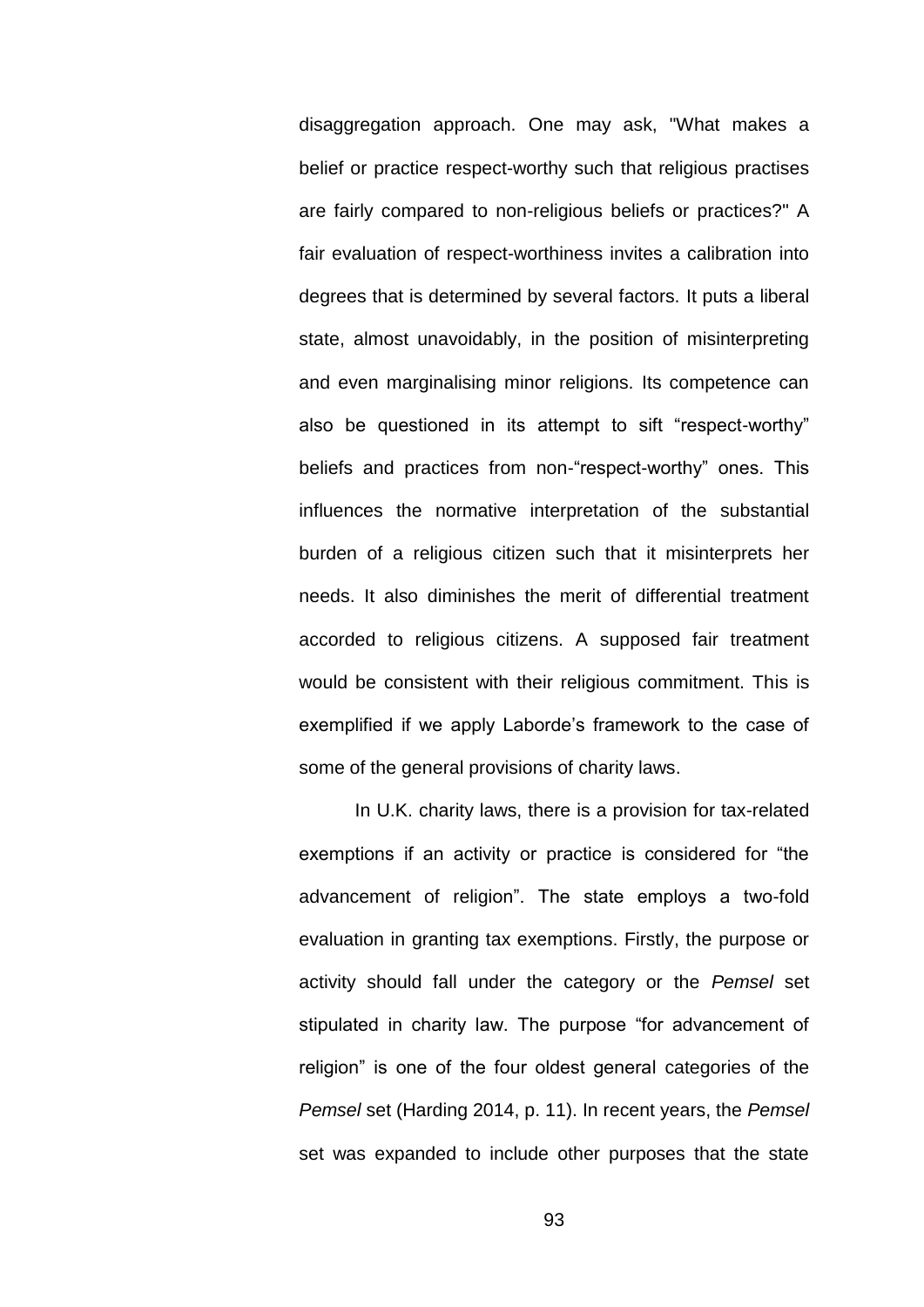deemed "charitable". Once the purpose is judged to be charitable, it needs to pass the second criterion: the public benefit test. On a simple view, this test means ensuring that the said purpose should satisfy the "public" and "benefit" components of the test (Harding 2014, p. 13). "The public" refers to a class of persons that is determined as sufficiently "public" by the state (Ibid., p. 14), whilst the "benefit" tracks the positive effect on general welfare (Ibid., p. 21). These two components are rather broad. This has resulted in unclear cases that contest the decision-makers' justifications of what constitutes "public" and "benefit". For example, in *Gilmour v. Coats*, the House of Lords refused to recognize the intercessory prayers of Carmelite nuns as of public benefit because the alleged spiritual benefit is not possible to identify or measure based on the sort of evidence normally used to calculate such a benefit (Ibid., p. 22). It is observed that, in the current pattern of decision-making, the state authorities do not defer to the beliefs or doctrines of the particular organization or person (Ibid.). Instead, they exclusively rely on an analysis of benefits and detriments based on available evidence and arguments (Ibid., p. 11).

One can argue that Laborde's approach can provide a consistent and fair political outcome in this case. A liberal state is recommended to defer to the justification of religious authorities for a practice or function for which they seek an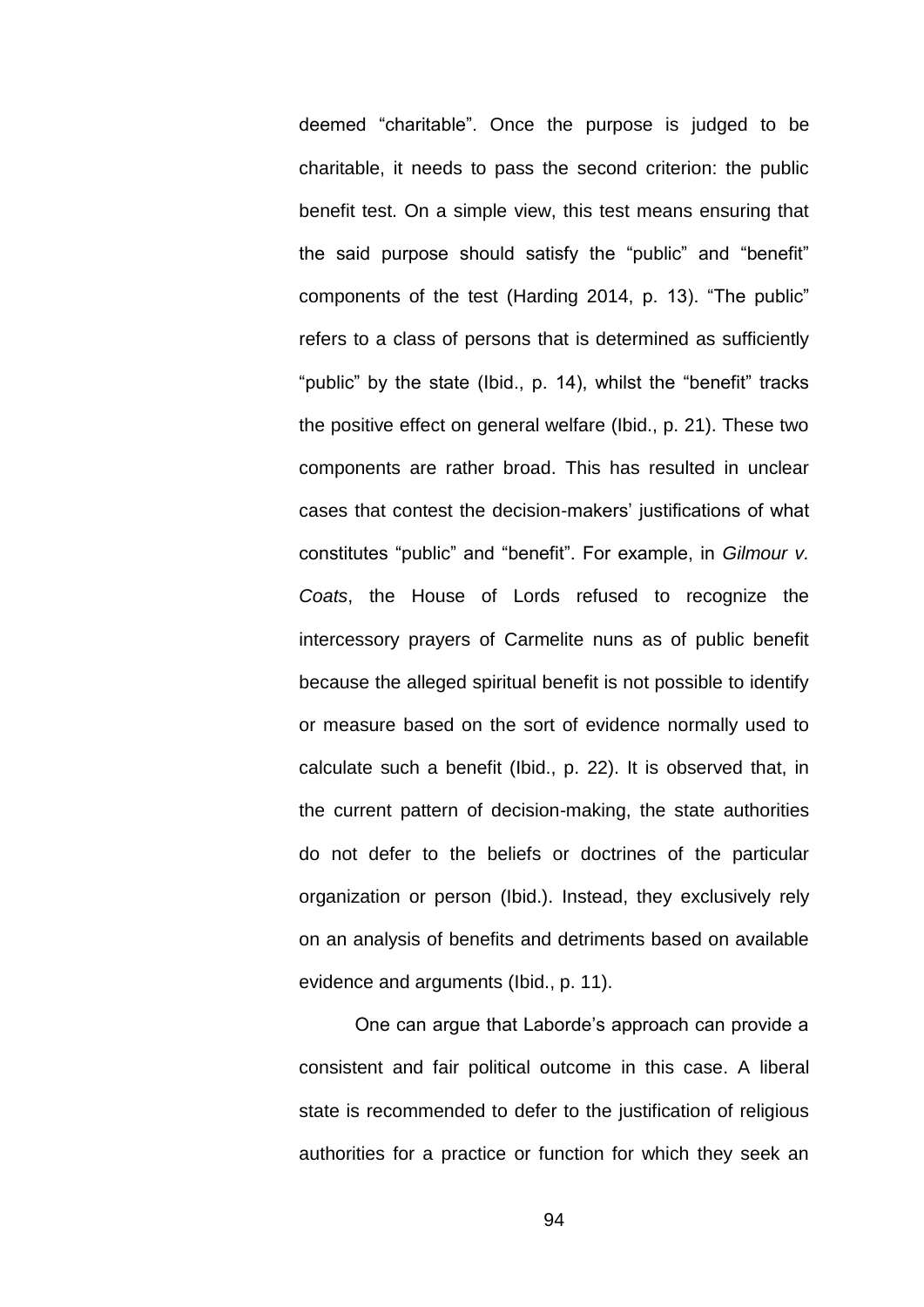exemption. By invoking competence interests, a state can understand, for example, the public benefit of intercessory prayers as "benefits of well-being". Without having to incur significant entanglement with religion, those who are defending the Carmelite nuns' claims for tax exemption via "advancement of religion" can use their doctrines and rules to argue for the significant contribution of intercessory prayers and their contemplative way of life in uplifting general welfare of the public in the area of spiritual wellness. A liberal state, through the disaggregation strategy, is invited to consider such arguments in its weighing of interests.

However, a deeper problem arises when, in a public benefit test, cases arise in which the outcome of the weighing of the benefits and detriments results in the withholding of exemption. In using the disaggregation approach, the procedure may be fair, but the political outcome may mean either a giving up of what is considered an accompanying benefit of religion or, taxing a practice that falls under "for advancement of religion". This is so because, in eschewing ―religion‖, a liberal state alludes to a broad category of respect-worthy beliefs and practices. If applied in the case of Carmelite nuns, intercessory prayers understood and argued outside its meaning within religion may not be as convincing and reasonable. This weakens the argument for substantial burden because of the absence of a theory of value to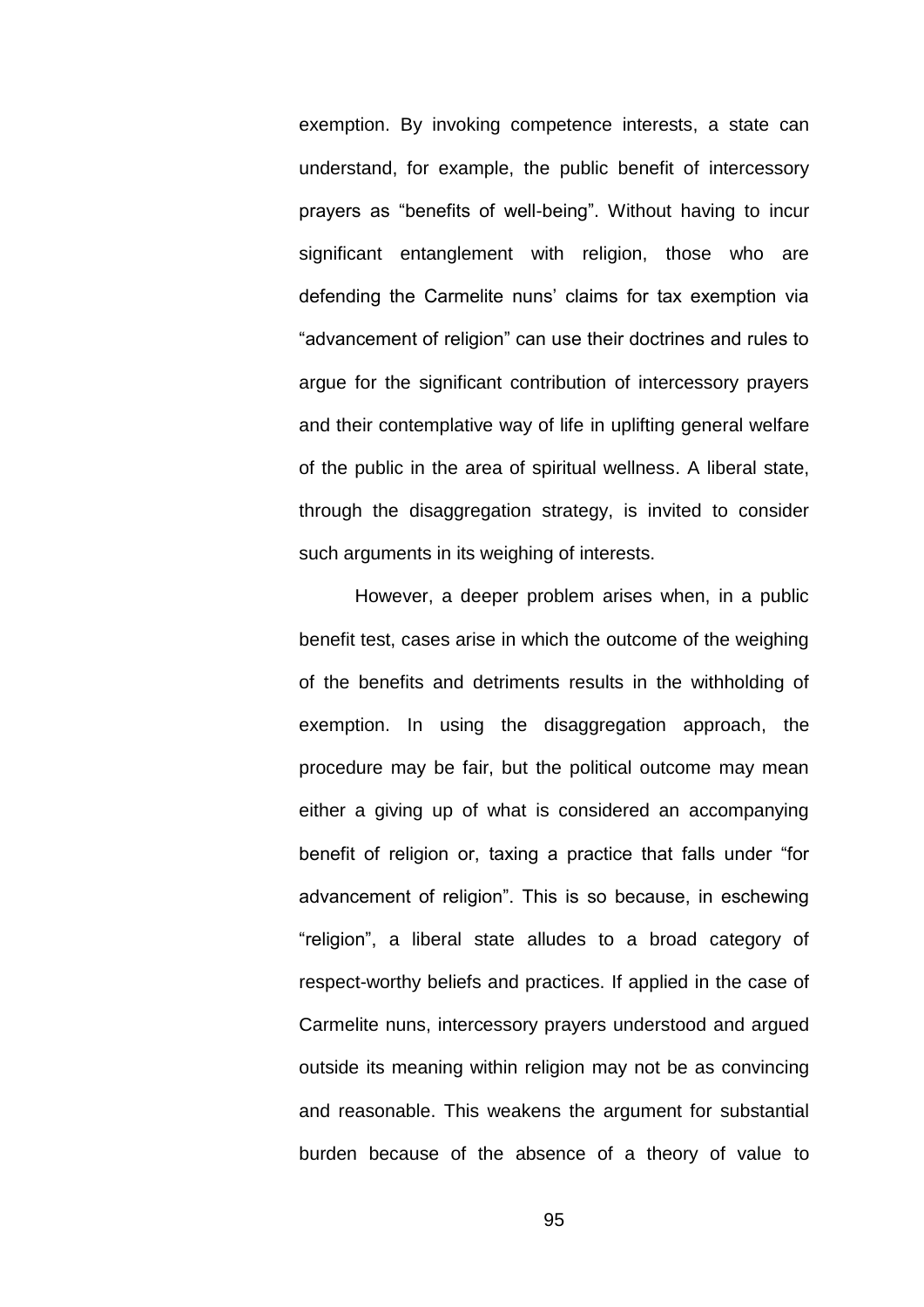appropriately ground these religious practices in relation to "advancement of religion" and the kind of benefit the public will have. In cases of religious practices that are discriminatory, they become *pro tanto* candidates for restriction or non-exemption from general liberal laws. In my view, Laborde's use of a general category would benefit from a unified understanding of religious commitment if it aims to be fair in comparing various respect-worthy beliefs and practices that are defined by particular ways of life.

Laborde's use of a general category is a function of her egalitarian motivation. In the next section, I explore the concerns related to adopting egalitarian principles.

## **3.3.2 Problems with an egalitarian framework**

It is characteristic of Laborde to be sensitive to the interests of equality and non-discrimination. In particular, her use of content-neutral elements and public justifiability assures equality and non-discrimination since non-religious citizens can employ these same measures to justify their cases. Her strict discrimination test helps vulnerable segments (e.g. women, children, gender identities) in their appeal against instances of objectionable inequalities that may occur in religious doctrines and practices that render differential treatment. This secures equality of treatment. However, egalitarian approaches such as a disaggregation framework can limit the protection and promotion of religious freedom.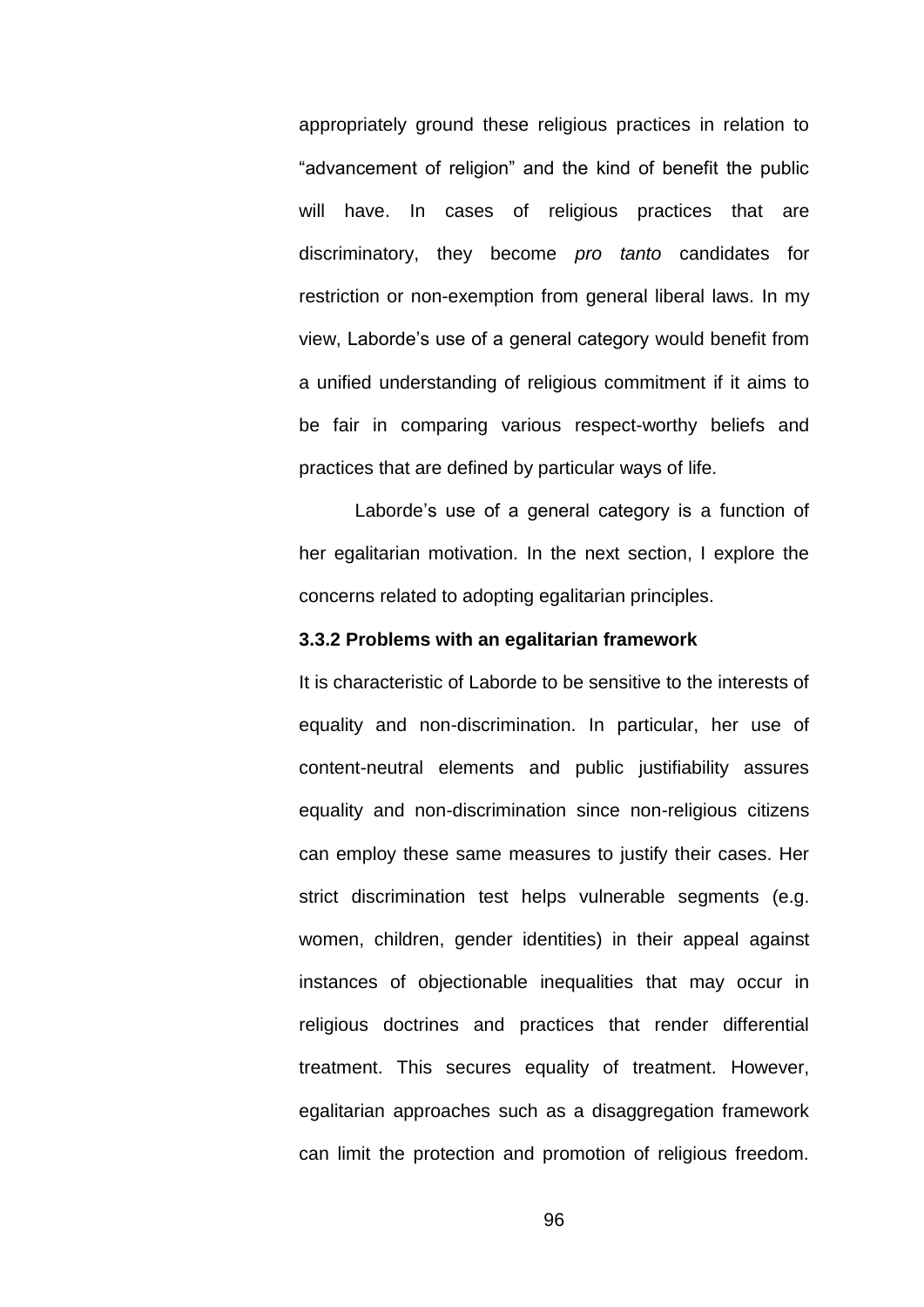To illustrate, I will discuss some cases related to distributive justice (e.g. tax exemption).

The main issue concerning religion and tax exemptions is the uniform application of the tax system assumed to preserve the conditions of fairness. This takes the form of impartiality and consistency. Impartiality deals with distributing tax burdens fairly among citizens, religious and non-religious alike. This means that, if there is an exemption granted to religious citizens, this should be reasonably grounded and not exclusive to them. In terms of consistency, there should be a discernible pattern of fairness in the application of exemptions.

This is not as simple as it appears. In a quick survey of charity and tax laws, it appears that the state confers on religion certain privileges, (e.g. tax exemptions). Some question such privileges in the light, for example, of possible violations of the non-establishment clause. A quick egalitarian solution to these concerns is the extension of such privileges to non-religious institutions that are deemed charities. However, the matter is complicated. Some of the practices and beliefs inherent to religious groups merit "special treatment‖ in tax law. For example, religious citizens need spaces for communal worship. Putting a monetary (and, hence, a taxable) value to these places of worship and its fixtures would place a liberal state in an unwelcome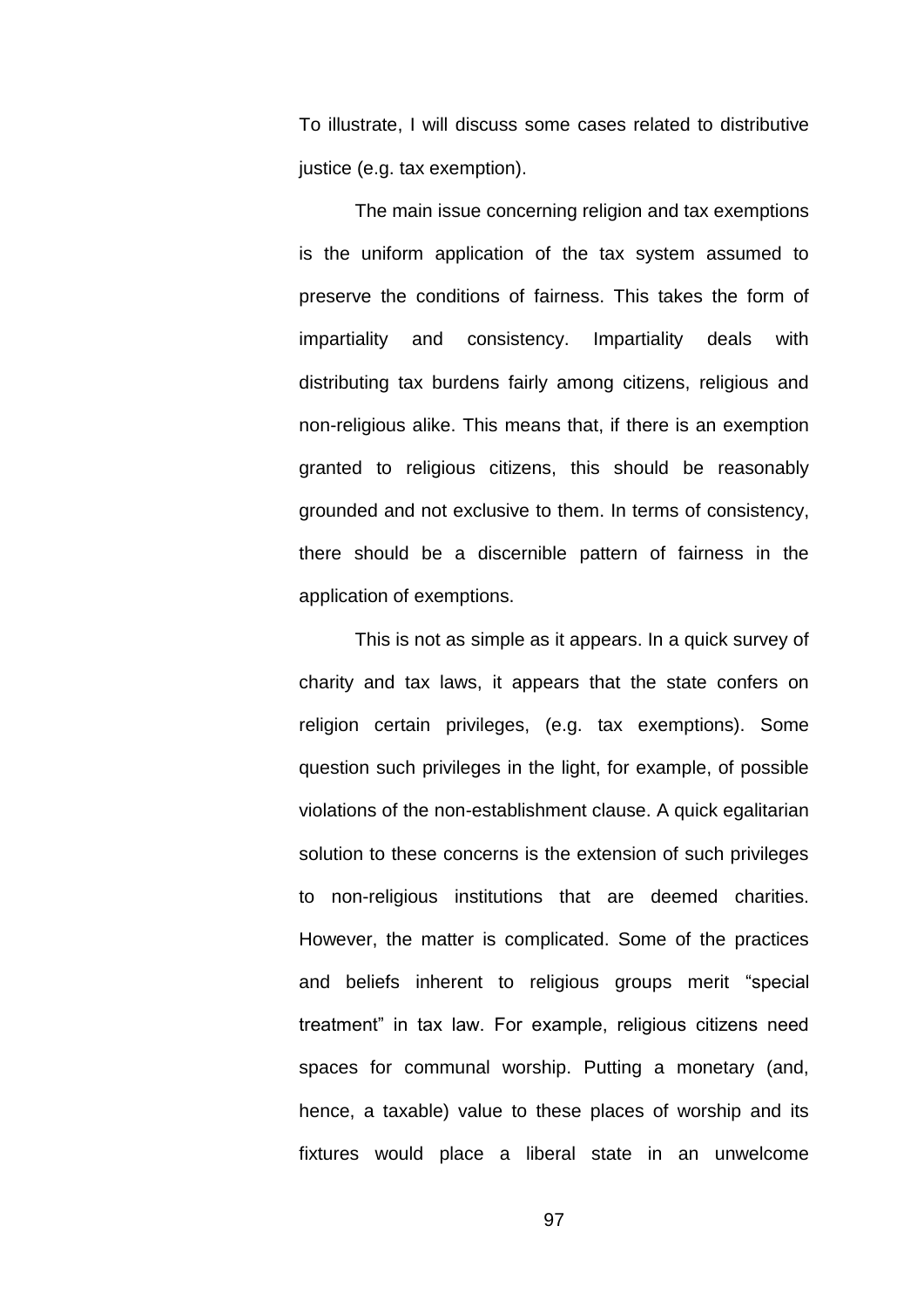relationship with religion. Secondly, the rendering of justice in contested matters of distribution goes beyond "levelling down (or up)". This means that, in resolving claims for distributive justice, the approach is not as simple as "equalising" the benefits (e.g. by extension of the exemption to everyone to all) for the sake of reducing the differences of benefit among citizens. T.M. Scanlon criticizes this "levelling down (or up)" approach because it can be the case that plain "equalising" does not make any one better off and even results in leaving some people worse off (Scanlon 2018, p. 3). Consider the Court's decision in the case of the non-payment of social services tax by an Amish employer because of a violation of his religious belief. The Court held that broad public interest in maintaining a sound tax system is a higher value compared to religious belief (Bittker, et.al 2015, p. 417). This decision shows that inequalities in distribution arising from religious beliefs must be grounded by an appreciation of the religious belief in relation to the non-payment of a social tax. It can be the case that granting an exemption to an Amish employer is not *ipso facto* an objectionable inequality.

In Laborde's theory, a religious group can only invoke coherence and competence interests if they are constituted as "identificatory associations", where individuals identify with the projects and commitments that are at the core of the association's integrity (Laborde 2017, p. 182). In the case of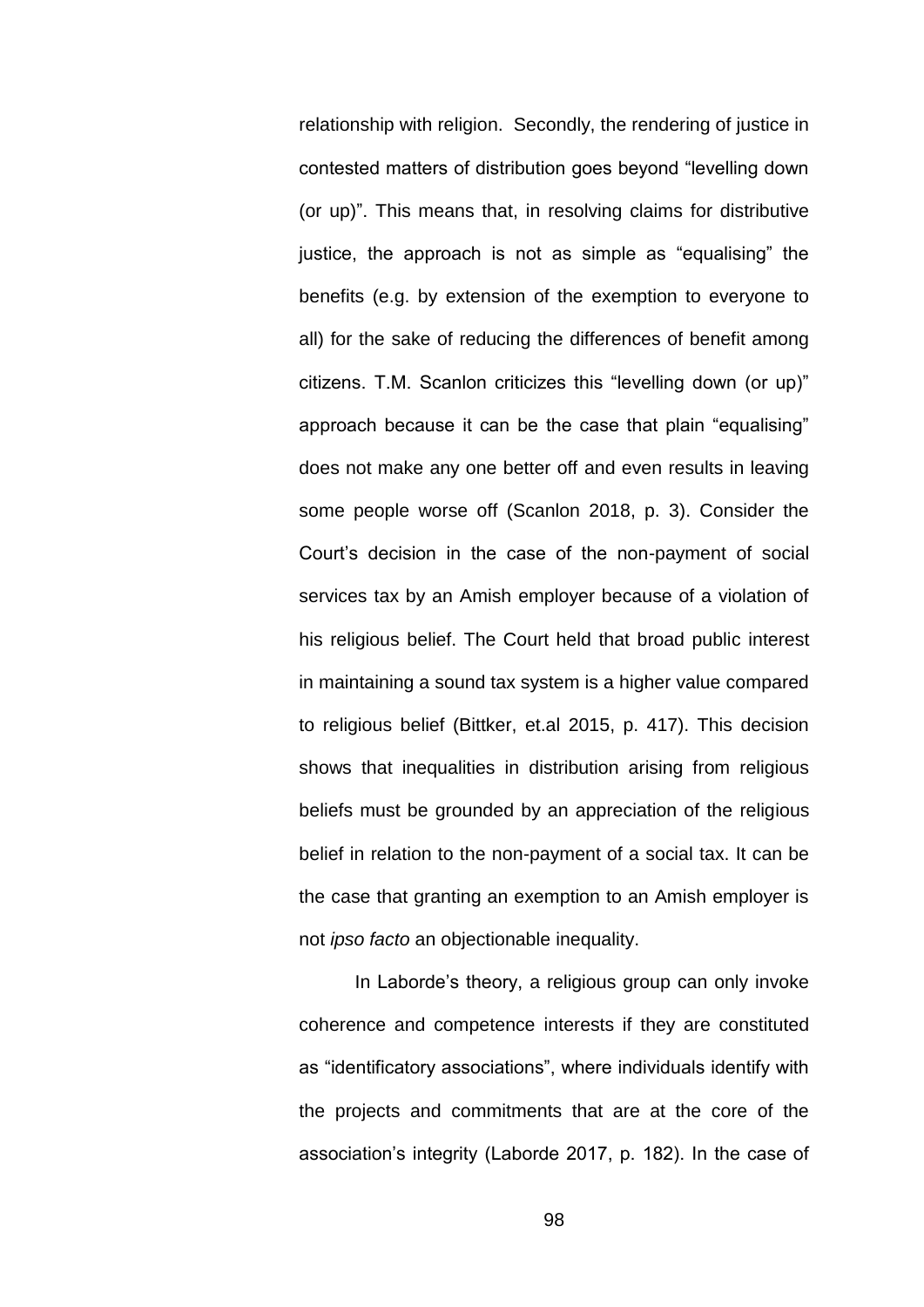the Amish employer, two key considerations come into play: (1) religious belief and (2) the nature of the company. It may be a key religious belief that the social services tax of fellow Amish employees should not be paid, but if the company is a public and legal entity similar to other corporations, it weakens the argument for tax exemption based on identificatory coherence. In other words, the religious belief may be protected by religion disaggregated in the freedom of conscience but this is undermined by the fact that a religious owner is engaged in a corporate activity that serves the general public. In applying the identificatory condition, a religious owner cannot invoke coherence and competence interests for tax exemptions because his corporation does not pass Laborde's "tight" coherence test as described in the last chapter. Laborde cites the important US case of *Burwell vs. Hobby Lobby*, where she disagrees with the court's ruling favouring the exemption. She explains that "Hobby Lobby, despite the religious ethos of its owners, is not an identificatory association because it is a large art-and-craft chain of shops with over 500 outlets whose 13,000 employees cannot be assumed to share the owners' personal investment and moral commitments" (Laborde 2017, p. 185).

This may not sit well with religious citizens, especially owners who are engaged in for-profit activity or business. They can argue that religion, insofar as it manifests under the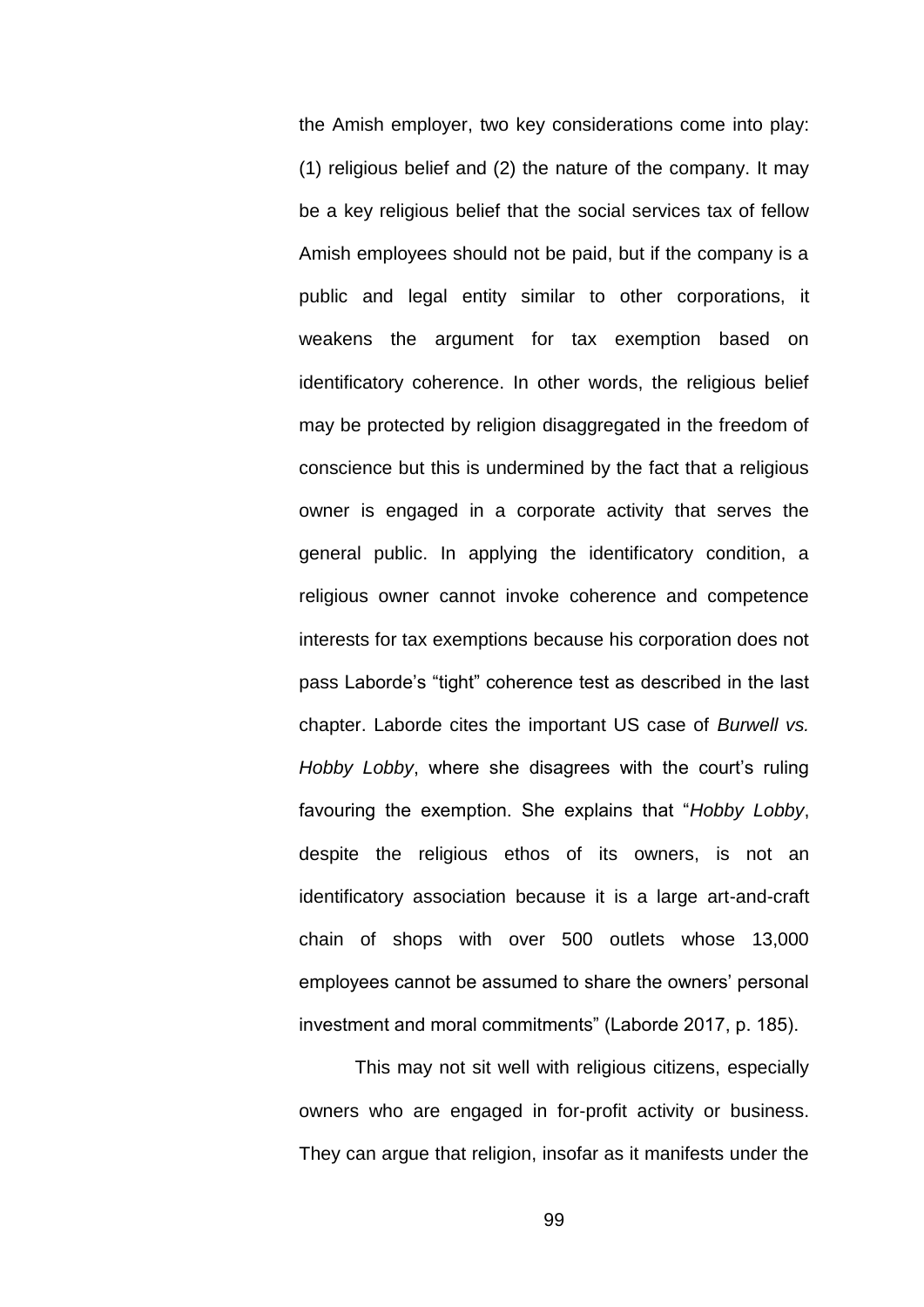freedom of conscience, is curtailed by the identificatory coherence test of Laborde's approach. Since the disaggregation framework is framed by an egalitarian intention, it is not surprising that Laborde's framework can be stricter in granting exemptions from anti-discrimination laws. This results in (1) a limited application of coherence and competence interests and (2) the adoption of a narrower or stricter identificatory test. She even admits holding a strong claim: "as soon as an organization claims to serve the public, it is not 'religious' in the sense that matters for submitting requests for exemptions or for claims of discrimination. If faith-based hospitals or charities are to serve the public, they must do so on a non-exclusive basis, on par with secular organizations‖ (Laborde 2017, p. 185). Against Laborde's condition, one can reasonably raise a serious concern about the curtailment of the freedom of conscience.

Since it is the elements of an association (and not religion) that does the normative work in Laborde's theory, her objective approach limits the evaluation of objectionable inequality in the theme of procedural equality. An acute effect of using procedural equality as normative criterion is the susceptibility of some core religious doctrines or beliefs to inappropriate limitation or exclusion. These religious beliefs and practices can be assessed as cases of objectionable inequalities by a liberal state that does not have a unified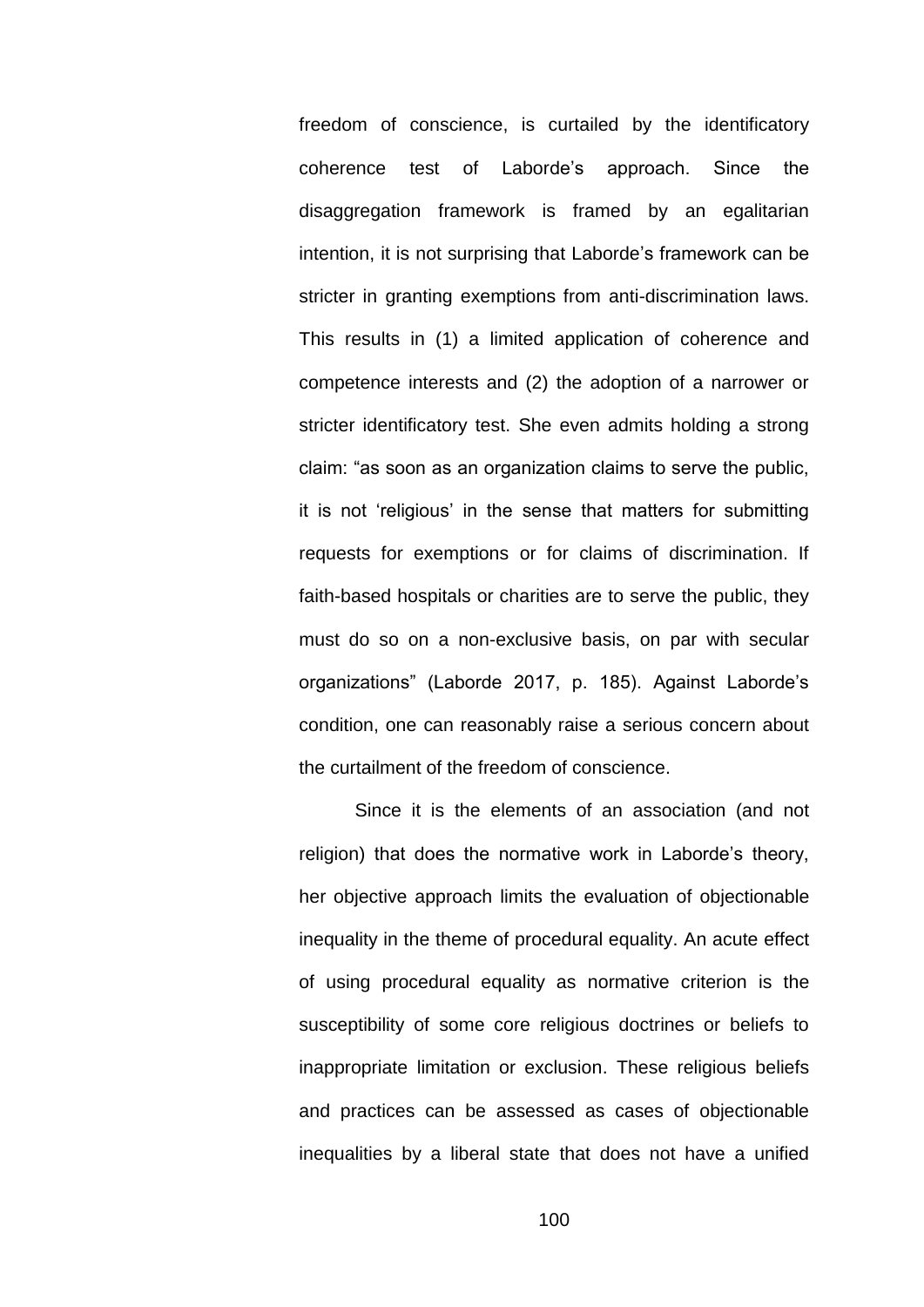view of religion. Scanlon points out that one of the main problems egalitarians face is finding convincing arguments to establish (1) what are deemed to be objectionable inequalities, and to show (2) why equality is a good to be sought (2018, p. 2). Scanlon's challenge is significant since egalitarian frameworks are damaged by arguments against the "levelling down" objection. These frameworks intend only to preserve a certain pattern of distribution (Ibid., p. 3). In the case of religion, one can reasonably argue against Laborde that the privileges or "special treatment in law" that religion enjoys are not *ipso facto* objectionable inequalities.

In using the disaggregation framework, the fair treatment of religious citizens is limited by the egalitarians' comparative method. This results in (1) a narrow range of exemptions and (2) a set of countervailing reasons, for example, in meeting the public benefit test. The application of an egalitarian comparative framework to religion, a complex reality, may result in leaving religious citizens worse off. For example, Laborde relies on a strict discrimination test to curb instances of wrongful discrimination against vulnerable segments (e.g. women, children, and gender identities) arising from religious doctrines or practices that render differential treatment. As I have argued in the previous chapter, her discrimination test can risk undermining the use of coherence and competence interests to protect such core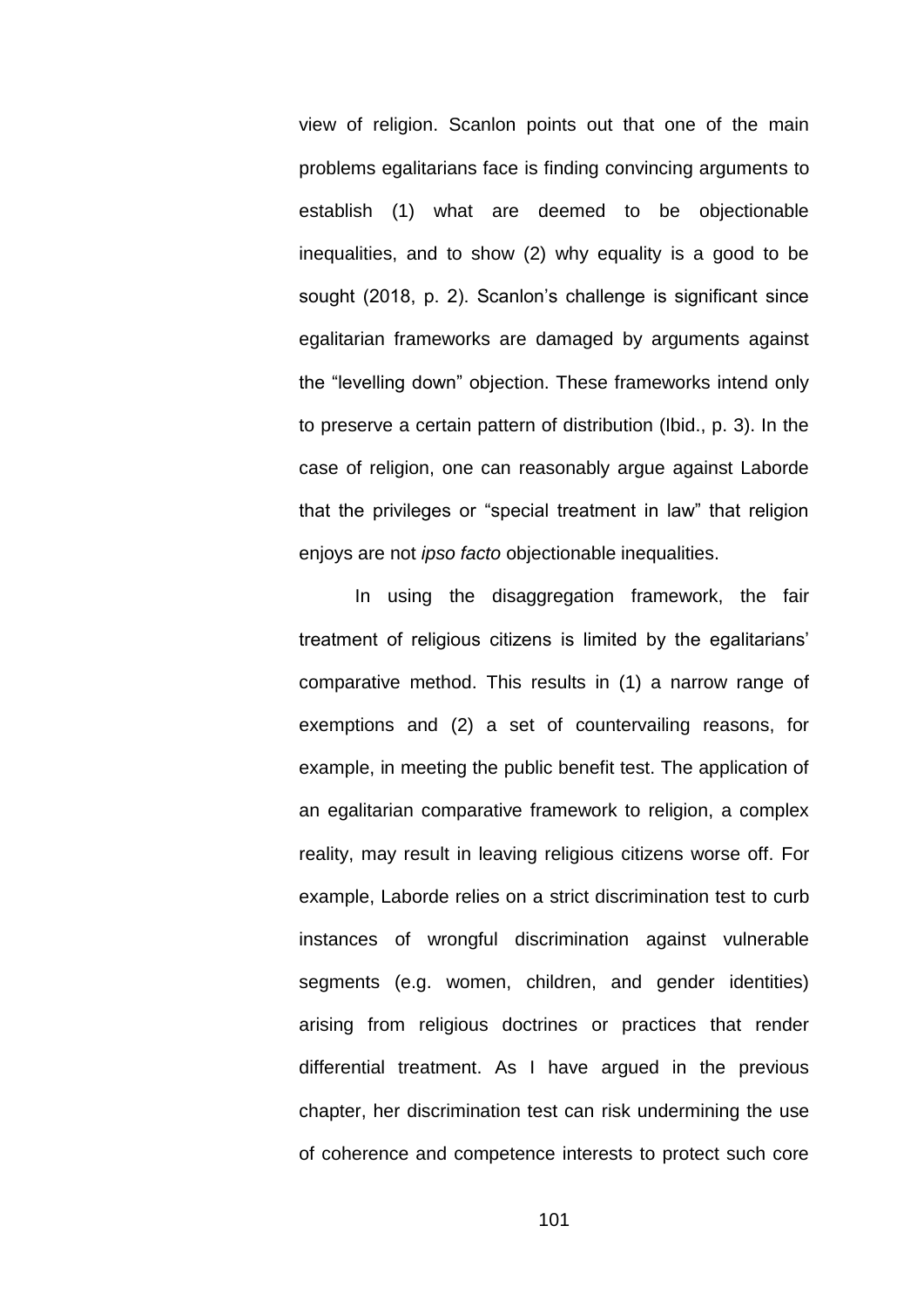religious doctrines or practices. Take the case of ministerial exception. Laborde claims that the Catholic Church is reasonably permitted to not ordain women based on a core tenet (that forms part of its coherence interests) that only men could be ordained priests (Laborde 2017, p. 180). I can apply the discrimination test by arguing, for example, that women, qualified as they are yet deprived of an opportunity to exercise such sacred role, suffer diminished dignity since Christ did not directly institute the priesthood exclusively for men and that by early tradition there had been women deacons. A liberal state that is not concerned with what religion is can reasonably conclude from its weighing of interests (coherence interests versus women's rights) that ministerial exception contradicts anti-discrimination laws. Laborde's reliance on content-neutral elements (e.g. coherence and competence interests) and her employment of a strict discrimination test track equal opportunity at the risk of giving up or reforming core religious practices that render differential treatment. Conceptually, it shows a narrow understanding of religion as a collection of beliefs and practices.

As another illustration, the discrimination test can inappropriately regulate Shari'a councils. This is demonstrated in the recommendations from an independent review of Shari'a councils in the UK commissioned by then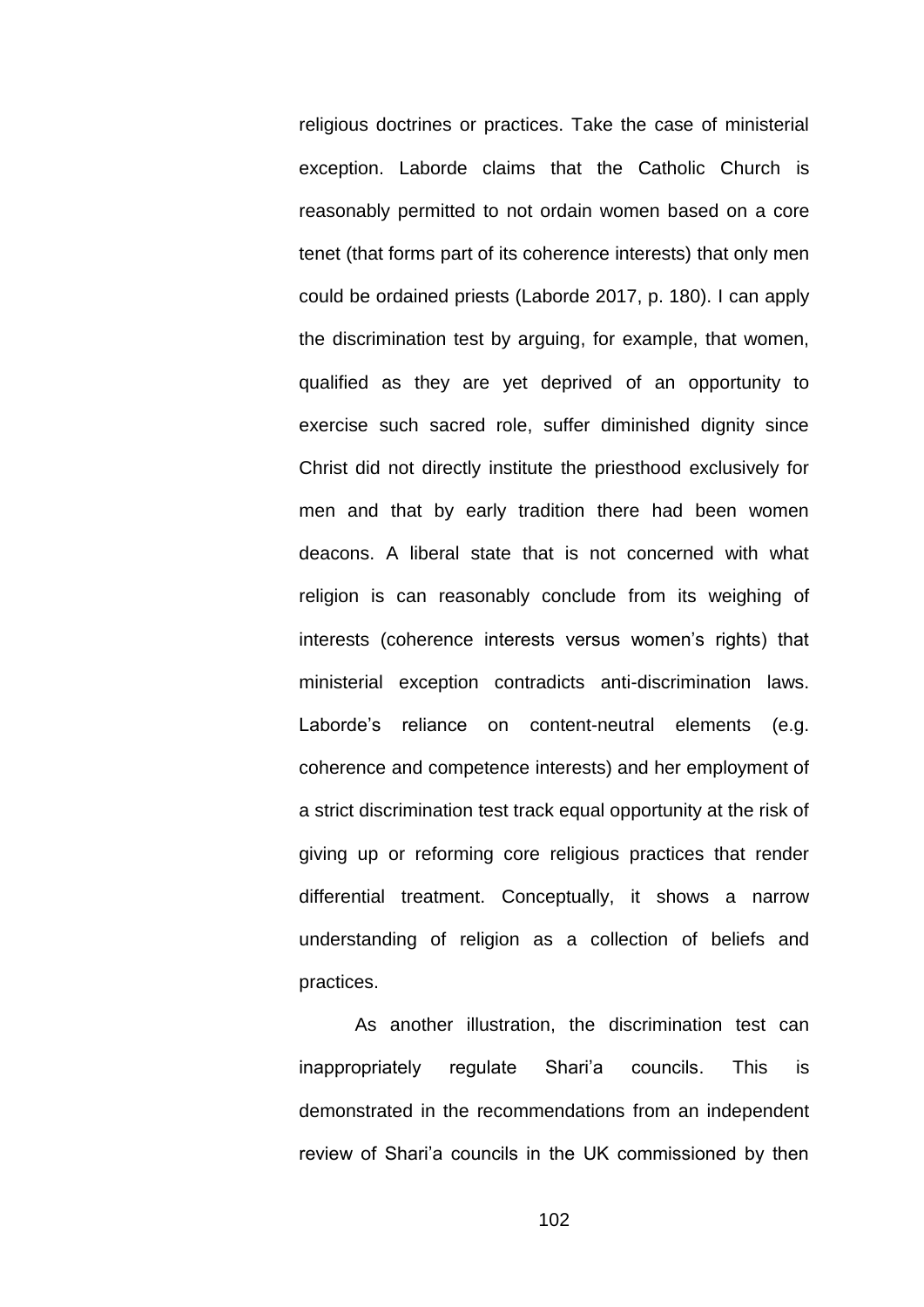home secretary Theresa May.<sup>21</sup> The discrimination test can limit the scope of permissible Shari'a laws and interpretations by its strict normative criteria determined by other liberal rights. I argue that the value of Shari'a councils to Islam in general and in the formation of women according to Islam in particular can also provide reasonable justifications for state regulation of Shari'a councils without ignoring interests of equality and non-discrimination. This can be a plausible argument to achieve equality between religions that the same report highlights.<sup>22</sup> It is a result of a liberal state having an appropriate understanding of Shari'a councils beyond the category of an ordinary judicial court.

<sup>&</sup>lt;sup>21</sup>"Alongside this is the need to ensure that sharia councils operate within the law and comply with best practice, non-discriminatory processes, and existing regulatory structures. In particular, a clear message must be sent that an arbitration that applies sharia law in respect of financial remedies and/or child arrangements would fall foul of the Arbitration Act and its underlying protection." Cf. Executive Summary of *The independent review into the application of sharia law in England and Wales*, Presented to Parliament by the Secretary of State for the Home Department by Command of Her Majesty, February 2018, www.gov.uk/government/publications, p. 6.

<sup>&</sup>lt;sup>22</sup>"Common misconceptions around sharia councils are often perpetuated by the use of incorrect terms such as referring to them as 'courts' rather than councils or to their members as 'judges'. These terms are used both in media articles but also on occasion by the sharia councils themselves. It is important to note that sharia councils are not courts and they should not refer to their members as judges. It is this misrepresentation of sharia councils as courts that leads to public misconceptions over the primacy of sharia over domestic law and concerns of a parallel legal system. The recommendations included in this report, such as changes to marriage law, are designed to promote equality between religions in ways that should challenge misconceptions of a parallel legal system and encourage integration." Cf. Ibid., pp. 23.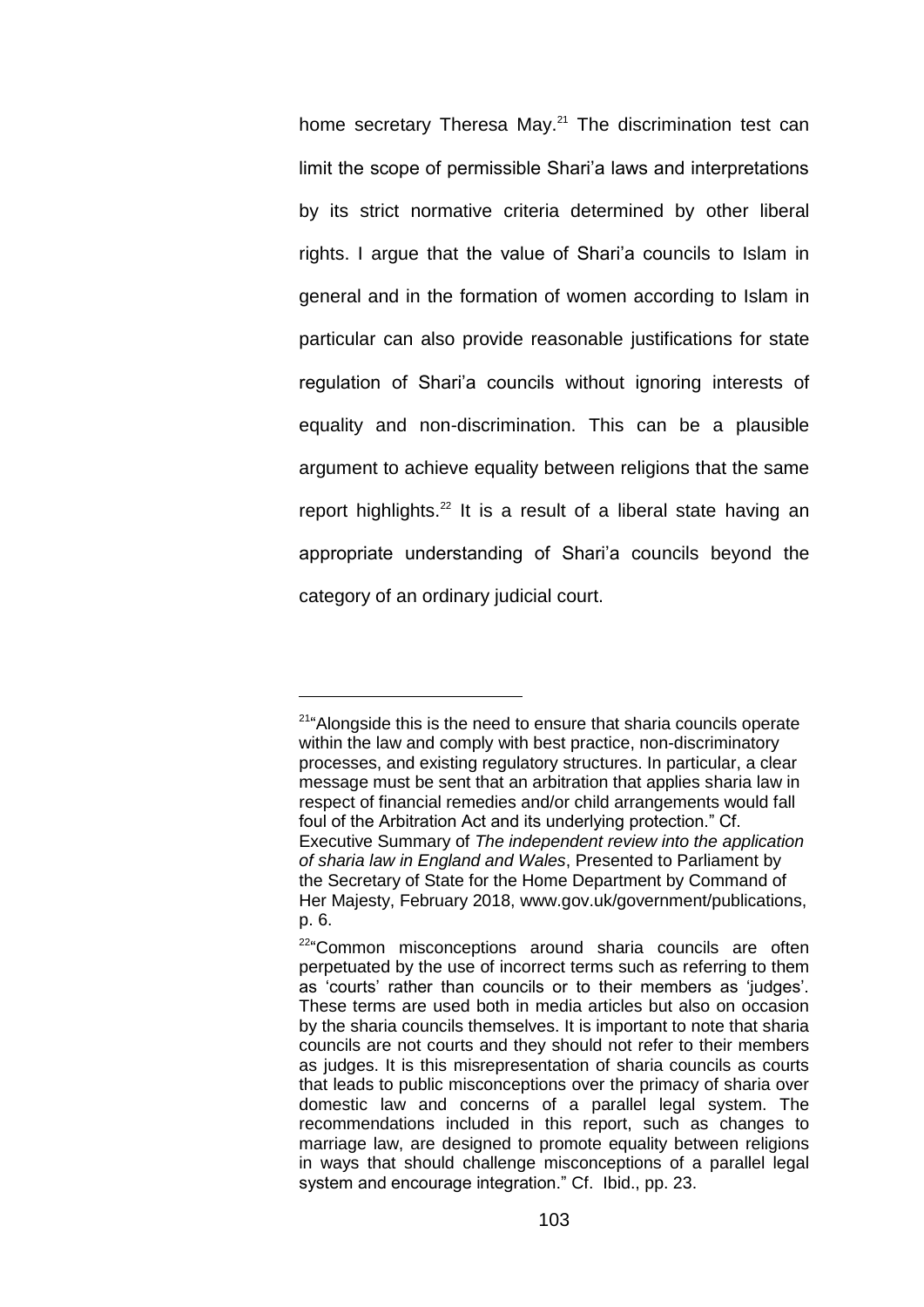Furthermore, liberal rights vary from each other in aim, rationale, and normative criteria. It can be the case that the main elements cannot be assumed to perform a fair assessment regarding the value and meaning of a religious practice or belief because of overriding interests of equality and non-discrimination. In addition, they do not provide a liberal state a coherent understanding of practices and beliefs appropriate to the idea of religious commitment. Against Laborde's approach, such view supports a strong claim that religion, a unified and multi-faceted reality, is not fairly comparable to an "aggregation" of liberal rights.

Lastly, equal opportunity may not be the best normative criteria to use in resolving these types of justice claims. In cases like the ministerial exception and permissibility and regulation of Shari'a courts, it can well be that reasonable disagreement runs deep—"all the way down"—that "equalising" is a means to tolerate. This emphasises the conundrum that egalitarians face: "equality of what?" Religious practices invite comparative assessments but it need not be confined within the standards of equality and non-domination. The next subsection elaborates more on this critical thought.

## **3.3.3 The lack of a unified view of religion**

In the concept of disaggregation, religion is normatively interpreted with respect to an aggregate of different liberal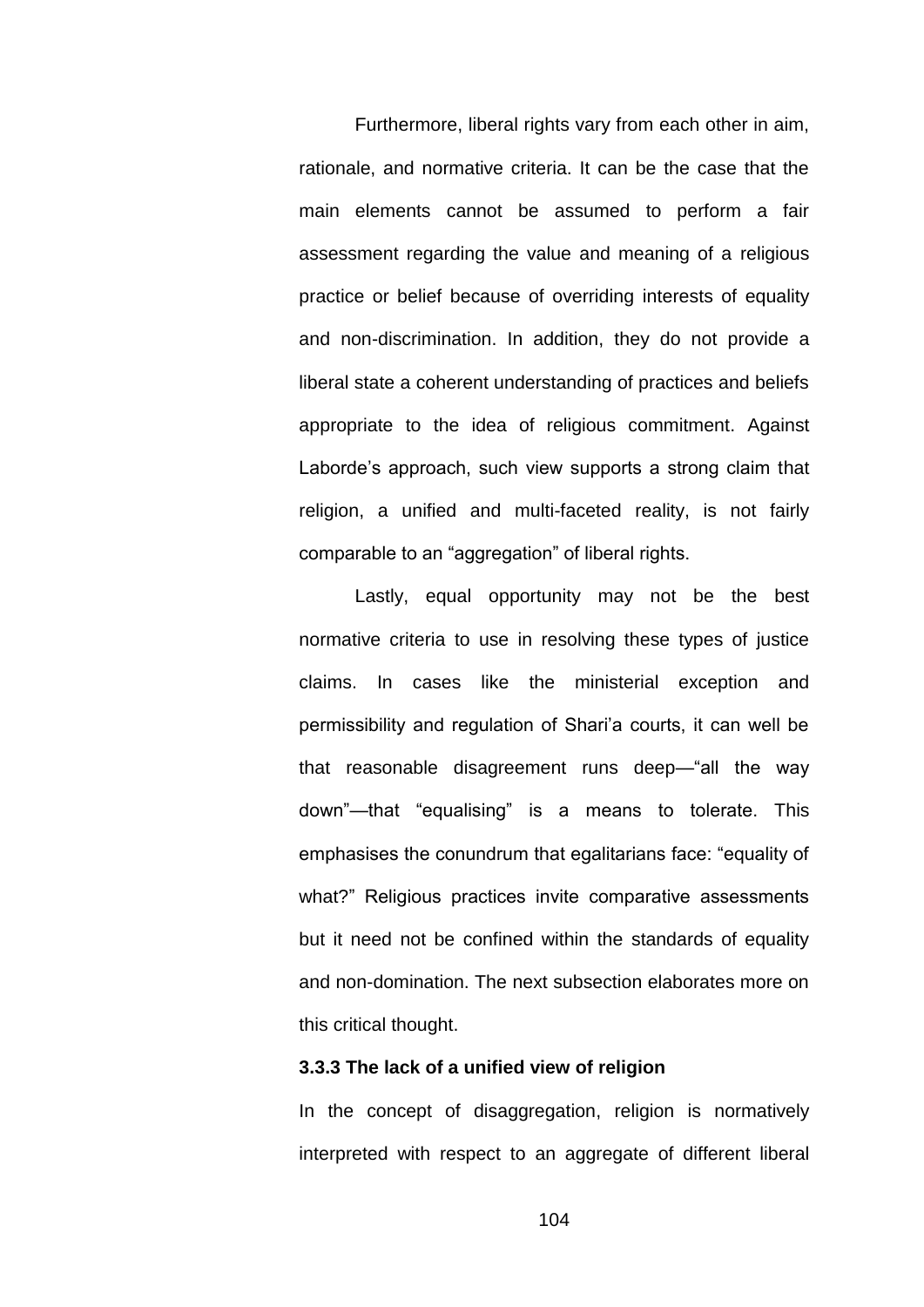rights. This minimal political conception of religion, Laborde argues, ensures equal concern and opportunity since all citizens can appeal to liberal rights to ground their justice claims. Although I support and even highlighted this aspect as one of the intuitively attractive features of Laborde's theory, I contend that achieving equal opportunity does not necessarily secure fair treatment in all cases. In opting for the use of content-neutral concepts and public justification to ensure procedural equality, a disaggregated approach does not necessarily resolve reasonable disagreements by appeal to liberal rights. As an example, Michael Ignatieff points out that religious and secular arguments can meet Laborde's public reason requirements by being accessible and intelligible but it does not settle the debate about the permissibility of abortion (Ignatieff 2018, p. 1). As I have argued, some valuable religious practices (e.g. Shari'a laws, ministerial exception) that render differential treatment cannot easily earn exemption from anti-discrimination laws given Laborde's criteria of procedural equality. In the above case of tax exemptions, one can only have a narrow set of reasonable religious accommodation. I am concerned that the fair opportunity to perform a valuable religious practice may become a casualty because it was not assessed appropriately in terms of its value to religious identity. This strongly supports Newey's argument I mentioned in the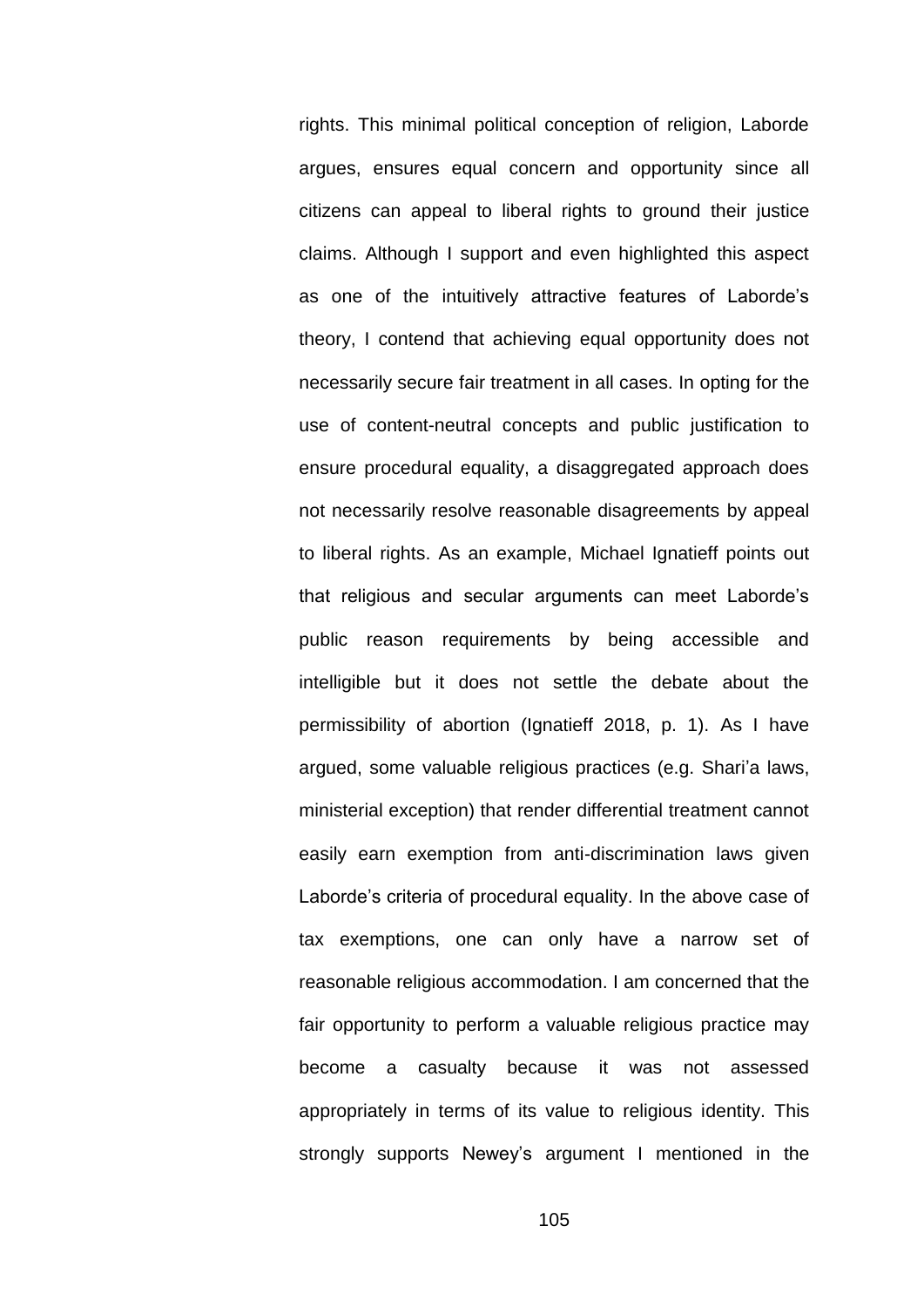previous chapter. He raises some conceptual ambiguities as regarding what "equal" is in equal treatment (or, respect). I argue that in trying to achieve a version of equality by a set of normative criteria, a liberal state will benefit from a unified understanding of the commitments they are comparing.

Furthermore, fair treatment, in my view, can be grounded reasonably in a liberal state's differential treatment of citizens who hold worldviews circumscribed by particular ways of life. I find wisdom in the insight of proponents of toleration theories who seriously consider the friction between different ways of life and worldviews. Each citizen has a "thicker" identity, largely defined by a way of life (e.g. religion, cultures, and philosophies), that is unavoidably expressed in the public sphere. Contra Laborde, religious commitments are intrinsically different from secular ones even if they share some general normative form and purpose. Beliefs and practices have coherent meaning and value in preserving the integrity of a particular identity and human community. Laborde's theory is not sensitive enough to the depth of these differences unlike the proponents of toleration theories. Her lack of a unified view of religion displaces the coherent meaning and value of religious practices and beliefs. Coherence and competence interests do not go deep in determining the value of the practice or belief. As a key consequence, the living out of religious identity, both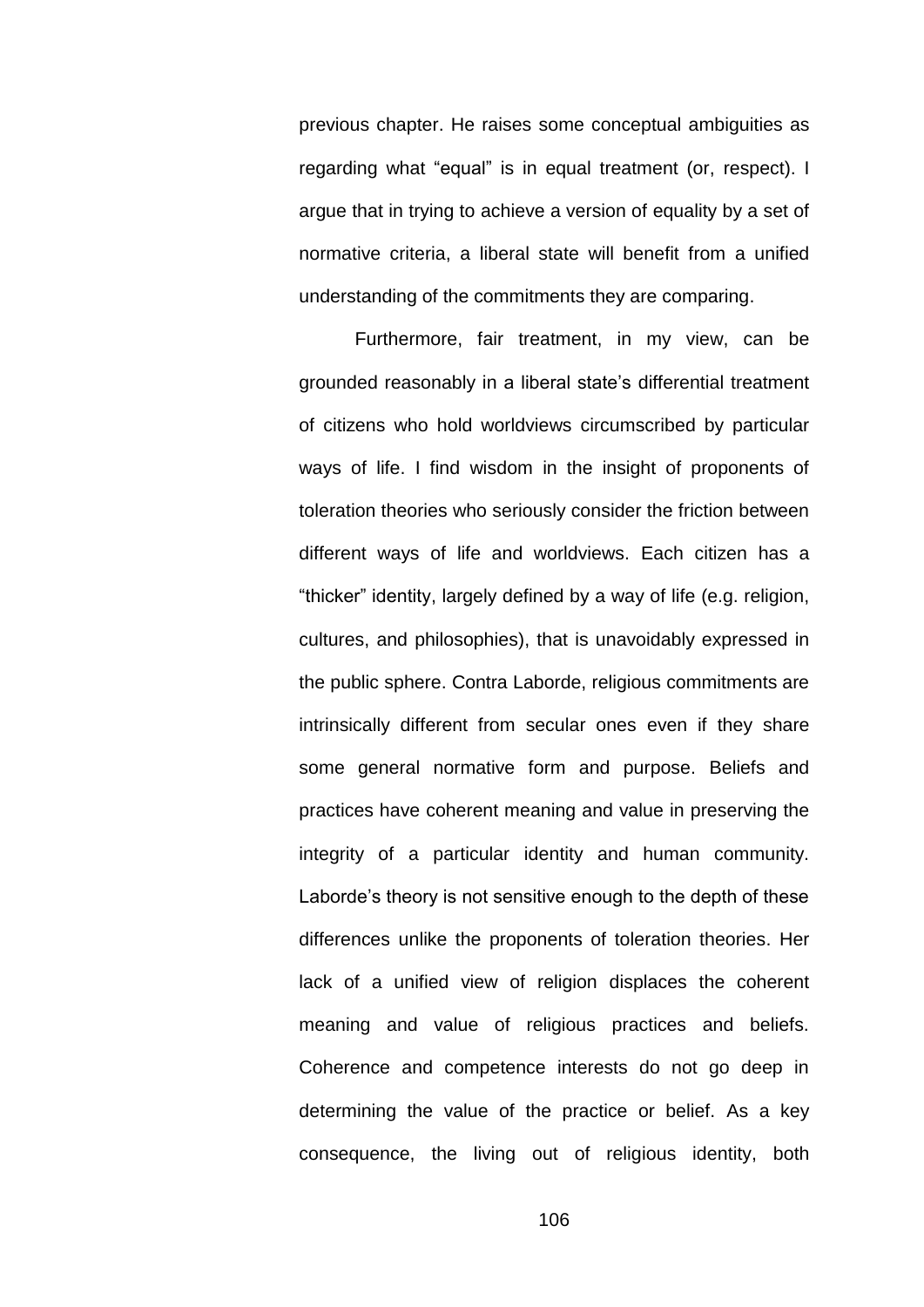individual and collective is highly susceptible to political outcomes that can diminish the value and meaning of their religious commitments.

The limitations I have outlined are cautions for a religious citizen in adopting Laborde's disaggregation approach. As Patrick Riordan rightly observes, the proposals and arguments of liberal egalitarians (e.g. Dworkin, Laborde, and others) reverse the direction of the analogy: "religious belief is understood by comparison with the role of other lifeshaping choices in anyone's story" (Riordan *forthcoming*, p. 6). This is a result of an ongoing political movement to achieve equality through non-discrimination (Ibid.). Riordan argues that if there is a conflict between liberty and equality, the balance of justice's scales is tipped in favour of equality (Ibid.). Notwithstanding the benefits of liberal egalitarian frameworks, I argue that a liberal state can employ other political conceptions of religion that can address the conceptual limitations of a disaggregation approach.

## **3.4 Religion beyond disaggregation**

In my suggestion, a liberal state need not confine itself to an egalitarian motivation for its (non)neutral treatment of religious citizens. Moreover, religion is understood as a unified multi-faceted reality. Religious citizens reasonably warrant differential treatment from a liberal state and this does not imply "special treatment". Nor is it a case of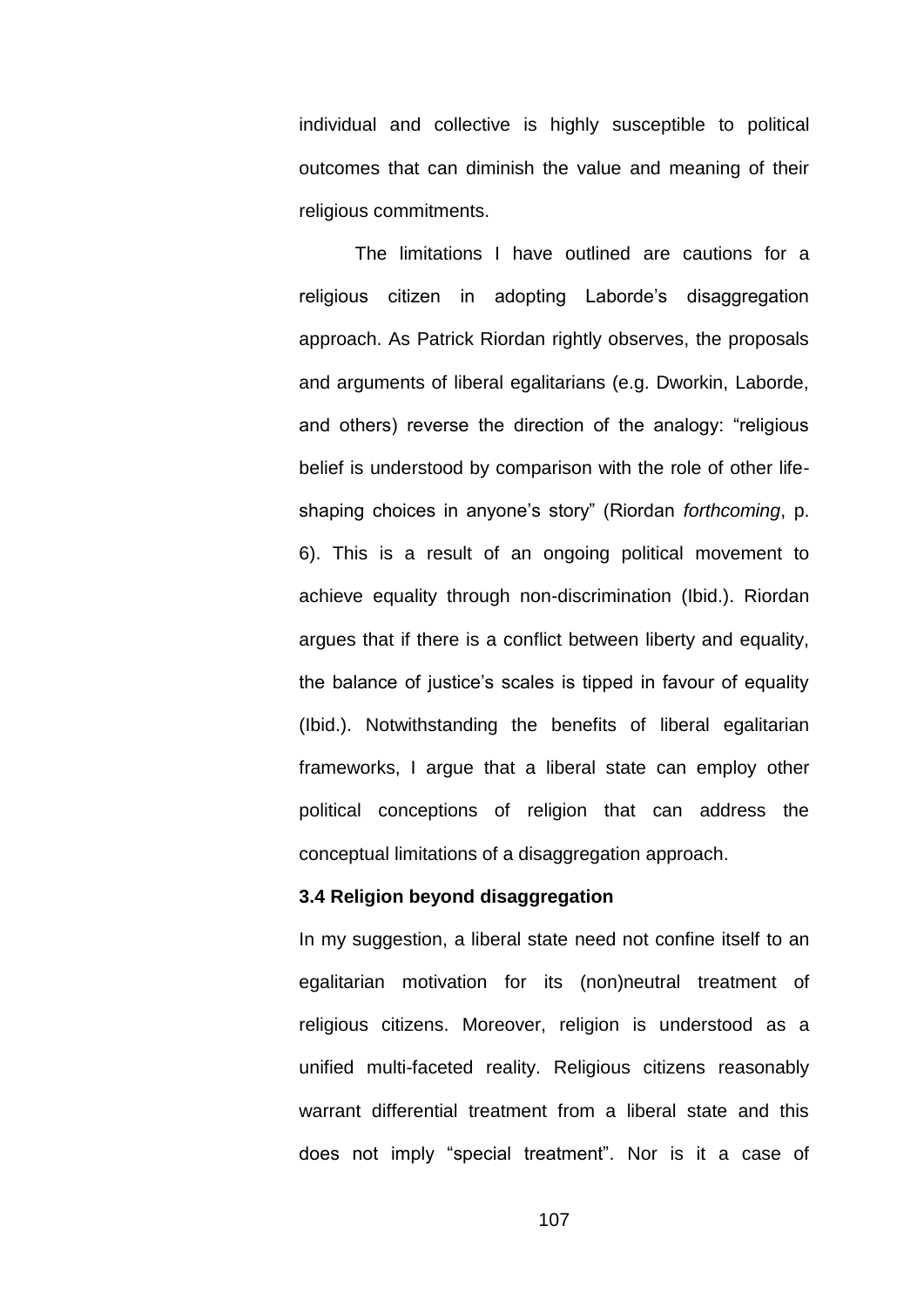objectionable inequality or an instance of liberals showing "too much" respect to religion as Laborde fears (Ignatieff 2018, p.1). I will explicate some possible routes we can take in the next subsections.

I begin with the value-based approach.

## **3.4.1 Value-based approach**

In presenting principles of justice that would be reasonably endorsed by citizens, religious and non-religious alike, religion can be treated with sufficient respect grounded on the concept of value. The value-based approach I suggest draws mainly from the framework of Joseph Raz. A liberal state can opt to view religion as one example of a multi-dimensional reality that can be of value even to non-adherents of some or all of its components.

Raz offers a "minimum" model of respect as a correct response to value. He distinguishes three basic stages: (1) the regard for objects in a manner consistent with their value, (2) the general reason to preserve what valuable, and (3) engaging with value in appropriate ways (Raz 2004, pp. 161- 162). He explains that the first two stages generate reasons for respect "in the way we treat objects of value in thought and expression and the reasons for preserving them" (Ibid., p. 164). This is the minimal form of engagement with value (Ibid.). Following his thought, although value is realised at the third stage, we do not expect people to engage with all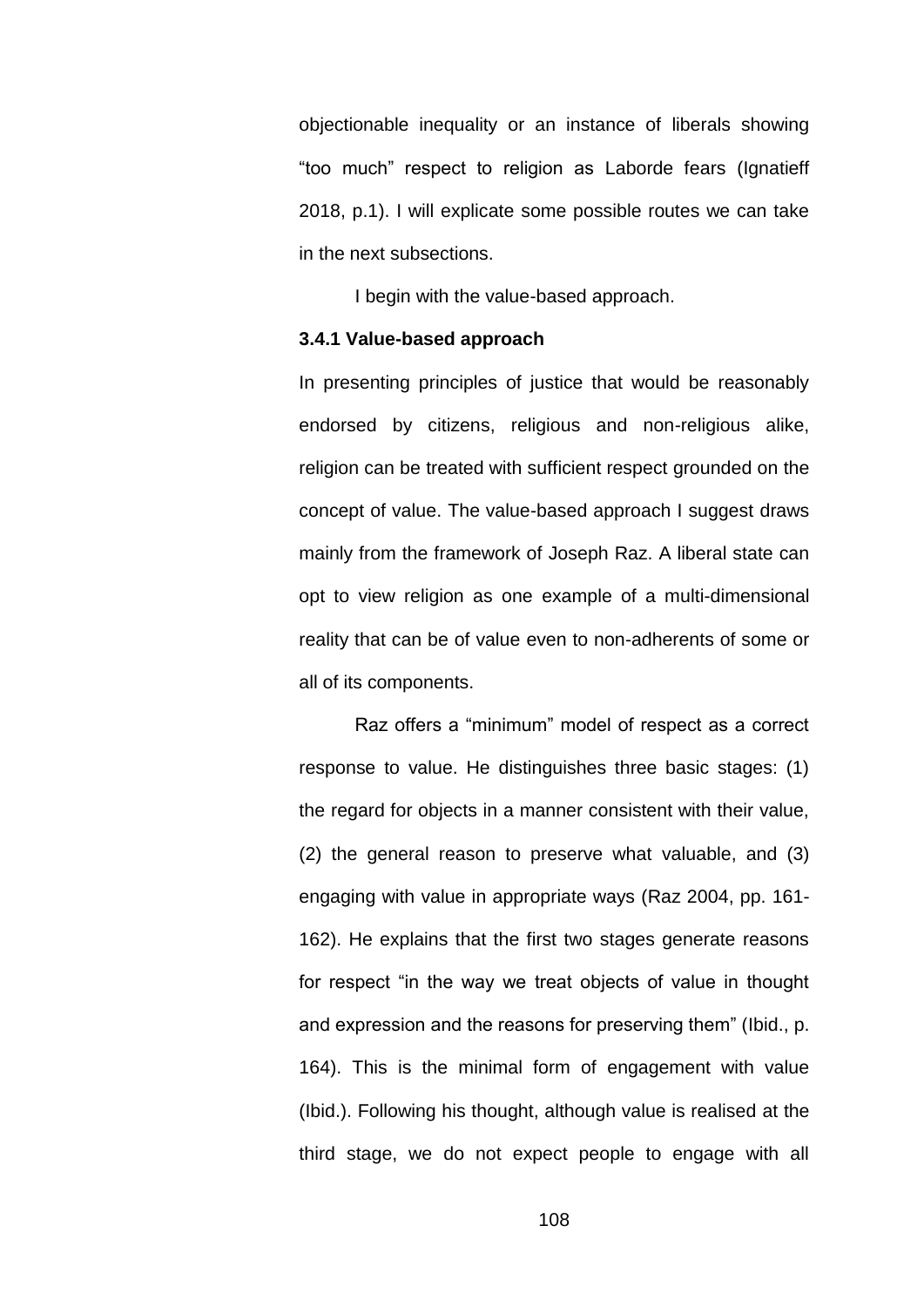valuable objects. But, respect (as described in two stages) is the right reaction to what is of value even if when we do not care for it (Raz 2004, p. 164). The two stages are deemed as universal requirements, whether the value is intrinsic or instrumental (Ibid.). This brief sketch of Raz's framework can be a reasonable ground for a conception of justice that citizens can reasonably endorse. This can also be consistent in how a liberal state appeals to partial notions of the good in resolving religious claims.

One may argue against this approach by bringing up the analytic demand of determining the necessary and sufficient conditions of value for us to correctly assess our relation with the object. This requires the setting of a threshold of value for example, or trying to determine the proper value of a religious practice that is different from tastes, goals, or preferences. Furthermore, in adopting a value approach, questions about the kind of value instrumental or intrinsic— of religious practices should be taken into account. This can lead into instances of state entanglement with religion since a liberal political community may not be persuaded to judge a permissible range of religious practices based on value. This should be avoided because of the state's lack of competency on those matters. Lastly, a possible political outcome of employing a valueapproach is a society that is overtly "religious".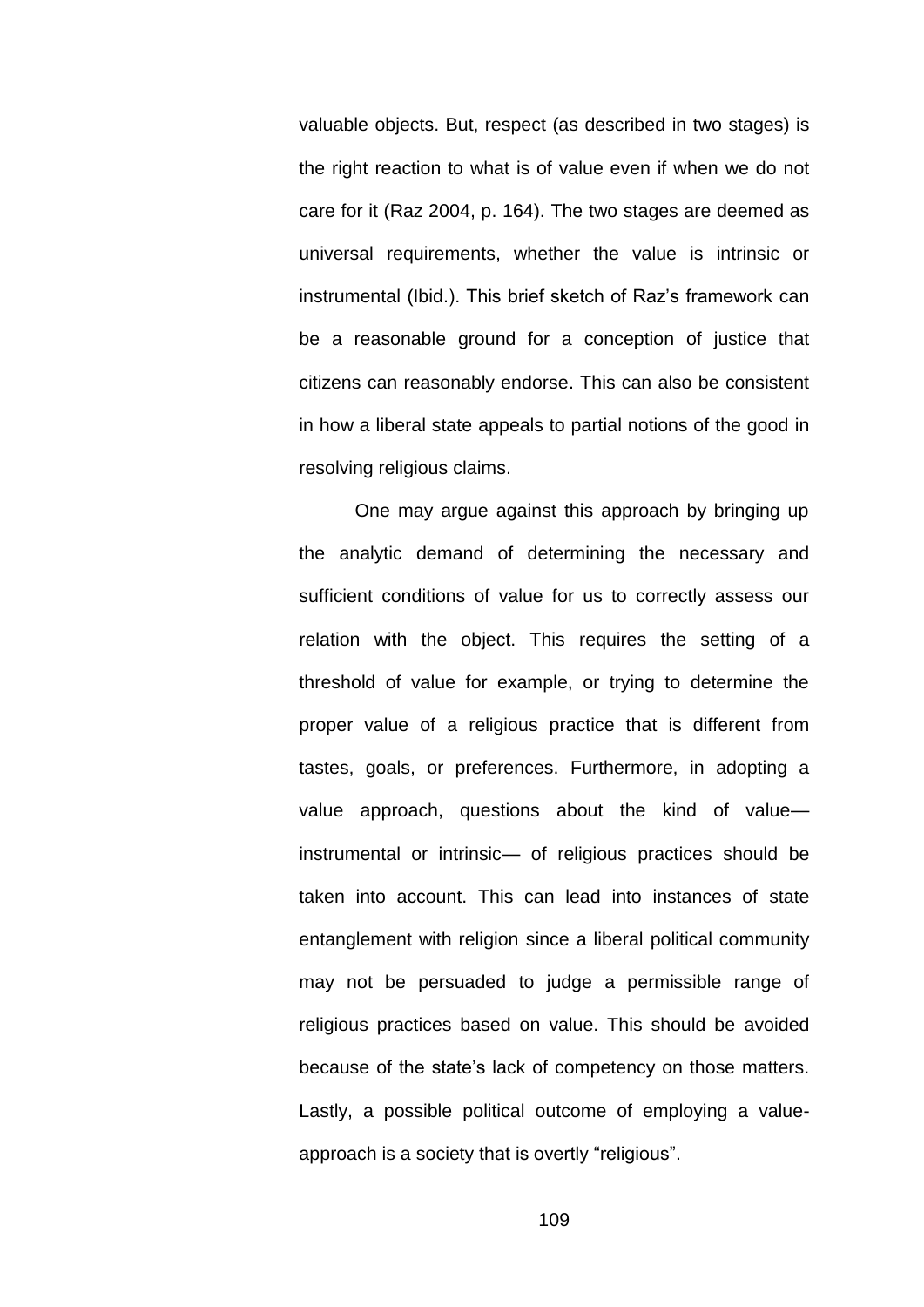In reply, Raz qualifies that the reasons for respect are independent of our goals, tastes, or even our desires (Raz 2004, p. 168). He explains that, although taste or preference largely determines which valuable pursuits one will engage in (Ibid., p. 169), the reasons for respect are more general in a way that they safeguard the possibility of a particular value, whether pursued or not, to be realised (Ibid., p. 167). Here, Raz differentiates respecting the value from engaging with the value. The first two stages are the proper conditions in which a particular value of an object is permitted to be realised, whether one cares about that object or not. If applied in the case of religious practices, respect means giving a fair opportunity for such practice to be performed in order to help sustain a religious commitment. In doing so, it creates "a social-cultural climate which makes engagement with these values conceivable and respectable" (Ibid., p. 167). In terms of avoiding entanglement with religion, a liberal state can employ Laborde's competence interests (i.e. deference to religious justification) but operating under the principle of value as understood in Raz's framework.

I assert that adopting Raz's value-respect model can lead to an extensive discussion about religious commitment as a value worthy of respect. By following Raz's intuitions, the first two stages of respect can help correct a liberal state's treatment of religious citizens in terms of the value of their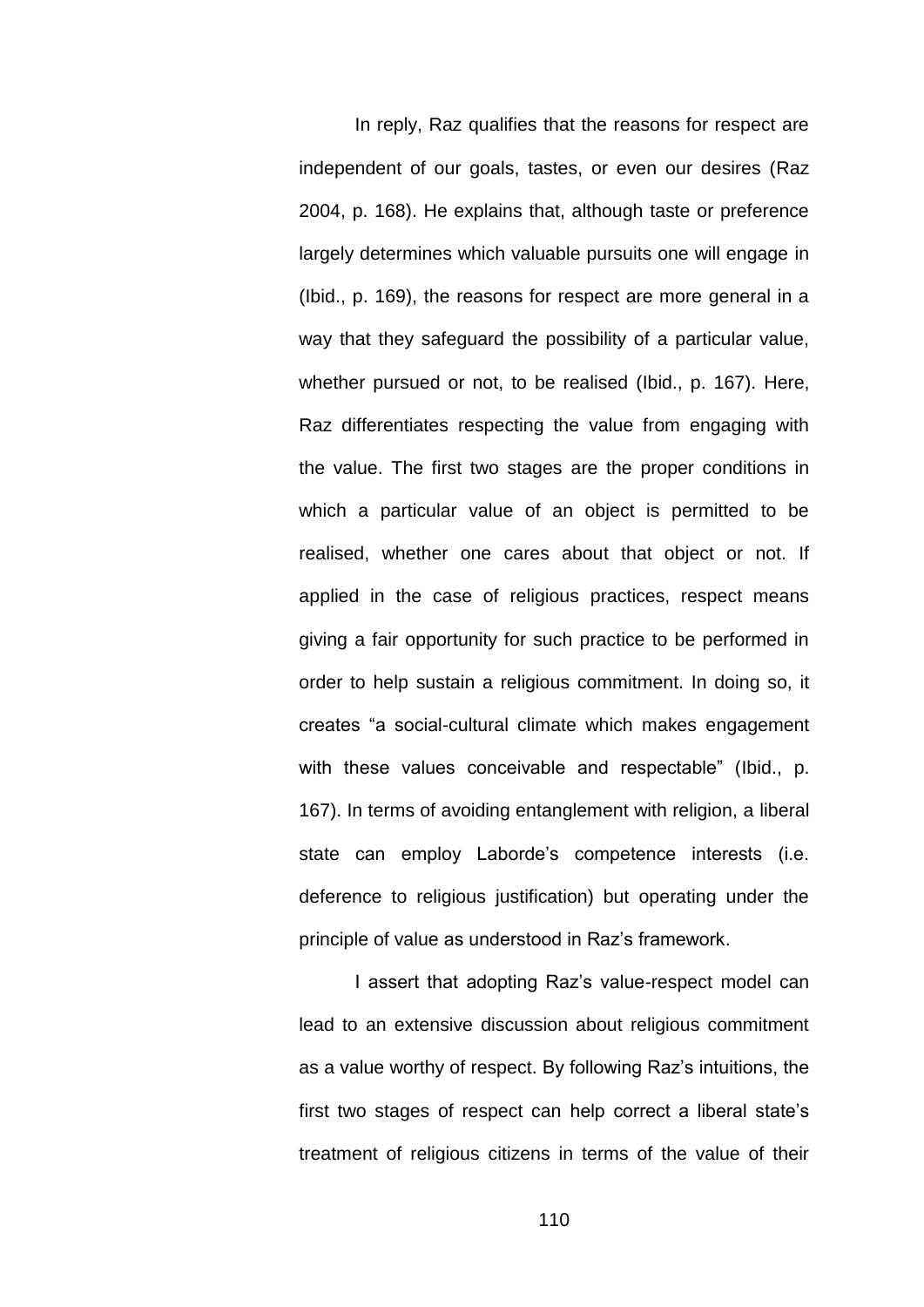religious practices in relation to their religious commitments. This approach has a comparative aspect but it is not of the kind that suffers the limitations of an egalitarian approach that I discussed in the previous sections. One can compare two things and accord them differential treatment consistent to their value. It addresses the deficiency of Laborde's use of "respect-worthy beliefs and practices" as a category for religion by guiding a liberal state in implementing the disaggregation approach consistent with the value of religious commitment. If a liberal state reflects and weighs religious practices in a perspective of value as Raz proposes for example, it can reasonably adopt a non-neutral justification for its action.

However, the value approach still lacks clarity. As argued, a liberal state must be further aided in its justification for the permissibility of a religious practice if its recourse is an appeal to value. I claim that Raz's intuitions about reasons for respect of value are more convincing if we complement them with a particular human capacity that grounds religious freedom. I will expound on Patrick Riordan's idea about the human capacity to search for the truth in the next subsection.

## **3.4.2 Capacity for truth argument**

Patrick Riordan presents two main arguments that support the distinctiveness of religious freedom: (1) philosophical argument that rests on the human capacity to seek the truth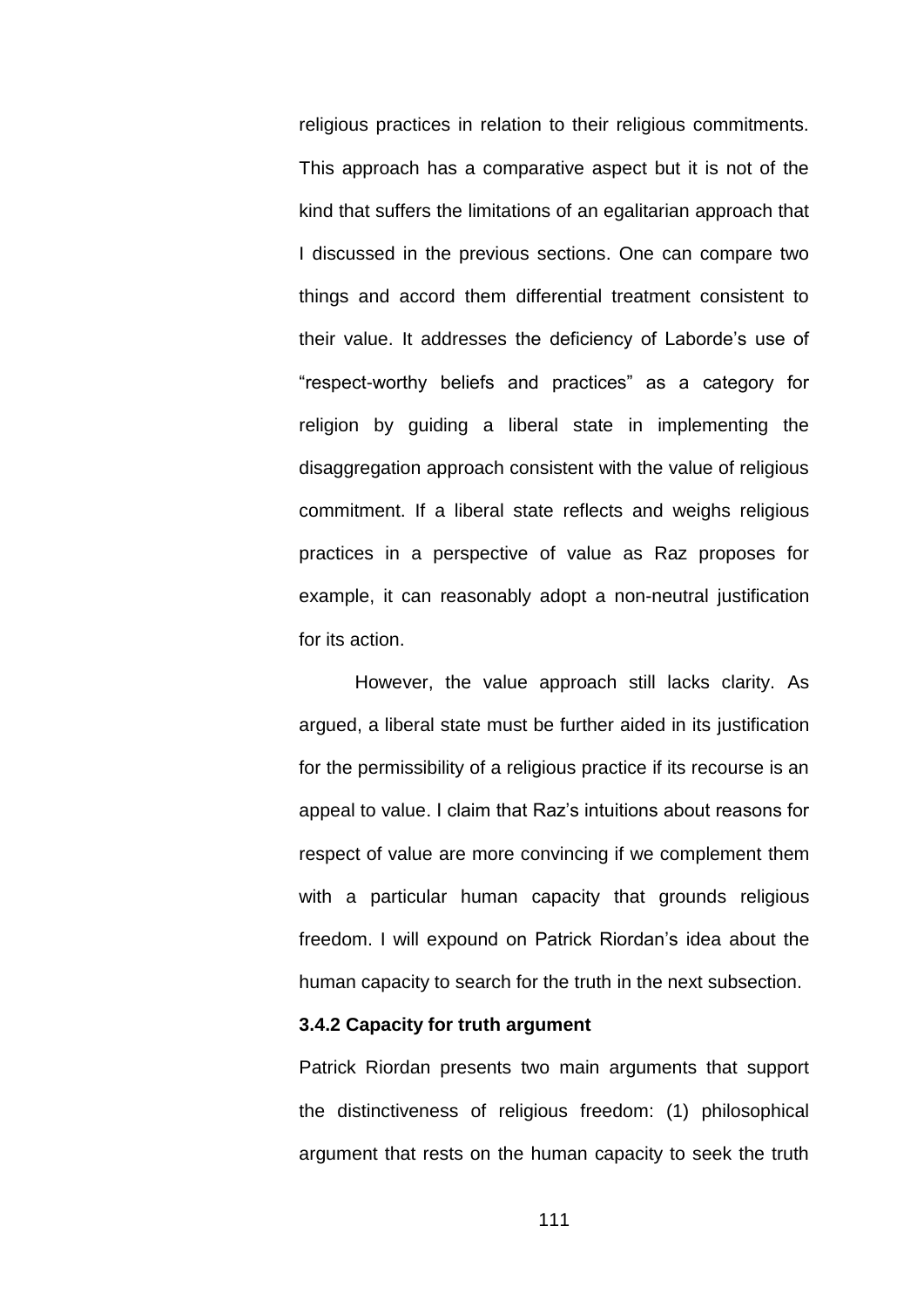and (2) political and pragmatic reasons for retaining religious freedom (e.g. historical experience of religious persecution, contemporary instances of imposing religious doctrines) (Riordan *forthcoming*, p. 6). I will focus on the philosophical argument. I claim that the human capacity to pursue and live out an ultimate and comprehensive explanation of reality gives meaning and value to beliefs and practices.

Riordan claims that the human capacity to wonder and be open to the "most ultimate and comprehensive explanation of reality, whatever it turns out to be" frames religious freedom (Riordan *forthcoming*, p. 7). He argues that freedom interpreted as autonomy or ethical independence is not the only key value that can play a foundational role (Ibid.). His assertion distinguishes religious freedom from the freedom of conscience. Dworkin and ETRF proponents argue that religion is only a subset of ethical independence. Laborde already identifies the limitation of using the freedom of conscience as a proxy or substitute for religion and even the idea of conscientious duties to account for religious practices. Similarly, Riordan cautions that the overemphasis on freedom of conscience as ethical independence leads to relativism, scepticism on the human capacity for the truth, and deprivation of dialogue because "all positions are equally valid" (Ibid.). He proposes that the human capacity to search for the truth is another central value that can play a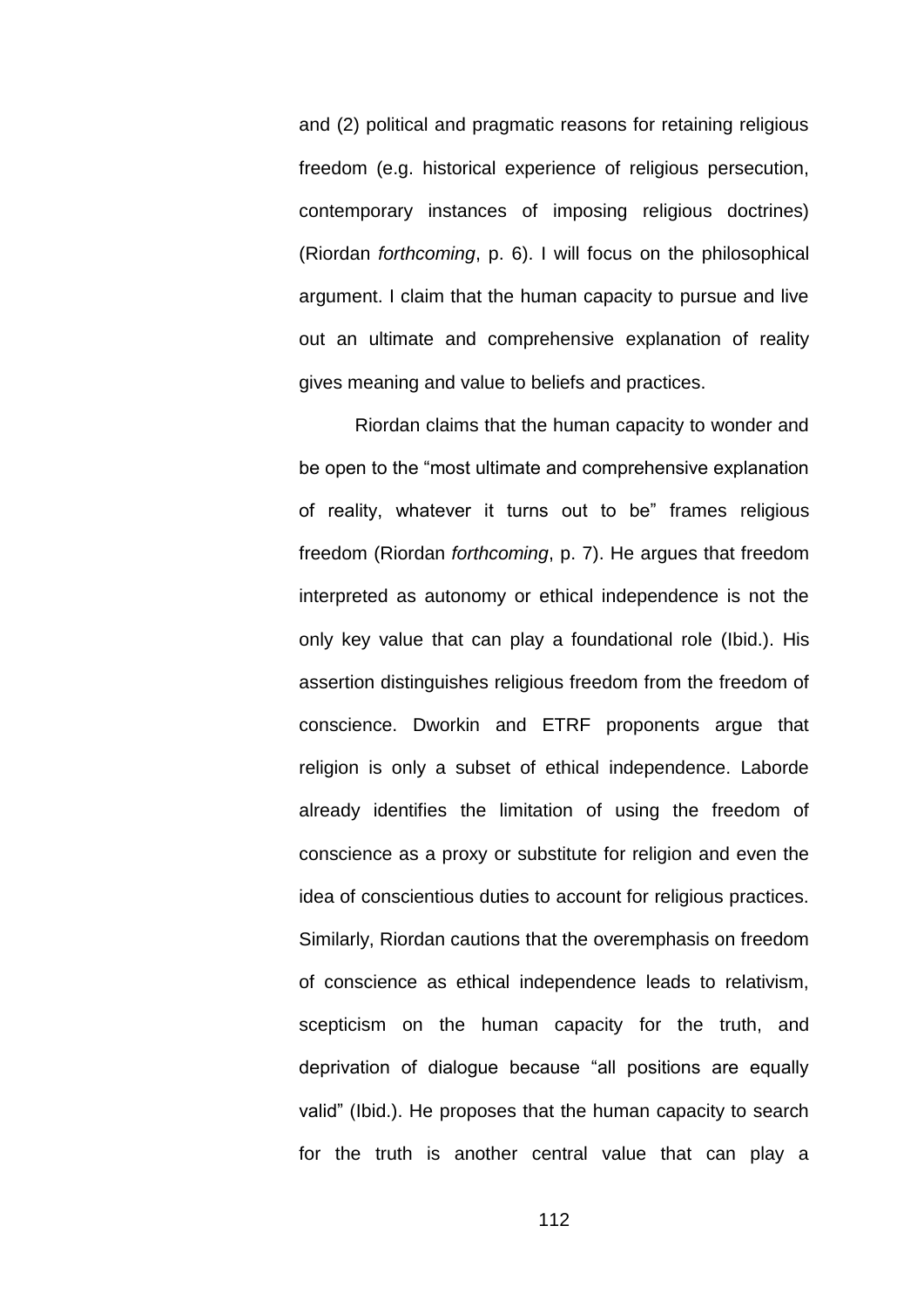foundational role alongside freedom. For example, religion, as one of the fundamental conditions of human flourishing, enables a person to weave a self-narrative based on a comprehensive explanation of reality. Religious practices find their value in relation to a person's expression of this comprehensive view of life. A good example is public worship. An act of public worship expresses, in part, an individual's (or a group's) doctrine about the universe through song, praise, or ritual action. Thus, the importance of religious freedom is two-fold: (1) for a believer to develop and share her views about our place in life and universe and (2) for non-adherents to engage with these alternative views (McCrudden 2018, pp. 139-140). A liberal state that is sensitive to this basic human need opens a political space where the interaction of different outlooks about the world and our place in it nourishes, as well as, critiques a citizen's self-understanding (Ibid., p. 140).

From this brief sketch, Riordan's argument supports the intellectualist tradition rather than a voluntarist one. However, in adopting this view, religion can easily be mistaken for an intellectual pursuit. To his credit, Riordan was quick to point out that the dignity of humans is not solely measured by the rational pursuit of the truth (Riordan *forthcoming*, p. 7). Although I share his intuitions, there is a need to amend his position. As I have argued, Laborde's description of the needs of religious citizens includes an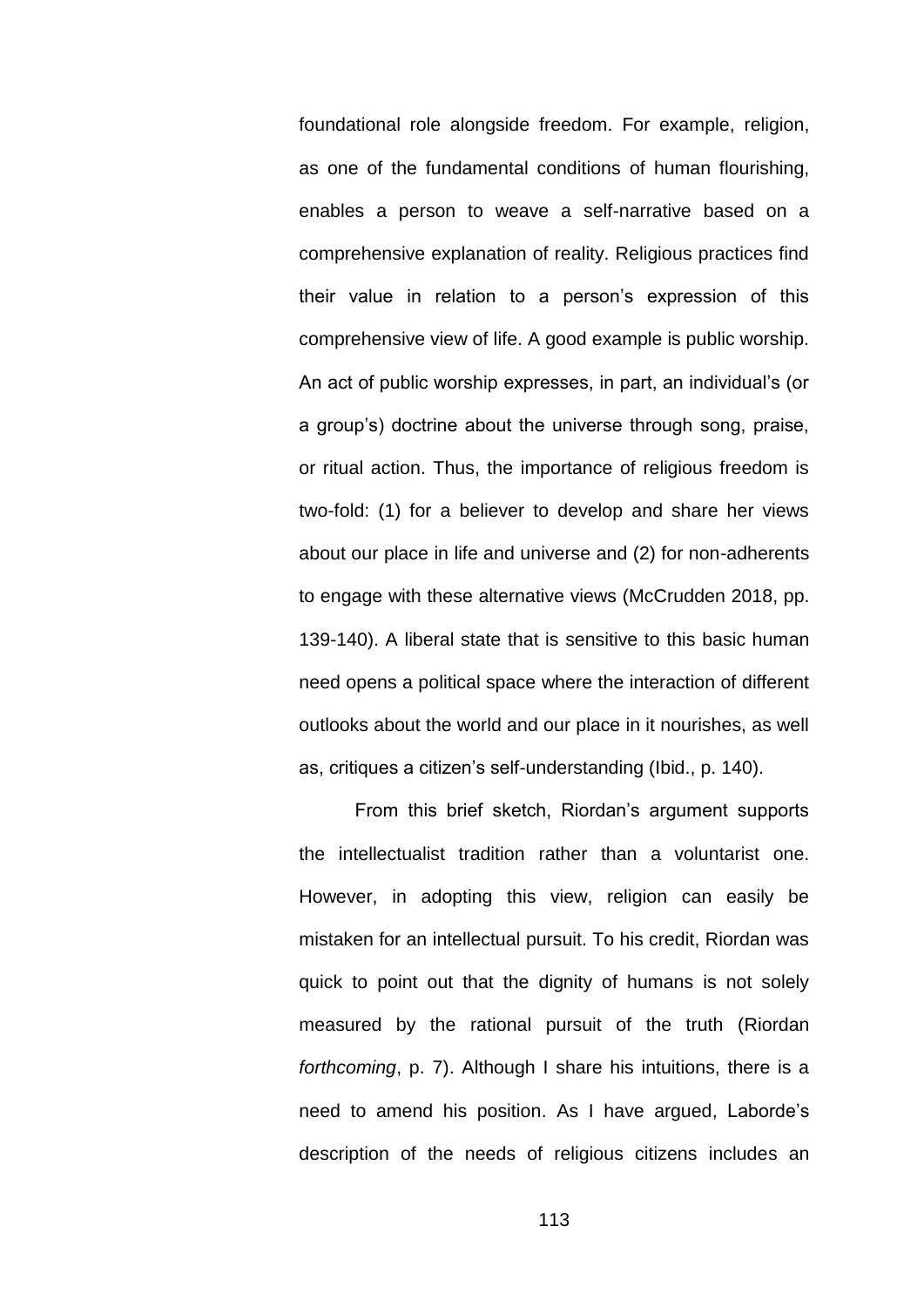acknowledgement of the shaping role of rituals, living in communion with others, and the opportunity to publicly exhibit religious virtues. These active expressions of religion go beyond a mere intellectual pursuit or a conception of a good life. Religious practices are means to experience, develop, and sustain the life of faith that is shared by a particular community. It is to not only search for the truth but also to have the opportunity to express what is found, live it out, and shape one's identity to it. Concretely, it is to *be* a Christian, Muslim, or Jew. In the case of religious practices, their instrumental value lies in their capacity to realise the truth of religion in the believer's life. It is a daily manifestation of truth in practice, observance, ritual, or worship. A robust religious freedom recognises the value of religious practices because through them, a person is able to maintain and sustain her integrity and sense of belonging in a community that strives to conform to the truth of their religion. This is encapsulated in Article 9 of the European Convention of Human Rights  $(ECHR)^{23}$  that clearly indicates (1) a separate category

 $23^{\mu}$ Article 9 of the Convention – Freedom of thought, conscience and religion:

<sup>1.</sup> Everyone has the right to freedom of thought, conscience and religion; this right includes freedom to change his religion or belief and freedom, either alone or in community with others and in public or private, to manifest his religion or belief, in worship, teaching, practice and observance.

<sup>2.</sup> Freedom to manifest one's religion or beliefs shall be subject only to such limitations as are prescribed by law and are necessary in a democratic society in the interests of public safety, for the protection of public order, health or morals, or for the protection of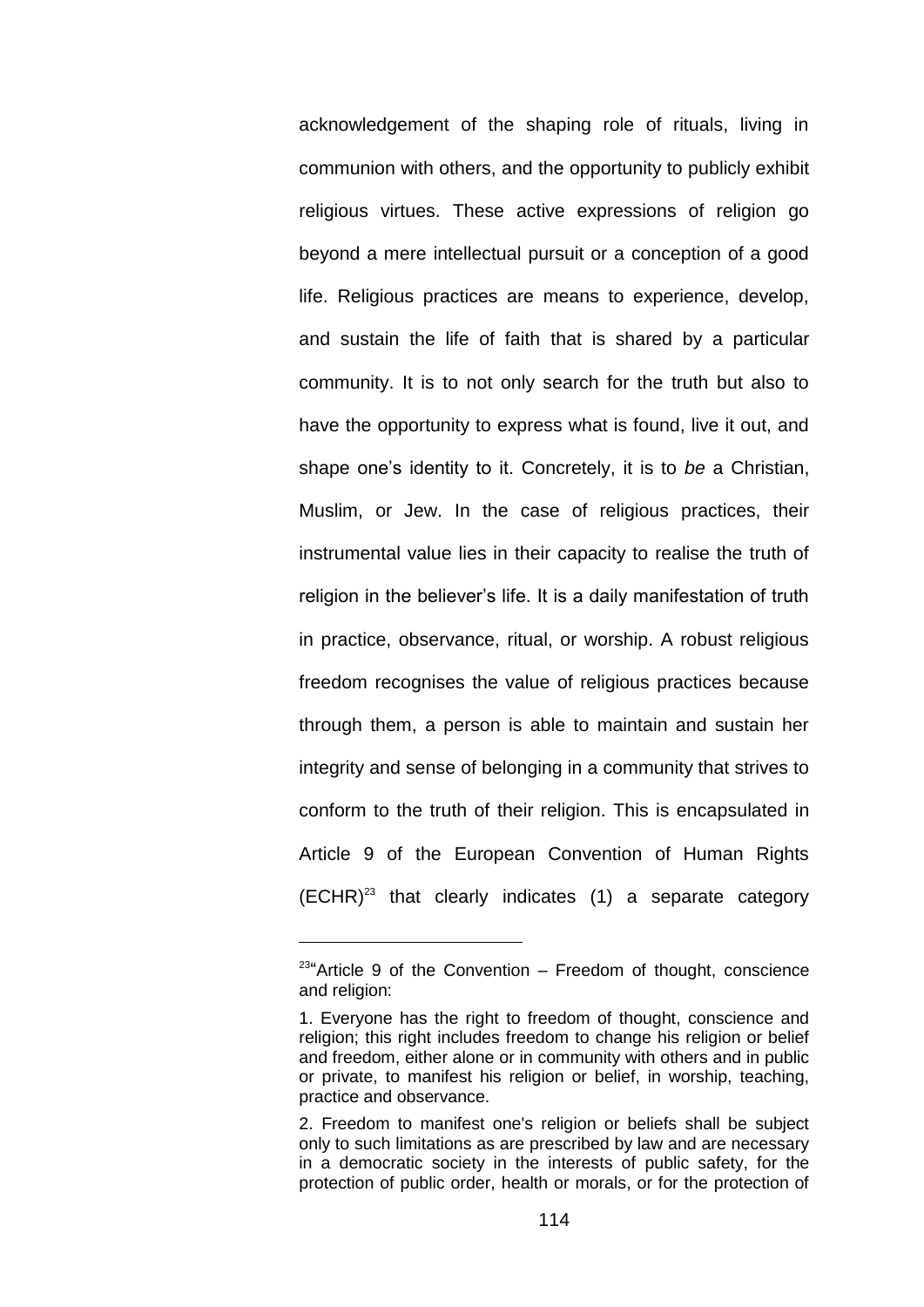"religion" from conscience and thought, and (2) ensures the manifestation of religion in worship, teaching, practice, or observance, whether in public or private, individual or in community.

I present an alternative proposal that integrates the strengths of Raz and Riordan's frameworks. This alternative view sees religious commitment as a vocation. $24$  As a political concept, vocation aids a liberal state in appreciating the value of religious practices to a citizen's pursuit of a shared identity that expresses a particular worldview, accessible to nonreligious citizens.

# **3.4.3 Vocation as a political conception of religion**

I propose a basic understanding of vocation as a meaningful pursuit that shapes the identity of the individual or group. For example, a life dedicated to painting or singing can be considered a vocation. More than a career or the perfection of a technique, a vocation integrates activities and beliefs into a coherent identity. It also goes beyond tastes or preferences since following a vocation demands commitment that endures through changing tastes or preferences. There is a deep calling or desire to orient one's life according to the pursued truth and to belong to a community that shares the same

the rights and freedoms of others." Cf. European Courts of Human Rights, "Guide on Article 9 of the European Convention on Human Rights".

https://www.echr.coe.int/Documents/Guide\_Art\_9\_ENG.pdf.

 $24$ I give credit to Veronique Munoz-Darde for this suggestion.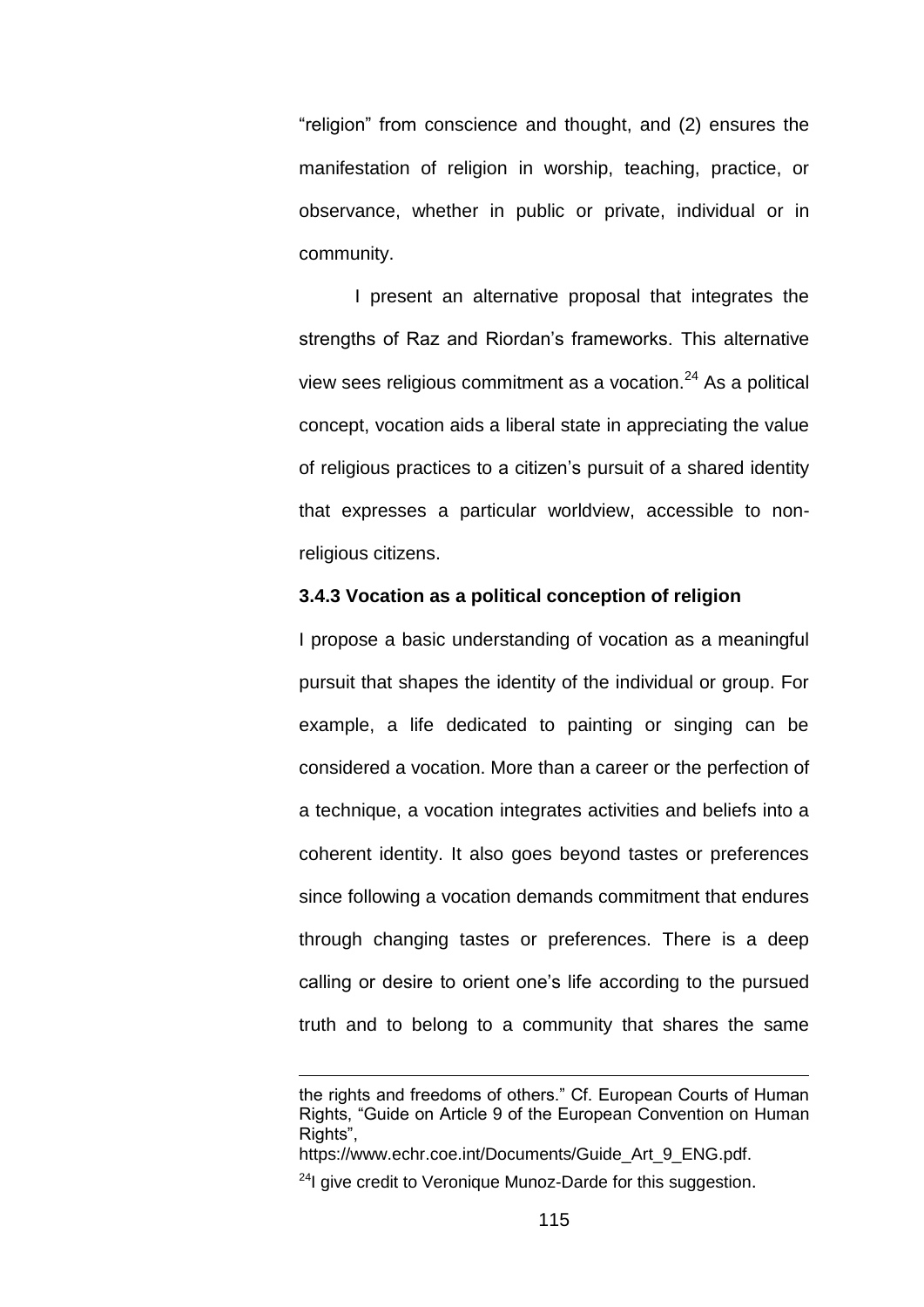calling. In a vocation, a citizen exercises her human capacity of searching for the truth as a comprehensive explanation of reality and, in the process, weaves a particular kind of selfunderstanding shaped by such search. But beyond an intellectual pursuit, the concept of vocation captures the active expression of such pursuit. A vocation gives meaning and value to practices and beliefs that realise it as having instrumental value in the formation and maintenance of one's identity and sense of belonging to a particular community. For example, if the person's vocation is to be a painter, then the activities, beliefs, techniques, and resources, be they core or peripheral, have a corresponding value in relation to the person's pursuit of painting.

A believer who is committed to liberal values sees this set of values as instrumental in her living out of a vocation. Freedom, as Riordan rightly argues, serves as an instrument for a religious citizen to use in realising her vocation. Similarly, Rawls emphasises the use of primary goods for a citizen's pursuit of life plan  $(TJ 63, p. 360)^{25}$ . Religious commitments are valuable because they serve as means for a citizen to express her religious identity. By way of illustration, a woman's vocation in Islam is treated appropriately if she is allowed (and even) supported by a liberal state to *be* Muslim. This means, among other things,

<sup>25</sup>Hereafter, John Rawls' *A Theory of Justice* is referred to as TJ.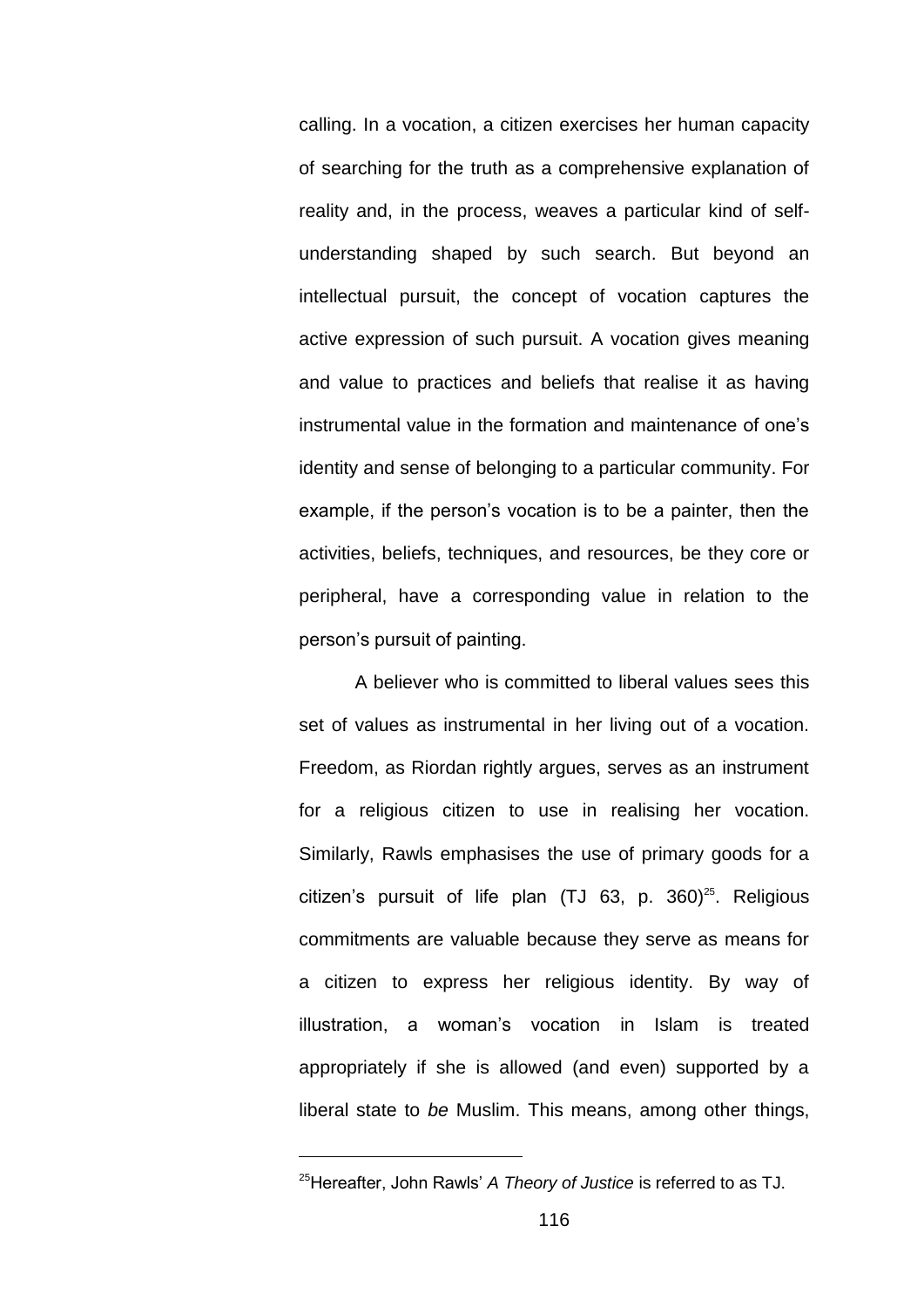granting state permission for the wearing of the *burka*, not preventing access to mosques and Sharia' courts, and assuring fair opportunity to celebrate Ramadan and other holy feasts. If a liberal state wants to preserve and promote religious pluralism, it can choose to understand religious freedom as a fundamental right of a citizen (1) to pursue her vocation, and (2) to engage with other citizens in ways that are appropriate to her vocation to live meaningfully according to the requirements of Islam.

If applied to cases where religious practices involve the restriction of the scope of parental authority by individual right (e.g. Jewish infant male circumcision, Jehovah's Witnesses rejecting blood transfusions for their children), the concept of vocation can provide an alternative plausible ground. Respect for value aids a liberal state is in its discernment to not to usurp parental authority. There are religious practices that involve several degrees of harm but they can be weighed in a manner which recognizes the value of these practices in accordance with their religion. This does not open the floodgates, so to speak, for various practices to be permitted. The concept of vocation acts as a "filter", similar to the principles of centrality and obligatoriness, by providing a coherent view of religious beliefs and practices. It is an appropriate framework for a liberal state to weigh justice claims of religious citizens since they are understood and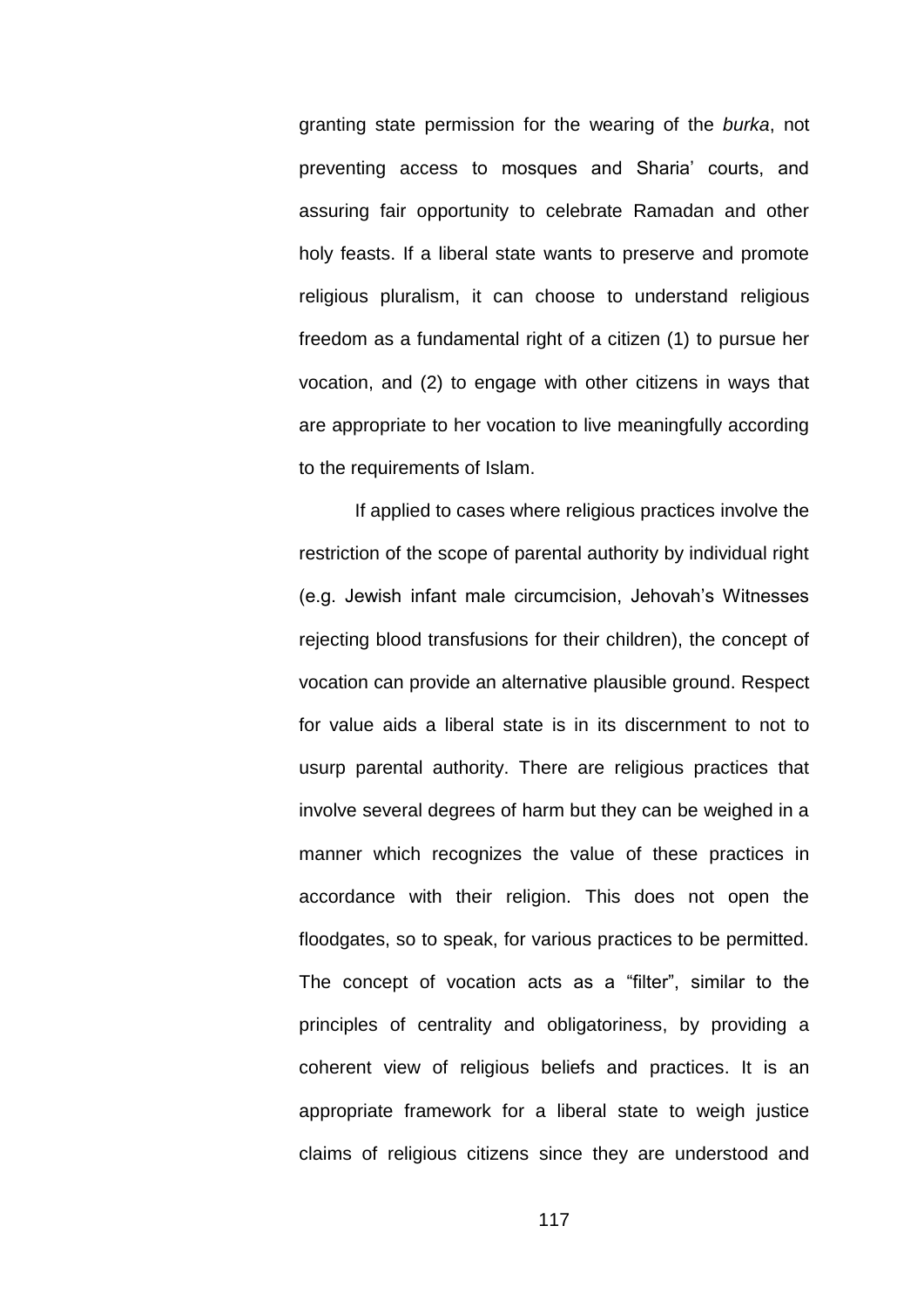assessed consistent with the particular identities and commitments they have.

This fits with Raz's concept of liberal multiculturalism. Raz claims that guided by multiculturalism, we should go beyond the categories of majorities and minorities, and instead, think of society as constituted by diverse cultural (and religious) groups (Raz 1998, p. 197). By adopting this precept which fosters the flourishing of cultural and religious groups, a liberal state should, in the first instance, reconceive its self-image (Ibid.). Against toleration theories, liberal multiculturalism does not simply advocate mere co-existence but rather, the development and flourishing of cultural groups through fair opportunity of self-expression, participation in economic life, and development of political culture (Ibid., p. 199). Against Laborde's liberal egalitarian view, doctrines of non-discrimination cannot support a view of deep plurality (Ibid., p. 200). Raz argues that people's well-being consists of their success in valuable relationships and their sense of dignity is bound significantly with their sense of belongingness to their culture and religion (Ibid.).

If I were to expand Raz's idea, a liberal state is invited to reflect on the manner in which it envisages fair terms of social cooperation and social stability. This thought is not far from Rawls' intuitions in political liberalism. His theory aims at securing social stability (i.e. fair terms of social cooperation)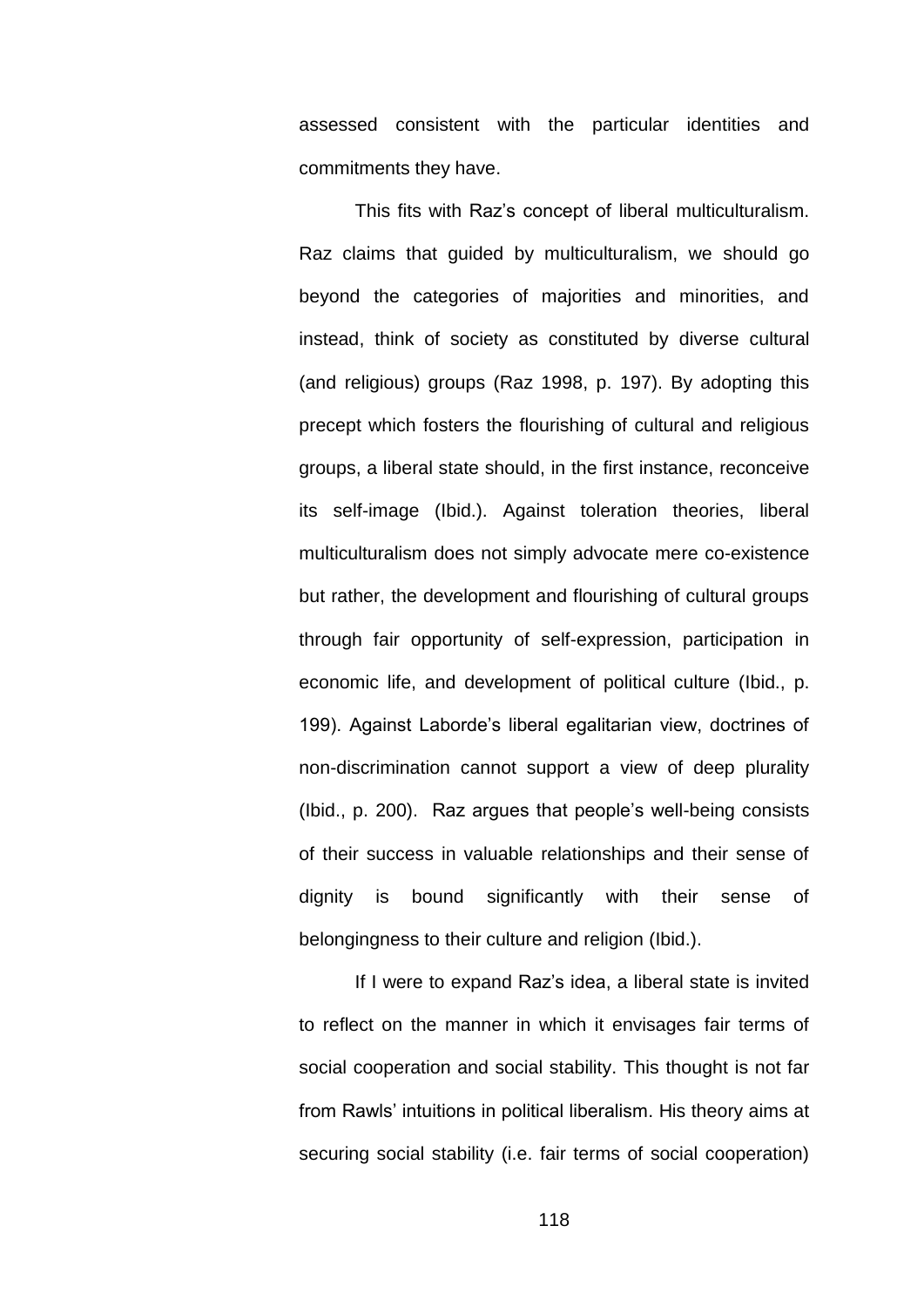among citizens with different conceptions of the good (PL xx). In particular, Rawls intends that fair terms of social cooperation should not be simply achieved by any means (e.g. political accommodation) but be endorsed for the right reasons (PL xl). Rawls can only guarantee the allegiance of a citizen to the fair terms of social cooperation if this duty becomes part of her conception of the good (PL xliv). This, I hazard, can only occur if the fair terms of cooperation enable a citizen to reasonably achieve her life plan as determined by her conception of the good. Put differently, a Muslim cannot be expected to reasonably endorse a set of terms of social cooperation if this hinders her use of available freedoms and primary goods in her *becoming* a Muslim. This does not mean a free-for-all privilege since she must recognise also that she lives with citizens who may have illiberal conceptions of religion. In this case, a liberal state can adopt any reasonable political conception of justice (e.g. justice as fairness) that would reasonably foster religious commitment. Furthermore, the concept of vocation as applied to general life plans or chosen ends (e.g. musician, artist, religious commitment) can be part of the thin theory of the good which a liberal state can appeal to in its justification of state action.

In the idea of vocation, religion is not a disaggregated reality. Religious commitments retain their uniqueness since their way of life is not comparable to an expansive notion of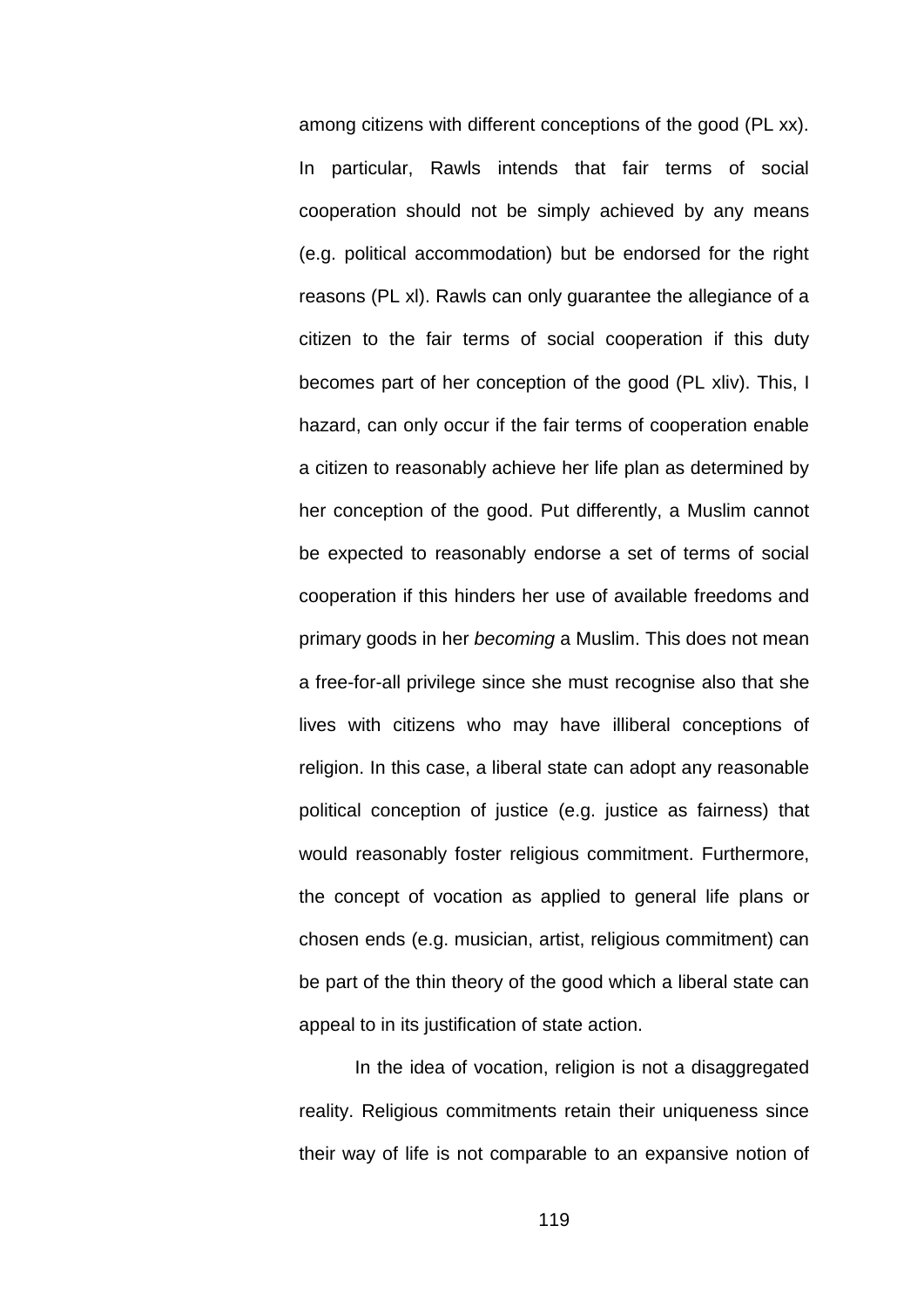conscientious duties, an "aggregation" of liberal rights, or a general category of beliefs and practices. Furthermore, it grounds differential treatment of religious citizens, which is not *ipso facto* a case of objectionable equality. Using the Shari'a court case as an example, judges or external observers should be careful about assessing a statute that exacts differential treatment as an instance of wrongful discrimination and therefore, requiring of state interference. Shari'a court statutes have instrumental value in realising a Muslim vocation. Laborde's suggestion of competence interests can be used. However, the principles motivating such an application should not be exclusively determined by equality and non-discrimination. It should be also sensitive in its role in helping the person (or group) realise their vocation as Muslim. This captures more effectively Laborde's intuition about doctrines and practices that render differential treatment. Her intuition includes protecting those core doctrines and allowing the robustness of the freedom of association (Laborde 2017, p. 180).

Moreover, since the concept of vocation captures public manifestation of religious commitment, it allows nonadherents to inquire and understand the value of religion. Part of developing self-respect is for others to recognise or even admire our own endeavours (TJ 67, p. 387). Rawls concludes that activities that display intricate and subtle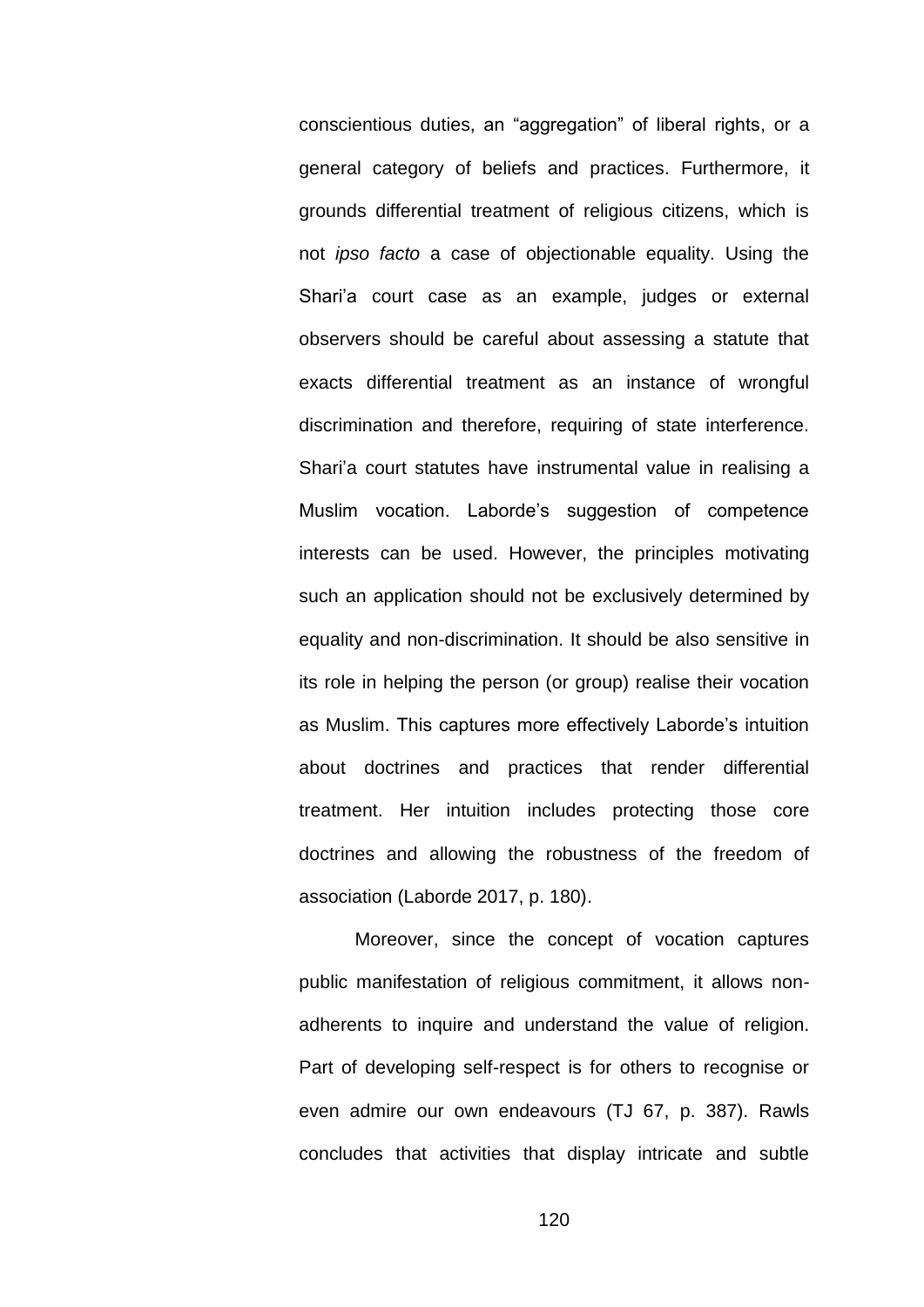talents, and manifest discrimination and refinement, are valued both by the person himself and those around him (Ibid.). The concept of vocation aids a liberal state in cultivating the social climate of respect by recognising the role of religious practices in manifesting religious commitment to others. This can elicit both admiration and critique from others. Some practices can be open to reform via democratic deliberation if not found compatible with liberal values. A religious citizen becomes a better representative of her tradition because she is politically engaged through her particular vocation.

One might object by arguing for necessary and sufficient conditions of legitimacy to ensure that such social arrangements would not result in an overtly religious society (e.g. theocracy). Another contention would be the difficult task of distinguishing "bad" minority rights that restricts individual rights from "good" minority rights that supplement individual rights (Kymlicka 2002, p. 340). "Minority" includes what Laborde earlier identified as vulnerable segments within a religious group (e.g. women, children, homosexuals) that are protected by her strict discrimination test. Religious doctrines and functions that render differential treatment as applied to vulnerable groups can be unclear cases of objectionable inequalities.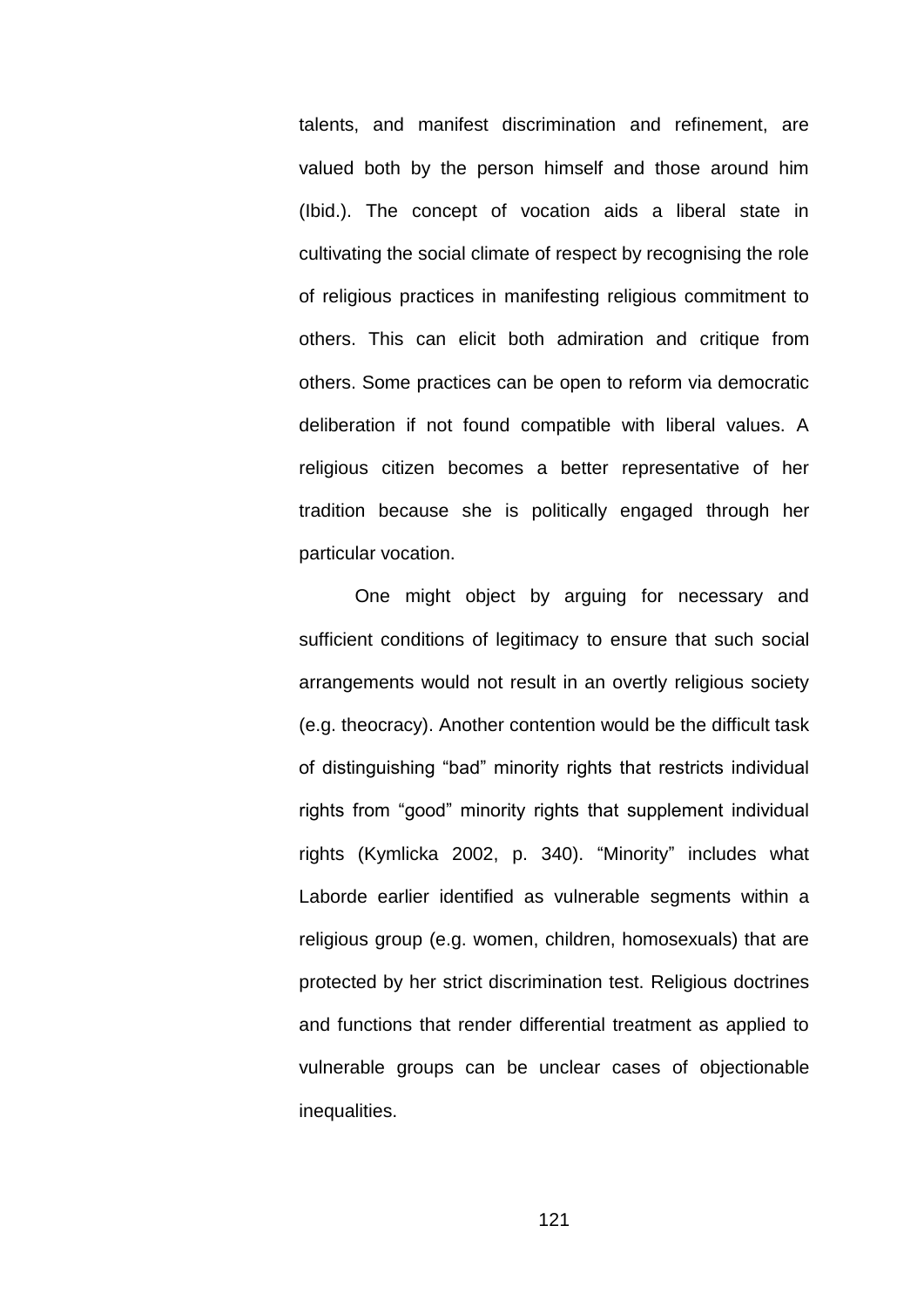In response to the first objection, I argue that understanding religion as a vocation would not result to sets of principles of justice that would undermine the balance of plurality such that the arrangement of social institutions and distribution of primary goods will likely result in an overtly religious society. Such sets of principles of justice would not be reasonably endorsed by non-adherents and thus, would not command allegiance as duties of justice. Moreover, such principles and modes of justice would fail to be impartial and would generate political conflicts. I argue for understanding vocation as a political concept that is part of the thin theory of the good. This means that proposed principles of justice should take into serious account religious identity by understanding it as examples of meaningful ways of life that each citizen reasonably pursues. The concept is also sensitive to the role of religion as one of the fundamental conditions of human flourishing.

Furthermore, the concept qualifies the "special treatment‖ that religion enjoys in law such that these claims may not be cases of objectionable inequality or instances of ―too much‖ respect. For example, male infant circumcision in the Jewish tradition encourages the articulation of the value of the practice in relation to a becoming a Jew. Under the concept of vocation, a liberal state understands the value of such religious practice to the individual and group's integrity.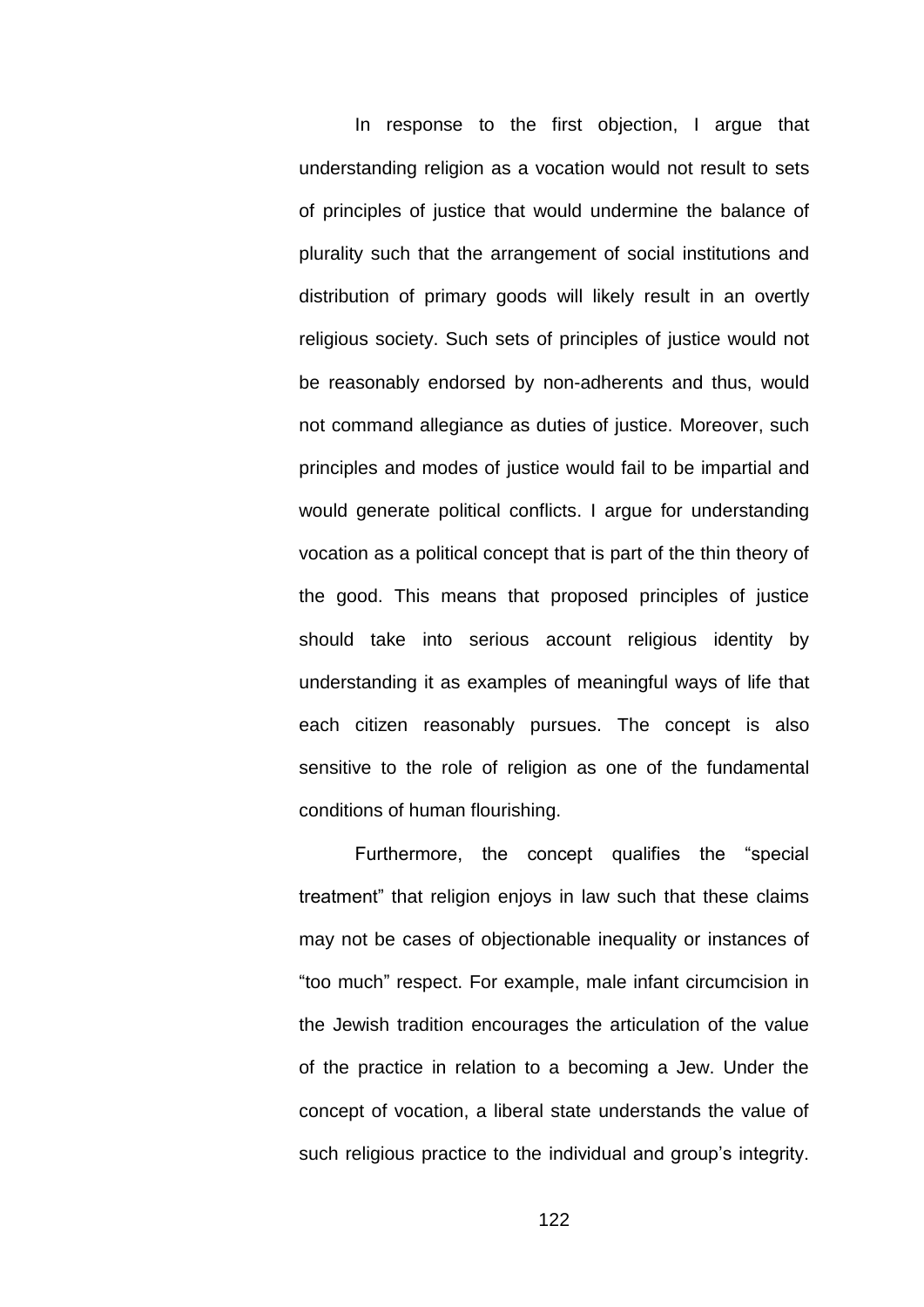In its discernment of action, a liberal state may either use elements of the disaggregation approach or adopt an attitude of neutrality to justify "special treatment" that respects the value of such religious practice. In response to the last objection, claims of "bad" minority rights are cases of competing rights that are not easily resolvable. The advantage I see in using the concept of vocation is its ability to provide an appropriate interpretation of what constitutes "bad" in a practice, doctrine, or function that allegedly restricts individual rights.

My modest ambition is to present some convincing arguments for an alternative concept that provides a liberal state with a partly substantive view in its response to the challenges of rendering fair treatment to its religious citizens. In particular, I have argued that the value of religion as one of the fundamental conditions of human flourishing must be captured. Vocation can be a useful concept in treating religion as a unified multi-dimensional reality and right. It emphasises the aspects of active expression and the shaping role of the pursued truth, life plan, or conception of the good in the believer's life and identity. As such, practices, doctrines, and functions find their corresponding value in their manifestation of religious commitment. This helps a liberal state to reconceive its self-image as a plural society. This also guides a liberal state in considering reasonable conceptions of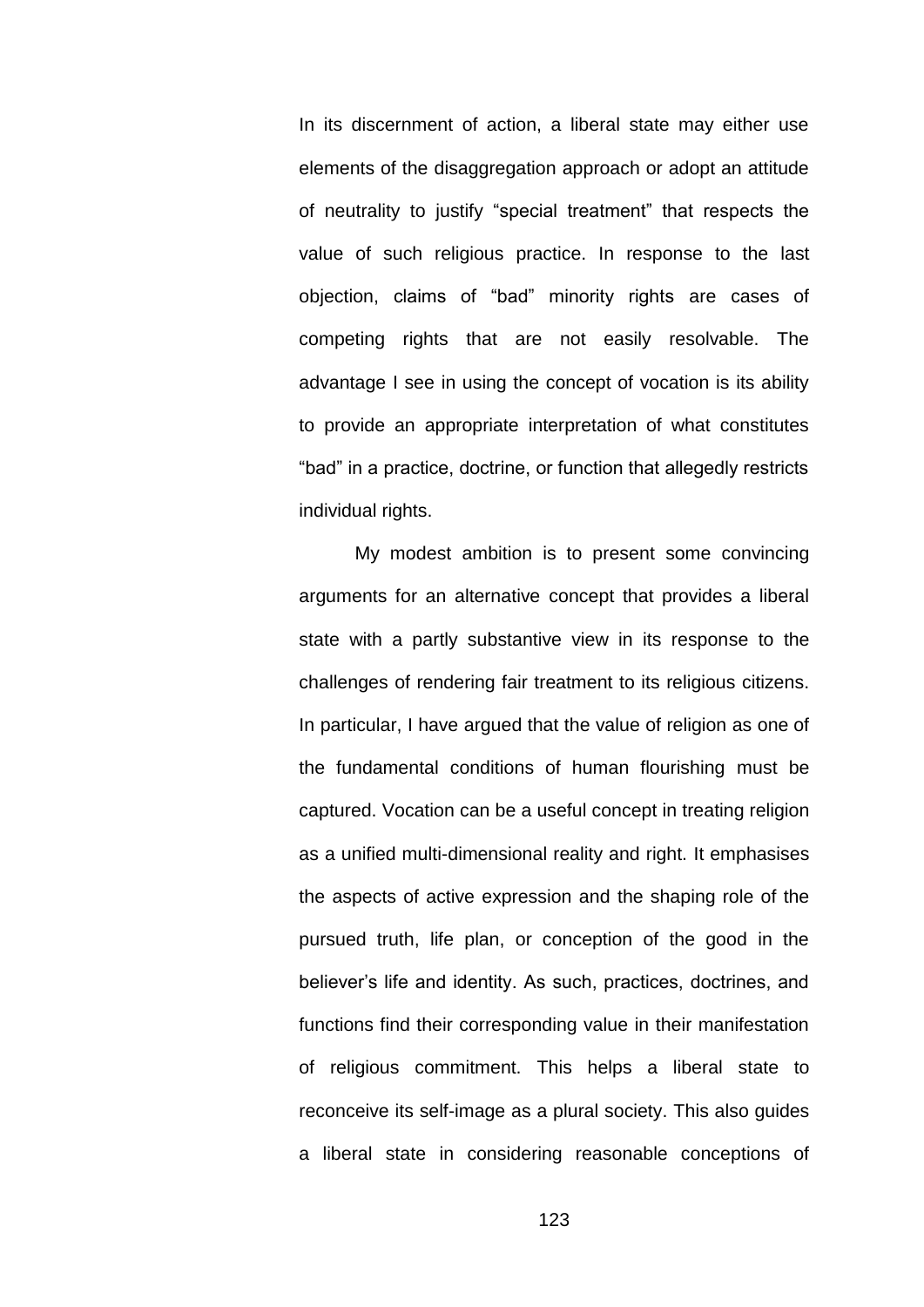justice other than those endorsed by proponents of equality theories.

#### **Conclusion**

State neutrality, understood as total independence from appealing to any conception of the good, can have nonneutral effects. These effects shape the revision and living out of religious identity. To mitigate the effects, Laborde offers a proviso that allows a liberal state to behave in a non-neutral manner to religion. This takes the concept of disaggregation in another level—restricted application of neutrality. However, in my view, Laborde fails to consider the different practical attitudes of neutrality that can result into a liberal state exercising an inconsistent treatment of its religious and having a partial and distorted view of religion. Furthermore, her egalitarian strategy has rendered religion unfairly comparable to the broad category of respect-worthy beliefs and practices. The disaggregation approach suffers from the limitations of a comparative framework that primarily tracks interests of equality and non-domination. For example, the use of Laborde's content-neutral elements (e.g. coherence and competence interests) is subject to strict identificatory and anti-discrimination tests. A crucial outcome of applying her framework is a narrow range of religious accommodation. This unfairly restricts the treatment of religious citizens and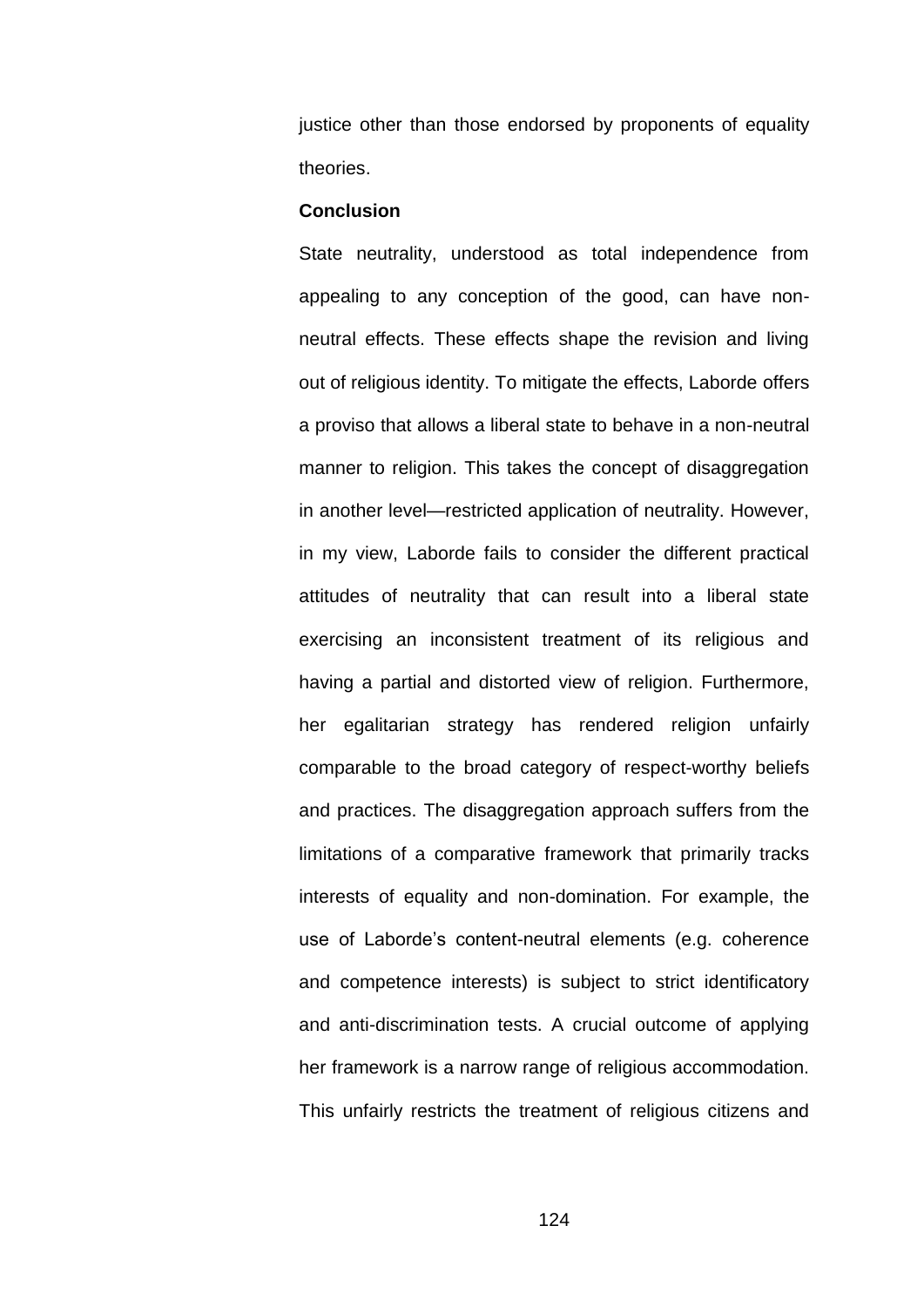may put an unreasonable pressure on them to reform or abandon some of their valuable religious practices.

Moreover, the use of content-neutral elements of a particular liberal right other than religious freedom can produce unclarity in state permissibility and reasonable support of religious commitment. As discussed in the case of "advancement of religion" and public benefit in UK charity laws, the disaggregation approach provides an insufficient and even a counter-productive response. Since religion is disaggregated across liberal rights, there is no reference for the value of religious practices. As the primary motivation is equality and non-discrimination, the normative standards of these values dictate what constitutes as substantial burden in religious claims. A chief outcome can be an unfair stripping of traditional privileges religion enjoys *qua* religion.

Although Laborde has correct intuitions about the social benefits of religion, her conceptual framework suffers from serious limitations due to the absence of a unified view of religion. I claim that, if a liberal state ought to treat its religious citizens fairly, a conceptual tweaking in Laborde's theory is necessary. The proper treatment of religion cannot be a simple matter of "equalising".

I have explored some alternative routes that can provide a sufficient response to the requirements of justice of religious citizens. I have built on the ideas of Raz about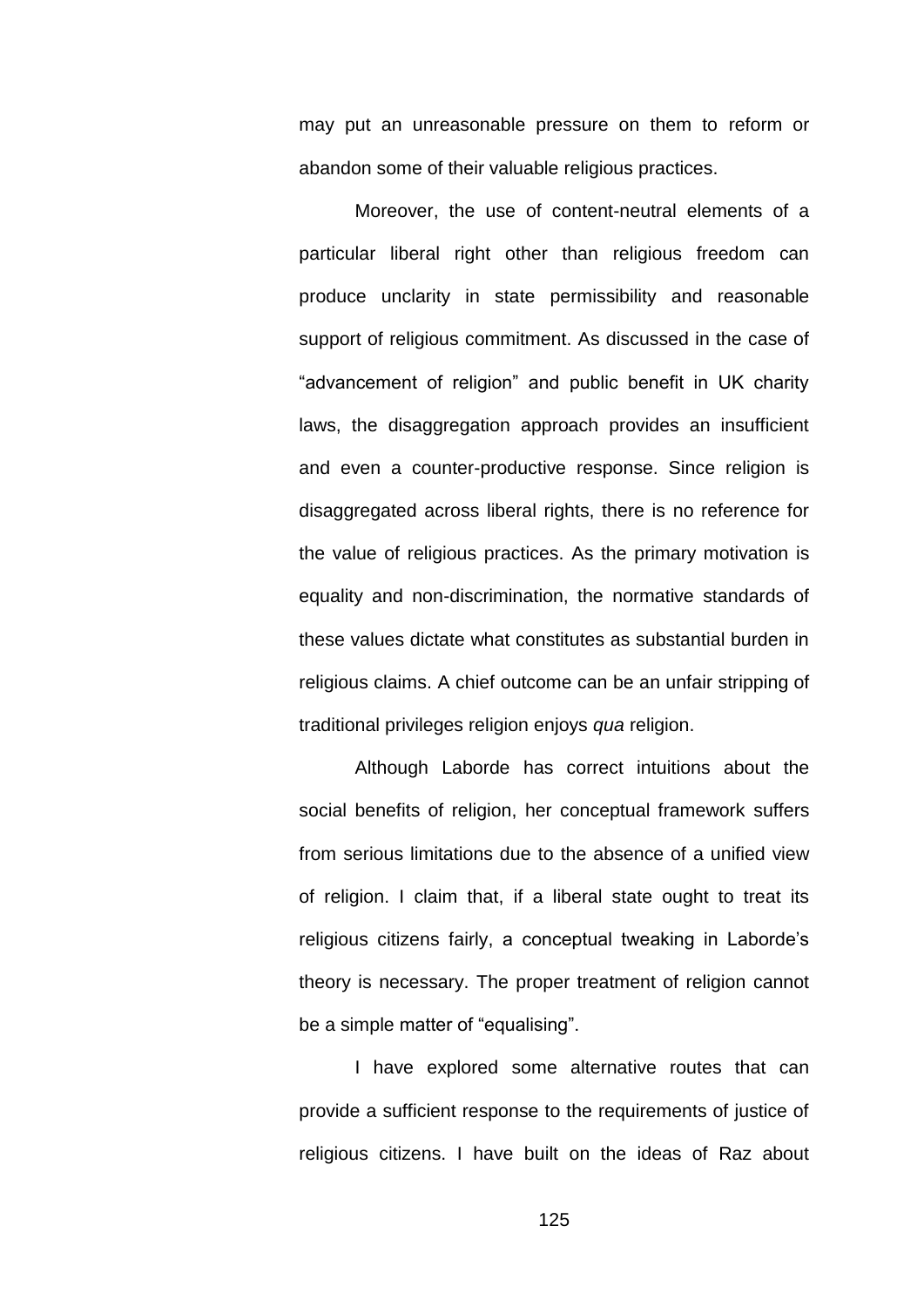respecting and engaging with value. A liberal state need not engage with the value of religious commitment but it is exhorted to respect it: to safeguard and promote religion as one of the fundamental conditions of human flourishing. This is accomplished in its granting of permission or even support of some religious practices because of their instrumental value in helping a religious citizen live out her religious commitment. This idea is complemented by Riordan's suggestion about the human capacity to search for the truth. Freedom and equality are instrumental values for a religious citizen that seeks and lives out a particular worldview and way of life. This human capacity to be open to the comprehensive explanation of reality does not only ground the distinctiveness of religious freedom but also provides value and meaning to religious practices.

However, religion is not a merely an intellectual pursuit. I have proposed vocation as a concept that a liberal state can use to appraise religious practices. Vocation sees religion as a meaningful pursuit that shapes the identity of a believer and her community. This accommodates the value of religious practices insofar as they help the citizen live out her vocation. Norms and practices (e.g. dress code, dietary laws, and public worship) have instrumental value in realising religious commitment in the life of a religious citizen. They also shape her political participation. Vocation can also be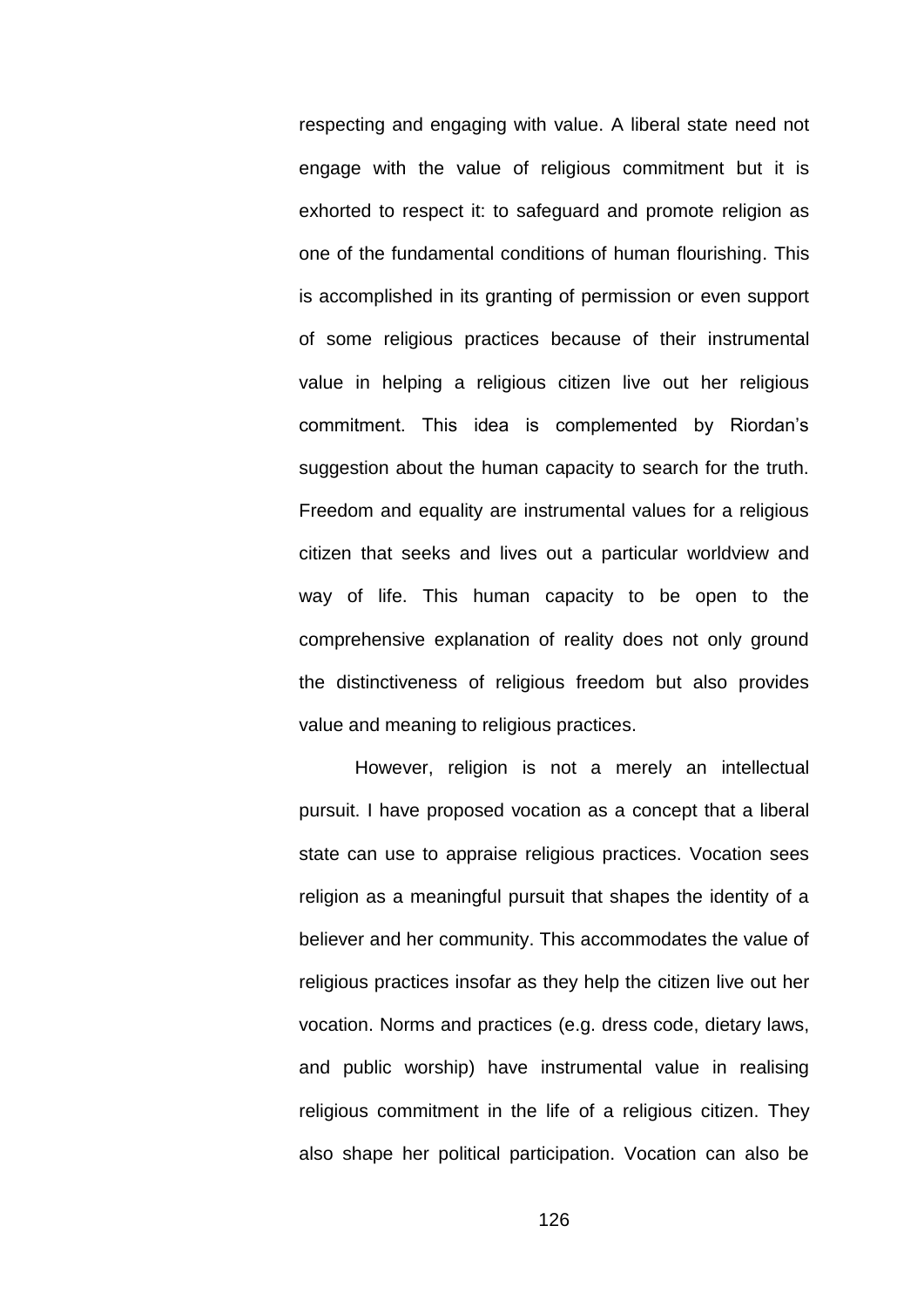applied in other types of meaningful pursuits (e.g. musicians, artists, etc.) since it is a part of the thin theory of the good which a liberal state can appeal to in its justification of action. In the concept of vocation, religious citizens may demand differential treatment but this is not *ipso facto* a case of objectionable inequality or an instance of "too much" respect as Laborde fears. It is a liberal state's attempt to relate well to religion and show an appropriate respect for its value, both to its adherents and the general society.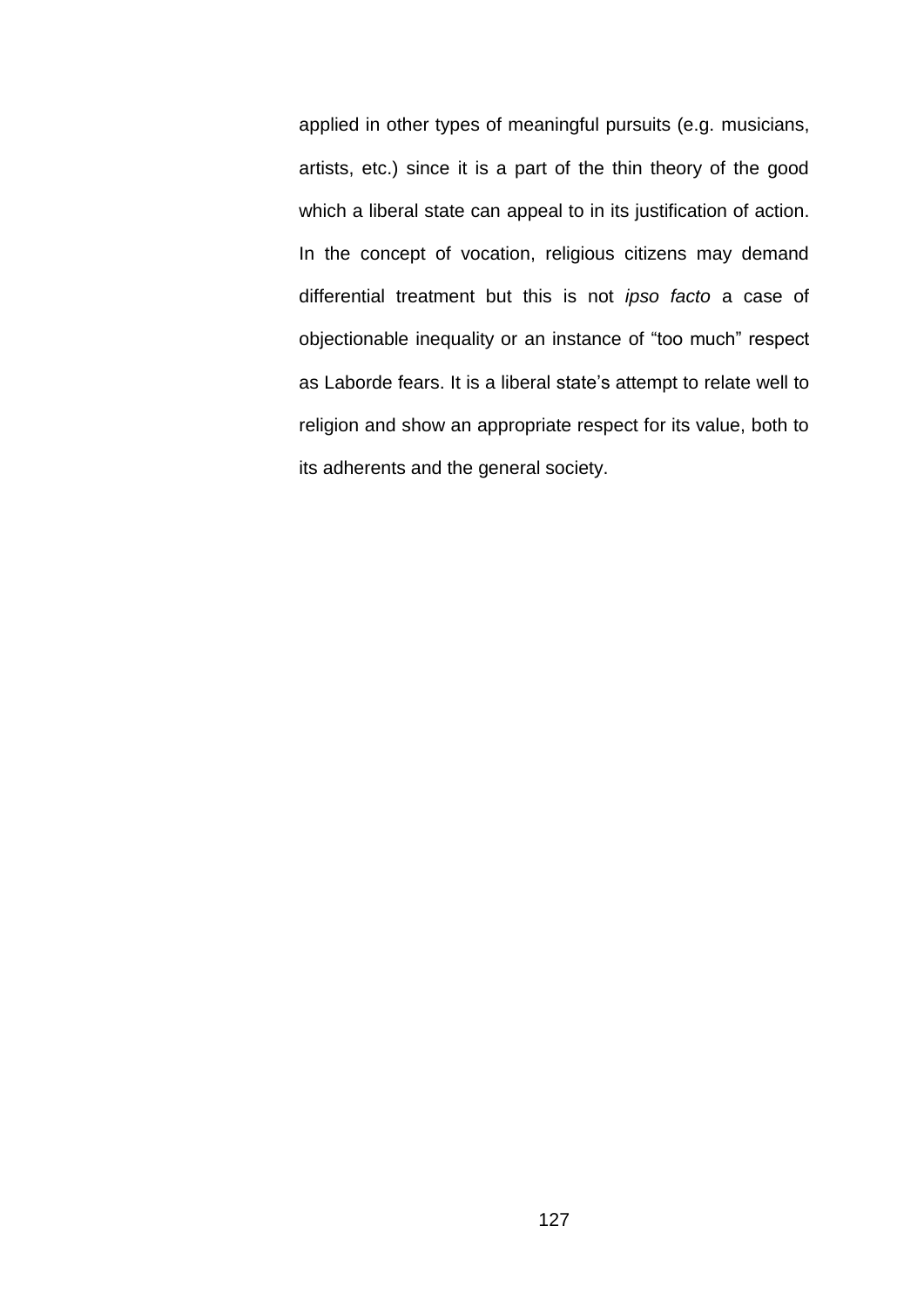# **Chapter 4 CONCLUSION AND RECOMMENDATIONS**

Cécile Laborde puts forward an innovative proposal to help a liberal state treat its religious citizens fairly. She suggests disaggregating religion: different dimensions of religion that a particular issue of justice makes salient are defined by the main elements of an appropriate liberal right(s). Against Dworkin and ETRF proponents, she argues that religion cannot simply be a subset of freedom of conscience or a general category of ethical independence. Laborde maintains that even an expansive notion of freedom of conscience as conscientious duties cannot serve as a sufficient proxy or substitute in capturing valuable religious practices for example. Against critical religionist theorists, she asserts that religion as a complex reality can be protected adequately by the range of liberal rights. This means that we can do without a legal-political category religion since protecting religion is derivative of other liberal rights. In applying Laborde's framework, a liberal state secures equality between citizens, religious and non-religious alike. Religion is not special but not less protected.

I have shown the advantages of adopting Laborde's liberal egalitarian approach. Her content-neutral elements provide a non-negative valuation of religious commitment. Furthermore, it allows religious citizens to use liberal rights as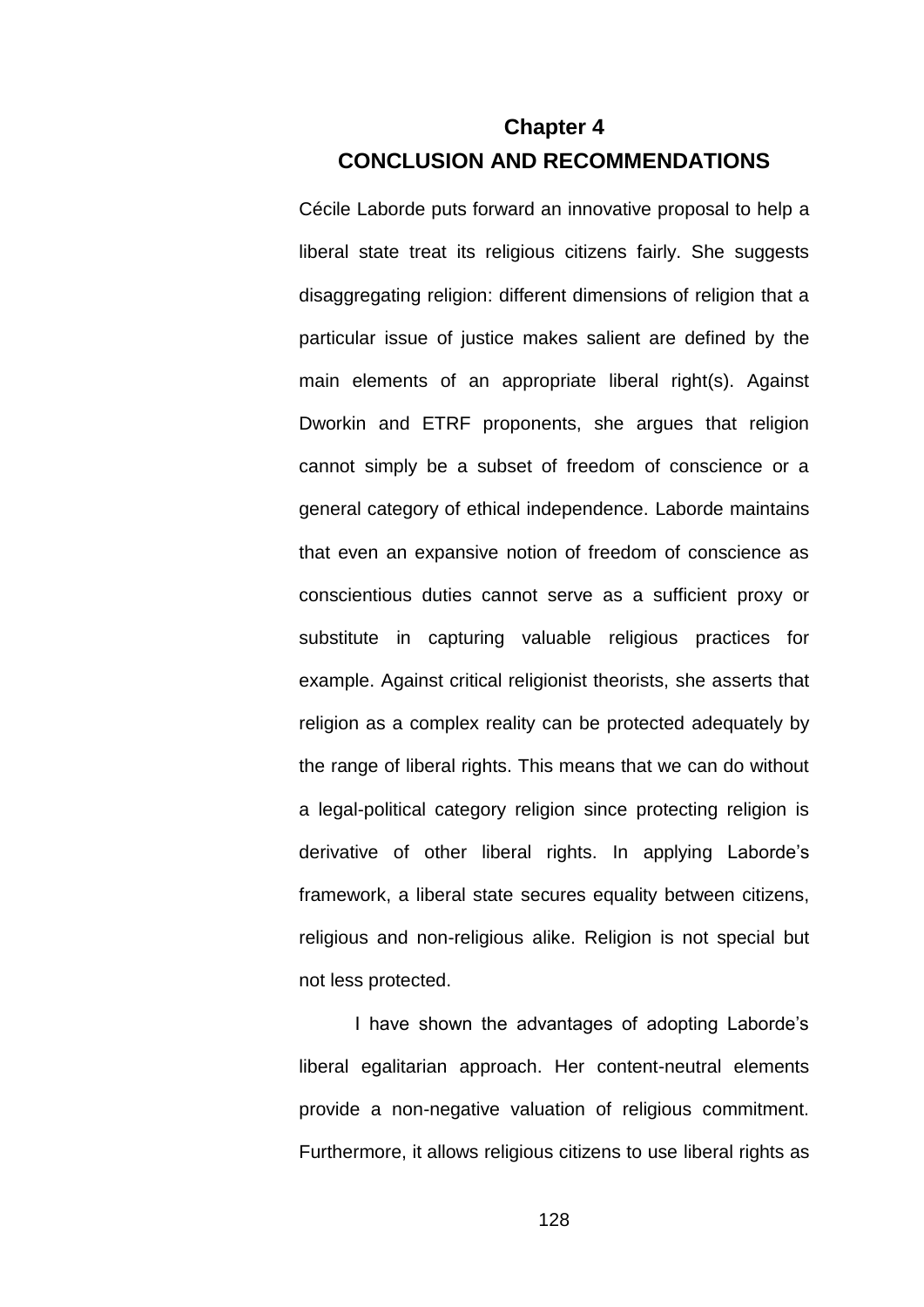―common language‖ to substantiate their claims for exemption. Religious citizens are not treated specially and are welcomed as equal political stakeholders. Given my suggested amendments (e.g. centrality and obligatoriness principles), a liberal state may opt for a disaggregation approach as a useful political strategy in resolving a range of religious claims.

I have also explicated some limitations and challenges in adopting a disaggregation approach. Pragmatically, it may be a more effective and fair non-adhoc method that a liberal state can use to render equal concern and treatment of religious citizens. However, its egalitarian motivation can restrict state permissibility and even support of valuable religious practices. This occurs whenever religious practices do not meet the normative standards of equality and nondiscrimination. More importantly, its lack of a unified view reduces religion into a collection of beliefs and practices normatively determined by other liberal rights. Laborde's minimal conception of religion deprives a liberal state of an appropriate understanding and assessment of the needs of religious citizens that is consistent to their commitment.

I have explored several alternatives to Laborde's disaggregation approach. I have discussed Raz' framework, which requires a liberal state to respect the value of religious commitment. Respecting the value means allowing the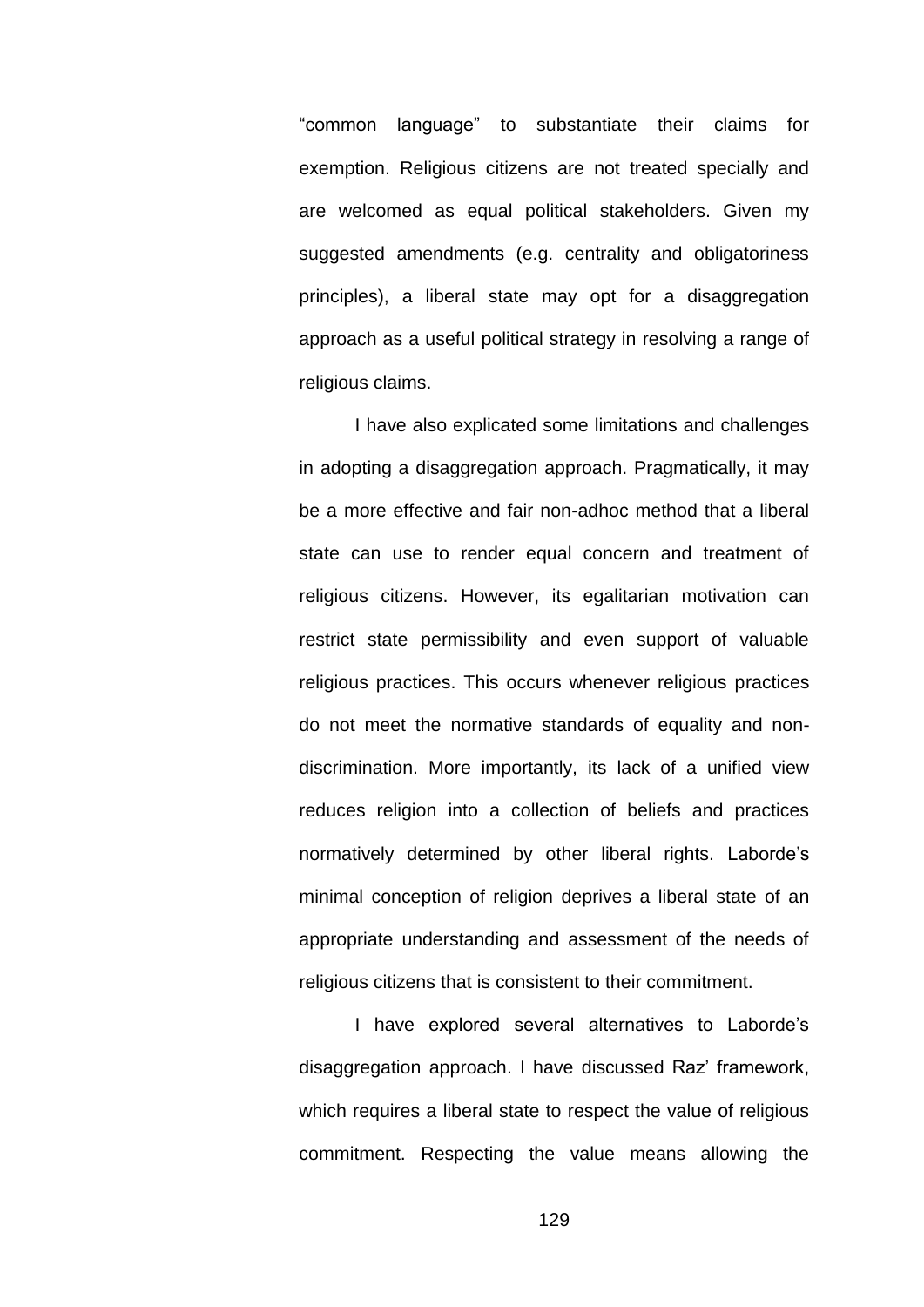possibility of the value of the object to be realised, whether that object is pursued or not. Patrick Riordan also suggests that the capacity of human beings to search for a comprehensive meaning of reality as a foundational value that is served by freedom. I offer a political concept of vocation—a profound and meaningful pursuit—to ground religious commitment. Religious practices find their instrumental value in aiding a citizen to live out a pursued worldview. The vitality and depth of religious commitment is expressed in worship, rituals, dress code, and other activities. Through this suggestion, a liberal state can have a coherent view of religious commitment, which enables it to appropriately assess the value of religious practices and beliefs and ground religious freedom. It can also render differential treatment to religious citizens. This does not mean special treatment or *ipso facto* a case of objectionable inequality. Lastly, it promotes an idea of a plural society that is comprised of many cultural and religious groups, striving to live with one another in stable and fair terms of social cooperation.

Further research can be pursued in the related themes of religion and distributive justice. If religious citizens demand differential treatment given their vocation, how should social institutions and primary goods be arranged so as to render fair distribution? An alternative interpretation of Rawls'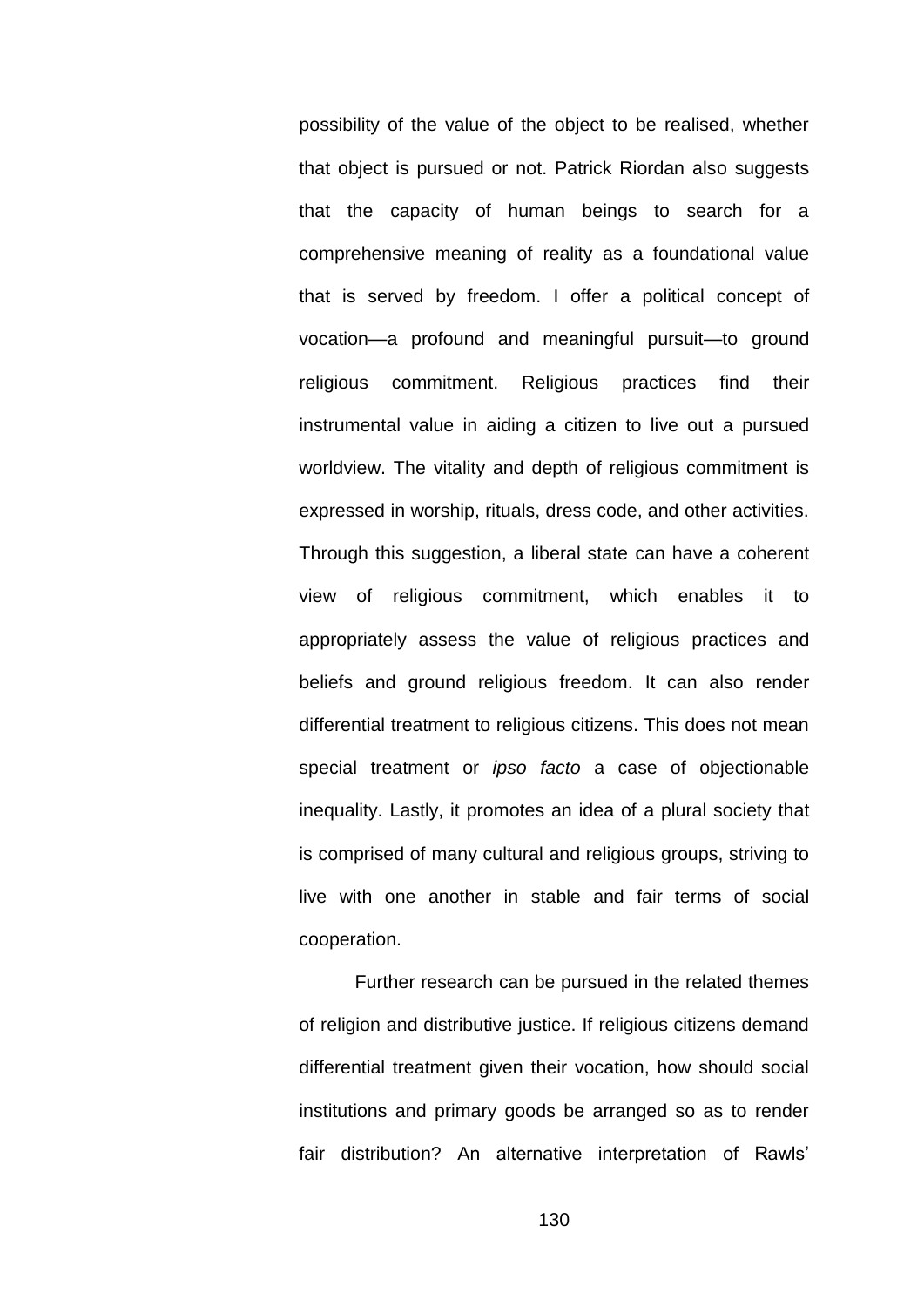difference principle can be a good candidate for research in this context. Another idea of continuing research is the compatibility of Rawls political liberalism to religious citizens' pursuit of their vocation. Particularly, I continue to wonder about the application of the idea of vocation to the capacity of Islam as a reasonable comprehensive doctrine. This also applies to emerging minor religions.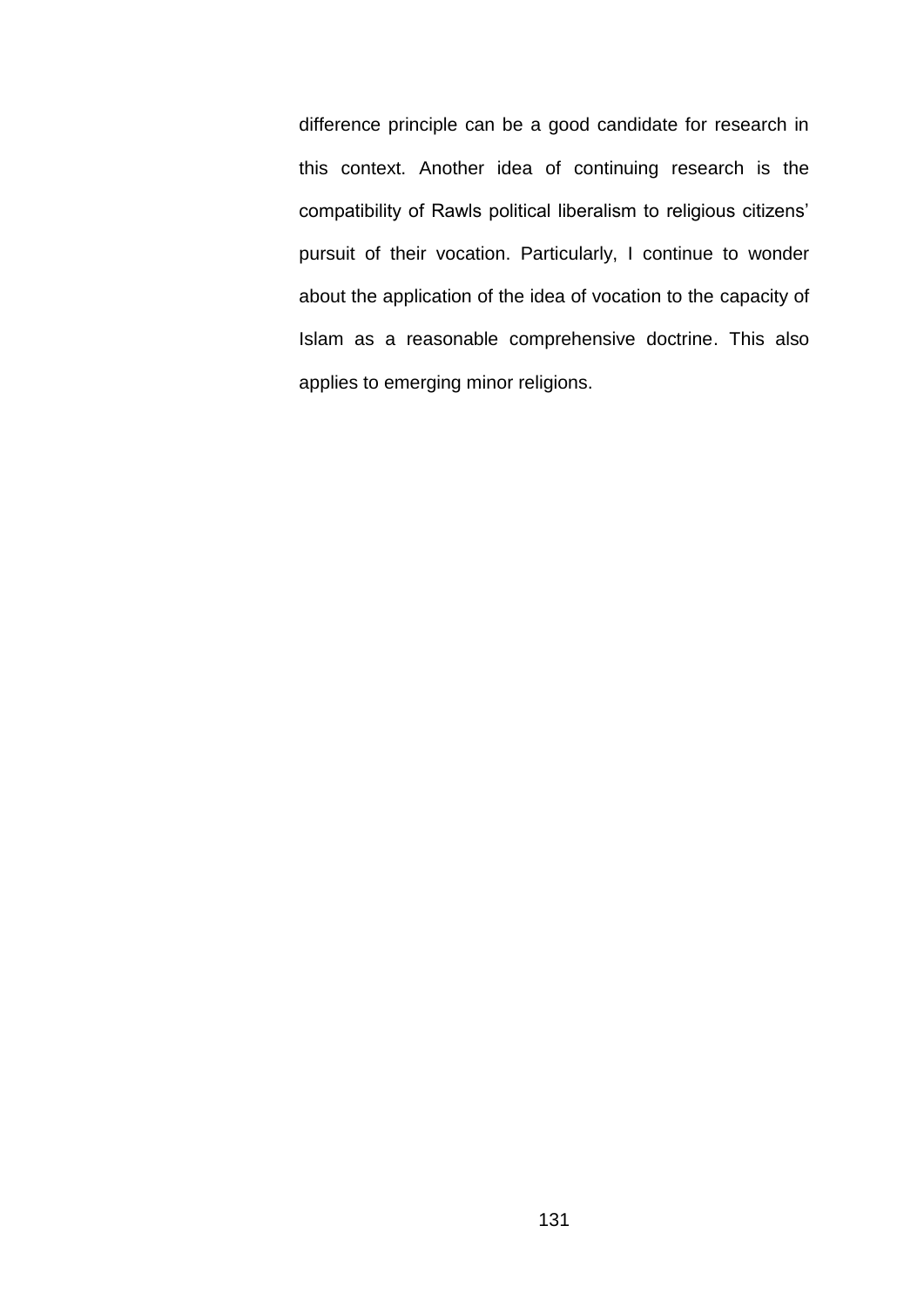## **BIBLIOGRAPHY**

- Alahmad, Ghiath and Wim Dekkers (2012), "Bodily integrity and male circumcision: an Islamic perspective‖, *Journal of IMA* 44:1, pp. 1–9, http://doi:10.5915/44-1-7903, accessed 10 October 2018.
- Billingham, Paul (2017), "How Should Claims for Religious Exemptions be Weighed?‖, *Oxford Journal of Law and Religion* 6:1, pp. 1-23, https://doiorg.libproxy.ucl.ac.uk/10.1093/ojlr/rww055, accessed 9 September 2018.
- Bittker, Boris I., Scott C. Idleman, and Frank S. Ravitch (2015), *Religion and the State in American Law*, Cambridge University Press: U.K., https://doi.org/10.1017/CBO9781107785434, accessed 14 November 2018.
- Calo, Zachary (2011), "Pluralism, Secularism, and the European Courts of Human Rights‖, *Journal of Law and Religion* 26:1, pp. 261-280, http://www.jstor.org/stable/41428240, accessed 10 July 2018.
- Chand, N. Kiran, and others (2014), "Management of patients who refuse blood transfusion<sup>"</sup>. *Indian Journal of Anaesthesia* 58:5, pp. 658–664, https://www.ncbi.nlm.nih.gov/pmc/articles/PMC4260316/, accessed 9 September 2018.
- Cohen, Jean L. (2018), "On Liberalism's religion", *Critical Review of International Social and Political Philosophy*, pp. 1-20,https://doi.org/10.1080/13698230.2018.1487233, accessed 19 March 2019.
- European Courts of Human Rights (2018), *Guide on Article 9 of the European Convention on Human Rights*, https://www.echr.coe.int/Documents/Guide\_Art\_9\_ENG.p df, accessed 5 December 2018.
- Glick, Leonard B. (2005), *Marked in Your Flesh: Circumcision from Ancient Judea to Modern America*, Oxford Scholarship **Online**, http://DOI: 10.1093/019517674X.001.0001, accessed 23 October 2018.
- Harding, Matthew (2014), *Charity Law and the Liberal State*, Cambridge University Press: U.K.,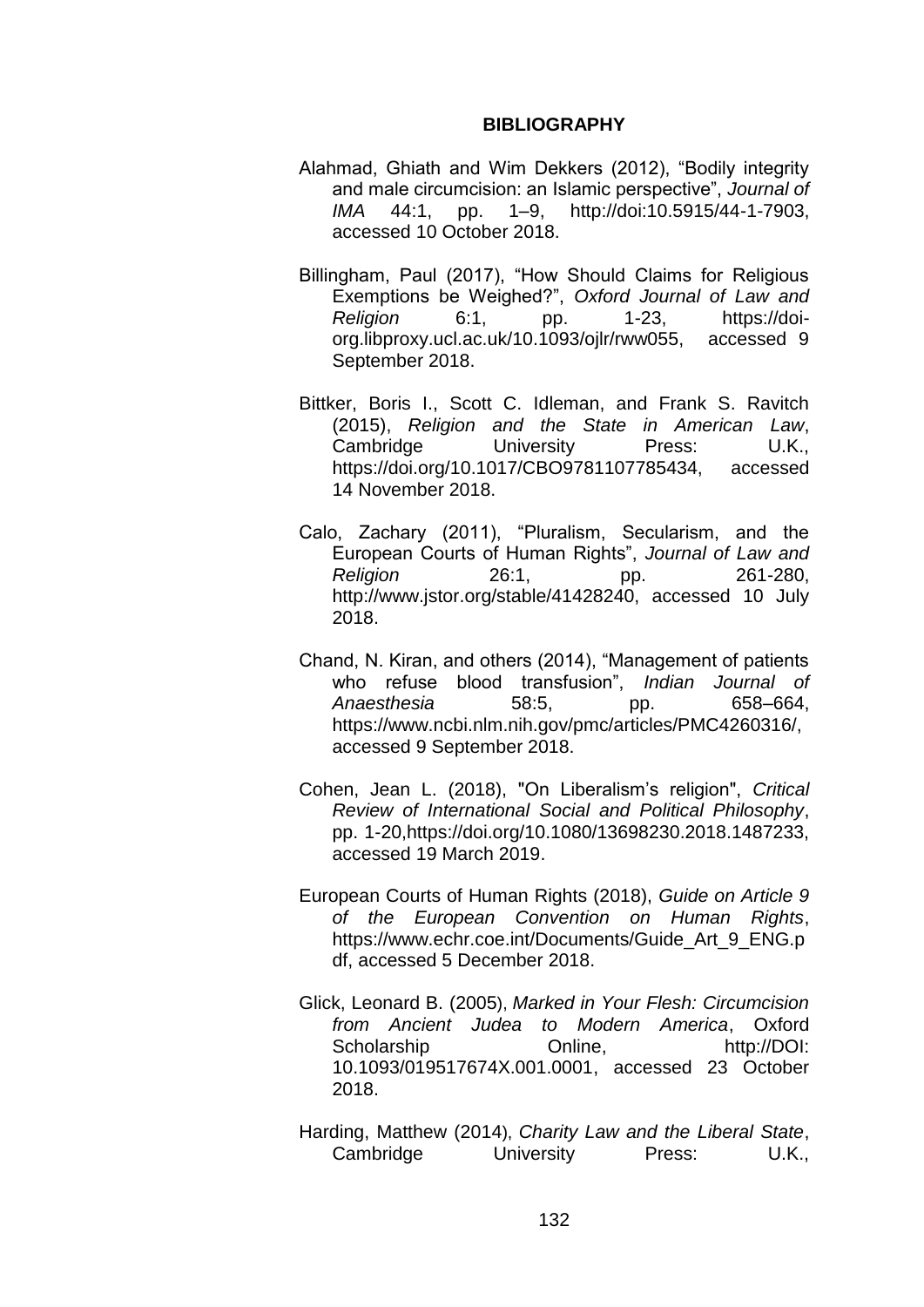https://doi.org/10.1017/CBO9781139136358, accessed 28 March 2019.

- Horton, John (2011), "Why the traditional conception of toleration still matters‖, *Critical Review of International Social and Political Philosophy* 14:3, pp. 289-305, DOI: 10.1080/13698230.2011.571874, accessed 20 May 2019.
- Ignatieff, Michael (2018), "Making Room for God", The New *York Review of Books* 65:11, https://www.nybooks.com/issues/2018/06/28/, accessed 22 June 2019.
- Kumar, Nikhil and Manveena Suri (2019), "Defying protests, 51 women entered India's Sabarimala temple in January", CNN (January 18, 2019), https://edition.cnn.com/2019/01/18/asia/india-templeentry-intl/index.html, accessed 20 January 2019.
- Krzysztof, Iwanek (2018), "India's Sabarimala Temple and the Issue of Women's Entry‖, *The Diplomat*, https://search.proquest.com/docview/2115739743?accou ntid=14511, accessed 3 January 2019.
- Kymlicka, Will (2002), *Contemporary Political Philosophy: An Introduction*, Second Edition, Oxford University Press: U.K.
- Laborde, Cecile (2017), *Liberalism's Religion*, Harvard University Press, Massachusetts, http://search.ebscohost.com.libproxy.ucl.ac.uk/login.aspx ?direct=true&AuthType=ip,shib&db=nlebk&AN=1584194 &site=ehost-live&scope=site, accessed 11 October 2018.
	- \_\_\_\_\_\_\_\_(2016), ―Is Religion Special?‖, In *Religion, Secularism, and Constitutional Democracy*, Eds. Jean L. Cohen and Cécile Laborde, pp. 423-433, http://www.jstor.org/stable/10.7312/cohe16870.21, accessed 09 October 2018.
	- (2015), "Religion in the Law: The Disaggregation Approach‖, *Law and Philosophy* 34: pp. 581–600, DOI 10.1007/s10982-015-9236-y, accessed 09 September 2017.
	- (2013), "Political Liberalism and Religion: On Separation and Establishment", The Journal of Political *Philosophy* 21:1, pp. 67-86, doi: 10.1111/j.1467- 9760.2011.00404.x, accessed 09 September 2017.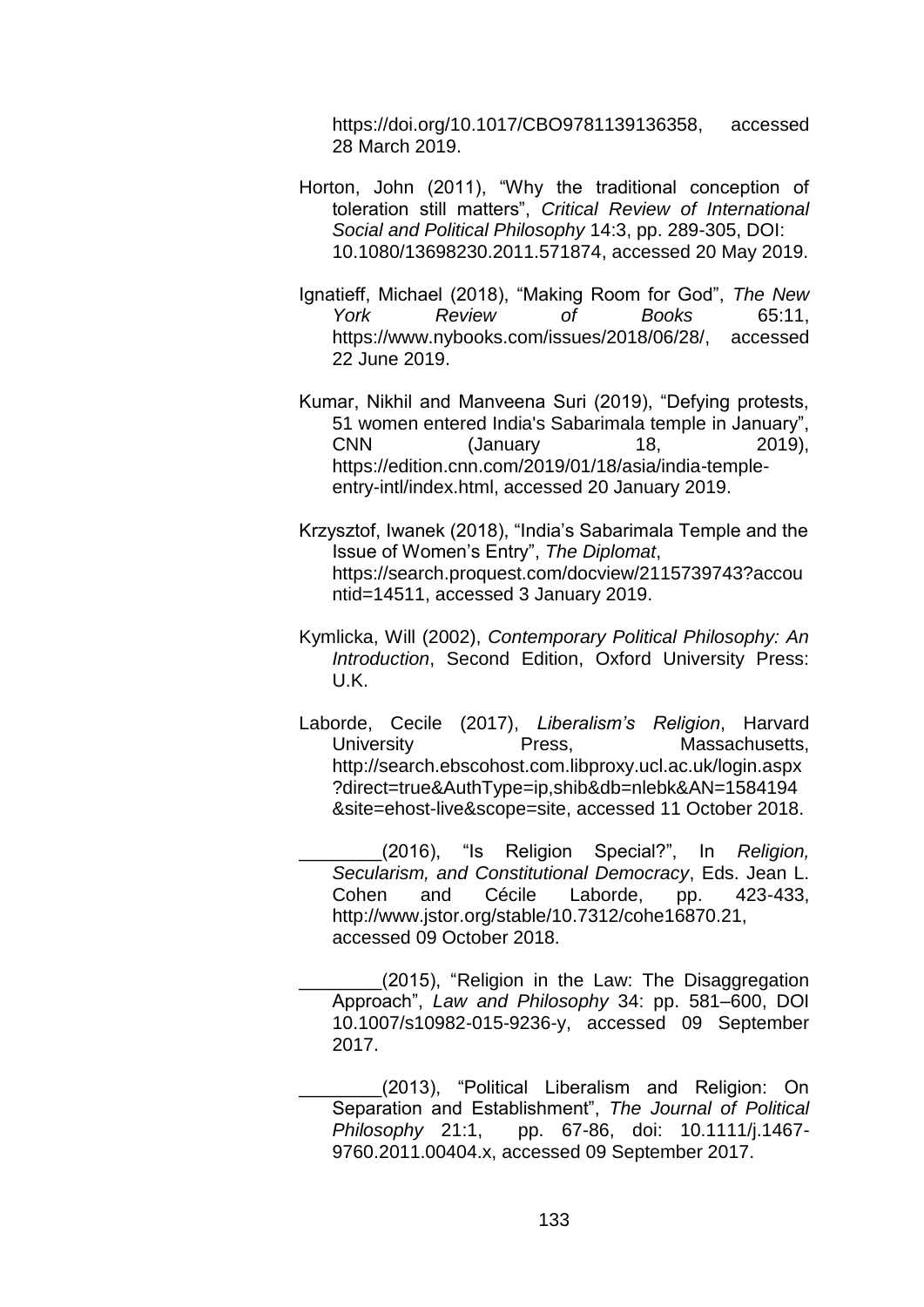- Leiter, Brian (2013), *Why Tolerate Religion?*, Princeton University **Press:** U.S., https://www.jstor.org/stable/j.ctt1fq9wms.3, accessed 19 Mar 2019.
- Leigh, Ian (2013), "The European Court of Human Rights and Religious Neutrality‖, In *Religion in a Liberal State*, Eds. Gavin D'Costa, Malcolm Evans, Tariq Modood, and Julian Rivers, Cambridge: Cambridge University Press, pp. 38- 66.

McConnell, Michael (2000), "The Problem of Singling Out Religion‖*, De Paul Law Review* 50, pp. 1–47, https://via.library.depaul.edu/lawreview/vol50/iss1/2, accessed 9 January 2018.

- McCrudden, Christopher (2018), *Litigating Religions: An Essay on Human Rights, Courts, and Beliefs*, Oxford Scholarship **Contract Contract Contract Contract Contract Contract Contract Contract Contract Contract Contract Contract Contract Contract Contract Contract Contract Contract Contract Contract Contract Contract Contract Co** DOI:10.1093/oso/9780198759041.001.0001, accessed 20 March 2019.
- (2011), "Religion, Human Rights, Equality and the Public Sphere‖, *Ecclesiastical Law Journal* 13, pp. 26-38, doi:10.1017/S0956618X10000773, accessed 10 December 2018.
- Mordechai, Kedar (2002), "Islam and Female Circumcision: The Dispute over FGM in the Egyptian Press, September 1994‖, *Medicine & Law* 21:2, pp. 403–418, https://heinonline.org/HOL/P?h=hein.journals/mlv21&i=41 7, accessed 9 July 2018.
- Mulhall, Stephen and Adam Swift (1992), *Liberals and Communitarians* Second Edition, Blackwell Publishers, Inc.: U.K.
- Newey, Glen (2013), *Toleration in Political Conflict*, Cambridge University Press: U.K., https://doi.org/10.1017/CBO9781139628860, accessed 01 June 2019.
- Nussbaum, Martha (2011), "Perfectionist Liberalism and Political Liberalism‖, *Philosophy & Public Affairs* 39:1, pp. 3–45, https://www.jstor.org/stable/41301860, accessed 17 June 2019.
- Rawls, John (1971, 1999), *A Theory of Justice*, Revised Edition, Harvard University Press, Massachusetts.